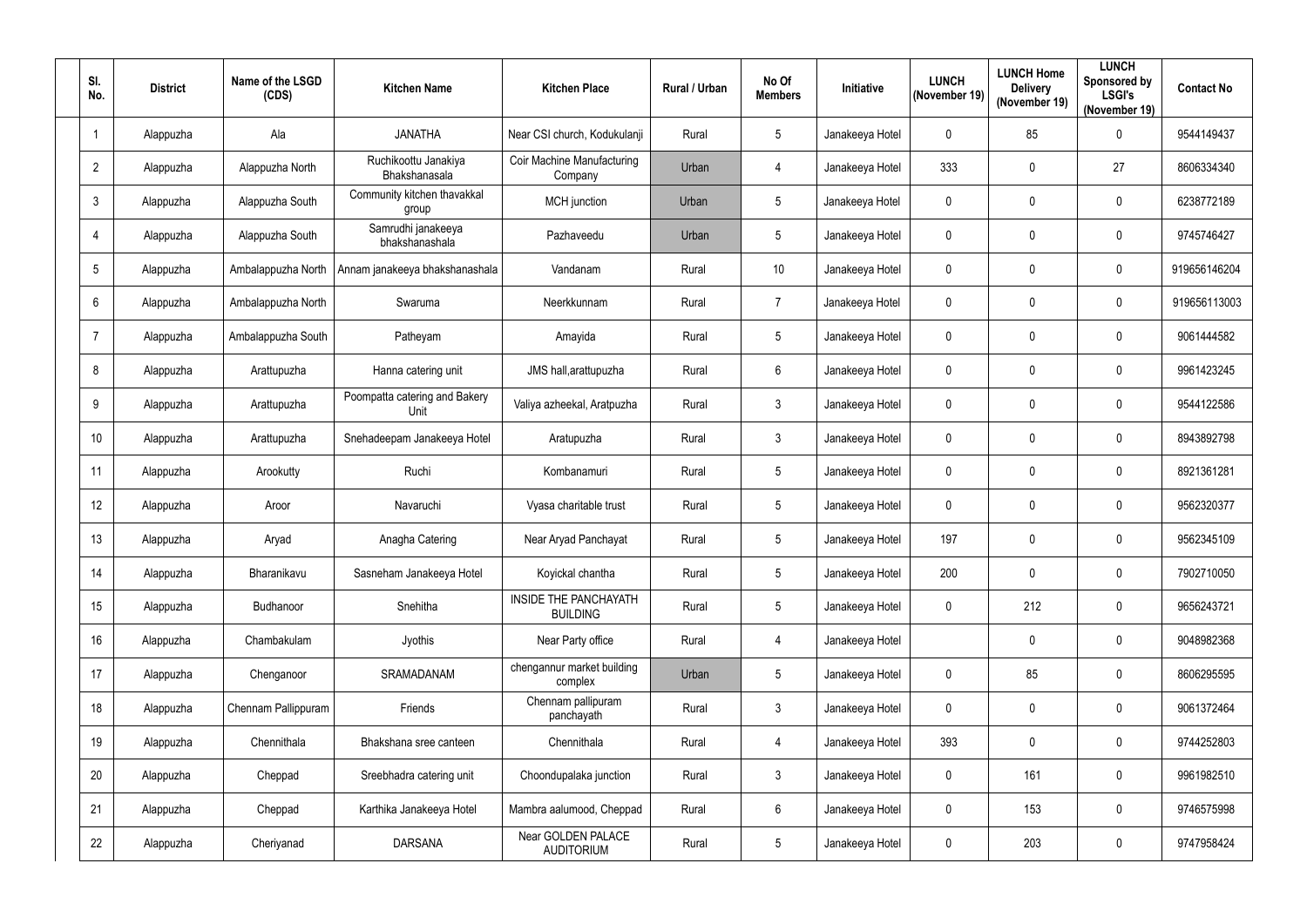|    | SI.<br>No. | <b>District</b> | Name of the LSGD<br>(CDS) | <b>Kitchen Name</b>                     | <b>Kitchen Place</b>               | Rural / Urban | No Of<br><b>Members</b> | <b>Initiative</b> | <b>LUNCH</b><br>(November 19) | <b>LUNCH Home</b><br><b>Delivery</b><br>(November 19) | <b>LUNCH</b><br>Sponsored by<br><b>LSGI's</b><br>(November 19) | <b>Contact No</b> |
|----|------------|-----------------|---------------------------|-----------------------------------------|------------------------------------|---------------|-------------------------|-------------------|-------------------------------|-------------------------------------------------------|----------------------------------------------------------------|-------------------|
|    | 23         | Alappuzha       | Cherthala Municipality    | Santwanam                               | Ward 10                            | Urban         | 5                       | Janakeeya Hotel   | 378                           | $\mathbf 0$                                           | 0                                                              | 8848178001        |
|    | 24         | Alappuzha       | Cherthala Municipality    | <b>NULM</b> canteen                     | <b>Cherthala Municipality</b>      | Urban         | 5                       | Janakeeya Hotel   | 117                           | $\mathbf 0$                                           | $\mathbf 0$                                                    | 6282870356        |
|    | 25         | Alappuzha       | Cherthala South           | Kashinandana                            | Cherthala S                        | Rural         | 10 <sup>°</sup>         | Janakeeya Hotel   | 112                           | $\mathbf 0$                                           | 0                                                              | 9745940057        |
|    | 26         | Alappuzha       | Cheruthana                | Sreedurga janakeeya hotel               | Near govt HSS aayaparambu          | Rural         | $\overline{4}$          | Janakeeya Hotel   | 469                           | $\mathbf 0$                                           | $\mathbf 0$                                                    | 9961178936        |
|    | 27         | Alappuzha       | Chettikulangara           | SREE VINAYAKA JANAKEEYA<br><b>HOTEL</b> | <b>KARIPUZHA</b>                   | Rural         | $\mathbf{3}$            | Janakeeya Hotel   | 207                           | $\mathbf 0$                                           | 0                                                              | 9656810109        |
|    | 28         | Alappuzha       | Chingoli                  | souhridam unit                          | karthikappally I p school          | Rural         | $\mathbf{3}$            | Janakeeya Hotel   | 89                            | 96                                                    | 0                                                              | 7559808470        |
|    | 29         | Alappuzha       | Chunakkara                | Vanitha Canteen                         | Chunakkara                         | Rural         | $\mathbf{3}$            | Janakeeya Hotel   | 112                           | $\mathbf 0$                                           | $\mathbf 0$                                                    | 9400509985        |
|    | 30         | Alappuzha       | Devikulangara             | Thripthi                                | Buds school, devikulangara         | Rural         | $\overline{4}$          | Janakeeya Hotel   | $\mathbf 0$                   | 90                                                    | 0                                                              | 9746712528        |
|    | 31         | Alappuzha       | Edathua                   | Theertham                               | Edathua market                     | Rural         | $\mathbf{3}$            | Janakeeya Hotel   | $\mathbf{0}$                  | $\mathbf 0$                                           | 0                                                              | 9544351169        |
|    | 32         | Alappuzha       | Ezhupunna                 | Neethipeedam                            | Eramalloor                         | Rural         | 8                       | Janakeeya Hotel   | $\mathbf 0$                   | $\mathbf 0$                                           | 0                                                              | 9946790986        |
|    | 33         | Alappuzha       | Harippad                  | Swad                                    | A private Hotel's Kitchen          | Urban         | $\overline{4}$          | Janakeeya Hotel   | 744                           | $\mathbf 0$                                           | $\mathbf 0$                                                    | 9562373933        |
|    | 34         | Alappuzha       | Kadakkarappally           | Soorya                                  | Kandamangalam temple<br>auditorium | Rural         | $5\phantom{.0}$         | Janakeeya Hotel   | $\mathbf 0$                   | $\mathbf 0$                                           | $\mathbf 0$                                                    | 9895266763        |
|    | 35         | Alappuzha       | Kainakary                 | Sivakashi                               | Near Panchayath                    | Rural         | 5                       | Janakeeya Hotel   | $\mathbf 0$                   | $\mathbf 0$                                           | $\mathbf 0$                                                    | 8111821552        |
|    | 36         | Alappuzha       | Kandalloor                | Annapoorna Hotel                        | Near Velanchira junction           | Rural         | $\overline{4}$          | Janakeeya Hotel   | $\mathbf 0$                   | 102                                                   | $\mathbf 0$                                                    | -9747600181       |
|    | 37         | Alappuzha       | Kanjikuzhy                | Santhwanam                              | Opposite NSS college               | Rural         | $5\phantom{.0}$         | Janakeeya Hotel   | 419                           | $\mathbf 0$                                           | 0                                                              | 9605307328        |
|    | 38         | Alappuzha       | Karthikappally            | Ruchi                                   | Community hall                     | Rural         | $6\phantom{.}6$         | Janakeeya Hotel   | 561                           | $\mathbf 0$                                           | $\pmb{0}$                                                      | 9747607478        |
|    | 39         | Alappuzha       | Karuvatta                 | Karunya janakeeya hotel                 | Near Aashramam junction            | Rural         | $6\phantom{.}6$         | Janakeeya Hotel   | 1370                          | $\mathbf 0$                                           | 0                                                              | 916282508791      |
|    | 40         | Alappuzha       | Kavalam                   | Koottukari Janakeeya Hotel              | <b>Near Permanent Outlet</b>       | Rural         | $5\phantom{.0}$         | Janakeeya Hotel   | $\mathbf 0$                   | $\mathbf 0$                                           | 0                                                              | 9744173219        |
|    | 41         | Alappuzha       | Kayamkulam West           | palazhy catering unit                   | Kallummood junction                | Urban         | $\overline{5}$          | Janakeeya Hotel   | $\mathbf 0$                   | 156                                                   | $\pmb{0}$                                                      | 9388819110        |
|    | 42         | Alappuzha       | Kodamthurath              | <b>MATRUSAKTHI</b>                      | <b>KUTHIYATHODE</b>                | Rural         | $5\phantom{.0}$         | Janakeeya Hotel   | $\mathbf 0$                   | 0                                                     | $\pmb{0}$                                                      | 8281687439        |
| 87 | 43         | Alappuzha       | Krishnapuram              | Kanivu catering unit                    | Near SCB, kappil                   | Rural         | $\overline{4}$          | Janakeeya Hotel   | $\mathbf 0$                   | 60                                                    | $\pmb{0}$                                                      | 9544047480        |
|    | 44         | Alappuzha       | Kumarapuram               | Mahadeva jankeeya hotel                 | Near kavarattu temple              | Rural         | $\mathbf{3}$            | Janakeeya Hotel   | 760                           | $\boldsymbol{0}$                                      | $\pmb{0}$                                                      | 918606736168      |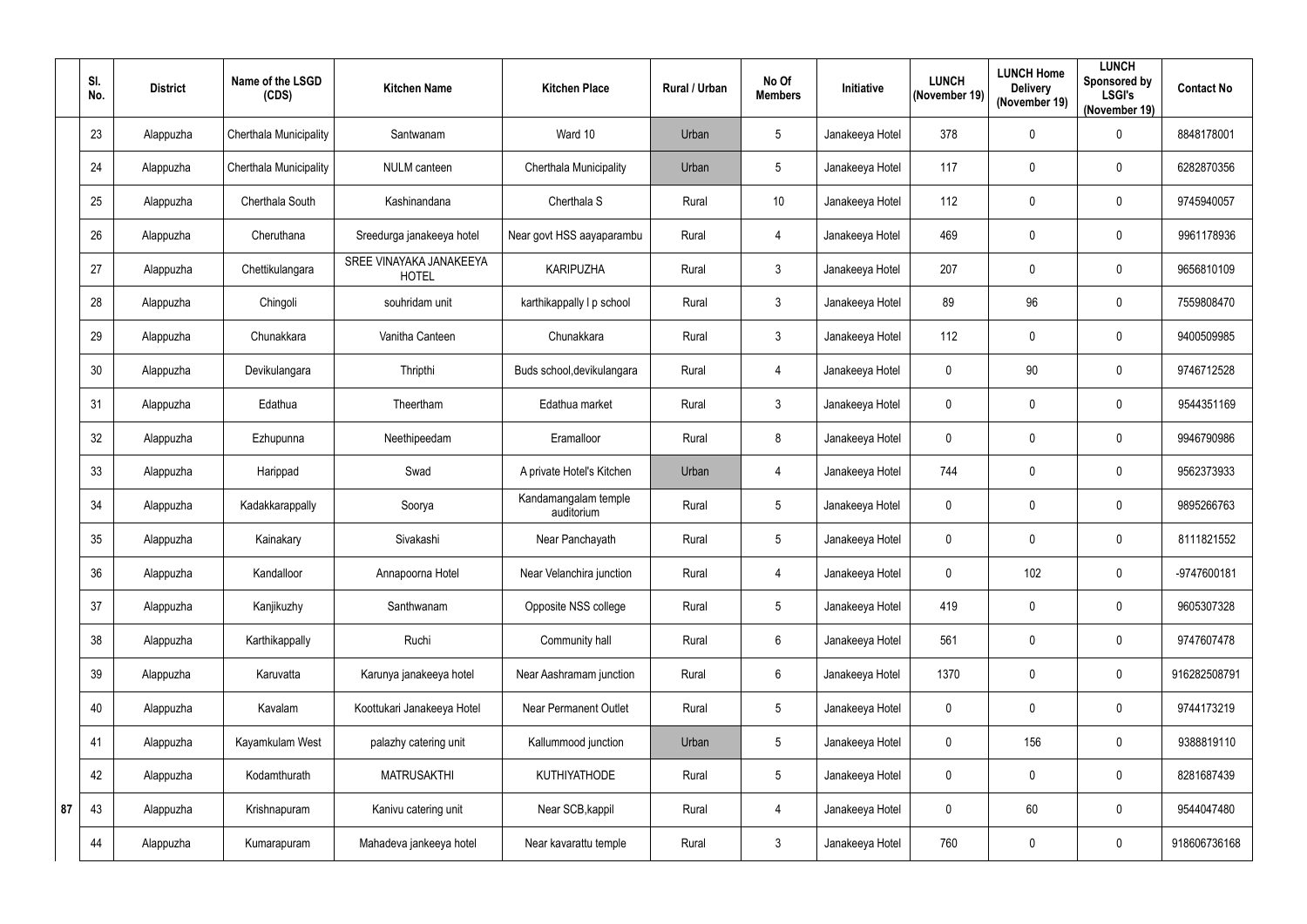| SI.<br>No. | <b>District</b> | Name of the LSGD<br>(CDS)   | <b>Kitchen Name</b>                | <b>Kitchen Place</b>                        | <b>Rural / Urban</b> | No Of<br><b>Members</b> | Initiative      | <b>LUNCH</b><br>(November 19) | <b>LUNCH Home</b><br><b>Delivery</b><br>(November 19) | <b>LUNCH</b><br>Sponsored by<br><b>LSGI's</b><br>(November 19) | <b>Contact No</b> |
|------------|-----------------|-----------------------------|------------------------------------|---------------------------------------------|----------------------|-------------------------|-----------------|-------------------------------|-------------------------------------------------------|----------------------------------------------------------------|-------------------|
| 45         | Alappuzha       | Kumarapuram                 | Navodhaya janakeeya hotel          | Kumarapuram                                 | Rural                | $\mathfrak{Z}$          | Janakeeya Hotel | 375                           | 0                                                     | 0                                                              | 9037499871        |
| 46         | Alappuzha       | Kuthiyathode                | Ruchi Janakeeya Hotel              | Near kuthiyathode panchayath<br>office      | Rural                | 5                       | Janakeeya Hotel | $\mathbf{0}$                  | 0                                                     | 0                                                              | 9249269374        |
| 47         | Alappuzha       | Mannanchery                 | Snehitha                           | Panchayat building                          | Rural                | $\overline{4}$          | Janakeeya Hotel | 46                            | 49                                                    | 0                                                              | 9544461740        |
| 48         | Alappuzha       | Mannar                      | Snehadhara                         | Kunnathur devasom                           | Rural                | 5                       | Janakeeya Hotel | 253                           | 0                                                     | $\mathbf 0$                                                    | 9567853570        |
| 49         | Alappuzha       | Mararikulam South           | Snehasparsham                      | Kattoor                                     | Rural                | 4                       | Janakeeya Hotel | $\mathbf{0}$                  | 10 <sup>°</sup>                                       | 0                                                              | 9747881642        |
| 50         | Alappuzha       | Mavelikara<br>Municipality  | Ruchi janakeeya hotel              | Municipality building                       | Urban                | 10 <sup>°</sup>         | Janakeeya Hotel | $\mathbf{0}$                  | 0                                                     | $\mathbf 0$                                                    | 8289996136        |
| 51         | Alappuzha       | Mavelikkara<br>Thamarakulam | <b>Thripthi Catering</b>           | Thamarakulam                                | Rural                | $5\phantom{.0}$         | Janakeeya Hotel | 203                           | 0                                                     | $\mathbf 0$                                                    | 8281558036        |
| 52         | Alappuzha       | Mavelikkara<br>Thekkekara   | Bhai catering                      | Pallarimangalam                             | Rural                | $\sqrt{5}$              | Janakeeya Hotel | 196                           | 0                                                     | 0                                                              | 9539851155        |
| 53         | Alappuzha       | Muhamma                     | <b>SNV Catering</b>                | Near Community Health<br>Centre             | Rural                | $5\phantom{.0}$         | Janakeeya Hotel | 180                           | 0                                                     | $\boldsymbol{0}$                                               | 9605388763        |
| 54         | Alappuzha       | Mulakkuzha                  | Snehathanal                        | Mulakkuzha                                  | Rural                | $5\phantom{.0}$         | Janakeeya Hotel | $\mathbf{0}$                  | 25                                                    | 0                                                              | 9037085079        |
| 55         | Alappuzha       | Muttar                      | Ruchi Catering Unit                | Panchayat Building                          | Rural                |                         | Janakeeya Hotel | $\mathbf{0}$                  | 0                                                     | $\mathbf 0$                                                    | 9072276826        |
| 56         | Alappuzha       | Nedumudy                    | Oruma                              | Champakulam                                 | Rural                | $\overline{5}$          | Janakeeya Hotel | $\mathbf{0}$                  | 0                                                     | $\mathbf 0$                                                    | 9188536147        |
| 57         | Alappuzha       | Neelamperoor                | Amrutha Janakeeya<br>Bhakshanasala | Panchayat Building                          | Rural                | $\mathbf{3}$            | Janakeeya Hotel | $\mathbf 0$                   | 0                                                     | $\mathbf 0$                                                    | 9656167060        |
| 58         | Alappuzha       | Nooranad                    | Amma Canteen                       | Inside market place, Noornad                | Rural                | $\sqrt{5}$              | Janakeeya Hotel | 231                           | 0                                                     | 0                                                              | 7034377340        |
| 59         | Alappuzha       | Palamel                     | Arogya Canteen                     | Panchayat office compound                   | Rural                | 4                       | Janakeeya Hotel | 285                           | 0                                                     | 0                                                              | 9497107651        |
| $60\,$     | Alappuzha       | Pallippad                   | Annapoorneswari catering unit      | Irattakulangara junction                    | Rural                | $\overline{5}$          | Janakeeya Hotel | 499                           | 0                                                     | $\pmb{0}$                                                      | 9562318624        |
| 61         | Alappuzha       | Panavally                   | Harikrishnan                       | near nalpatheneswaram<br>temple             | Rural                |                         | Janakeeya Hotel | $\mathbf{0}$                  | 0                                                     | 0                                                              | 9961774363        |
| 62         | Alappuzha       | Pandanad                    | Sreebhadra                         | Muthavazhi                                  | Rural                | $\overline{5}$          | Janakeeya Hotel | $\mathbf 0$                   | 42                                                    | 0                                                              | 9947120239        |
| 63         | Alappuzha       | Pathiyoor                   | Dakshina catering unit             | Mahalekshmi auditorium,<br>kareelakulangara | Rural                | $\overline{5}$          | Janakeeya Hotel | $\mathbf 0$                   | 84                                                    | 0                                                              | 9048200655        |
| 64         | Alappuzha       | Pattanakkad                 | Aparna                             | Opposite of pattanakkad<br>gramapanchayath  | Rural                | $\sqrt{5}$              | Janakeeya Hotel | $\mathbf 0$                   | 0                                                     | $\pmb{0}$                                                      | 9037450634        |
| 65         | Alappuzha       | Perumbalam                  | Amritham                           | Near by govt hospital                       | Rural                | $\overline{4}$          | Janakeeya Hotel | $\mathbf 0$                   | 0                                                     | 0                                                              | 8592809257        |
| 66         | Alappuzha       | Pulincunnu                  | Nanma Janakeeya Hotel              | Near Krishi Bhavan                          | Rural                | $\sqrt{5}$              | Janakeeya Hotel | $\mathbf 0$                   | 0                                                     | 0                                                              | 9544752465        |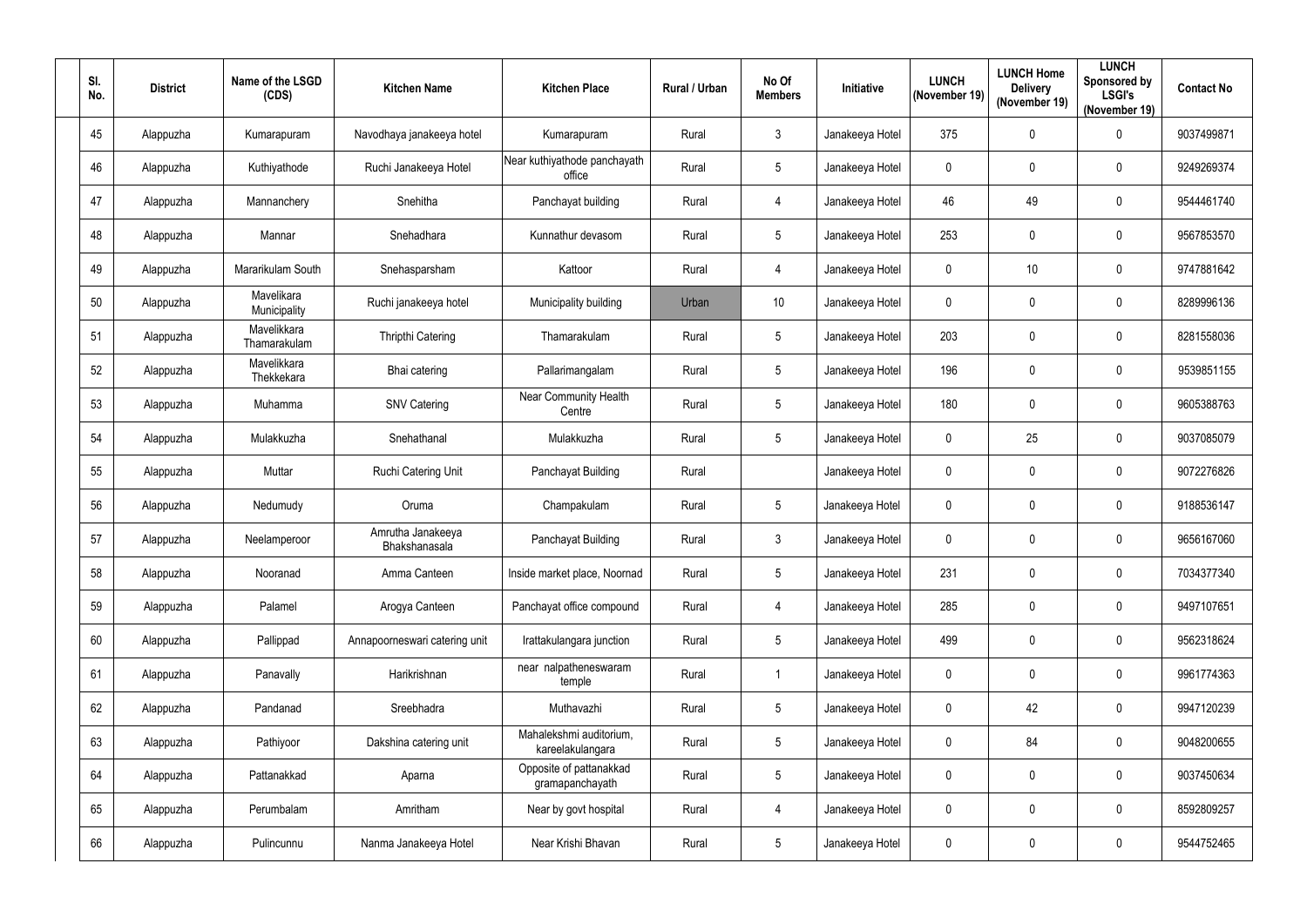|    | SI.<br>No.     | <b>District</b> | Name of the LSGD<br>(CDS) | <b>Kitchen Name</b>         | <b>Kitchen Place</b>                                        | Rural / Urban | No Of<br><b>Members</b> | Initiative      | <b>LUNCH</b><br>(November 19) | <b>LUNCH Home</b><br><b>Delivery</b><br>(November 19) | <b>LUNCH</b><br>Sponsored by<br><b>LSGI's</b><br>(November 19) | <b>Contact No</b> |
|----|----------------|-----------------|---------------------------|-----------------------------|-------------------------------------------------------------|---------------|-------------------------|-----------------|-------------------------------|-------------------------------------------------------|----------------------------------------------------------------|-------------------|
|    | 67             | Alappuzha       | Puliyoor                  | <b>UPPUM MULAKUM</b>        | <b>INSIDE PANCHAYATH</b><br><b>COMPOUND</b>                 | Rural         | $\overline{5}$          | Janakeeya Hotel | $\mathbf 0$                   | 108                                                   | 0                                                              | 6238836314        |
|    | 68             | Alappuzha       | Punnapra North            | Annapoorneshwary            | Janajagrithi                                                | Rural         | 4                       | Janakeeya Hotel | $\mathbf 0$                   | $\mathbf 0$                                           | $\mathbf 0$                                                    | 8129450136        |
|    | 69             | Alappuzha       | Punnapra South            | Thripthy janakeeya hotel    | Punnapra south                                              | Rural         | 9                       | Janakeeya Hotel | $\mathbf 0$                   | 0                                                     | $\mathbf 0$                                                    | 9846179646        |
|    | 70             | Alappuzha       | Purakad                   | Pulari                      | Purakkad gp                                                 | Rural         | $5\phantom{.0}$         | Janakeeya Hotel | $\mathbf 0$                   | 0                                                     | 0                                                              | 7034494313        |
|    | 71             | Alappuzha       | Purakad                   | Thiruvonam catering service | Thottappally                                                | Rural         | 4                       | Janakeeya Hotel | $\mathbf 0$                   | 0                                                     | $\mathbf 0$                                                    |                   |
|    | 72             | Alappuzha       | Ramankary                 | Kudumbashree Vanitha Hotel  | Ramankary Town, Opposite<br>Judicial First Class Magistrate | Rural         | 4                       | Janakeeya Hotel | $\pmb{0}$                     | $\pmb{0}$                                             | 0                                                              | 8281314746        |
|    | 73             | Alappuzha       | Thaicattussery            | Unarv                       | Thyakattusheri junction                                     | Rural         | 4                       | Janakeeya Hotel | $\mathbf 0$                   | 0                                                     | $\mathbf 0$                                                    | 9605897567        |
|    | 74             | Alappuzha       | Thakazhy                  | Thripthi Thakazhy           | <b>GBHSS Thakazhy</b>                                       | Rural         | $6\phantom{.}6$         | Janakeeya Hotel | $\mathbf 0$                   | $\pmb{0}$                                             | $\pmb{0}$                                                      | 9747405368        |
|    | 75             | Alappuzha       | Thalavady                 | Sakthi                      | Panayanbnoorkavu Temple<br>Auditorium                       | Rural         | $5\phantom{.0}$         | Janakeeya Hotel | $\mathbf 0$                   | 0                                                     | 0                                                              |                   |
|    | 76             | Alappuzha       | Thannermukkom             | Patheyam                    | Panchayath office                                           | Rural         | $\overline{4}$          | Janakeeya Hotel | $\mathbf 0$                   | 0                                                     | 0                                                              | 9633933288        |
|    | 77             | Alappuzha       | Thazhakkara               | Akshaya catering            | Building at glassfactory<br>junction                        | Rural         | $5\phantom{.0}$         | Janakeeya Hotel | 145                           | 0                                                     | $\mathbf 0$                                                    | 9847177930        |
|    | 78             | Alappuzha       | Thiruvanvandoor           | <b>SREE KRISHNA</b>         | Near pravinkoodu junction,                                  | Rural         | $\overline{5}$          | Janakeeya Hotel | $\mathbf 0$                   | 111                                                   | 0                                                              | 9446627175        |
|    | 79             | Alappuzha       | Thrikkunnappuzha          | Akshara janakeeya hotel     | KV jetty road                                               | Rural         | 5                       | Janakeeya Hotel | 341                           | 0                                                     | $\mathbf 0$                                                    | 918891921223      |
|    | 80             | Alappuzha       | Thuravoor                 | RUCHI JANAKEEYA HOTEL       | Near alakkaparambu                                          | Rural         | $5\overline{)}$         | Janakeeya Hotel | $\mathbf 0$                   | $\pmb{0}$                                             | 0                                                              | 8157934346        |
|    | 81             | Alappuzha       | Vallikunnam               | Samthripthi                 | Padayanivattom temple<br>Auditorium                         | Rural         | 4                       | Janakeeya Hotel | 82                            | $\pmb{0}$                                             | $\pmb{0}$                                                      | 8078962129        |
|    | 82             | Alappuzha       | Vayalar                   | Five star                   | Near Nagamkulangara Market                                  | Rural         | $5\phantom{.0}$         | Janakeeya Hotel | $\pmb{0}$                     | $\pmb{0}$                                             | $\pmb{0}$                                                      | 8606081847        |
|    | 83             | Alappuzha       | Veeyapuram                | Karuthal                    | Payippad LPS                                                | Rural         | $5\phantom{.0}$         | Janakeeya Hotel | 342                           | $\pmb{0}$                                             | $\mathbf 0$                                                    | 8606846513        |
|    | 84             | Alappuzha       | Veliyanad                 | Manus Janakeeya Hotel       | Kurishmoodu, Near Veliyanadu<br>Grama Panchayat             | Rural         | $\mathbf{3}$            | Janakeeya Hotel | $\mathbf 0$                   | $\mathbf 0$                                           | 0                                                              | 8086782924        |
|    | 85             | Alappuzha       | Venmoney                  | Annapoorna                  | Poyka                                                       | Rural         | $5\phantom{.0}$         | Janakeeya Hotel | $\mathbf 0$                   | 173                                                   | $\pmb{0}$                                                      |                   |
| 87 |                |                 |                           |                             |                                                             |               | 403                     |                 | 9639                          | 2005                                                  | 27                                                             |                   |
|    | 1              | Ernakulam       | Aikkaranad                | Subiksha Janakeeya Hotel    | Kolancherry                                                 | Rural         | 4                       | Janakeeya Hotel | 392                           | $\pmb{0}$                                             | $\pmb{0}$                                                      | 9496215730        |
|    | $\overline{2}$ | Ernakulam       | Alengade                  | Thanima foods               | Koduvazhanga                                                | Rural         | $\mathbf{3}$            | Janakeeya Hotel | 79                            | $\pmb{0}$                                             | $\pmb{0}$                                                      | 9349013322        |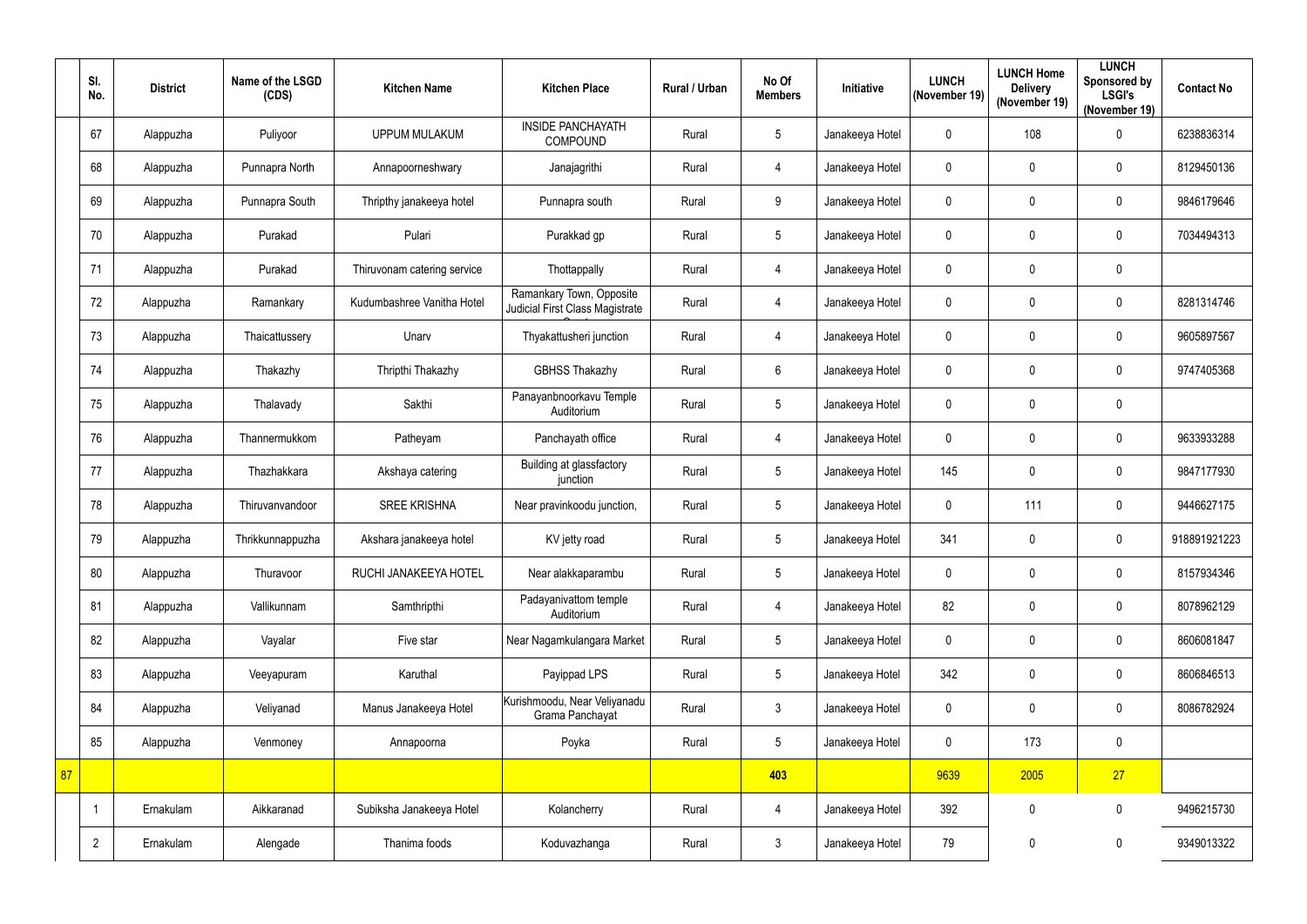| SI.<br>No.       | <b>District</b> | Name of the LSGD<br>(CDS) | <b>Kitchen Name</b>                   | <b>Kitchen Place</b>         | Rural / Urban | No Of<br><b>Members</b> | Initiative      | <b>LUNCH</b><br>(November 19) | <b>LUNCH Home</b><br><b>Delivery</b><br>(November 19) | <b>LUNCH</b><br>Sponsored by<br><b>LSGI's</b><br>(November 19) | <b>Contact No</b> |
|------------------|-----------------|---------------------------|---------------------------------------|------------------------------|---------------|-------------------------|-----------------|-------------------------------|-------------------------------------------------------|----------------------------------------------------------------|-------------------|
| $\mathbf{3}$     | Ernakulam       | Alengade                  | Mr.Bakers                             | Malikam peedika              | Rural         | $\mathfrak{Z}$          | Janakeeya Hotel | 50                            | 0                                                     | $\mathbf 0$                                                    | 9633887779        |
| $\overline{4}$   | Ernakulam       | Alengade                  | Kasthurba kitchen                     | Neerikkode                   | Rural         | $\mathfrak{Z}$          | Janakeeya Hotel | 100                           | 0                                                     | $\pmb{0}$                                                      | 9526260253        |
| 5                | Ernakulam       | Amballoor                 | Dhanshree catering                    | St.ignatius schools Amballur | Rural         | 5                       | Janakeeya Hotel | 110                           | 0                                                     | $\mathbf 0$                                                    | 8330081552        |
| $6\phantom{1}$   | Ernakulam       | Angamaly                  | Cafe Shree Canteen                    | <b>Municipality Canteen</b>  | Urban         | 5                       | Janakeeya Hotel | 355                           | 0                                                     | $\mathbf 0$                                                    | 9656927253        |
| $\overline{7}$   | Ernakulam       | Arakuzha                  | Ruchi Janakeeya hotel, Arakkuzha      | Pandappilly                  | Rural         | 5                       | Janakeeya Hotel | 138                           | 0                                                     | $\mathbf 0$                                                    | 9744864225        |
| 8                | Ernakulam       | Assamannoor               | New Life kudumbasree Hotel            | Cherukunnam                  | Rural         | $\mathfrak{Z}$          | Janakeeya Hotel | 176                           | 0                                                     | $\bm{0}$                                                       | 9656729450        |
| 9                | Ernakulam       | Avoly                     | Janakeeya Hotel, Avoli                | Hostel Junction, Avoli       | Rural         | $\mathfrak{Z}$          | Janakeeya Hotel | 224                           | 0                                                     | $\mathbf 0$                                                    | 9847983621        |
| 10 <sup>°</sup>  | Ernakulam       | Ayyampuzha                | Five Star Hotel and Catering          | Panchayat Junction           | Rural         | $\overline{4}$          | Janakeeya Hotel | 92                            | 0                                                     | $\pmb{0}$                                                      | 9744836324        |
| 11               | Ernakulam       | Chendamangalam            | Anugraha Kudumbashree hotel           | Vadakkumpuram                | Rural         | $5\phantom{.0}$         | Janakeeya Hotel | 155                           | 0                                                     | $\pmb{0}$                                                      | 9061419729        |
| 12               | Ernakulam       | Chengamanade              | Mythri janakeeya hotel                | Purayar                      | Rural         | 5                       | Janakeeya Hotel | $\mathbf 0$                   | 174                                                   | $\mathbf 0$                                                    | 9496172362        |
| 13               | Ernakulam       | Cheranalloor              | Chaithanya                            | <b>Community Hall</b>        | Rural         | $6\phantom{.}$          | Janakeeya Hotel | 94                            | 0                                                     | $\mathbf 0$                                                    | 9995156639        |
| 14               | Ernakulam       | Cheranalloor              | Adukkala                              | Chittoor                     | Rural         | $\overline{5}$          | Janakeeya Hotel | $\mathbf 0$                   | 0                                                     | $\mathbf 0$                                                    | 808922128         |
| 15 <sub>15</sub> | Ernakulam       | Chittattukara             | krishna cafe                          | chittattukara jn.            | Rural         | $\mathfrak{Z}$          | Janakeeya Hotel | 336                           | 0                                                     | $\boldsymbol{0}$                                               |                   |
| 16               | Ernakulam       | Choornikkara              | Metro hotel                           | Ambattukavu                  | Rural         | $\mathfrak{Z}$          | Janakeeya Hotel | 306                           | 0                                                     | $\pmb{0}$                                                      | 9605319455        |
| 17               | Ernakulam       | Chottanikkara             | Ahalya Cafe                           | Kottayatthupara              | Rural         | $6\overline{6}$         | Janakeeya Hotel | 85                            | 0                                                     | $\bm{0}$                                                       | 9567512337        |
| 18               | Ernakulam       | Maneed                    | Coral Island                          | Maneed                       | Rural         | $\overline{4}$          | Janakeeya Hotel | 103                           | $\pmb{0}$                                             | $\pmb{0}$                                                      | 7012652495        |
| 19               | Ernakulam       | Edathala                  | Souhridam Kudumbashree canteen        | Edathala                     | Rural         | $\mathfrak{Z}$          | Janakeeya Hotel | 263                           | $\mathbf 0$                                           | $\pmb{0}$                                                      | 9745769363        |
| 20               | Ernakulam       | Edathala                  | Veetiloru oonne                       | Manalimukke                  | Rural         | $\mathfrak{Z}$          | Janakeeya Hotel | 213                           | 0                                                     | $\mathbf 0$                                                    | 9745769363        |
| 21               | Ernakulam       | Edavanakkad               | Royal Hotel                           | Edavanakad                   | Rural         | 3 <sup>1</sup>          | Janakeeya Hotel | 73                            | $\mathbf 0$                                           | $\mathbf 0$                                                    | 7902933414        |
| 22               | Ernakulam       | Elanji                    | janakiya hotel elanji                 | elanji punjayathu junction   | Rural         | $\overline{5}$          | Janakeeya Hotel | $\overline{0}$                | 0                                                     | $\overline{0}$                                                 | 9947990787        |
| 23               | Ernakulam       | Eloor                     | Nalanandhana janakeeya hotel          | Eloor                        | Urban         | $\overline{4}$          | Janakeeya Hotel | 182                           | 0                                                     | $\pmb{0}$                                                      | 9562885391        |
| 24               | Ernakulam       | Ezhikkara                 | Sree Rajarajeswari Janakeeya<br>Hotel | Ezhikkara                    | Rural         | $\sqrt{5}$              | Janakeeya Hotel | 116                           | $\pmb{0}$                                             | $\bm{0}$                                                       | 8921579011        |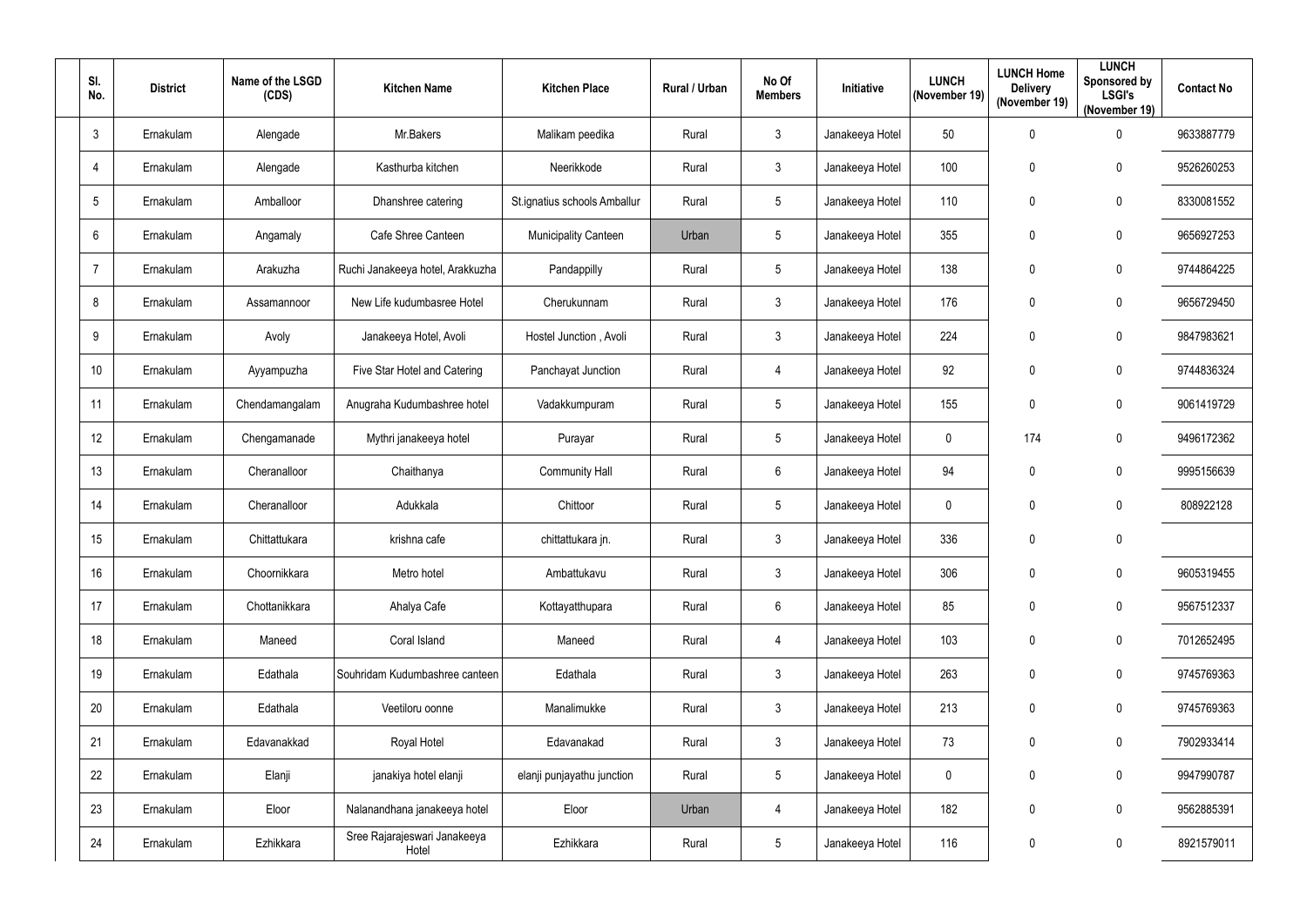| SI.<br>No. | <b>District</b> | Name of the LSGD<br>(CDS) | <b>Kitchen Name</b>                  | <b>Kitchen Place</b>                      | Rural / Urban | No Of<br><b>Members</b> | Initiative      | <b>LUNCH</b><br>(November 19) | <b>LUNCH Home</b><br><b>Delivery</b><br>(November 19) | <b>LUNCH</b><br>Sponsored by<br><b>LSGI's</b><br>(November 19) | <b>Contact No</b> |
|------------|-----------------|---------------------------|--------------------------------------|-------------------------------------------|---------------|-------------------------|-----------------|-------------------------------|-------------------------------------------------------|----------------------------------------------------------------|-------------------|
| 25         | Ernakulam       | Kadungalloor              | Snehitha janakeeya hotel             | Kadungalloor                              | Rural         | $\mathfrak{Z}$          | Janakeeya Hotel | 112                           | 0                                                     | $\mathbf 0$                                                    | 9567418674        |
| 26         | Ernakulam       | Kalady                    | Jyothi Vanitha Canteen               | Kalady                                    | Rural         | $5\phantom{.0}$         | Janakeeya Hotel | 426                           | 0                                                     | $\mathbf 0$                                                    | 9544624439        |
| 27         | Ernakulam       | <b>Kalamassery East</b>   | Nanma janakeeya hotel                | HMT, kalammassery                         | Urban         | $\mathfrak{Z}$          | Janakeeya Hotel | 314                           | 0                                                     | $\mathbf 0$                                                    | 9895535089        |
| 28         | Ernakulam       | <b>Kalamassery West</b>   | Pulari janakeeya hotel               | Kunamthai                                 | Urban         | $\mathfrak{Z}$          | Janakeeya Hotel | 439                           | 0                                                     | $\mathbf 0$                                                    | 7736594305        |
| 29         | Ernakulam       | <b>Kalamassery West</b>   | Kismath janakeeya hotel              | Vattekkunnam                              | Urban         | $\mathfrak{Z}$          | Janakeeya Hotel | 215                           | 0                                                     | $\overline{0}$                                                 | 8075879290        |
| 30         | Ernakulam       | Kalloorkkad               | Puthuma Janakeeya Hotel              | Kallorkkad                                | Rural         | $\mathfrak{Z}$          | Janakeeya Hotel | 165                           | 0                                                     | $\mathbf 0$                                                    | 7558091353        |
| 31         | Ernakulam       | Kanjoor                   | Ammachiyude Adukkala                 | Parappuram                                | Rural         | $\mathfrak{Z}$          | Janakeeya Hotel | 125                           | 0                                                     | $\mathbf 0$                                                    | 6238583699        |
| 32         | Ernakulam       | Karumalloor               | Koottayma janakeeya hotel            | Kariyachira                               | Rural         | 4                       | Janakeeya Hotel | $\overline{0}$                | 0                                                     | $\pmb{0}$                                                      | 9746484979        |
| 33         | Ernakulam       | Kavalangad                | Five star Janakeeya Hotel            | Nellimattom                               | Rural         | 5                       | Janakeeya Hotel | 318                           | 0                                                     | $\pmb{0}$                                                      | 9744705648        |
| 34         | Ernakulam       | Keezhmad                  | Sadyalayam janakeeya hotel           | Keezhmad                                  | Rural         | $5\phantom{.0}$         | Janakeeya Hotel | 96                            | 0                                                     | $\bm{0}$                                                       | 9846027221        |
| 35         | Ernakulam       | Kochi East                | ANNAPOORNA JANAKEEYA<br><b>HOTEL</b> | ALINCHUVADU                               | Urban         | $5\phantom{.0}$         | Janakeeya Hotel | 289                           | 0                                                     | $\mathbf 0$                                                    | 9567529849        |
| 36         | Ernakulam       | Kochi East                | YUMMEES KITCHEN                      | VADUTHALA                                 | Urban         | 5                       | Janakeeya Hotel | 102                           | 58                                                    | 4                                                              |                   |
| 37         | Ernakulam       | Kochi East                | <b>ORUMA KITCHEN</b>                 | <b>PACHALAM</b>                           | Urban         | $\mathfrak{Z}$          | Janakeeya Hotel | 280                           | 85                                                    | 2                                                              | 9744763589        |
| 38         | Ernakulam       | Kochi East                | <b>PONPULARI</b>                     | <b>KEERHI NAGAR,</b><br><b>ELAMAKKARA</b> | Urban         | $\mathfrak{Z}$          | Janakeeya Hotel | 309                           | 0                                                     | 4                                                              | 8289818357        |
| 39         | Ernakulam       | Kochi East                | <b>RUCHI CATERING</b>                | PUNNACKAL                                 | Urban         | $\sqrt{5}$              | Janakeeya Hotel | 346                           | 0                                                     | $\overline{0}$                                                 | 9947080022        |
| 40         | Ernakulam       | Kochi South               | <b>AMMAS KITCHEN</b>                 | <b>THEVARA</b>                            | Urban         | 4                       | Janakeeya Hotel | 960                           | 0                                                     | $\boldsymbol{0}$                                               | 7994618127        |
| 41         | Ernakulam       | Kochi South               | NEW AKSHAYA HOTEL                    | PONNURUNNI                                | Urban         | $\overline{5}$          | Janakeeya Hotel | 706                           | 0                                                     | $\pmb{0}$                                                      | 9895292721        |
| 42         | Ernakulam       | Kochi South               | <b>FRIENDS</b>                       | <b>MINI PARK</b>                          | Urban         | $\overline{5}$          | Janakeeya Hotel | 185                           | 0                                                     | $\bm{0}$                                                       | 9048207287        |
| 43         | Ernakulam       | Kochi West                | PUTHUMA KUDUMBASHREE<br><b>HOTEL</b> | PALLURUTHY NADA                           | Urban         | $\overline{5}$          | Janakeeya Hotel | 470                           | $\mathbf 0$                                           | $\mathbf 0$                                                    | 9947611626        |
| 44         | Ernakulam       | Kochi West                | NAMMUDE ADUKKALA                     | ERAVELI COLONY                            | Urban         | $\sqrt{5}$              | Janakeeya Hotel | 1350                          | $\mathbf 0$                                           | $\overline{0}$                                                 | 9746033279        |
| 45         | Ernakulam       | Koovappady                | Kaipunyam Janakeeya hotel            | Koovappady                                | Rural         | $\overline{5}$          | Janakeeya Hotel | 192                           | 0                                                     | $\mathbf 0$                                                    |                   |
| 46         | Ernakulam       | Kothamangalam             | Thanima catering unit                | Kothamangalam                             | Urban         | $\mathfrak{Z}$          | Janakeeya Hotel | 122                           | 0                                                     | $\mathbf 0$                                                    | 9846664377        |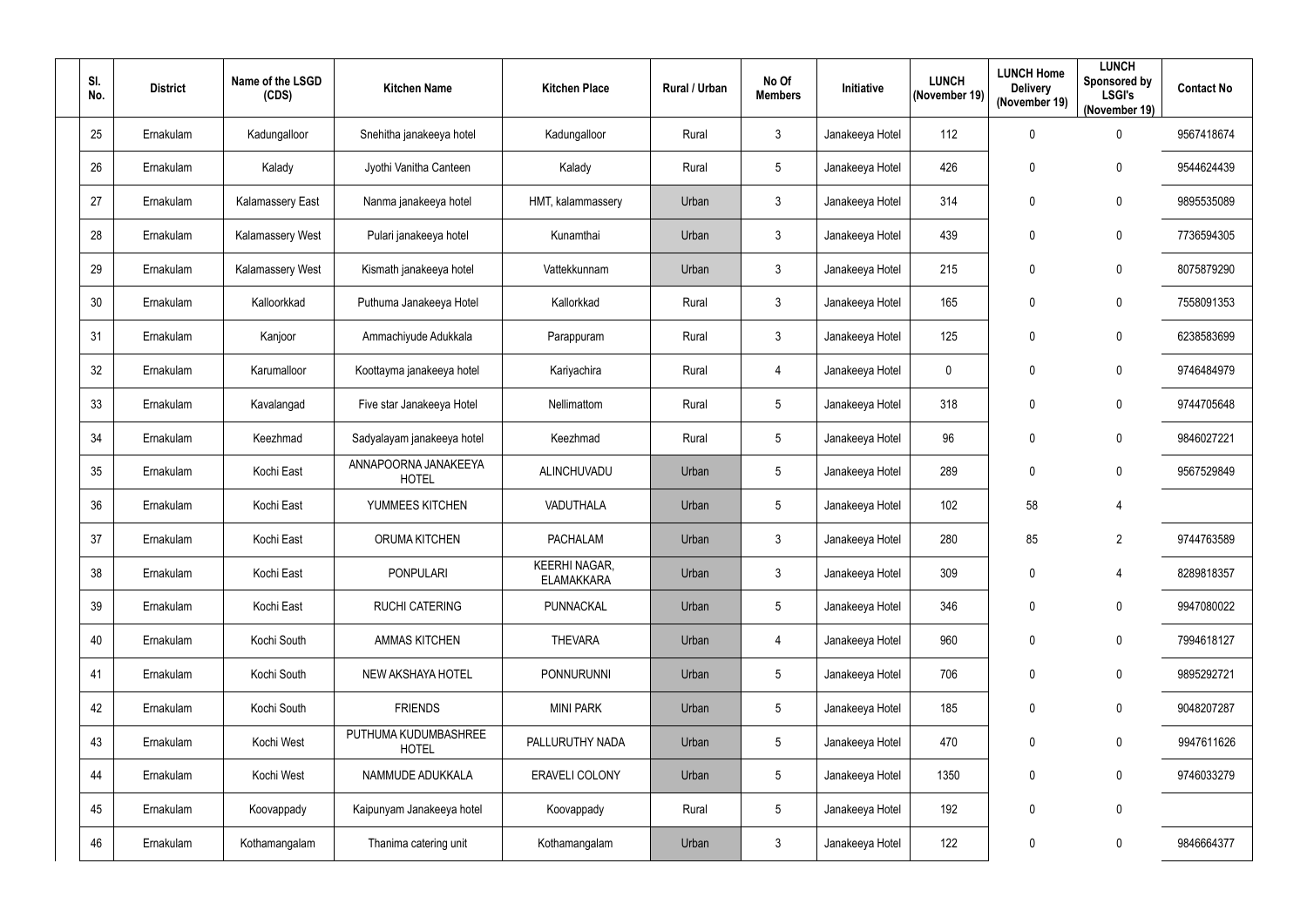|     | SI.<br>No. | <b>District</b> | Name of the LSGD<br>(CDS) | <b>Kitchen Name</b>              | <b>Kitchen Place</b>      | Rural / Urban | No Of<br><b>Members</b> | Initiative      | <b>LUNCH</b><br>(November 19) | <b>LUNCH Home</b><br><b>Delivery</b><br>(November 19) | <b>LUNCH</b><br>Sponsored by<br><b>LSGI's</b><br>(November 19) | <b>Contact No</b> |
|-----|------------|-----------------|---------------------------|----------------------------------|---------------------------|---------------|-------------------------|-----------------|-------------------------------|-------------------------------------------------------|----------------------------------------------------------------|-------------------|
|     | 47         | Ernakulam       | Kottapady                 | Janakeeya Hotel                  | Kottappady junction       | Rural         | $\mathfrak{Z}$          | Janakeeya Hotel | 167                           | 0                                                     | $\boldsymbol{0}$                                               | 9497406993        |
|     | 48         | Ernakulam       | Kottuvally                | subhiksha vanitha canteen        | kottuvally                | Rural         | 5                       | Janakeeya Hotel | 93                            | 0                                                     | $\boldsymbol{0}$                                               | 8590034196        |
|     | 49         | Ernakulam       | kumbalangi                | st.antoneys kudumbashree         | old post office           | Rural         | $\mathfrak{Z}$          | Janakeeya Hotel | 167                           | 0                                                     | $\boldsymbol{0}$                                               | 8138860764        |
|     | 50         | Ernakulam       | kunnathunadu              | thripthy janakeeya hotel         | pallikkara                | Rural         | $6\phantom{.}$          | Janakeeya Hotel | 76                            | 0                                                     | $\boldsymbol{0}$                                               | 9744561425        |
|     | 51         | Ernakulam       | Kunnukara                 | Greenchilly cafe                 | Kunnukara                 | Rural         | $\mathfrak{Z}$          | Janakeeya Hotel | $\mathbf 0$                   | 54                                                    | $\mathbf 0$                                                    | 9496852989        |
| 111 | 52         | Ernakulam       | Kunnukara                 | Thanima canteen                  | North aduvassery          | Rural         | $\sqrt{5}$              | Janakeeya Hotel | $\mathbf 0$                   | 46                                                    | $\boldsymbol{0}$                                               | 9744200583        |
|     | 53         | Ernakulam       | Kuttampuzha               | Nila kudumbashree janakiya hotel | Mini stadium, vadattupara | Rural         | $6\phantom{.}$          | Janakeeya Hotel | 69                            | 0                                                     | $\mathbf 0$                                                    | 9496754018        |
|     | 54         | Ernakulam       | Kuzhippilly               | Janakeeya hotel                  | Kuzhupilli                | Rural         | $\mathbf 0$             | Janakeeya Hotel | $\overline{0}$                | 0                                                     | $\boldsymbol{0}$                                               | 9847371780        |
|     | 55         | Ernakulam       | Malayattoor               | Whats app Janakeeya Hotel        | Thottuva                  | Rural         | $\mathfrak{Z}$          | Janakeeya Hotel | 278                           | 0                                                     | $\mathbf 0$                                                    | 9497796828        |
|     | 56         | Ernakulam       | Malayattoor               | Natturuchi Janakeeya Hotel       | Ettakkadavu               | Rural         | $\mathfrak{Z}$          | Janakeeya Hotel | 269                           | 0                                                     | $\mathbf 0$                                                    | 9745470234        |
|     | 57         | Ernakulam       | Manjalloor                | Thanima Kudumbashree hotel       | Vazhakkulam               | Rural         | $\sqrt{5}$              | Janakeeya Hotel | 250                           | 0                                                     | $\boldsymbol{0}$                                               | 9526215854        |
|     | 58         | Ernakulam       | Manjapra                  | Sara's Kitchen                   | Puthenpalli               | Rural         | $\mathfrak{Z}$          | Janakeeya Hotel | 248                           | 0                                                     | $\mathbf 0$                                                    | 8547392730        |
|     | 59         | Ernakulam       | Maradu                    | <b>VANITHA HOTEL</b>             | <b>KUNDANNOR JN</b>       | Urban         | 4                       | Janakeeya Hotel | 56                            | 0                                                     | 0                                                              |                   |
|     | 60         | Ernakulam       | Marady                    | Janakeeya Hotel Marady           | Unnakkuppa                | Rural         | $\overline{4}$          | Janakeeya Hotel | 21                            | 0                                                     | $\mathbf 0$                                                    | 9947943177        |
|     | 61         | Ernakulam       | Mazhuvannoor              | Sruthi Janakeeya Hotel           | Valayanchirangara         | Rural         | $\mathfrak{Z}$          | Janakeeya Hotel | $\overline{0}$                | 0                                                     | $\bm{0}$                                                       | 9747924485        |
|     | 62         | Ernakulam       | Mulavukad                 | Kudumbashree Veetile bakshanam   | Mulavukad                 | Rural         | $\sqrt{5}$              | Janakeeya Hotel | 256                           | 0                                                     | $\boldsymbol{0}$                                               | 9061339557        |
|     | 63         | Ernakulam       | Muvattupuzha              | Oottupura                        | Muvattupuzha              | Urban         | $\mathfrak{Z}$          | Janakeeya Hotel | 277                           | 0                                                     | $\boldsymbol{0}$                                               | 7736573412        |
|     | 64         | Ernakulam       | Nayarambalam              | Four star cafe                   | Nayarambalam              | Rural         | $\mathfrak{Z}$          | Janakeeya Hotel | 73                            | 0                                                     | $\mathbf 0$                                                    | 8075349161        |
|     | 65         | Ernakulam       | Nellikuzhy                | Janakeeya Hotel                  | Nellikkuzhi               | Rural         | $\mathfrak{Z}$          | Janakeeya Hotel | 345                           | 0                                                     | $\boldsymbol{0}$                                               | 9744641099        |
|     | 66         | Ernakulam       | Njarakkal                 | Kripa Catering Unit              | Njarakkal                 | Rural         | $\mathfrak{Z}$          | Janakeeya Hotel | 82                            | 0                                                     | $\boldsymbol{0}$                                               | 9567534006        |
|     | 67         | Ernakulam       | Okkal                     | Manna Janakeeya Hotel            | Edavoor                   | Rural         | $\overline{4}$          | Janakeeya Hotel | 62                            | 0                                                     | $\boldsymbol{0}$                                               | 8086822888        |
|     | 68         | Ernakulam       | Paingottoor               | Janakeeya hotel                  | Paingottoor               | Rural         | $\overline{7}$          | Janakeeya Hotel | 80                            | 0                                                     | $\bm{0}$                                                       | 9656855730        |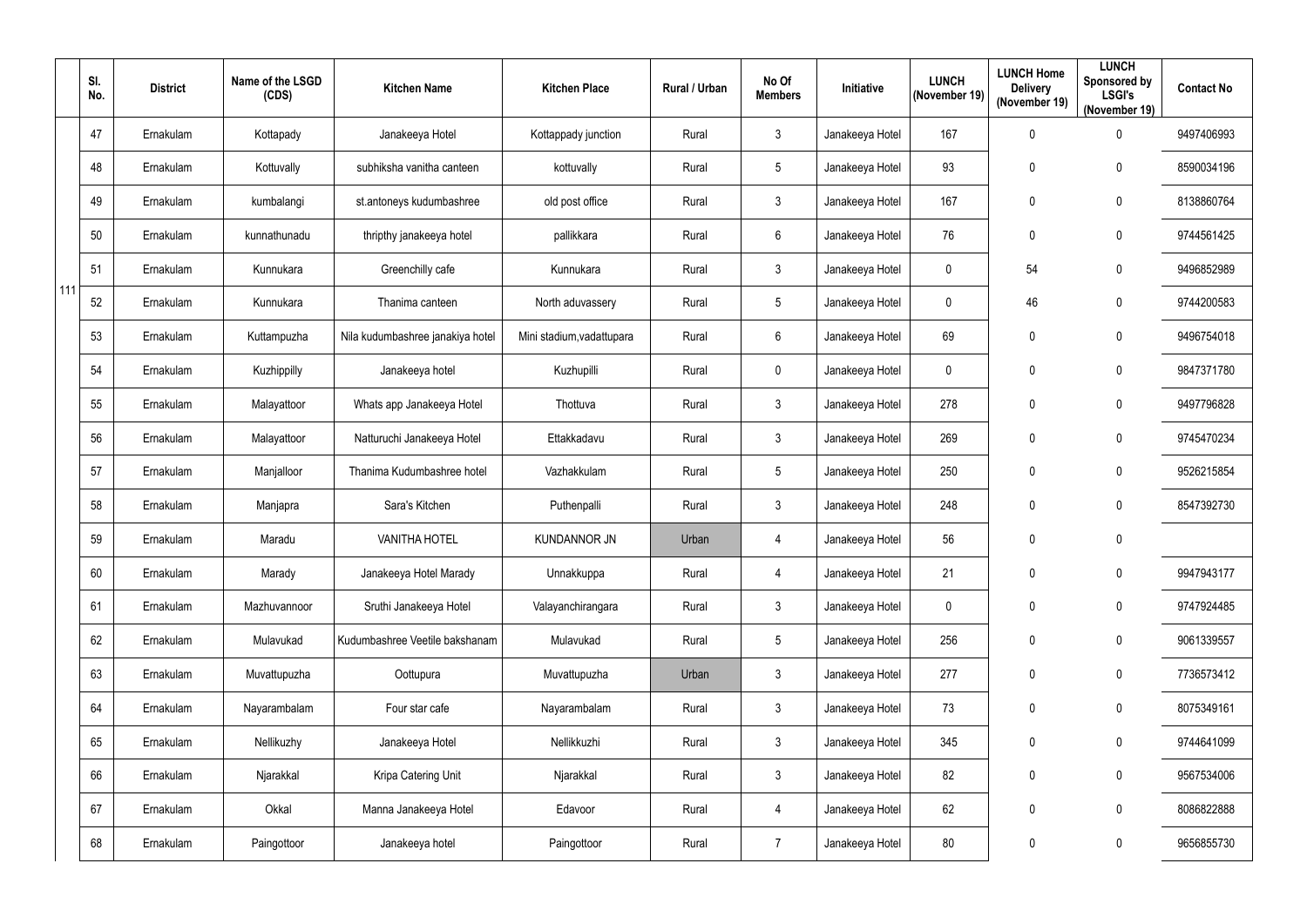| SI.<br>No. | <b>District</b> | Name of the LSGD<br>(CDS) | <b>Kitchen Name</b>                         | <b>Kitchen Place</b>                        | Rural / Urban | No Of<br><b>Members</b> | Initiative      | <b>LUNCH</b><br>(November 19) | <b>LUNCH Home</b><br><b>Delivery</b><br>(November 19) | <b>LUNCH</b><br><b>Sponsored by</b><br><b>LSGI's</b><br>(November 19) | <b>Contact No</b> |
|------------|-----------------|---------------------------|---------------------------------------------|---------------------------------------------|---------------|-------------------------|-----------------|-------------------------------|-------------------------------------------------------|-----------------------------------------------------------------------|-------------------|
| 69         | Ernakulam       | Pallarimangalam           | Janakeeya Hotel                             | Janakeeya Hotel, Koovalloor                 | Rural         | 4                       | Janakeeya Hotel | 172                           | 0                                                     | $\mathbf 0$                                                           | 7025992310        |
| 70         | Ernakulam       | Pallipuram                | Kadumanga Food court                        | Pothen valav                                | Rural         | $5\phantom{.0}$         | Janakeeya Hotel | 238                           | 0                                                     | $\pmb{0}$                                                             | 9747525176        |
| 71         | Ernakulam       | Pambakkuda                | viswastha catering unit                     | pambakkuda block punjayathu<br>building     | Rural         | 4                       | Janakeeya Hotel | $\mathbf 0$                   | 0                                                     | $\overline{0}$                                                        | 7510382367        |
| 72         | Ernakulam       | Parakkadave               | Thejus catering unit                        | Moozhikkulam                                | Rural         | 10 <sup>°</sup>         | Janakeeya Hotel | $\mathbf 0$                   | 0                                                     | $\mathbf 0$                                                           | 9847936303        |
| 73         | Ernakulam       | Paravoor                  | sreevikneswara                              | Govt.boys' HSS, N.Paravur                   | Urban         | 4                       | Janakeeya Hotel | 85                            | 0                                                     | $\mathbf 0$                                                           | 9567581698        |
| 74         | Ernakulam       | Perumbavoor               | Swath kudumbashree canteen                  | Perumbavoor                                 | Urban         | $\mathfrak{Z}$          | Janakeeya Hotel | 301                           | 0                                                     | $\boldsymbol{0}$                                                      | 8156881057        |
| 75         | Ernakulam       | Pindimana                 | Janakeeya hotel                             | Muthamkuzhi                                 | Rural         | 4                       | Janakeeya Hotel | 110                           | 0                                                     | $\mathbf 0$                                                           | 9656297799        |
| 76         | Ernakulam       | Piravam                   | sneha canteen                               | municipality building base floor<br>piravom | Urban         | 4                       | Janakeeya Hotel | 250                           | 0                                                     | $\pmb{0}$                                                             | 9605594018        |
| 77         | Ernakulam       | Pothanikkad               | Taj hotel                                   | Pothanikkad                                 | Rural         | $\mathfrak{Z}$          | Janakeeya Hotel | 133                           | 0                                                     | $\pmb{0}$                                                             | 8943961843        |
| 78         | Ernakulam       | Puthanvelikkara           | Panjami cafe kudumbashree                   | Near panjayath office                       | Rural         | 5                       | Janakeeya Hotel | $\mathbf 0$                   | 109                                                   | $\mathbf 0$                                                           | 9645530669        |
| 79         | Ernakulam       | Ramamangalam              | cafe kudumbashree                           | ramamngalam                                 | Rural         | 4                       | Janakeeya Hotel | 236                           | 0                                                     | $\mathbf 0$                                                           | 9961344346        |
| 80         | Ernakulam       | Rayamangalam              | Arya canteen                                | Kuruppampady                                | Rural         | 3                       | Janakeeya Hotel | 136                           | 0                                                     | $\mathbf 0$                                                           | 9072147163        |
| 81         | Ernakulam       | Thirumarady               | janakiya hotel thirumarady                  | edappara jn.                                | Rural         | $\mathfrak{Z}$          | Janakeeya Hote5 | $\mathbf 0$                   | 0                                                     | 0                                                                     | 7594811868        |
| 82         | Ernakulam       | Thiruvaniyoor             | Thanima                                     | Thiruvaniyoor                               | Rural         | $\sqrt{5}$              | Janakeeya Hotel | $\overline{0}$                | 0                                                     | $\pmb{0}$                                                             | 9061239698        |
| 83         | Ernakulam       | Thrikkakkara East         | Thanima Janakeeya Hotel                     | Kakkanad                                    | Urban         | 8                       | Janakeeya Hotel | 98                            | 0                                                     | $\bm{0}$                                                              | 9207134763        |
| 84         | Ernakulam       | Thrikkakkara west         | Janakeeya Hotel                             | Chembumukku                                 | Urban         | $\sqrt{5}$              | Janakeeya Hotel | 102                           | 0                                                     | $\pmb{0}$                                                             | 9496530576        |
| 85         | Ernakulam       | Thuravoor                 | E Grill                                     | Yudapuram                                   | Rural         | $\overline{4}$          | Janakeeya Hotel | 449                           | $\mathbf 0$                                           | $\mathbf 0$                                                           | 9526845935        |
| 86         | Ernakulam       | Tripunithura              | Janakeeya Hotel Tripunithura                | Eroor                                       | Urban         | $\mathfrak{Z}$          | Janakeeya Hotel | $\overline{0}$                | $\mathbf 0$                                           | $\overline{0}$                                                        | 8089117821        |
| 87         | Ernakulam       | Vadakkekkara              | vadakkekkara kudumbasree<br>janakeeya hotel | Madaplathuruth                              | Rural         | 4                       | Janakeeya Hotel | 160                           | 0                                                     | $\pmb{0}$                                                             | 8301806778        |
| 88         | Ernakulam       | Vadavukode<br>Puthancruz  | Janakeeya Hotel                             | Vadavukod                                   | Rural         | 4                       | Janakeeya Hotel | $\overline{0}$                | 0                                                     | $\mathbf 0$                                                           |                   |
| 89         | Ernakulam       | Valakom                   | Ruchi kudumbashree catering                 | Valakom                                     | Rural         | $\sqrt{5}$              | Janakeeya Hotel | 89                            | 0                                                     | $\boldsymbol{0}$                                                      |                   |
| $90\,$     | Ernakulam       | Varapuzha                 | <b>DURGA ACTIVITY</b>                       | CHETTIBHAGAM                                | Rural         | 8                       | Janakeeya Hotel | 220                           | $\pmb{0}$                                             | $\bm{0}$                                                              | 9496160074        |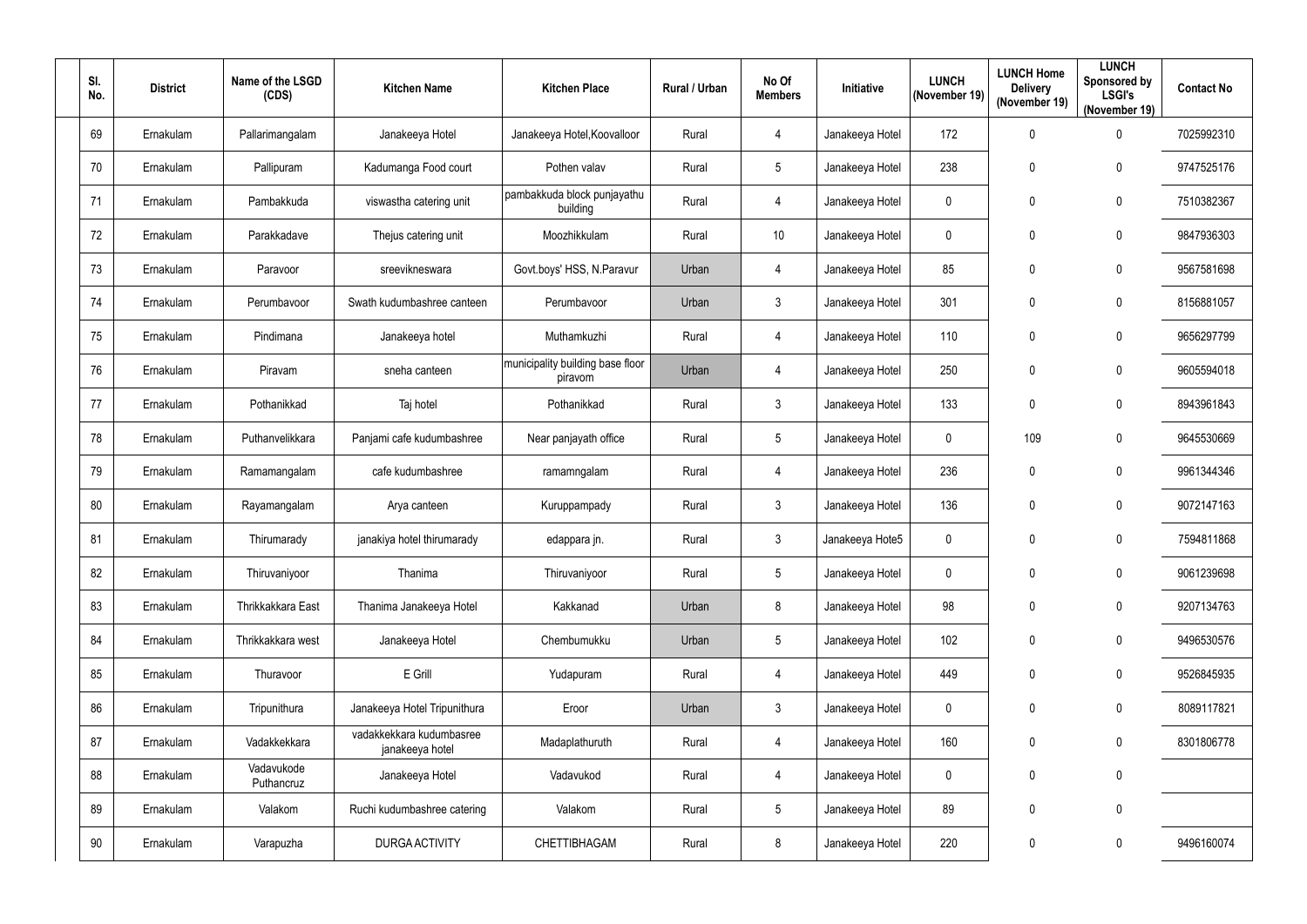| SI.<br>No. | <b>District</b> | Name of the LSGD<br>(CDS) | <b>Kitchen Name</b>                               | <b>Kitchen Place</b> | Rural / Urban | No Of<br><b>Members</b> | <b>Initiative</b> | <b>LUNCH</b><br>(November 19) | <b>LUNCH Home</b><br><b>Delivery</b><br>(November 19) | <b>LUNCH</b><br>Sponsored by<br><b>LSGI's</b><br>(November 19) | <b>Contact No</b> |
|------------|-----------------|---------------------------|---------------------------------------------------|----------------------|---------------|-------------------------|-------------------|-------------------------------|-------------------------------------------------------|----------------------------------------------------------------|-------------------|
| 91         | Ernakulam       | Vazhakulam                | Three Star Hotel                                  | Marampally           | Rural         | $\mathfrak{Z}$          | Janakeeya Hotel   | 296                           | 0                                                     | $\boldsymbol{0}$                                               | 8547309874        |
| 92         | Ernakulam       | Vengola                   | Janakeeya Hotel                                   | Pathipalam           | Rural         | 5                       | Janakeeya Hotel   | 85                            | $\mathbf 0$                                           | $\mathbf 0$                                                    | 8113030921        |
| 93         | Ernakulam       | Vengoor                   | <b>JANAKEEYA HOTEL</b>                            | Choorathod           | Rural         | $\overline{4}$          | Janakeeya Hotel   | 148                           | $\mathbf 0$                                           | 0                                                              | 6238320991        |
| 94         | Ernakulam       | Angamaly                  | <b>JANAKEEYA HOTEL</b>                            | TB Junction          | Urban         | $\mathfrak{Z}$          | Janakeeya Hotel   | 68                            | $\mathbf{0}$                                          | 0                                                              | 9447924974        |
| 95         | Ernakulam       | kothamangalam             | P.K janakeeya hotel                               | kothamangalam        | Urban         | $6\overline{6}$         | Janakeeya Hotel   | 320                           | 0                                                     | 0                                                              | 8156869114        |
| 96         | Ernakulam       | Nedumbassery              | thani nadan                                       | athani               | rural         | 5                       | Janakeeya Hotel   | $\mathbf 0$                   | 225                                                   | 0                                                              | 9961277604        |
| 97         | Ernakulam       | Perumbavoor               | JANAKEEYA HOTEL MINI CIVIL<br>STATION PERUMBAVOOR | Perumbavoor          | Urban         | 3 <sup>1</sup>          | Janakeeya Hotel   | 384                           | $\mathbf 0$                                           | 0                                                              | 9847008734        |
| 98         | Ernakulam       | Kumblam                   | JANAKEEYA HOTEL, KUMBALAM                         | <b>KUMBALAM</b>      | rural         | 5                       | Janakeeya Hotel   | 328                           | $\boldsymbol{0}$                                      | 0                                                              | 9746652714        |
| 99         | Ernakulam       | Ayavana                   | Keralasree Janakeeya Hotel                        | Ayavana              | Rural         | 5                       | Janakeeya Hotel   | 57                            | $\mathbf{0}$                                          | 0                                                              | 9744607799        |
| 100        | Ernakulam       | Aluva                     | Ruchi Janakeeya hotel                             | Aluva                | Urban         | 4                       | Janakeeya Hotel   | $\overline{0}$                | 132                                                   | $\mathbf 0$                                                    |                   |
| 101        | Ernakulam       | Payipra                   | Nanma janakeeya hotel                             | Pezhakkappilly       | Rural         | $\mathfrak{Z}$          | Janakeeya Hotel   | 210                           | $\mathbf 0$                                           | $\mathbf 0$                                                    | 9567747725        |
| 102        | Ernakulam       | Kochi West                | Ushas Kudumbashree Hotel                          | <b>FORT KOCHI</b>    | Urban         | 4                       | Janakeeya Hotel   | 378                           | $\mathbf 0$                                           | 0                                                              | 7510713668        |
| 103        | Ernakulam       | Mookkannoor               | Mamma's Kitchen                                   | Mookkannoor          | Rural         | 3                       | Janakeeya Hotel   | 239                           | 0                                                     | 0                                                              | 8593835285        |
| 104        | Ernakulam       | Edakkattuvayal            | Santhwanam                                        | Arakunnam            | Rural         | $\mathfrak{Z}$          | Janakeeya Hotel   | 40                            | $\mathbf 0$                                           | $\boldsymbol{0}$                                               | 9447047980        |
| 105        | Ernakulam       | Karukutti                 | Anugraha Janakeeya Hotel                          | Pallissery           | Rural         | 5                       | Janakeeya Hotel   | 95                            | $\pmb{0}$                                             | $\boldsymbol{0}$                                               | 9846161486        |
| 106        | Ernakulam       | poothrukka                | Grandma Janakeeya hotel                           | choondi              | Rural         | $\mathfrak{Z}$          | Janakeeya hotel   | $\mathbf 0$                   | $\mathbf 0$                                           | $\pmb{0}$                                                      | 9400550287        |
| 107        | Ernakulam       | kalamasshery east         | thanima Janakeeya hotel                           | kangarappadi         | urban         | $3\overline{3}$         | Janakeeya hotel   | 338                           | 0                                                     | $\boldsymbol{0}$                                               | 9745481742        |
| 108        | Ernakulam       | Ayyampuzha                | Sneha janakeeya hotel                             | ayyampuzha junction  | Rural         | 4                       | Janakeeya hotel   | 275                           | $\pmb{0}$                                             | $\boldsymbol{0}$                                               | 8590753551        |
| 109        | Ernakulam       | Keerampara                | Abhaya Janakeeya Hotel                            | Punnekkad            | Rural         | 4                       | Janakeeya hotel   | 135                           | $\pmb{0}$                                             | $\boldsymbol{0}$                                               | 8301059431        |
| 110        | Ernakulam       | Mudakkuzha                | janakeeya hotel                                   | mudakkuzha           | Rural         | $\mathfrak{Z}$          | Janakeeya hotel   | 65                            | $\boldsymbol{0}$                                      | $\pmb{0}$                                                      | 9496431218        |
| 111        | Ernakulam       | kochi east                | samrudhi@kochi                                    | ernakulam north      | urban         | 14                      | Janakeeya hotel   | 1813                          | 1182                                                  | $\pmb{0}$                                                      | 9048609615        |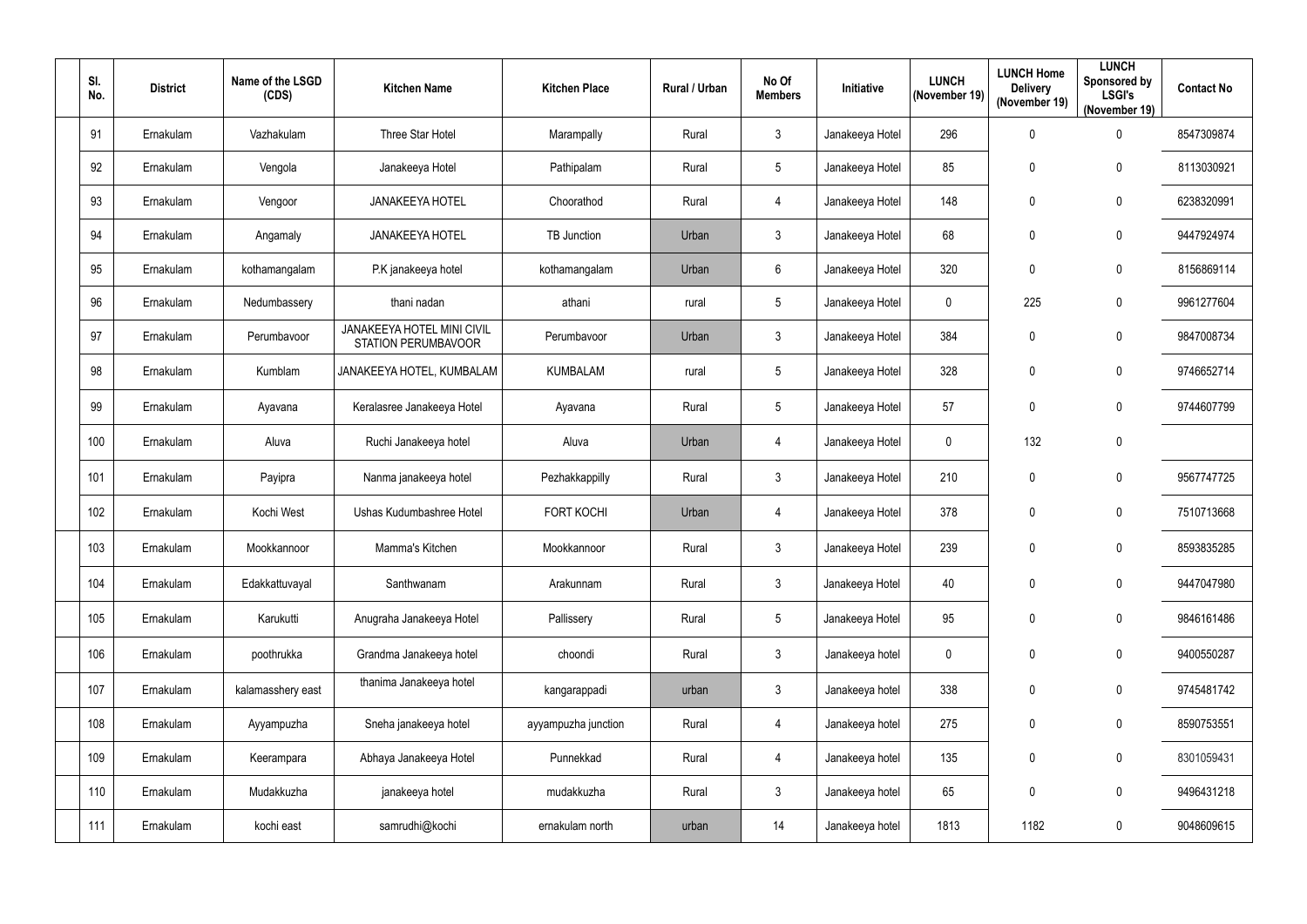|     | SI.<br>No.     | <b>District</b> | Name of the LSGD<br>(CDS) | <b>Kitchen Name</b>               | <b>Kitchen Place</b>                              | <b>Rural / Urban</b> | No Of<br><b>Members</b> | Initiative      | <b>LUNCH</b><br>(November 19) | <b>LUNCH Home</b><br><b>Delivery</b><br>(November 19) | <b>LUNCH</b><br>Sponsored by<br><b>LSGI's</b><br>(November 19) | <b>Contact No</b> |
|-----|----------------|-----------------|---------------------------|-----------------------------------|---------------------------------------------------|----------------------|-------------------------|-----------------|-------------------------------|-------------------------------------------------------|----------------------------------------------------------------|-------------------|
| 111 |                |                 |                           |                                   |                                                   |                      | 449                     |                 | 22085                         | 2065                                                  | 10                                                             |                   |
|     |                | Idukki          | Adimaly                   | Friends Janakeeya Hotel           | Adimaly                                           | Rural                | 4                       | Janakeeya Hotel | 237                           | 0                                                     | 0                                                              | 9961635779        |
|     | $\overline{2}$ | Idukki          | Alackode                  | Five Star Canteen                 | Elamdesham Block<br>Panchayath Building, Alakode  | Rural                | $5\phantom{.0}$         | Janakeeya Hotel | 30                            | $\mathbf 0$                                           | 0                                                              | 9961482164        |
|     | $\mathbf{3}$   | Idukki          | Arakkulam                 | Sabhalyam                         | Moolamattom                                       | Rural                | $\overline{4}$          | Janakeeya Hotel | 265                           | 0                                                     | $\mathbf 0$                                                    | 8848124921        |
|     | 4              | Idukki          | Ayyappancovil             | Maria Janakeeya Hotel             | Parappu                                           | Rural                | $\mathbf{3}$            | Janakeeya Hotel | 119                           | 0                                                     | 0                                                              | 9544622096        |
|     | 5              | Idukki          | Bysonvalley               | Famous Janakiya Hotel             | Pottankad                                         | Rural                | $\overline{4}$          | Janakeeya Hotel | 77                            | 0                                                     | 0                                                              | 9744566398        |
|     | 6              | Idukki          | Chakkupallam              | Vanithasree Janakeeya Hotel       | Anakkara                                          | Rural                | $\mathbf{3}$            | Janakeeya Hotel | 241                           | $\mathbf 0$                                           | $\mathbf 0$                                                    | 8075143547        |
|     | $\overline{7}$ | Idukki          | Devikulam                 | Kudumbashree Janakeeya Hotel      | Echo point                                        | Rural                | $\mathbf{3}$            | Janakeeya Hotel | $\mathbf 0$                   | 0                                                     | 0                                                              | 8281640208        |
|     | 8              | Idukki          | Edavetty                  | Kudumbashree Janakeeya Hotel      | Edavetty                                          | Rural                | $\mathbf{3}$            | Janakeeya Hotel | $\mathbf 0$                   | 0                                                     | 0                                                              | 6238694173        |
|     | 9              | Idukki          | Erattayar                 | Vanitha Janakeeya Hotel           | Erattayar                                         | Rural                | $\overline{4}$          | Janakeeya Hotel | 118                           | 0                                                     | 0                                                              | 9188166929        |
|     | 10             | Idukki          | Kamakshi                  | Kripa Catering                    | Thankamani                                        | Rural                | $5\overline{)}$         | Janakeeya Hotel | 290                           | 0                                                     | $\mathbf 0$                                                    | 9544021398        |
|     | 11             | Idukki          | Kanchiyar                 | Swadh Janakeeya Hotel             | Kanchiyar                                         | Rural                | $5\phantom{.0}$         | Janakeeya Hotel | 114                           | 0                                                     | 0                                                              | 8606856496        |
|     | 12             | Idukki          | Kanjikkuzhi               | Samarppanam                       | Kanjikkuzhi                                       | Rural                | 4                       | Janakeeya Hotel | 225                           | 0                                                     | 3                                                              | 9447169262        |
|     | 13             | Idukki          | Kanthaloor                | Morningstar Janakeeya Hotel       | Sahayagiri complex, near<br>Kanthalloor Bus stand | Rural                | $\overline{4}$          | Janakeeya Hotel | 135                           | $\mathbf 0$                                           | 0                                                              | 9447941632        |
|     | 14             | Idukki          | Karimannoor               | Rujiya Catering Unit              | Karimannoor                                       | Rural                | $5\phantom{.0}$         | Janakeeya Hotel | 67                            | 0                                                     | 0                                                              | 9497454952        |
|     | 15             | Idukki          | Karunapuram               | Karuna Hotel                      | Panchayathu complex                               | Rural                | $\overline{4}$          | Janakeeya Hotel | 208                           | 0                                                     | $\pmb{0}$                                                      | 9961152820        |
|     | 16             | Idukki          | Kattappana                | Karunya Janakeeya Hotel           | Kattappana                                        | Urban                | $\sqrt{5}$              | Janakeeya Hotel | 280                           | $\mathbf 0$                                           | 0                                                              | 9497684477        |
|     | 17             | Idukki          | Kodikkulam                | Kulirma Janakiya Hotel            | Kodikkulam                                        | Rural                | $6\phantom{.}6$         | Janakeeya Hotel | 24                            | 0                                                     | 0                                                              | 9605111852        |
|     | 18             | Idukki          | Kokkayar                  | Sevana Janakeeya hotel            | 35th Mile                                         | Rural                | 3 <sup>5</sup>          | Janakeeya Hotel | 19                            | 0                                                     | 0                                                              | 9562067674        |
|     | 19             | Idukki          | Konnathadi                | Friends Janakeeya Hotel           | Panickankudi                                      | Rural                | $6\phantom{.}6$         | Janakeeya Hotel | 79                            | 0                                                     | $\mathbf 0$                                                    | 9544048878        |
|     | 20             | Idukki          | Konnathadi                | Janapriya Janakeeya Hotel         | Konnathadi                                        | Rural                | $\mathbf{3}$            | Janakeeya Hotel | 180                           | 0                                                     | 0                                                              | 9895147074        |
|     | 21             | Idukki          | Kumaramangalam            | Kumaramangalam Janakeeya<br>Hotel | Kumaramangalam                                    | Rural                | $\overline{4}$          | Janakeeya Hotel | 121                           | 0                                                     | 0                                                              | 9745633509        |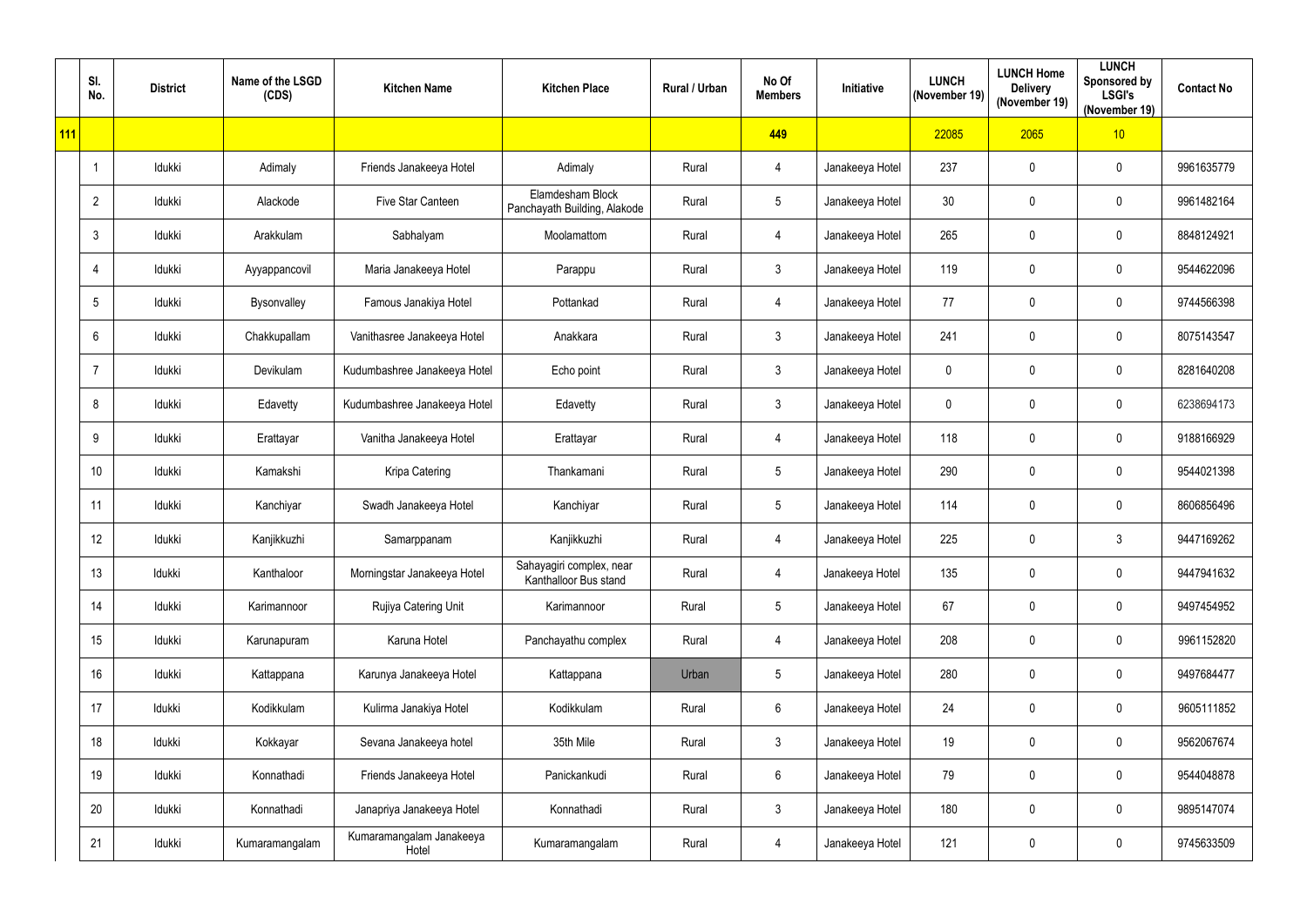|    | SI.<br>No. | <b>District</b> | Name of the LSGD<br>(CDS) | <b>Kitchen Name</b>                   | <b>Kitchen Place</b>          | <b>Rural / Urban</b> | No Of<br><b>Members</b> | Initiative      | <b>LUNCH</b><br>(November 19) | <b>LUNCH Home</b><br><b>Delivery</b><br>(November 19) | <b>LUNCH</b><br>Sponsored by<br><b>LSGI's</b><br>(November 19) | <b>Contact No</b> |
|----|------------|-----------------|---------------------------|---------------------------------------|-------------------------------|----------------------|-------------------------|-----------------|-------------------------------|-------------------------------------------------------|----------------------------------------------------------------|-------------------|
|    | 22         | Idukki          | Kumili                    | Ruchi Hotel                           | Kumili                        | Rural                | $\overline{4}$          | Janakeeya Hotel | 172                           | 0                                                     | 0                                                              | 9447980637        |
|    | 23         | Idukki          | Manakkadu                 | Vanitha Hotel                         | Chittoor                      | Rural                | $\mathbf{3}$            | Janakeeya Hotel | 60                            | 0                                                     | $\mathbf 0$                                                    | 8330097933        |
|    | 24         | Idukki          | Mankulam                  | Jeevanam Catering Janakeeya<br>Hotel  | Panchayathu Building          | Rural                | $\overline{4}$          | Janakeeya Hotel | 98                            | 0                                                     | 0                                                              | 9495060505        |
| 49 | 25         | Idukki          | Marayoor                  | Malabar food court Janakeeya<br>Hotel | Marayoor Near IDCB bank       | Rural                | $\overline{4}$          | Janakeeya Hotel | 112                           | 0                                                     | 0                                                              | 9446925610        |
|    | 26         | Idukki          | Mariyapuram               | Anaswara Hotel & Catering             | Idukki                        | Rural                | $\overline{4}$          | Janakeeya Hotel | 230                           | 0                                                     | $\overline{4}$                                                 | 9526329438        |
|    | 27         | Idukki          | Munnar                    | Annapoorna catering                   | Lorry stand, old munnar       | Rural                | $\sqrt{5}$              | Janakeeya Hotel | 170                           | 0                                                     | $\boldsymbol{0}$                                               | 8281009478        |
|    | 28         | Idukki          | Muttom                    | Nila Janakeeya Hotel                  | Muttom                        | Rural                | $\mathbf{3}$            | Janakeeya hotel | 320                           | 0                                                     | 0                                                              | 9961104818        |
|    | 29         | Idukki          | Nedumkandam               | Annus catering                        | Nedumkandam<br>Kizhakkekavala | Rural                | $\overline{4}$          | Janakeeya Hotel | 193                           | 0                                                     | 0                                                              | 9747458576        |
|    | 30         | Idukki          | Pallivasal                | <b>Blessing Janakeeya Hotel</b>       | Pallivasal                    | Rural                | $\overline{4}$          | Janakeeya Hotel | 86                            | 0                                                     | $\mathbf 0$                                                    | 9947981574        |
|    | 31         | Idukki          | Pampadumpara              | Thripthy Janakeeya Hotel              | Pampadumpara                  | Rural                | $\mathfrak{Z}$          | Janakeeya Hotel | 186                           | 0                                                     | 0                                                              | 9207150558        |
|    | 32         | Idukki          | Peermedu                  | Thripthy Janakeeya Hotel              | Peermedu                      | Rural                | $\mathbf{3}$            | Janakeeya Hotel | 124                           | 0                                                     | 0                                                              | 9633311267        |
|    | 33         | Idukki          | Peruvanthanam             | Janakeeya Hotel                       | Peruvanthanam                 | Rural                | $5\overline{)}$         | Janakeeya Hotel | 30                            | 0                                                     | $\mathbf 0$                                                    | 9562274720        |
|    | 34         | Idukki          | Purappuzha                | Ammas Janakeeya Hotel                 | Purappuzha                    | Rural                | $\mathfrak{Z}$          | Janakeeya Hotel | 35                            | 0                                                     | 0                                                              | 9744954032        |
|    | 35         | Idukki          | Rajakkadu                 | Janakeeya Hotel                       | Rajakkadu Town                | Rural                | $\mathbf{3}$            | Janakeeya Hotel | 418                           | $\mathbf 0$                                           | $\mathbf 0$                                                    | 9446766999        |
|    | 36         | Idukki          | Rajakumari                | Aiswarya Vanitha Restaurent           | Rajakumari South              | Rural                | $\overline{4}$          | Janakeeya Hotel | 325                           | 0                                                     | 0                                                              | 9526570410        |
|    | 37         | Idukki          | Santhanpara               | Janakeeya Hotel                       | Santhanpara                   | Rural                | $\overline{4}$          | Janakeeya Hotel | 165                           | 0                                                     | $\pmb{0}$                                                      | 9526174553        |
|    | 38         | Idukki          | Senapathy                 | Ammoose Hotel                         | Mangathotty                   | Rural                | $\mathbf{3}$            | Janakeeya Hotel | 0                             | $\mathbf 0$                                           | $\pmb{0}$                                                      | 9539396626        |
|    | 39         | Idukki          | Udumbannoor               | Kudumbashree Janakeeya Hotel          | Udumbannor                    | Rural                | $\mathbf{3}$            | Janakeeya Hotel | 217                           | $\mathbf 0$                                           | $\pmb{0}$                                                      | 9633678438        |
|    | 40         | Idukki          | Upputhara                 | Samarppitha Janakeeya hotel           | Upputhara                     | Rural                | $5\overline{)}$         | Janakeeya Hotel | 121                           | 0                                                     | 0                                                              | 9526590710        |
|    | 41         | Idukki          | Vandanmedu                | Dharshana Janakeeya Hotel             | Vandanmedu                    | Rural                | $\overline{4}$          | Janakeeya Hotel | 105                           | 0                                                     | $\pmb{0}$                                                      | 9744038737        |
|    | 42         | Idukki          | Vandiperiyar              | Vandiperiyar Janakeeya Hotel          | Vandiperiyar                  | Rural                | $5\phantom{.0}$         | Janakeeya Hotel | 251                           | 0                                                     | $\pmb{0}$                                                      | 8086863254        |
|    | 43         | Idukki          | Vannappuram               | Souhrudham Janakeeya Hotel            | Vannappuram                   | Rural                | $5\phantom{.0}$         | Janakeeya Hotel | 46                            | 0                                                     | 0                                                              | 8113054492        |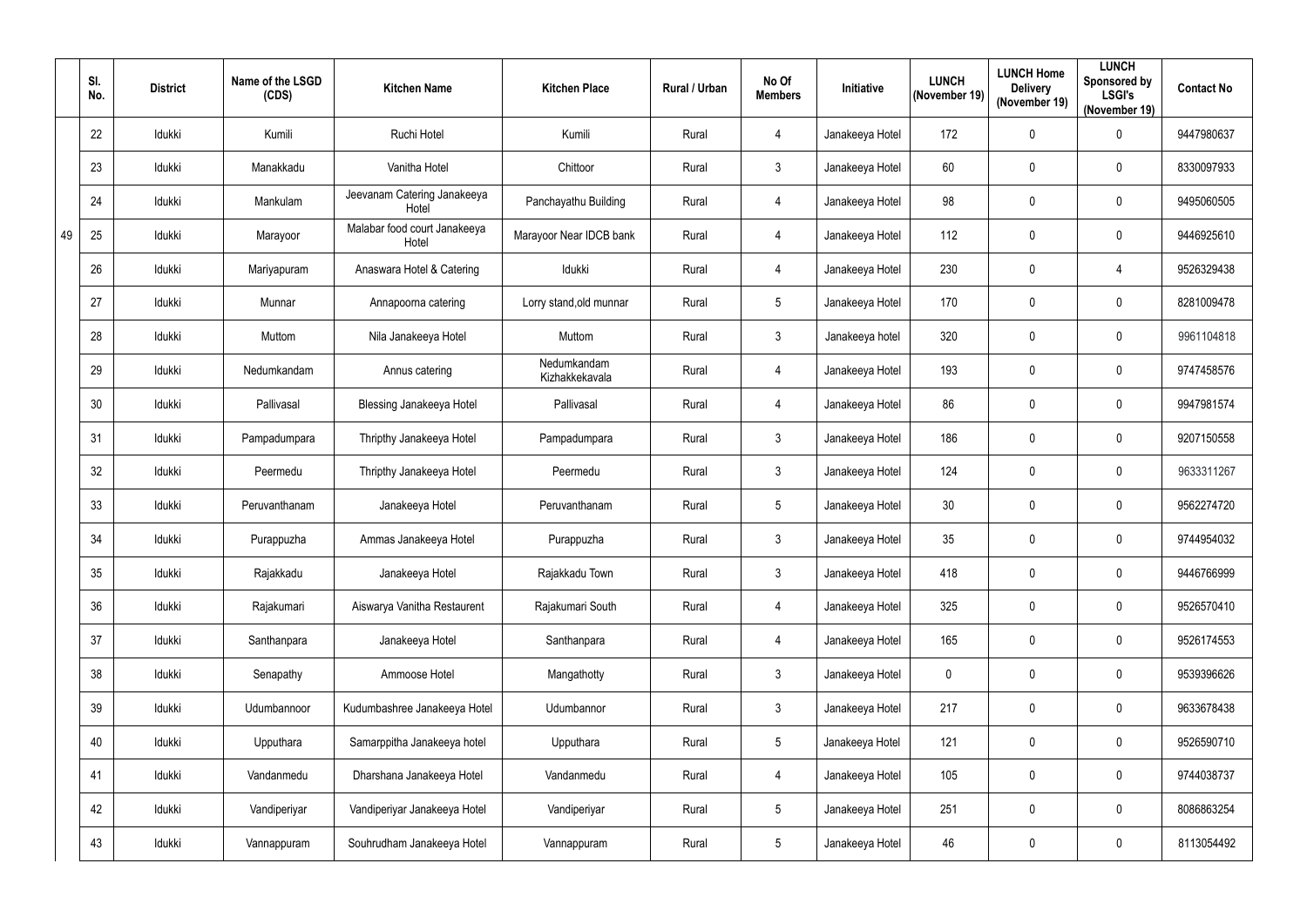|    | SI.<br>No.     | <b>District</b> | Name of the LSGD<br>(CDS)   | <b>Kitchen Name</b>                                | <b>Kitchen Place</b>                      | Rural / Urban | No Of<br><b>Members</b> | <b>Initiative</b> | <b>LUNCH</b><br>(November 19) | <b>LUNCH Home</b><br><b>Delivery</b><br>(November 19) | <b>LUNCH</b><br>Sponsored by<br><b>LSGI's</b><br>(November 19) | <b>Contact No</b> |
|----|----------------|-----------------|-----------------------------|----------------------------------------------------|-------------------------------------------|---------------|-------------------------|-------------------|-------------------------------|-------------------------------------------------------|----------------------------------------------------------------|-------------------|
|    | 44             | Idukki          | Vathikudy                   | Karthika                                           | Thopramkudi                               | Rural         | $\overline{4}$          | Janakeeya Hotel   | 331                           | $\mathbf 0$                                           | 0                                                              | 9947636989        |
|    | 45             | Idukki          | Vathikudy                   | Mahima                                             | Murickassery                              | Rural         | $\mathbf{3}$            | Janakeeya Hotel   | 103                           | $\mathbf 0$                                           | $\mathbf 0$                                                    | 8289945652        |
|    | 46             | Idukki          | Vattavada                   | Vattavada Kudumbashree<br>Janakeeya Hotel          | Keekkara, Kovilur                         | Rural         | 4                       | Janakeeya Hotel   | $\mathbf 0$                   | $\mathbf 0$                                           | 0                                                              | 9497790469        |
|    | 47             | Idukki          | Vazhathoppu                 | Grahalakshmi Hotel & Catering                      | Cheruthoni                                | Rural         | $\overline{4}$          | Janakeeya Hotel   | 282                           | $\mathbf 0$                                           | $\mathbf 0$                                                    | 9496178884        |
|    | 48             | Idukki          | Vellathooval                | Flowers Janakeeya Hotel                            | Vellathooval                              | Rural         | $\overline{4}$          | Janakeeya Hotel   | 60                            | $\mathbf 0$                                           | 0                                                              | 9961419892        |
|    | 49             | Idukki          | Velliyamattam               | Padhayam Kudumbashree<br>Janakeeya Hotel           | Velliyamattam                             | Rural         | $\overline{4}$          | Janakeeya Hotel   | 50                            | $\mathbf 0$                                           | 0                                                              | 7902854627        |
| 49 |                |                 |                             |                                                    |                                           |               | <b>195</b>              |                   | 7119                          | $\boldsymbol{0}$                                      | $\overline{7}$                                                 |                   |
|    |                | Kannur          | Maloor                      | Maloor Janakeeya Hotel                             | Thrikandaripoyil, PO-<br>Thrikandaripoyil | Rural         | $\mathbf{3}$            | Janakeeya Hotel   | 182                           | $\mathbf 0$                                           | $\mathbf 0$                                                    | 9656132294        |
|    | $\mathbf{2}$   | Kannur          | Kolachery                   | Janakeeya Hotel                                    | Kolachery Paramba, PO-<br>Kolacheri       | Rural         | $\sqrt{5}$              | Janakeeya Hotel   | 220                           | $\mathbf 0$                                           | $\overline{2}$                                                 | 9895324699        |
|    | 3              | Kannur          | Pinarayi                    | Janakeeya hotel, Pinarayi                          | Pinarayi                                  | Rural         | $6\,$                   | Janakeeya Hotel   | 202                           | $\mathbf 0$                                           | $\mathbf 0$                                                    | 9447215211        |
|    | 4              | Kannur          | Muzhakunnu                  | Thripthy Janakeeya Hotel                           | Kakkayangad, Muzhakkunnu                  | Rural         | $\sqrt{5}$              | Janakeeya Hotel   | 400                           | $\mathbf 0$                                           | $\overline{2}$                                                 | 9526047538        |
|    | 5              | Kannur          | Chapparappadavu             | Kudumbasree janakeeya hotel                        | Near village office,<br>Chapparappadav    | Rural         | $\mathbf{3}$            | Janakeeya Hotel   | 237                           | $\mathbf 0$                                           | $\mathbf 0$                                                    | 9605413324        |
|    | 6              | Kannur          | Iritty                      | Roopasree Kudumbashree hotel                       | Koolichembra                              | Urban         | 8                       | Janakeeya Hotel   | 472                           | $\mathbf 0$                                           | $\mathbf 0$                                                    | 8589921533        |
|    | $\overline{7}$ | Kannur          | Dharmadam                   | Dharmadam Janakeeya hotel                          | Near Andalloor kav,<br>Dharmadam          | Rural         | $\mathbf{3}$            | Janakeeya Hotel   | 77                            | $\mathbf 0$                                           | $\mathbf 0$                                                    | 9526975778        |
|    | 8              | Kannur          | Peralassery                 | Janakeeya Hotel                                    | Peralassery Town, PO -<br>Mundallur       | Rural         | 9                       | Janakeeya Hotel   | 274                           | $\mathbf 0$                                           | 0                                                              | 70256213909       |
|    | 9              | Kannur          | Kadannappalli<br>Panappuzha | Kudumbasree janakeeya hotel                        | Chanthappura                              | Rural         | $\overline{4}$          | Janakeeya Hotel   | 171                           | $\pmb{0}$                                             | $\pmb{0}$                                                      | 9961089935        |
|    | 10             | Kannur          | Anthur                      | Janakeeya hotel                                    | Dharmasala                                | Urban         | $5\phantom{.0}$         | Janakeeya Hotel   | 228                           | $\mathbf 0$                                           | 0                                                              | 9544138650        |
|    | 11             | Kannur          | Cheruthazham                | Janakeeya Hotel (Thripthi<br>Kudumbashree Canteen) | Pilathara                                 | Rural         | $\mathbf{3}$            | Janakeeya Hotel   | 351                           | $\mathbf 0$                                           | $\pmb{0}$                                                      | 9947540361        |
|    | 12             | Kannur          | Peravoor                    | Kudumbashree Janakeeya Hotel                       | Peravoor Bus stand, Peravoor<br><b>PO</b> | Rural         | $\mathbf{3}$            | Janakeeya Hotel   | 192                           | $\mathbf 0$                                           | 0                                                              | 9947567857        |
|    | 13             | Kannur          | Kalliassery                 | Janakeeya Hotel                                    | Irinav Road, Payyattam, PO-<br>Irinav     | Rural         | $\overline{4}$          | Janakeeya Hotel   | 349                           | 0                                                     | $\pmb{0}$                                                      | 8848330570        |
|    | 14             | Kannur          | Panniyannur                 | Janakeeya Hotel                                    | Panoor Block office compound              | Rural         | $6\,$                   | Janakeeya Hotel   | 313                           | $\pmb{0}$                                             | $\pmb{0}$                                                      | 9447449875        |
|    | 15             | Kannur          | Kannapuram                  | Janakeeya Hotel                                    | Chynaclay road, Kannapuram                | Rural         | $5\phantom{.0}$         | Janakeeya Hotel   | 162                           | 0                                                     | $\overline{2}$                                                 | 8089127045        |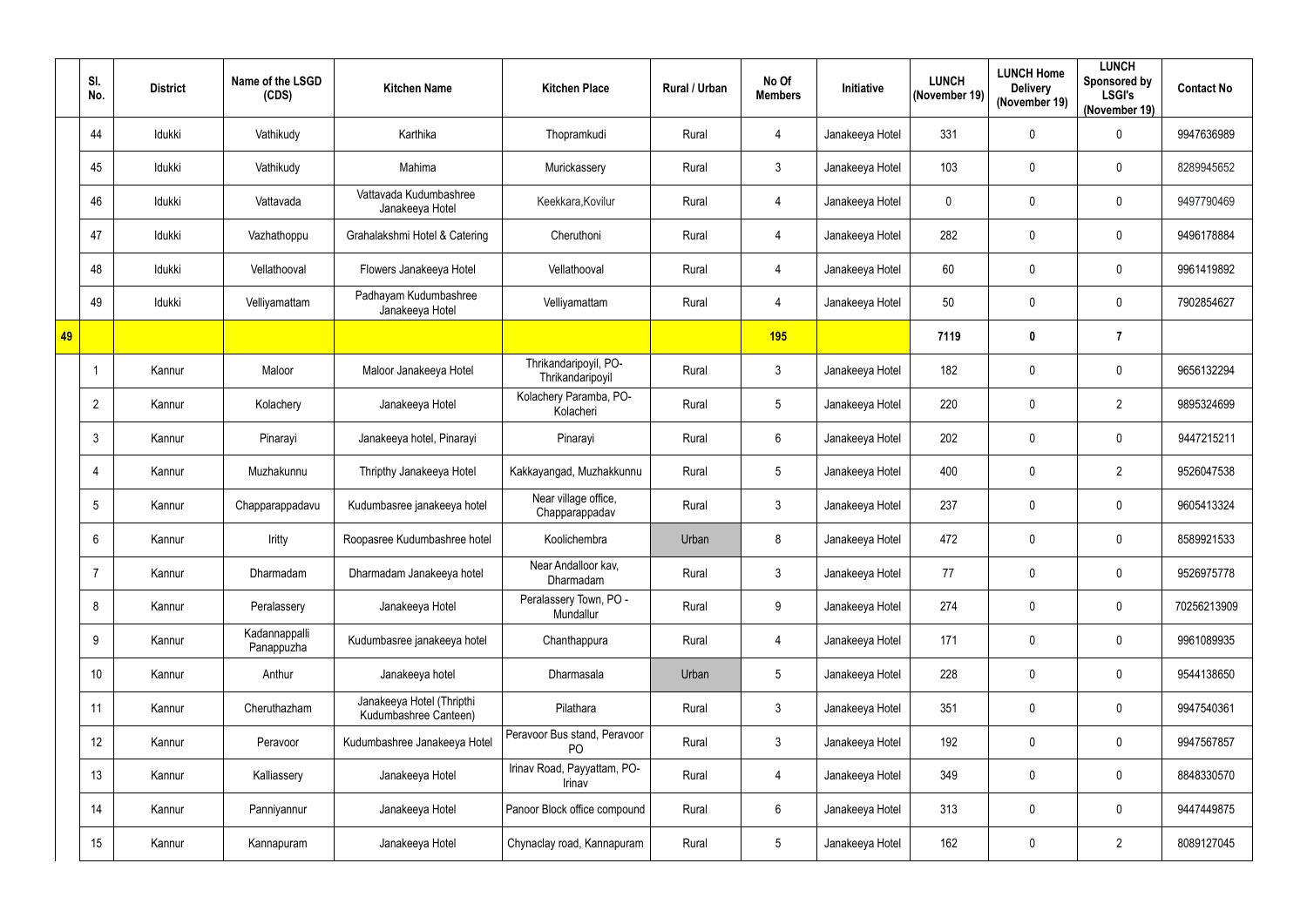| SI.<br>No. | <b>District</b> | Name of the LSGD<br>(CDS) | <b>Kitchen Name</b> | <b>Kitchen Place</b>                                    | Rural / Urban | No Of<br><b>Members</b> | Initiative      | <b>LUNCH</b><br>(November 19) | <b>LUNCH Home</b><br><b>Delivery</b><br>(November 19) | <b>LUNCH</b><br>Sponsored by<br><b>LSGI's</b><br>(November 19) | <b>Contact No</b> |
|------------|-----------------|---------------------------|---------------------|---------------------------------------------------------|---------------|-------------------------|-----------------|-------------------------------|-------------------------------------------------------|----------------------------------------------------------------|-------------------|
| 16         | Kannur          | Sreekandapuram            | Janakeeya Hotel     | Sreekandapuram, near bus<br>stand                       | Urban         | $5\phantom{.0}$         | Janakeeya Hotel | 466                           | 0                                                     |                                                                | 7591948757        |
| 17         | Kannur          | Thalasseri                | Janakeeya Hotel     | New bus stand, Thalasseri                               | Urban         | $6\phantom{.}6$         | Janakeeya Hotel | 709                           | 0                                                     | 0                                                              | 9446263864        |
| 18         | Kannur          | Chokli                    | Janakeeya Hotel     | Olavilam, Chokli                                        | Rural         | $5\phantom{.0}$         | Janakeeya Hotel | 141                           | 0                                                     | 0                                                              | 9846892821        |
| 19         | Kannur          | Udayagiri                 | Janakeeya Hotel     | Karthikapuram                                           | Rural         | 4                       | Janakeeya Hotel | 238                           | 0                                                     | 0                                                              | 9562375342        |
| 20         | Kannur          | Karivellur Peralam        | Janakeeya Hotel     | Panchayah building,<br>Onakkunnu                        | Rural         | 4                       | Janakeeya Hotel | 193                           | 0                                                     | 0                                                              | 7025519714        |
| 21         | Kannur          | Muzhappilangad            | Janakeeya Hotel     | Near FCI godown,<br>Muzhappilangad                      | Rural         | $\overline{5}$          | Janakeeya Hotel | 261                           | 0                                                     | 0                                                              | 7306005267        |
| 22         | Kannur          | Narath                    | Janakeeya Hotel     | Janakeeya Hotel, Kambil,<br>Narath                      | Rural         | $\overline{7}$          | Janakeeya Hotel | 196                           | 0                                                     | $\overline{2}$                                                 | 9747441162        |
| 23         | Kannur          | Payyannur                 | Janakeeya Hotel     | Municipality compoud,<br>Payyannur                      | Urban         | $\mathbf{3}$            | Janakeeya Hotel | 360                           | 0                                                     | 0                                                              | 9526620805        |
| 24         | Kannur          | Kangol Alappadamba        | Janakeeya Hotel     | Mathil, Near Kangol<br>Alappadamba Panchayath           | Rural         | 4                       | Janakeeya Hotel | 217                           | 0                                                     | 0                                                              | 9495296142        |
| 25         | Kannur          | Naduvil                   | Janakeeya Hotel     | Panchayath compound,<br>Naduvil town                    | Rural         | $\overline{4}$          | Janakeeya Hotel | 95                            | 0                                                     | 0                                                              | 7902902490        |
| 26         | Kannur          | Koothuparamba             | Janakeeya Hotel     | Manghad Vayal, Near HSS<br>Koothuparamba, PO-           | Urban         | 8                       | Janakeeya Hotel | 360                           | 0                                                     | 0                                                              | 9645608253        |
| 27         | Kannur          | Kuttiatoor                | Janakeeya Hotel     | Near Panchayath office,<br>Chattukappara                | Rural         | 5                       | Janakeeya Hotel | 58                            | 0                                                     | 0                                                              | 9544644195        |
| 28         | Kannur          | Kathirur                  | Janakeeya Hotel     | Panchayath office building,<br>Kathirur                 | Rural         | $5\phantom{.0}$         | Janakeeya Hotel | 164                           | 0                                                     |                                                                | 8129404833        |
| 29         | Kannur          | Panoor                    | Janakeeya Hotel     | Elangode, Panoor                                        | Urban         | $\overline{5}$          | Janakeeya Hotel | 209                           | $\mathbf 0$                                           | 0                                                              | 9605852157        |
| 30         | Kannur          | Chirakkal                 | Janakeeya Hotel     | Chirakkal weavers,<br>Puthiyatheru                      | Rural         | $5\phantom{.0}$         | Janakeeya Hotel | 278                           | $\mathbf 0$                                           | $\mathbf 0$                                                    | 9895854873        |
| 31         | Kannur          | Eranjoli                  | Janakeeya Hotel     | Near Thalassery RTO office,<br>Chungam                  | Rural         | $5\,$                   | Janakeeya Hotel | 211                           | 0                                                     | 0                                                              | 9656368808        |
| 32         | Kannur          | Payam                     | Janakeeya Hotel     | Near Panchayath office,<br>Madathil                     | Rural         | $\overline{4}$          | Janakeeya Hotel | 158                           | 0                                                     | 0                                                              | 9496554678        |
| 33         | Kannur          | Eramam Kuttoor            | Janakeeya Hotel     | Mathamangalam, Near CDS<br>office                       | Rural         | 4                       | Janakeeya Hotel | 178                           | 0                                                     | 0                                                              | 9562473576        |
| 34         | Kannur          | Ramanthally               | Janakeeya hotel     | Ramanthally                                             | Rural         | 4                       | Janakeeya Hotel | 192                           | 0                                                     | 0                                                              | 9496705429        |
| 35         | Kannur          | Thripangottur             | Janakeeya Hotel     | Kallikkandy, Thripangottur                              | Rural         | $\mathfrak{Z}$          | Janakeeya Hotel | 237                           | $\mathbf 0$                                           | 0                                                              | 9495191659        |
| 36         | Kannur          | Madayi                    | Janakeeya Hotel     | Eripuram, Near Vrindhavan<br>Residency, PO Pazhayangadi | Rural         | $\mathbf{3}$            | Janakeeya Hotel | 187                           | $\mathbf 0$                                           | 0                                                              | 7561006271        |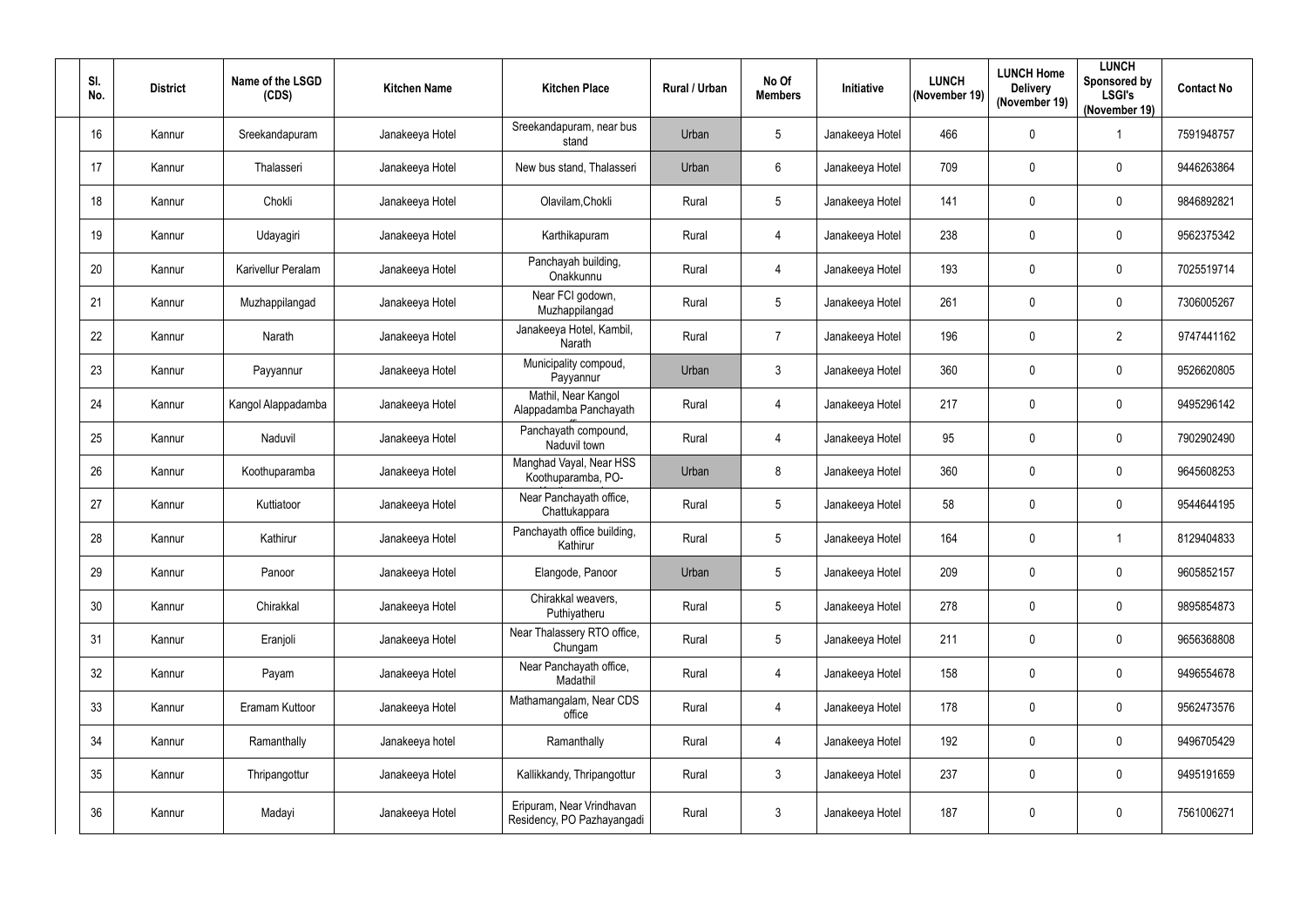|    | SI.<br>No. | <b>District</b> | Name of the LSGD<br>(CDS) | <b>Kitchen Name</b> | <b>Kitchen Place</b>                                             | Rural / Urban | No Of<br><b>Members</b> | Initiative      | <b>LUNCH</b><br>(November 19) | <b>LUNCH Home</b><br><b>Delivery</b><br>(November 19) | <b>LUNCH</b><br>Sponsored by<br><b>LSGI's</b><br>(November 19) | <b>Contact No</b> |
|----|------------|-----------------|---------------------------|---------------------|------------------------------------------------------------------|---------------|-------------------------|-----------------|-------------------------------|-------------------------------------------------------|----------------------------------------------------------------|-------------------|
|    | 37         | Kannur          | Kelakam                   | Janakeeya Hotel     | Kelakam PO                                                       | Rural         | $\mathbf{3}$            | Janakeeya Hotel | 215                           | 0                                                     | $\pmb{0}$                                                      | 8113866296        |
|    | 38         | Kannur          | Kurumathoor               | Janakeeya Hotel     | Near GVHSS, Kurumathoor                                          | Rural         | $\mathbf{3}$            | Janakeeya Hotel | 104                           | 0                                                     | $\boldsymbol{0}$                                               | 9633816470        |
|    | 39         | Kannur          | Peringome Vayakkara       | Janakeeya Hotel     | Peringome, Near Police station                                   | Rural         | $5\phantom{.0}$         | Janakeeya Hotel | 133                           | 0                                                     | 0                                                              | 9961413726        |
|    | 40         | Kannur          | Munderi                   | Janakeeya Hotel     | Kanjirode Karakkadu, Munderi                                     | Rural         | $\overline{4}$          | Janakeeya Hotel | 503                           | 0                                                     | $\mathbf 0$                                                    | 8547609196        |
|    | 41         | Kannur          | Anjarakandy               | Janakeeya Hotel     | Panayatham Paramba,<br>Anjarankandy                              | Rural         | $\overline{4}$          | Janakeeya Hotel | 192                           | 0                                                     | 0                                                              | 9496900755        |
| 87 | 42         | Kannur          | Ayyankkunnu               | Janakeeya Hotel     | Ayyankunnu Panchayth<br>Anghadikkadavu                           | Rural         | $\overline{4}$          | Janakeeya Hotel | 214                           | 0                                                     | $\boldsymbol{0}$                                               | 9946734976        |
|    | 43         | Kannur          | Padiyoor                  | Janakeeya Hotel     | Padiyoor PO                                                      | Rural         | $\overline{4}$          | Janakeeya Hotel | 175                           | 0                                                     | 0                                                              | 9539028498        |
|    | 44         | Kannur          | Ezhome                    | Janakeeya Hotel     | Pazhayangadi bus stand,<br>Ezhom                                 | Rural         | $5\phantom{.0}$         | Janakeeya Hotel | 268                           | 0                                                     | 0                                                              | 8086910862        |
|    | 45         | Kannur          | Koodali                   | Janakeeya Hotel     | Near Koodali Panchayath<br>Office, Kololam, PO -                 | Rural         | $\overline{4}$          | Janakeeya Hotel | 207                           | 0                                                     |                                                                | 9526524230        |
|    | 46         | Kannur          | Pappinisseri              | Janakeeya Hotel     | Edavannoor<br>Near EMS Smaraka Govt.<br>Higher secondary school, | Rural         | $\overline{4}$          | Janakeeya Hotel | 213                           | 0                                                     | $\mathbf 0$                                                    | 9605727307        |
|    | 47         | Kannur          | Mattannur                 | Janakeeya Hotel     | Near Municipality office,<br>Mattannur                           | Urban         | $5\phantom{.0}$         | Janakeeya Hotel | 274                           | 0                                                     | $\pmb{0}$                                                      | 7510706897        |
|    | 48         | Kannur          | Chenghalayi               | Janakeeya Hotel     | Valakai, Chenghalayi                                             | Rural         | $\mathbf{3}$            | Janakeeya Hotel | 230                           | 0                                                     | $\boldsymbol{0}$                                               | 8547696233        |
|    | 49         | Kannur          | Pattiam                   | Janakeeya Hotel     | Cheruvancheri PO,<br>Cheruvancheri                               | Rural         |                         | Janakeeya Hotel | 237                           | 0                                                     | $\overline{2}$                                                 | 7025025275        |
|    | 50         | Kannur          | Thaliparamba              | Janakeeya Hotel     | Municipality compoud,<br>Thaliparamba                            | Urban         | $\overline{4}$          | Janakeeya Hotel | 173                           | 0                                                     | $\pmb{0}$                                                      | 8547849019        |
|    | 51         | Kannur          | Payyavoor                 | Janakeeya Hotel     | Payyavoor - PO, Payyavoor                                        | Rural         | $5\phantom{.0}$         | Janakeeya Hotel | 287                           | 0                                                     | $\pmb{0}$                                                      | 9495311608        |
|    | 52         | Kannur          | Kottiyoor                 | Janakeeya Hotel     | Neendunokki, Kottiyoor - PO                                      | Rural         | $5\phantom{.0}$         | Janakeeya Hotel | 105                           | 0                                                     | 0                                                              | 6282565854        |
|    | 53         | Kannur          | Kunnothparamba            | Janakeeya Hotel     | Kunnothparamba PO,<br>Kunnothparamba                             | Rural         | 3                       | Janakeeya Hotel | 235                           | 0                                                     | $\pmb{0}$                                                      | 8156840487        |
|    | 54         | Kannur          | Pariyaram                 | Janakeeya Hotel     | Near Panchayath Office,<br>Chithappile poyil, Pariyaram          | Rural         | $\overline{4}$          | Janakeeya Hotel | 142                           | 0                                                     | $\pmb{0}$                                                      | 9744385083        |
|    | 55         | Kannur          | Kunjimangalam             | Janakeeya Hotel     | Old Post office building,<br>Andamkovil, Kunjimangalam           | Rural         | $\overline{4}$          | Janakeeya Hotel | 165                           | 0                                                     | $\pmb{0}$                                                      | 9526981326        |
|    | 56         | Kannur          | Thillenkeri               | Janakeeya Hotel     | Thekkam poyil, Near Uliyil<br>Town                               | Rural         | $\mathbf{3}$            | Janakeeya Hotel | 347                           | 0                                                     | $\mathbf 0$                                                    | 9745059451        |
|    | 57         | Kannur          | Chittariparamba           | Janakeeya Hotel     | Poovathinkeezhil, PO-<br>Chittariparamba                         | Rural         | $6\,$                   | Janakeeya Hotel | 255                           | 0                                                     | $\pmb{0}$                                                      | 8943506825        |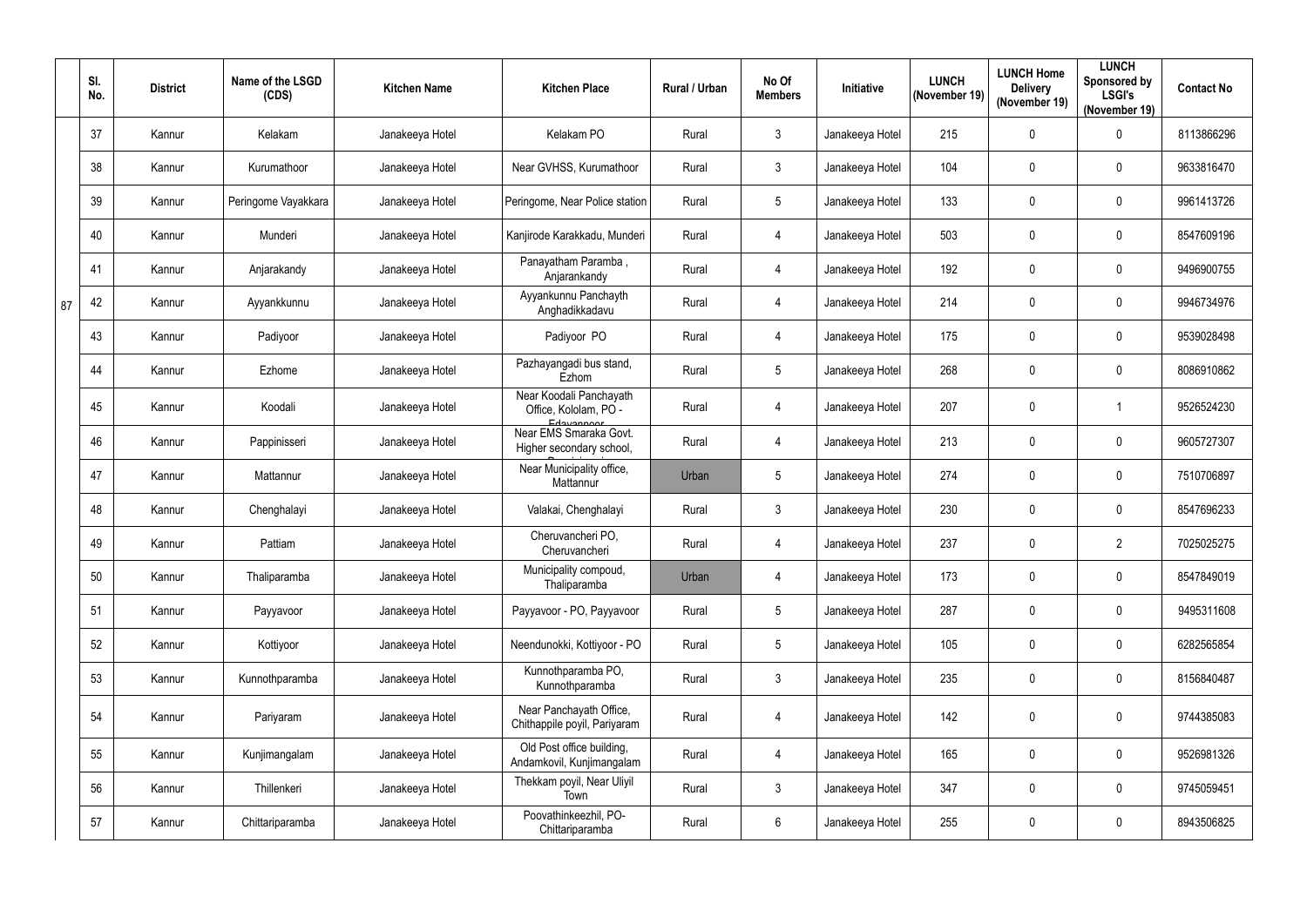| SI.<br>No. | <b>District</b> | Name of the LSGD<br>(CDS) | <b>Kitchen Name</b>                          | <b>Kitchen Place</b>                          | Rural / Urban | No Of<br><b>Members</b> | Initiative      | <b>LUNCH</b><br>(November 19) | <b>LUNCH Home</b><br><b>Delivery</b><br>(November 19) | <b>LUNCH</b><br>Sponsored by<br><b>LSGI's</b><br>(November 19) | <b>Contact No</b> |
|------------|-----------------|---------------------------|----------------------------------------------|-----------------------------------------------|---------------|-------------------------|-----------------|-------------------------------|-------------------------------------------------------|----------------------------------------------------------------|-------------------|
| 58         | Kannur          | Mayyil                    | Janakeeya Hotel                              | Near Mayyil Panchayath office,<br>Mayyil      | Rural         | 4                       | Janakeeya Hotel | 202                           | 0                                                     | 0                                                              | 9526072638        |
| 59         | Kannur          | Cherukunnu                | Janakeeya Hotel                              | Pallichal, PO - Cherukunnu,<br>Pin -670301    | Rural         | 4                       | Janakeeya Hotel | 160                           | 0                                                     | $\overline{2}$                                                 | 8547361298        |
| 60         | Kannur          | Aaralam                   | Janakeeya Hotel                              | Athikkal, PO - Keezhpally                     | Rural         | $5\phantom{.0}$         | Janakeeya Hotel | 276                           | 0                                                     | 0                                                              | 9961285762        |
| 61         | Kannur          | Alakkode                  | Janakeeya Hotel                              | Therthally, Therthally PO,<br>Alakkode        | Rural         | $5\phantom{.0}$         | Janakeeya Hotel | 277                           | 0                                                     | 0                                                              | 8547045070        |
| 62         | Kannur          | Malappattam               | Janakeeya Hotel                              | Near Malappattam<br>panchayath, Malappattam   | Rural         | $\mathbf{3}$            | Janakeeya Hotel | 101                           | 0                                                     | 0                                                              | 9400571842        |
| 63         | Kannur          | Kanichar                  | Janakeeya Hotel                              | Kanichar PO, Kanichar                         | Rural         | $\mathbf{3}$            | Janakeeya Hotel | 226                           | 0                                                     | 0                                                              | 9526167667        |
| 64         | Kannur          | Mokeri                    | Kudumbashree Janakeeya Hotel,<br>Mokeri      | Vallangad, Mokeri                             | Rural         | $5\phantom{.0}$         | Janakeeya Hotel | 317                           | 0                                                     | 0                                                              | 9947037223        |
| 65         | Kannur          | Anjarakandy 2             | Kudumbashree Janakeeya Hotel,<br>Anjarakandy | Kavinmoola, Anjarakandy                       | Rural         | $\sqrt{5}$              | Janakeeya Hotel | 161                           | 0                                                     | 0                                                              | 9446657510        |
| 66         | Kannur          | Newmahi                   | Kudumbashree Janakeeya Hotel                 | Newmahi bridge, Newmahi                       | Rural         | $\mathfrak{Z}$          | Janakeeya Hotel | 251                           | 0                                                     | 0                                                              | 9946056862        |
| 67         | Kannur          | Keezhallur                | Janakeeya Hotel                              | Kummanam, Elambara                            | Rural         | $\mathbf{3}$            | Janakeeya Hotel | 186                           | 0                                                     | $\overline{7}$                                                 | 9947648580        |
| 68         | Kannur          | Chembilode                | Janakeeya hotel                              | Chakkarakal bus stand,<br>mowanchery          | Rural         | $5\phantom{.0}$         | Janakeeya Hotel | 562                           | 0                                                     | 0                                                              | 9847951631        |
| 69         | Kannur          | vengad                    | Janakeeya hotel                              | mambaram                                      | Rural         | $6\phantom{.}6$         | Janakeeya Hotel | 245                           | 0                                                     | 0                                                              | 7902970902        |
| 70         | Kannur          | Azhikode                  | Janakeeya hotel                              | vankulathvayayal                              | Rural         | 4                       | Janakeeya Hotel | 128                           | 0                                                     | 0                                                              | 9895910633        |
| 71         | Kannur          | Kolayad                   | Janakeeya hotel                              | kolayad                                       | rural         | $\mathbf{3}$            | janakeeya hotel | 160                           | $\mathbf 0$                                           | 0                                                              | 8592065431        |
| 72         | Kannur          | valapattanam              | janakeeya hotel                              | mill road, valapattanam                       | rural         | $\mathbf{3}$            | janakeeya hotel | $\mathbf 0$                   | $\mathbf 0$                                           | 0                                                              | 9061345312        |
| 73         | Kannur          | Anthur 2                  | annapoorna janakeeya hotel                   | paliyath valapp, po morazha                   | urban         | $\mathbf{3}$            | janakeeya hotel | 124                           | $\mathbf 0$                                           | 0                                                              | 9526183004        |
| 74         | Kannur          | payyannur 2               | janakeeya hotel                              | kaniyeri, po vellur                           | urban         | $\mathbf{3}$            | janakeeya hotel | 35                            | 0                                                     | 0                                                              | 8301817232        |
| 75         | Kannur          | cherupuzha                | janakeeya hotel                              | near panjayath office,<br>cherupuzha, 670511  | rural         | $\overline{4}$          | janakeeya hotel | 362                           | $\mathbf 0$                                           | 0                                                              | 8547114024        |
| 76         | Kannur          | Eruvessy                  | Janakeeya hotel                              | Panchayath office road,<br>Chemberi           | Rural         | $\overline{4}$          | Janakeeya hotel | 329                           | 0                                                     | 0                                                              | 9544893463        |
| 77         | Kannur          | Pattuvam                  | Janakeeya Hotel                              | Near Pattuvam panchayath<br>office, Pattuvam  | Rural         | $5\phantom{.0}$         | Janakeeya hotel | 128                           | $\mathbf 0$                                           | 0                                                              | 9539731430        |
| 78         | Kannur          | Mangattidom               | Janakeeya Hotel                              | Kaitheri idam, Nirmalagiri PO,<br>Mangattidom | Rural         | $\overline{7}$          | Janakeeya hotel | 218                           | $\mathbf 0$                                           | 0                                                              | 9207253934        |
| 79         | Kannur          | Panoor                    | Janakeeya Hotel                              | Thundayi peedika, Pukkom,<br>Panoor PO        | Urban         | $\overline{5}$          | Janakeeya hotel | 241                           | $\pmb{0}$                                             | 0                                                              | 9605852157        |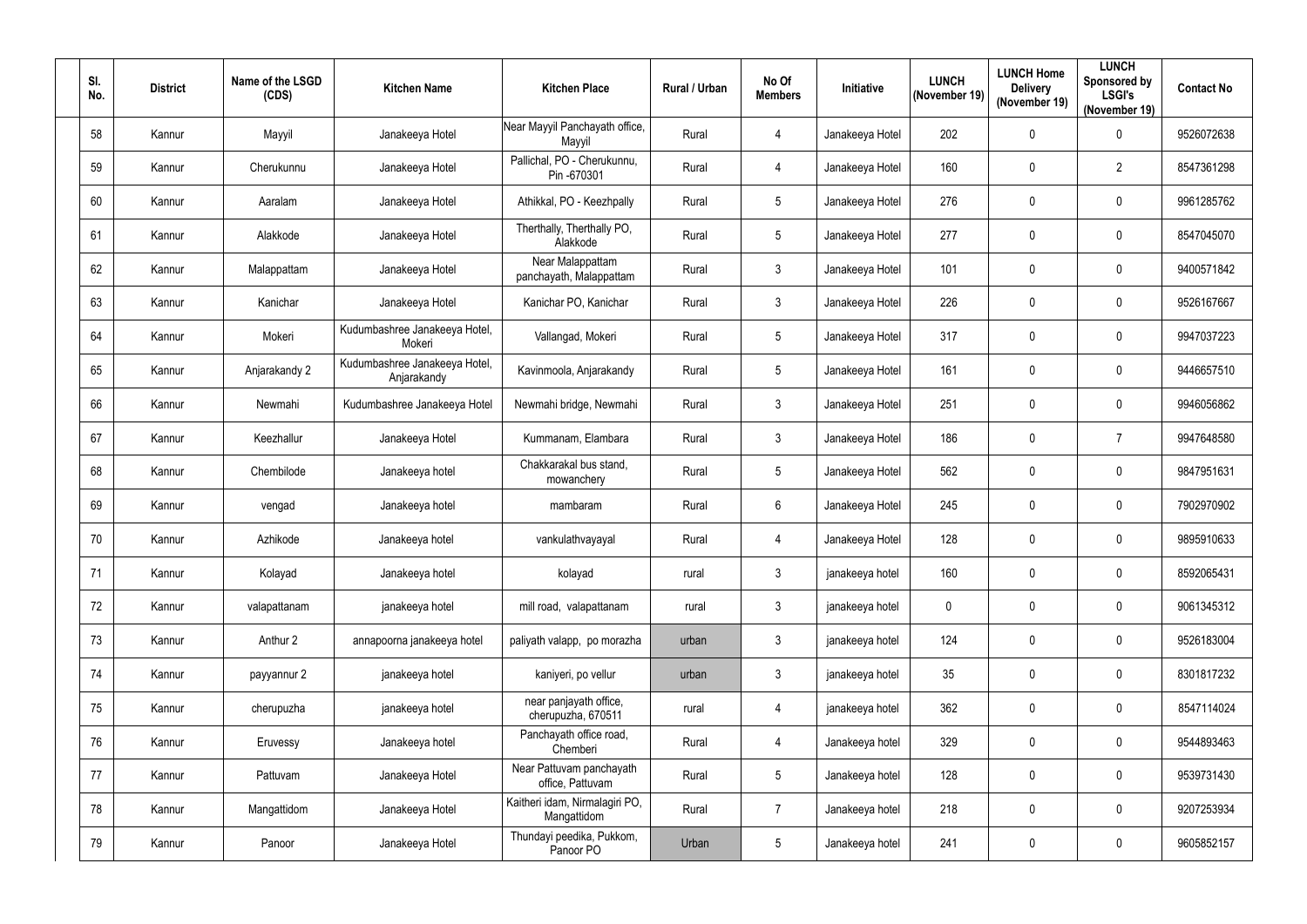| SI.<br>No.      | <b>District</b> | Name of the LSGD<br>(CDS) | <b>Kitchen Name</b>             | <b>Kitchen Place</b>                                        | Rural / Urban | No Of<br><b>Members</b> | Initiative      | <b>LUNCH</b><br>(November 19) | <b>LUNCH Home</b><br><b>Delivery</b><br>(November 19) | <b>LUNCH</b><br>Sponsored by<br><b>LSGI's</b><br>(November 19) | <b>Contact No</b> |
|-----------------|-----------------|---------------------------|---------------------------------|-------------------------------------------------------------|---------------|-------------------------|-----------------|-------------------------------|-------------------------------------------------------|----------------------------------------------------------------|-------------------|
| 80              | Kannur          | Kottayam                  | Janakeeya hotel                 | Kottayam malabar, Kottayam<br>panchayath building, Kottayam | Rural         | 5                       | Janakeeya hotel | 153                           | 0                                                     | 0                                                              | 9656672187        |
| 81              | Kannur          | Ulikkal                   | Janakeeya hotel                 | Vattiyam thodu (po) Mattara,<br><b>Ulikkal, 670705</b>      | Rural         | 5                       | Janakeeya hotel | 97                            | $\pmb{0}$                                             | $\mathbf 0$                                                    | 8086777517        |
| 82              | Kannur          | Kadambur                  | Janakeeya hotel                 | Kadachira, Kadambur                                         | Rural         | 5                       | Janakeeya hotel | 132                           | 0                                                     | 0                                                              | 9847178332        |
| 83              | Kannur          | Irikkoor                  | Janakeeya hotel                 | Peruvalathuparambu, PO -<br>Irikkoor                        | Rural         | $\overline{4}$          | Janakeeya hotel | 193                           | 0                                                     | $\mathbf 0$                                                    | 9746864255        |
| 84              | Kannur          | Mattool                   | Janakeeya hotel                 | Mattool central, Mattool                                    | Rural         | 5                       | Janakeeya hotel | 14                            | 0                                                     | $\mathbf 0$                                                    | 9895321842        |
| 85              | Kannur          | Thalasseri -2             | Janakeeya hotel                 | Thalayi harbour, Thalasseri                                 | Urban         | 5                       | Janakeeya hotel | 232                           | 0                                                     | $\mathbf 0$                                                    | 9605745402        |
| 86              | Kannur          | Kannur                    | Janakeeya hotel                 | Pallipoyil division, Kannur<br>corporation                  | Urban         | $\mathfrak{Z}$          | Janakeeya hotel | 238                           | 0                                                     | $\mathbf 0$                                                    | 9745243643        |
| 87              | Kannur          | Ulikkal                   | Janakeeya hotel                 | Manikkadavu PO,<br>Manikkadadavu - 670705                   | Rural         | 5                       | Janakeeya hotel | 238                           | 0                                                     | $\pmb{0}$                                                      | 8547972988        |
| 88              | Kannur          | payam                     | Janakeeya hotel                 | vallithod, Kiliyanthara po<br>670706                        | Rural         | 5                       | Janakeeya Hotel | 295                           | 0                                                     | $\mathbf 0$                                                    | 8848760234        |
|                 |                 |                           |                                 |                                                             |               | 390                     |                 | 19893                         | $\mathbf 0$                                           | 22                                                             |                   |
| $\overline{1}$  | kasaragod       | kayyur cheemeni           | janakeeya hotel cheemeni        | cheemeni                                                    | Rural         | $\overline{4}$          | janakeeya hotel | 166                           |                                                       |                                                                |                   |
| $\overline{2}$  | Kasaragod       | Pilicode                  | Janakeeya Hotel, Pilicode       | Kalikkadavu                                                 | Rural         | $\overline{4}$          | Janakeeya Hotel | 184                           | 0                                                     | $\mathbf 0$                                                    | 9944087661        |
| 3               | Kasaragod       | Kodom belur               | janakeeya hotel kalichanadukkam | Kalichanadukkam                                             | Rural         | 4                       | Janakeeya Hotel | 128                           | $\mathbf 0$                                           | $\mathbf 0$                                                    | 9562820280        |
| $\overline{4}$  | Kasaragod       | Chemnad                   | Oruma janakeeya hotel           | Koliyadkam                                                  | Rural         | 5                       | Janakeeya Hotel | 279                           | $\pmb{0}$                                             | $\mathbf 0$                                                    | 9567660603        |
| $5\phantom{.0}$ | Kasaragod       | Trikarpur                 | Janakeeya Hotel                 | Trikaripur                                                  | Rural         | 5                       | Janakeeya Hotel | 197                           | $\pmb{0}$                                             | $\pmb{0}$                                                      | 8086392698        |
| $6\phantom{.}6$ | Kasaragod       | Panathady                 | janakeeya hotel panthoor        | Panathoor                                                   | Rural         | $\overline{4}$          | Janakeeya Hotel | 115                           | $\pmb{0}$                                             | $\pmb{0}$                                                      | 8943109804        |
| -7              | Kasaragod       | West eleri                | Thripthi Janakeeya hotel        | Bheemanadi                                                  | Rural         | $\overline{4}$          | Janakeeya Hotel | 268                           | $\pmb{0}$                                             | 0                                                              | 9497847040        |
| 8               | Kasaragod       | Madikai                   | Salkara Janakeeya hotel         | Madikai                                                     | Rural         | $\mathfrak{Z}$          | Janakeeya Hotel | 97                            | $\pmb{0}$                                             | $\pmb{0}$                                                      | 8281850733        |
| 9               | Kasaragod       | Valiyaparamba             | Janakeeya hotel                 | Valiyaparamba                                               | Rural         | 3                       | Janakeeya Hotel | 80                            | $\pmb{0}$                                             | $\pmb{0}$                                                      | 9745962447        |
| 10              | Kasaragod       | Ajanur                    | Janakeeya hotel                 | Vellikkoth                                                  | Rural         | $\mathfrak{Z}$          | Janakeeya Hotel | 283                           | $\pmb{0}$                                             | $\pmb{0}$                                                      | 7558068272        |
| 11              | Kasaragod       | Badiadka                  | Janakeeya hotel                 | <b>Badiadka</b>                                             | Rural         | $\overline{4}$          | Janakeeya Hotel | 80                            | $\pmb{0}$                                             | 0                                                              | 9539359291        |
| 12              | Kasaragod       | Kuttikkol                 | Janakeeya hotel                 | Kuttikkol                                                   | Rural         | $\overline{4}$          | Janakeeya Hotel | 182                           | 0                                                     | $\pmb{0}$                                                      | 8547062480        |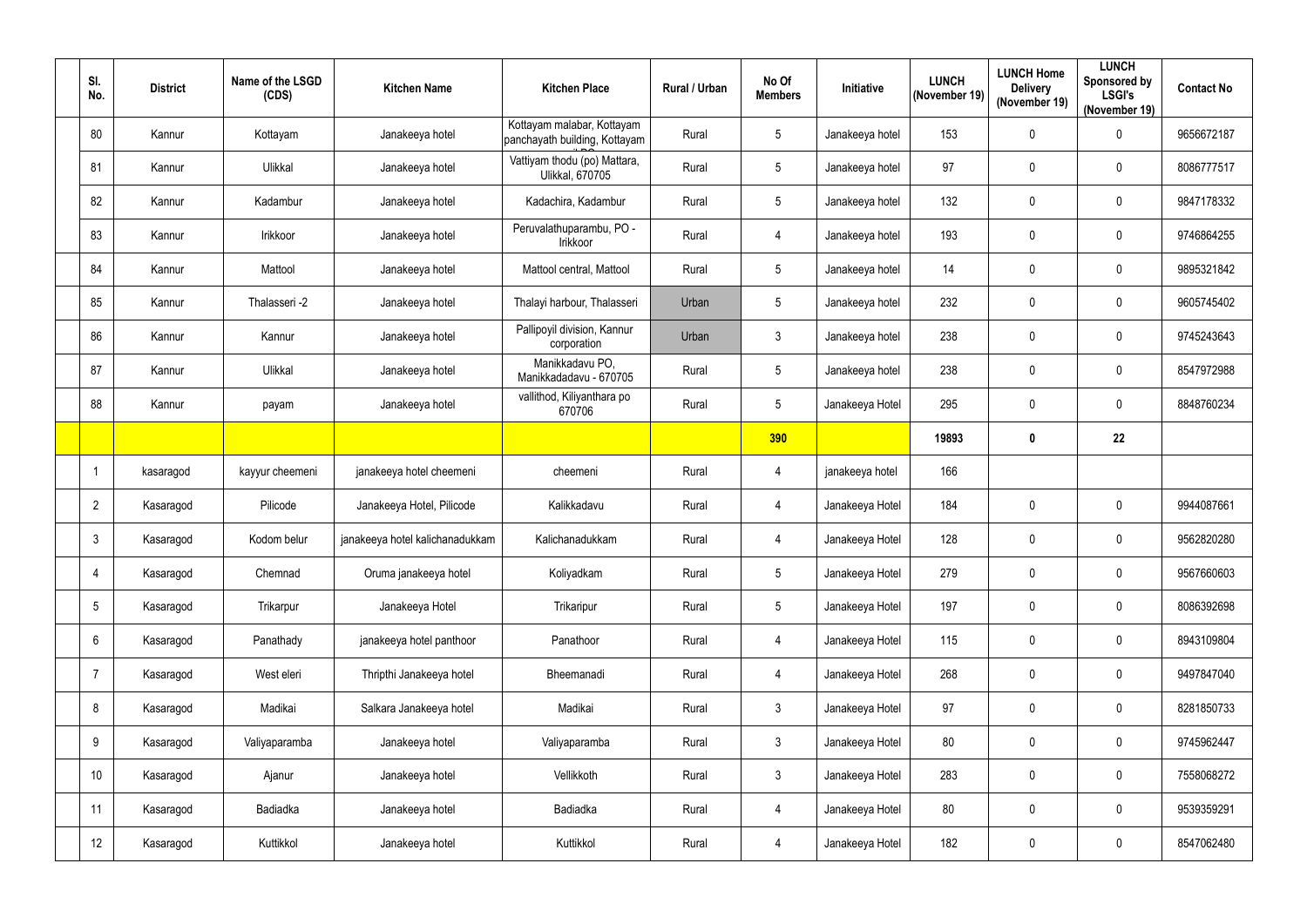| SI.<br>No. | <b>District</b> | Name of the LSGD<br>(CDS) | <b>Kitchen Name</b>    | <b>Kitchen Place</b>  | Rural / Urban | No Of<br><b>Members</b> | <b>Initiative</b> | <b>LUNCH</b><br>(November 19) | <b>LUNCH Home</b><br><b>Delivery</b><br>(November 19) | <b>LUNCH</b><br>Sponsored by<br><b>LSGI's</b><br>(November 19) | <b>Contact No</b> |
|------------|-----------------|---------------------------|------------------------|-----------------------|---------------|-------------------------|-------------------|-------------------------------|-------------------------------------------------------|----------------------------------------------------------------|-------------------|
| 13         | Kasaragod       | Delampadi                 | Janakeeya hotel        | Delampadi             | Rural         | $\overline{4}$          | Janakeeya hotel   | 81                            | $\mathbf 0$                                           | 0                                                              | 9496702505        |
| 14         | Kasaragod       | Meenja                    | Janakeeya hotel        | Miyapadav             | Rural         | 4                       | Janakeeya Hotel   | 69                            | $\mathbf 0$                                           | 0                                                              | 9497161960        |
| 15         | Kasaragod       | Puthige                   | Janakeeya hotel        | Puthige               | Rural         | $\mathbf{3}$            | Janakeeya hotel   | 42                            | $\mathbf 0$                                           | 0                                                              | 8592071686        |
| 16         | Kasaragod       | Bedaduka                  | Janakeeya hotel        | Kundamkuzhi           | Rural         | $\mathfrak{Z}$          | Janakeeya hotel   | 80                            | $\mathbf 0$                                           | $\mathbf 0$                                                    | 8281092860        |
| 17         | Kasaragod       | muliyar                   | Janakeeya Hotel        | Bovikanam             | Rural         | 0.9                     | Janakeeya Hotel   | 172                           | $\mathbf 0$                                           | 0                                                              | 7034632654        |
| 18         | Kasaragod       | Pallikara                 | Janakeeya Hotel        | Pallikara             | Rural         | $\overline{4}$          | Janakeeya Hotel   | 230                           | $\mathbf 0$                                           | 0                                                              | 7034016505        |
| 19         | Kasaragod       | Kinanoor karinthalam      | Janakeeya Hotel        | Parappa               | Rural         | $5\phantom{.0}$         | Janakeeya hotel   | 358                           | $\mathbf 0$                                           | $\mathbf 0$                                                    | 9526063885        |
| 20         | Kasaragod       | Nileswaram                | Janakeeya Hotel        | Nileswaram market     | Urban         | $5\phantom{.0}$         | Janakeeya hotel   | 200                           | $\pmb{0}$                                             | $\pmb{0}$                                                      | 6235177323        |
| 21         | Kasaragod       | Kanhangad 1               | Janakeeya hotel        | Kanhangad town        | Urban         | 5                       | Janakeeya hotel   | 397                           | $\mathbf 0$                                           | 0                                                              | 8111858204        |
| 22         | Kasaragod       | Kanhangad 1               | Janakeeya hotel        | Nr.Mini civil station | Urban         | $\mathfrak{Z}$          | Janakeeya hotel   | 146                           | 125                                                   | 0                                                              | 9495561250        |
| 23         | Kasaragod       | Paivalige                 | Janakeeya hotel        | Paivalige             | Rural         | 4                       | Janakeeya hotel   | 100                           | $\mathbf 0$                                           | $\mathbf 0$                                                    | 7356491447        |
| 24         | Kasaragod       | Manjeswaram               | Janakeeya Hotel        | Manjeswaram           | Rural         | $\overline{4}$          | Janakeeya Hotel   | 83                            | $\mathbf 0$                                           | 0                                                              | 9562867549        |
| 25         | Kasaragod       | Kanhangad 2               | Janakeeya Hotel        | Kottrachal            | Urban         | 3                       | Janakeeya Hotel   | 147                           | $\mathbf 0$                                           | 0                                                              | 7025961094        |
| 26         | Kasaragod       | Cheruvathur               | Janakeeya hotel        | Kavumchira            | Rural         | $5\phantom{.0}$         | Janakeeya Hotel   | 220                           | $\mathbf 0$                                           | 0                                                              | 9562358039        |
| 27         | Kasaragod       | Padne                     | Janakeeya Hotel        | Nadakkavu             | Rural         | $\mathfrak{Z}$          | Janakeeya Hotel   | 221                           | $\pmb{0}$                                             | $\pmb{0}$                                                      | 9744087661        |
| 28         | Kasaragod       | Kasaragod                 | Janakeeya Hotel        | Kasaragod             | Urban         | $\overline{4}$          | Janakeeya Hotel   | 140                           | $\pmb{0}$                                             | $\pmb{0}$                                                      | 9633400269        |
| 29         | Kasarkode       | Pallikkara                | Janakeeya Hotel        | Perladukkam           | Rural         | $\overline{4}$          | Janakeeya Hotel   | 303                           | $\pmb{0}$                                             | $\pmb{0}$                                                      | 9544582935        |
| 30         | Kasargode       | Kumbala                   | Janakeeya Hotel        | Kumbala               | Rural         | $3\phantom{.0}$         | Janakeeya Hotel   | 55                            | $\mathbf 0$                                           | $\pmb{0}$                                                      | 7012142329        |
| 31         | Kasargode       | Karadka                   | Janakeeya Hotel        | Mulleria              | Rural         | $\overline{7}$          | Janakeeya Hotel   | 118                           | $\pmb{0}$                                             | $\pmb{0}$                                                      | 8281395910        |
| 32         | Kasaragode      | Vorkady                   | Janakeeya Hotel        | Vorkady               | Rural         | $\mathfrak{Z}$          | Janakeeya Hotel   | $\mathbf 0$                   | $\pmb{0}$                                             | $\pmb{0}$                                                      | 8547223339        |
| 33         | Kasaragode      | Balal                     | Janakeeya hotel        | <b>Balal</b>          | Rural         | $\mathfrak{Z}$          | Janakeeya hotel   | 90                            | $\pmb{0}$                                             | 0                                                              | 7510839676        |
| 34         | Kasaragod       | Nileswaram                | mahima janakeeya hotel | kanichira             | urban         | $\overline{4}$          | janakeeya hotel   | 145                           | $\pmb{0}$                                             | $\pmb{0}$                                                      | 8590121681        |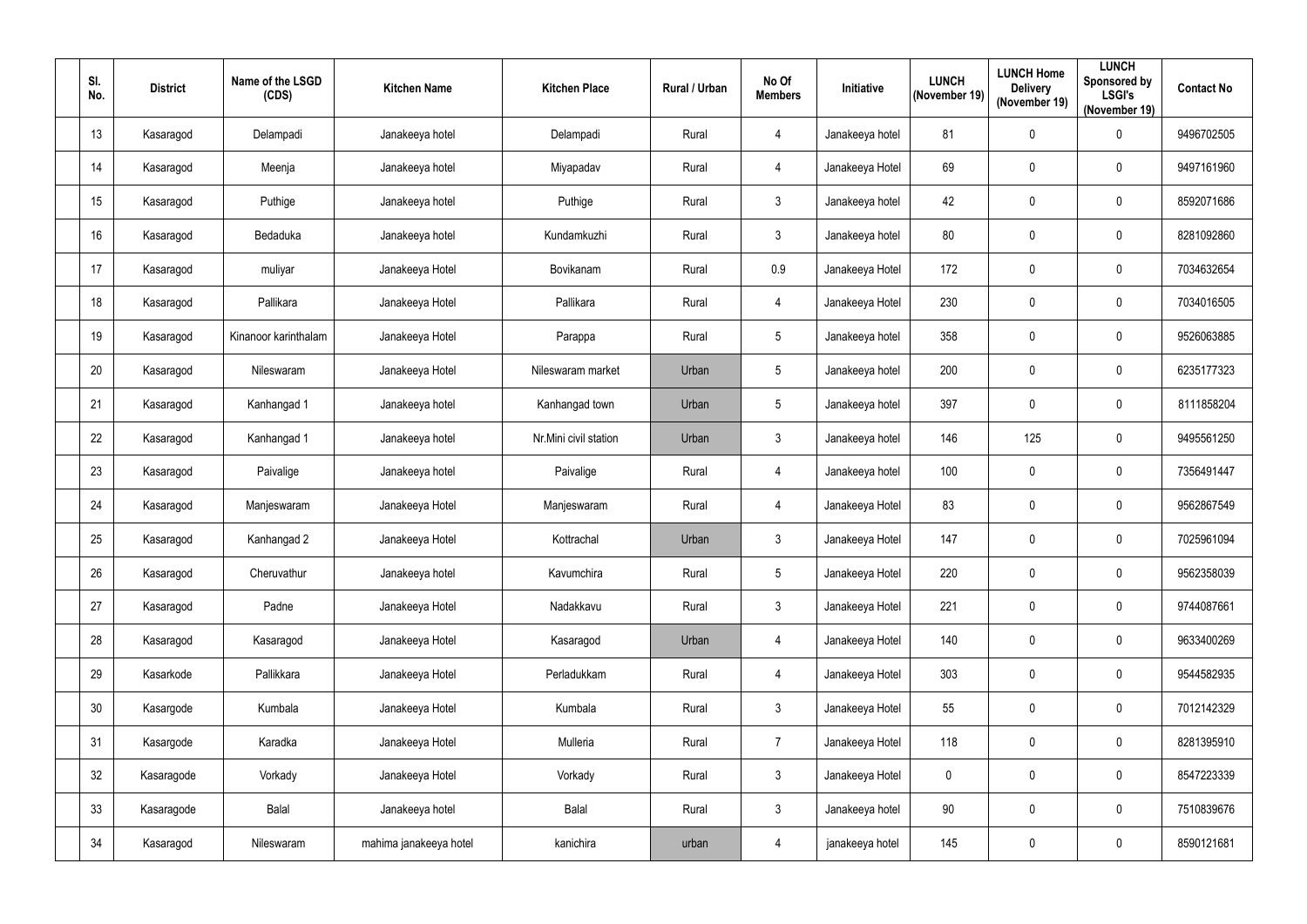|    | SI.<br>No.      | <b>District</b> | Name of the LSGD<br>(CDS) | <b>Kitchen Name</b>              | <b>Kitchen Place</b>                 | Rural / Urban | No Of<br><b>Members</b> | Initiative      | <b>LUNCH</b><br>(November 19) | <b>LUNCH Home</b><br><b>Delivery</b><br>(November 19) | <b>LUNCH</b><br>Sponsored by<br><b>LSGI's</b><br>(November 19) | <b>Contact No</b> |
|----|-----------------|-----------------|---------------------------|----------------------------------|--------------------------------------|---------------|-------------------------|-----------------|-------------------------------|-------------------------------------------------------|----------------------------------------------------------------|-------------------|
|    | $35\,$          | Kasaragode      | Kallar                    | janakeeya hotel                  | kallar                               | rural         | 4                       | janakeeya hotel | 148                           | $\pmb{0}$                                             | 0                                                              | 9562820280        |
|    | 36              | Kasaragode      | Mangalpady                | janakeeya hotel                  | mangalpady                           | rural         | 4                       | janakeeya hotel | 200                           | 0                                                     | 0                                                              | 9633488309        |
|    | 37              | kasaragod       | Uduma                     | granma janakeeya hotel           | palakkunnu                           | Rural         | 4                       | janakeeya hotel | 341                           | $\pmb{0}$                                             | 0                                                              | 8129957159        |
|    | 38              | Kasaragod       | pullur periya             | Salkara Janakeeya hotel          | periya                               | Rural         | $\sqrt{5}$              | janakeeya hotel | 336                           | $\pmb{0}$                                             | 0                                                              | 8547309266        |
|    | 39              | kasaragod       | kumbadaje                 | janakeeya hotel                  | kumbadaje                            | Rural         | $\mathfrak{Z}$          | janakeeya hotel | 25                            | $\pmb{0}$                                             | 0                                                              | 8593848698        |
|    | 40              | Kasaragod       | Chengala                  | Janakeeya Hotel                  | Cherkkala                            | Rural         | $\mathbf{3}$            | Janakeeya Hotel | 94                            | $\pmb{0}$                                             | $\pmb{0}$                                                      |                   |
|    | 41              | kasaragod       | East eleri                | janakeeya hotel                  | east eleri                           | Rural         | $\mathbf{3}$            | janakeeya hotel | 126                           | $\pmb{0}$                                             | 0                                                              |                   |
| 41 |                 |                 |                           |                                  |                                      |               | <b>156.9</b>            |                 | 6726                          | $\pmb{0}$                                             | $\pmb{0}$                                                      |                   |
|    | -1              | Kollam          | Chathannur                | Memsahib                         | Sheemaaty junction                   | Rural         | $\overline{5}$          | Janakeeya Hotel | 265                           | 0                                                     | 0                                                              | 9446246685        |
|    | $\overline{2}$  | Kollam          | Melila                    | <b>Atham Unit</b>                | Melila                               | Rural         | $\overline{7}$          | Janakeeya Hotel | 252                           | $\pmb{0}$                                             | 0                                                              | 9961178040        |
|    | $\mathfrak{Z}$  | Kollam          | Kulakkada                 | Ruchi Snacks & Catering Unit     | Poovattoor                           | Rural         | 4                       | Janakeeya Hotel | 215                           | $\pmb{0}$                                             | $\pmb{0}$                                                      | 7907941183        |
|    | 4               | Kollam          | Ittiva                    | Nanma Janakeeya hotel            | Kattampally                          | Rural         | $5\phantom{.0}$         | Janakeeya Hotel | $\pmb{0}$                     | 0                                                     | $\pmb{0}$                                                      | 9809171887        |
|    | 5               | Kollam          | Sooranad North            | Nanma catering unit              | Sooranadu higher secondary<br>school | Rural         | 5                       | Janakeeya Hotel | 265                           | 0                                                     | 0                                                              | 9846082469        |
|    | $6\phantom{.}$  | Kollam          | Clappana                  | Bismi catering                   | Palakulangara                        | Rural         | $\sqrt{5}$              | Janakeeya Hotel | 200                           | $\pmb{0}$                                             | $\pmb{0}$                                                      | 9847901413        |
|    | 7               | Kollam          | Mayyanad                  | Krishnas Janakeeya hotel         | Eravipuram                           | Rural         | $\mathbf{3}$            | Janakeeya Hotel | 210                           | $\mathbf 0$                                           | 0                                                              | 9656477455        |
|    | 8               | Kollam          | Mayyanad                  | Souhridha Janakeeya hotel        | Pattarumukku,                        | Rural         | 9                       | Janakeeya Hotel | 200                           | $\mathbf 0$                                           | $\pmb{0}$                                                      | 7902645448        |
|    | 9               | Kollam          | Kulasekharapuram          | adi sakthi                       | Puthentheruvu.                       | Rural         | $5\,$                   | Janakeeya Hotel | 212                           | $\pmb{0}$                                             | $\pmb{0}$                                                      | 9656890790        |
|    | 10 <sup>°</sup> | Kollam          | Thekkumbhagam             | Krishna hotel                    | Nadakavu junction                    | Rural         | 4                       | Janakeeya Hotel | 40                            | $\mathbf 0$                                           | $\pmb{0}$                                                      | 9961070031        |
|    | 11              | Kollam          | Oachira                   | Parabhramam catering             | near oachira , ITI canteen,          | Rural         | $\overline{4}$          | Janakeeya Hotel | $\mathbf 0$                   | $\mathbf 0$                                           | $\pmb{0}$                                                      | 9562283927        |
|    | 12 <sup>°</sup> | Kollam          | Thodiyoor                 | Samridhi activity group          | Lpschool thodiyoor                   | Rural         | $5\phantom{.0}$         | Janakeeya Hotel | 64                            | $\mathbf 0$                                           | $\pmb{0}$                                                      | 9895703572        |
|    | 13              | Kollam          | Thrikkovilvattom          | Murari catering, janakeeya hotel | Mukhathala                           | Rural         | 4                       | Janakeeya Hotel | 98                            | $\pmb{0}$                                             | 0                                                              | 9847072544        |
|    | 14              | Kollam          | Sasthamcotta              | Sreedurgha catering              | Jemini hotel sasthamcotta            | Rural         | $\overline{7}$          | Janakeeya Hotel | 286                           | $\pmb{0}$                                             | $\pmb{0}$                                                      | 9744368496        |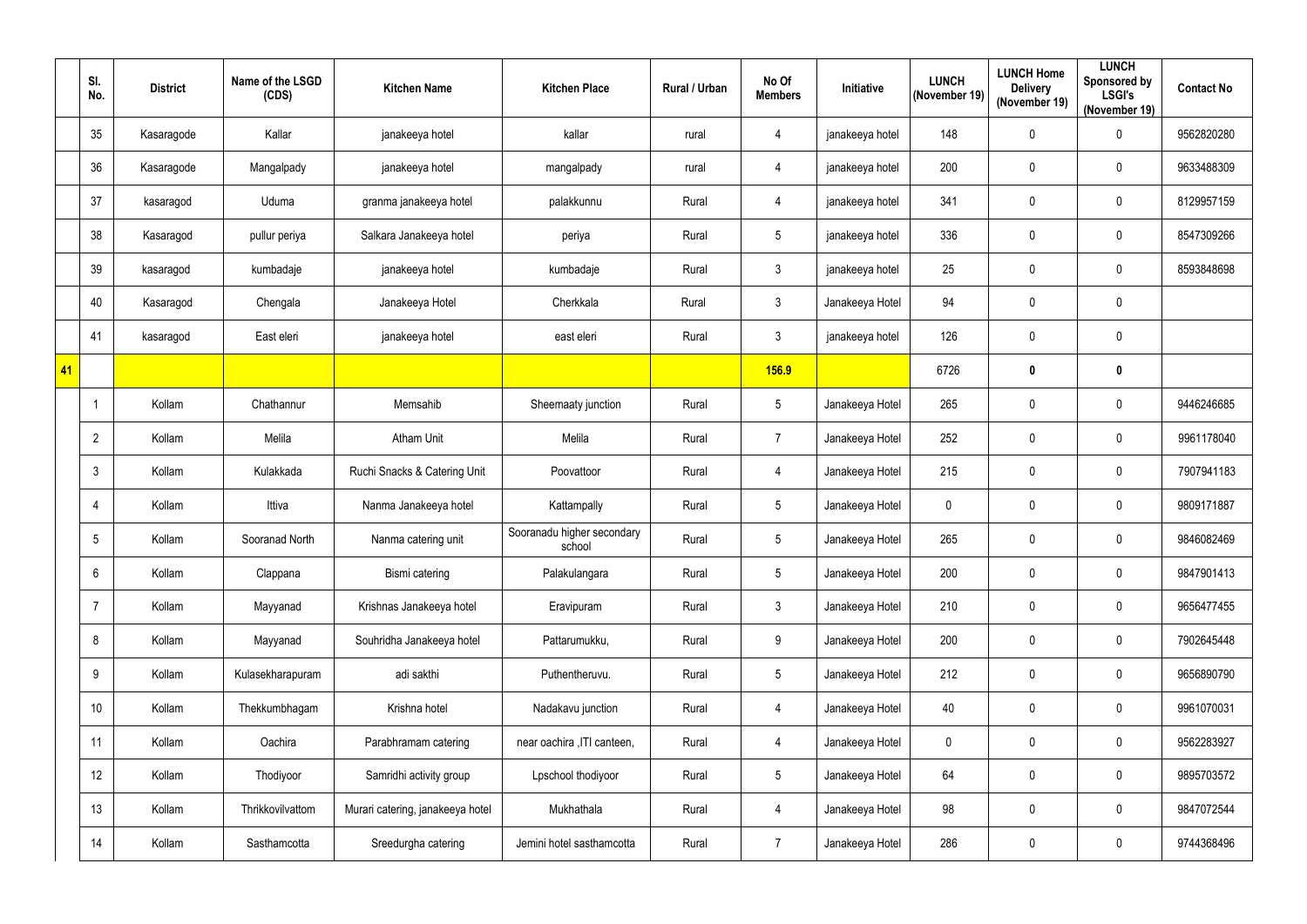| SI.<br>No.      | <b>District</b> | Name of the LSGD<br>(CDS) | <b>Kitchen Name</b>      | <b>Kitchen Place</b>              | Rural / Urban | No Of<br><b>Members</b> | <b>Initiative</b> | <b>LUNCH</b><br>(November 19) | <b>LUNCH Home</b><br><b>Delivery</b><br>(November 19) | <b>LUNCH</b><br>Sponsored by<br><b>LSGI's</b><br>(November 19) | <b>Contact No</b> |
|-----------------|-----------------|---------------------------|--------------------------|-----------------------------------|---------------|-------------------------|-------------------|-------------------------------|-------------------------------------------------------|----------------------------------------------------------------|-------------------|
| 15              | Kollam          | Kollam                    | Athulya catering         | Thirumullavaram                   | Urban         | 4                       | Janakeeya Hotel   | 255                           | 0                                                     | $\pmb{0}$                                                      | 9048646080        |
| 16              | Kollam          | West Kallada              | Keerthi catering         | Karalimukku                       | Rural         | $5\phantom{.0}$         | Janakeeya Hotel   | 321                           | 0                                                     | $\mathbf 0$                                                    | 9605206907        |
| 17              | Kollam          | Thazhava                  | Pavizham                 | Karutheri junction                | Rural         | $5\phantom{.0}$         | Janakeeya Hotel   | 195                           | 0                                                     | 0                                                              | 8086704216        |
| 18              | Kollam          | Kollam                    | Niravu catering          | Chinnakkada                       | Urban         | $5\phantom{.0}$         | Janakeeya Hotel   | 282                           | 0                                                     | 0                                                              | 9633073613        |
| 19              | Kollam          | Kundara                   | Ammu Catering unit       | Mulavana LP school                | Rural         | 4                       | Janakeeya Hotel   | $\mathbf 0$                   | 0                                                     | 0                                                              | 9633518572        |
| 20              | Kollam          | Neduvathur                | Pooja hotel              | Thevalappuram                     | Rural         | $\mathbf{3}$            | Janakeeya Hotel   | 42                            | 0                                                     | 0                                                              | 9745376675        |
| 21              | Kollam          | Punalur                   | Jyothi Catering          | Punalur                           | Urban         | 4                       | Janakeeya Hotel   | 292                           | 0                                                     | $\mathbf 0$                                                    | 9961249345        |
| 22              | Kollam          | Punalur                   | Mahima Catering          | Punalur                           | Urban         | $\overline{5}$          | Janakeeya Hotel   | 234                           | 0                                                     | 0                                                              | 9496112957        |
| 23              | Kollam          | Punalur                   | Safalyam Catering        | Punalur                           | Urban         | 5                       | Janakeeya Hotel   | 349                           | 0                                                     | $\mathbf 0$                                                    | 9495476197        |
| 24              | Kollam          | Thrikkaruva               | Janakeeya Bhakshanashala | Thinavila Junction Kanjaveli      | Rural         | 4                       | Janakeeya Hotel   | 146                           | 0                                                     | 0                                                              | 9645069880        |
| 25              | Kollam          | Chithara                  | AKG Janakeeya Hotel      | Kizhakkumbagom                    | Rural         | $\overline{5}$          | Janakeeya Hotel   | 116                           | 0                                                     | 0                                                              | 9495701987        |
| 26              | Kollam          | South Paravur             | Kshree janakeeya hotel   | Busstand , paravur                | Urban         | $\overline{5}$          | Janakeeya Hotel   | 151                           | 0                                                     | 5                                                              | 8606179380        |
| 27              | Kollam          | Mynagappally              | Anugraha hotel           | Kadappa                           | Rural         | $5\phantom{.0}$         | Janakeeya Hotel   | 285                           | 0                                                     | $\mathbf 0$                                                    | 9995085705        |
| 28              | Kollam          | Mandrothuruthu            | Janakeeya Bhakshanashala | Thoombummukham                    | Rural         | $\overline{4}$          | Janakeeya Hotel   | 107                           | 0                                                     | 0                                                              | 9526648057        |
| 29              | Kollam          | Karungappally             | Bagya catering           | Muncipality                       | Urban         | $\overline{4}$          | Janakeeya Hotel   | $\mathbf 0$                   | 0                                                     | 0                                                              | 9947702130        |
| 30 <sup>°</sup> | Kollam          | Kollam East               | Bharathlekshmi           | Vadakkevila                       | Urban         | $\mathfrak{Z}$          | Janakeeya Hotel   | $\mathbf 0$                   | 0                                                     | $\pmb{0}$                                                      | 9744300901        |
| 31              | Kollam          | Chavara                   | Harisree janakeya hotel  | Panchayath                        | Rural         | $\mathfrak{Z}$          | Janakeeya Hotel   | 38                            | 0                                                     | $\pmb{0}$                                                      | 9995166343        |
| 32              | Kollam          | Pavithreswaram            | Kairali                  | Pavithreswaram                    | Rural         | 4                       | Janakeeya Hotel   | 217                           | 0                                                     | $\pmb{0}$                                                      | 9605836414        |
| 33              | Kollam          | Veliyam                   | Kantharees               | Panchayathu building              | Rural         | $5\,$                   | Janakeeya Hotel   | 189                           | 0                                                     | 0                                                              | 9562111715        |
| 34              | Kollam          | Velinalloor               | Quality Janakeeya hotel  | Alummod , Velinalloor             | Rural         | 4                       | Janakeeya Hotel   | 120                           | 0                                                     | $\pmb{0}$                                                      | 9605896303        |
| 35              | Kollam          | Elamadu                   | Swaruma janakeeya hotel  | Near cooperative bank,<br>Elamadu | Rural         | $\mathfrak{Z}$          | Janakeeya Hotel   | 167                           | 0                                                     | $\pmb{0}$                                                      | 8129611321        |
| 36              | Kollam          | Kadakkal                  | Nanma janakeeya hotel    | Kadakkal                          | Rural         | 4                       | Janakeeya Hotel   | 330                           | 0                                                     | $\pmb{0}$                                                      | 9847936390        |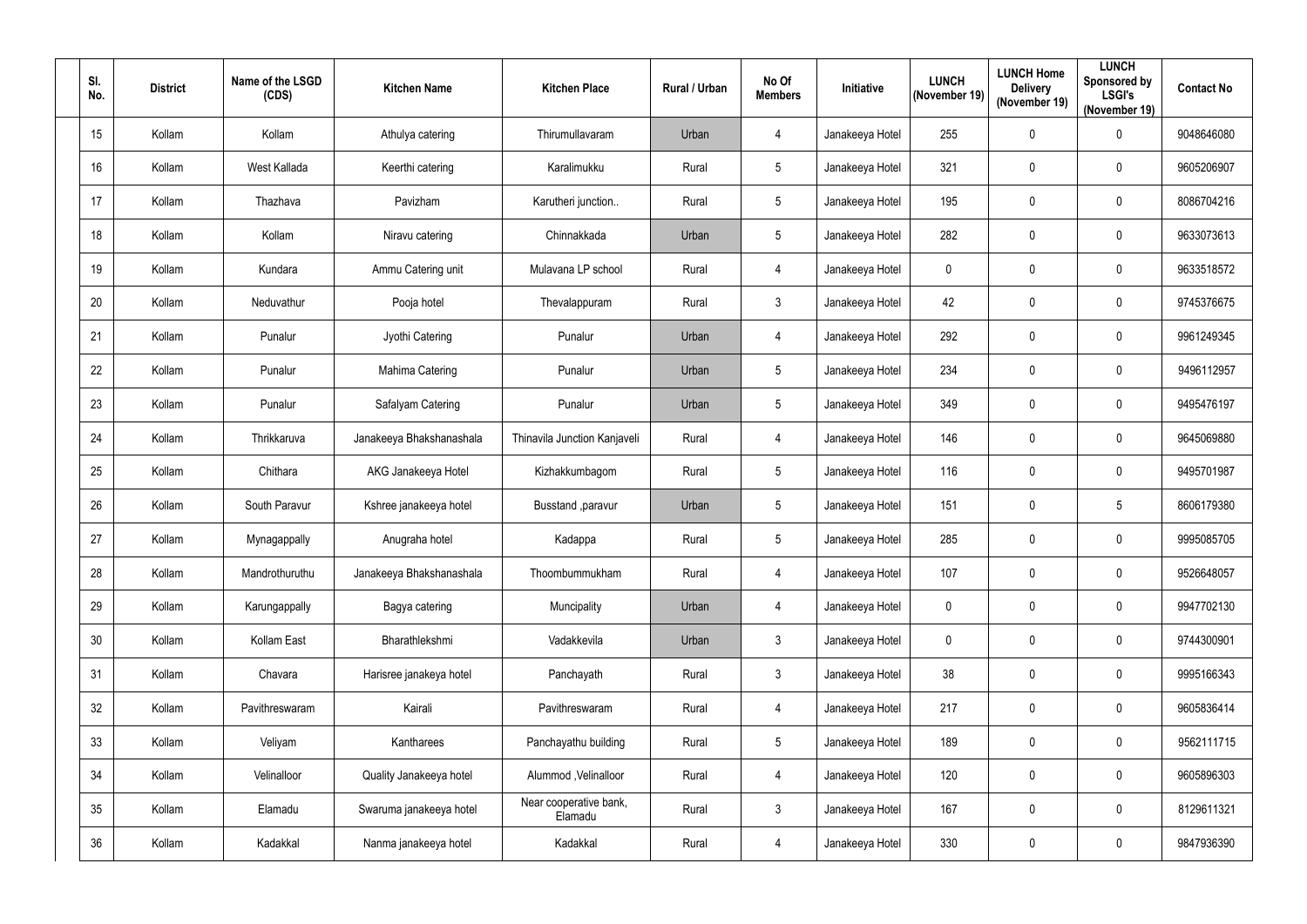|    | SI.<br>No. | <b>District</b> | Name of the LSGD<br>(CDS) | <b>Kitchen Name</b>          | <b>Kitchen Place</b>                                 | <b>Rural / Urban</b> | No Of<br><b>Members</b> | Initiative      | <b>LUNCH</b><br>(November 19) | <b>LUNCH Home</b><br><b>Delivery</b><br>(November 19) | <b>LUNCH</b><br>Sponsored by<br><b>LSGI's</b><br>(November 19) | <b>Contact No</b> |
|----|------------|-----------------|---------------------------|------------------------------|------------------------------------------------------|----------------------|-------------------------|-----------------|-------------------------------|-------------------------------------------------------|----------------------------------------------------------------|-------------------|
|    | 37         | Kollam          | Perayam                   | Janakeeya hotel              | Onambalam                                            | Rural                | $\overline{4}$          | Janakeeya Hotel | $\mathbf 0$                   | $\mathbf 0$                                           | 0                                                              | 9446855866        |
|    | 38         | Kollam          | Ezhukone                  | Ezhukone janakeeya hotel     | Near panchayathu office                              | Rural                | $5\phantom{.0}$         | Janakeeya Hotel | 235                           | $\mathbf 0$                                           | $\mathbf 0$                                                    | 8086757275        |
| 80 | 39         | Kollam          | Adichanalloor             | Ruchikkoottu                 | Mylakkaadu                                           | Rural                | $\overline{4}$          | Janakeeya Hotel | $\mathbf 0$                   | $\mathbf 0$                                           | 0                                                              | 8136954461        |
|    | 40         | Kollam          | Poruvazhi                 | Amma janakeeya hotel         | Poruvaxhy                                            | Rural                | $5\phantom{.0}$         | Janakeeya Hotel | 189                           | $\mathbf 0$                                           | $\mathbf 0$                                                    | 9656421272        |
|    | 41         | Kollam          | Nilamel                   | Vanitha Janakeeya Hotel      | Nilamel                                              | Rural                | $\overline{4}$          | Janakeeya Hotel | 149                           | $\mathbf 0$                                           | 0                                                              | 9447407264        |
|    | 42         | Kollam          | Panmana                   | SV janakeeya hotel           | Kollaka CN junction                                  | Rural                | $\mathbf{3}$            | Janakeeya Hotel | 113                           | $\mathbf 0$                                           | 0                                                              | 8113020216        |
|    | 43         | Kollam          | Ummannoor                 | Thanal                       | Nellikunnam                                          | Rural                | $\overline{4}$          | Janakeeya Hotel | 164                           | $\mathbf 0$                                           | $\mathbf 0$                                                    | 9656194614        |
|    | 44         | Kollam          | Kulathupuzha              | Karunya Janakeeya Hotel      | Thinkal karikkam                                     | Rural                | $\overline{4}$          | Janakeeya Hotel | 160                           | $\mathbf 0$                                           | 0                                                              | 9048034267        |
|    | 45         | Kollam          | Kareepra                  | Kareepra janakeeya hotel     | Panchayathu office junction                          | Rural                | $5\phantom{.0}$         | Janakeeya Hotel | 69                            | $\mathbf 0$                                           | $\mathbf 0$                                                    | 9656783244        |
|    | 46         | Kollam          | Piravanthur               | Thanima catering unit        | Piravanthoor                                         | Rural                | $\overline{5}$          | Janakeeya Hotel | 145                           | $\mathbf 0$                                           | 0                                                              | 9207907284        |
|    | 47         | Kollam          | Karavaloor                | Sreelekshmi Janakeeya Hotel  | Karavalur                                            | Rural                | $5\phantom{.0}$         | Janakeeya Hotel | 155                           | $\mathbf 0$                                           | $\mathbf 0$                                                    | 9745719860        |
|    | 48         | Kollam          | Kunnathur                 | Sneha janakeeya hotel        | Bhoothakuzhi                                         | Rural                | $\mathbf{3}$            | Janakeeya Hotel | 112                           | $\mathbf 0$                                           | $\mathbf 0$                                                    | 9061504141        |
|    | 49         | Kollam          | Alayaman                  | Sreelakam Janakeeya Hotel    | Karukone                                             | Rural                | 4                       | Janakeeya Hotel | 196                           | $\mathbf 0$                                           | $\mathbf 0$                                                    | 8592858448        |
|    | 50         | Kollam          | Kottarakkara              | Ruchi                        | Kottarakkara christuraj hospital<br>hospital canteen | Urban                | $5\phantom{.0}$         | Janakeeya Hotel | 198                           | $\mathbf 0$                                           | $\mathbf 0$                                                    | 9447997809        |
|    | 51         | Kollam          | Chirakkara                | Bhoomika Jh                  | Bhajanamadam mukku                                   | Rural                | $5\phantom{.0}$         | Janakeeya Hotel | 172                           | $\mathbf 0$                                           | 0                                                              | 9567024263        |
|    | 52         | Kollam          | Kalluvathukkal            | Deepam Jh                    | Parippally                                           | Rural                | $\overline{4}$          | Janakeeya Hotel | 28                            | $\mathbf 0$                                           | $\pmb{0}$                                                      | 8593984144        |
|    | 53         | Kollam          | Chirakkara                | Niram Jh                     | Vadakkemukku ,chirakkara                             | Rural                | $\overline{4}$          | Janakeeya Hotel | 194                           | $\mathbf 0$                                           | 0                                                              | 9847286593        |
|    | 54         | Kollam          | Velinalloor               | Mathrika janakeeya hotel     | Govt PHC canteen                                     | Rural                | $\overline{4}$          | Janakeeya Hotel | $\mathbf 0$                   | $\mathbf 0$                                           | $\pmb{0}$                                                      | 7592859804        |
|    | 55         | Kollam          | East Kallada              | kudumbashree janakeeya hotel | marthandapuram                                       | Rural                | $5\phantom{.0}$         | Janakeeya Hotel | 124                           | $\mathbf 0$                                           | 0                                                              | 9746964557        |
|    | 56         | Kollam          | Anchal                    | Malu janakeeya hotel         | Anchal, Town ward                                    | Rural                | $\mathbf{3}$            | Janakeeya Hotel | 285                           | $\mathbf 0$                                           | $\pmb{0}$                                                      | 9656920091        |
|    | 57         | Kollam          | Kummil                    | Sreebhadra janakeeya hotel   | Thachonam                                            | Rural                | $\mathbf{3}$            | Janakeeya Hotel | 90                            | $\pmb{0}$                                             | $\pmb{0}$                                                      | 9846327312        |
|    | 58         | Kollam          | Yeroor                    | Oottupura janakeeya hotel    | yeroor                                               | Rural                | $6\overline{6}$         | Janakeeya Hotel | 264                           | $\pmb{0}$                                             | $\pmb{0}$                                                      | 9526031467        |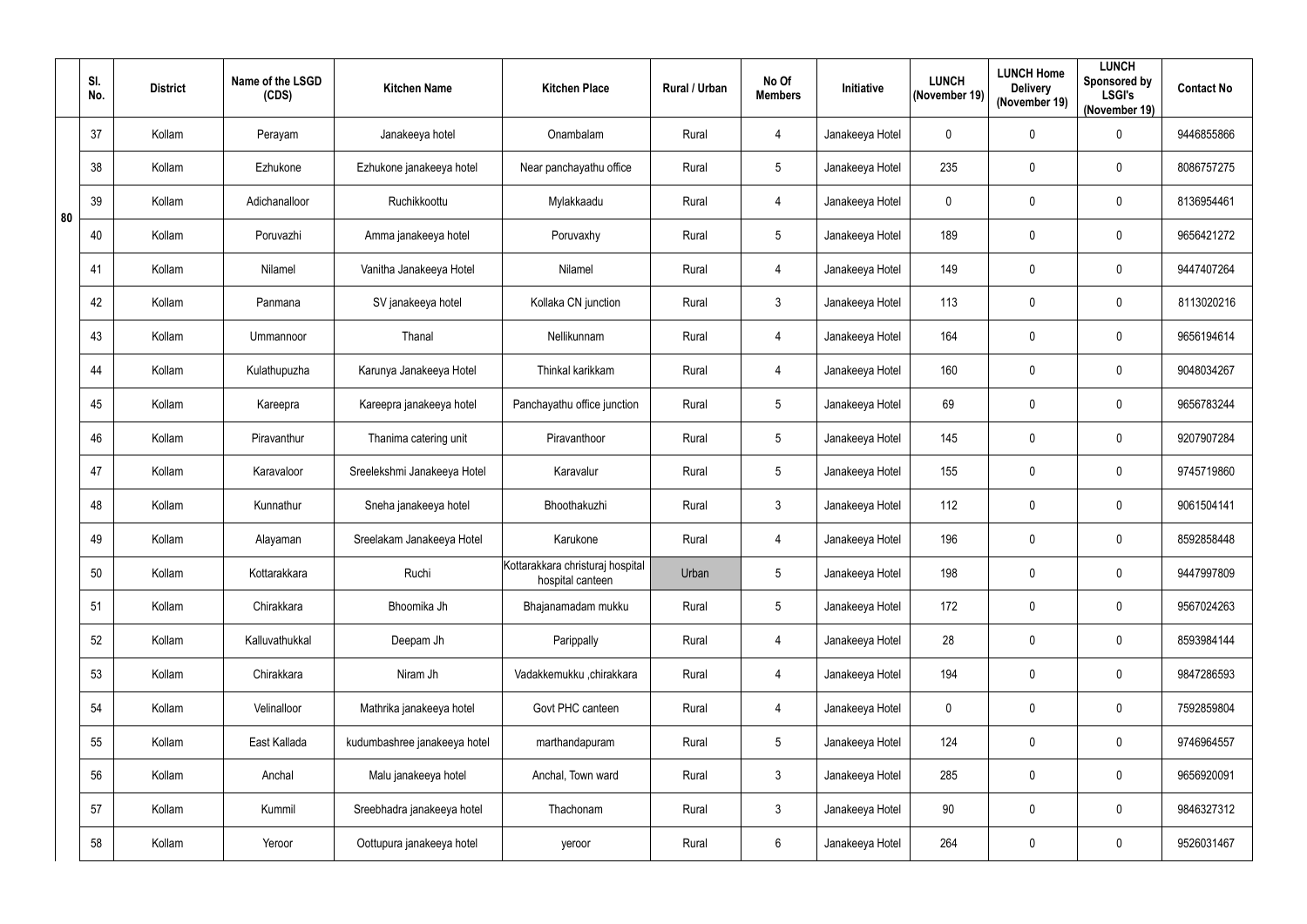| SI.<br>No. | <b>District</b> | Name of the LSGD<br>(CDS) | <b>Kitchen Name</b>                              | <b>Kitchen Place</b>                    | Rural / Urban | No Of<br><b>Members</b> | Initiative      | <b>LUNCH</b><br>(November 19) | <b>LUNCH Home</b><br><b>Delivery</b><br>(November 19) | <b>LUNCH</b><br>Sponsored by<br><b>LSGI's</b><br>(November 19) | <b>Contact No</b> |
|------------|-----------------|---------------------------|--------------------------------------------------|-----------------------------------------|---------------|-------------------------|-----------------|-------------------------------|-------------------------------------------------------|----------------------------------------------------------------|-------------------|
| 59         | Kollam          | Nedumpana                 | Samthripthy janakeeya hotel                      | Pallimon                                | Rural         | $\overline{4}$          | Janakeeya Hotel | 131                           | $\mathbf 0$                                           | 0                                                              | 9539780119        |
| 60         | Kollam          | Kollam                    | Ishwarya janakeeya hotel                         | Near collectorate, Thevally<br>division | Urban         | 3                       | Janakeeya Hotel | 278                           | $\mathbf 0$                                           | $\mathbf 0$                                                    | 8848893882        |
| 61         | Kollam          | Edamulakkal               | Sahya janakeeya hotel                            | Edamulackal                             | Rural         | $\overline{4}$          | Janakeeya Hotel | 142                           | $\mathbf 0$                                           | 0                                                              | 7025532998        |
| 62         | Kollam          | Mylom                     | Amrutha                                          | Inchakkadu                              | Rural         | $5\overline{)}$         | Janakeeya Hotel | 0                             | $\mathbf 0$                                           | $\mathbf 0$                                                    | 9539780965        |
| 63         | Kollam          | Thevalakkara              | Kerala Janakeeya Hotel                           | Thevalakkara                            | Rural         | $\mathfrak{Z}$          | Janakeeya Hotel | 94                            | $\mathbf 0$                                           | $\mathbf 0$                                                    | 9847291089        |
| 64         | Kollam          | Thalavoor                 | Kudumbasheree Nadan<br>Bhakshanashala            | Pidavoor                                | Rural         | $\overline{4}$          | Janakeeya Hotel | 112                           | $\mathbf 0$                                           | $\mathbf 0$                                                    | 9747324839        |
| 65         | Kollam          | Vilakkudy                 | vadhanam                                         | <b>KUNNICODU</b>                        | Rural         | 5                       | Janakeeya Hotel | 185                           | $\mathbf 0$                                           | $\mathbf 0$                                                    | 9526354689        |
| 66         | Kollam          | Poothakkulam              | Avani catering                                   | Poothakkulam gp                         | Rural         | $\overline{4}$          | Janakeeya Hotel | 85                            | $\mathbf 0$                                           | $\mathbf 0$                                                    | 9562782082        |
| 67         | Kollam          | Pathanapuram              | Pathanapuram Grama Panchayath<br>Janakeeya Hotel | Pathanapuram                            | Rural         | $\overline{4}$          | Janakeeya Hotel | 81                            | $\mathbf 0$                                           | $\mathbf 0$                                                    | 9061291033        |
| 68         | Kollam          | Chadayamangalam           | Real janakeeya hotel                             | Chadayamangalam                         | Rural         | 3                       | Janakeeya Hotel | 50                            | $\mathbf 0$                                           | $\mathbf 0$                                                    | 9562123039        |
| 69         | Kollam          | Elampalloor               | Kalavara janakeeya hotel                         | Ashupathri mukku, Kundara               | Rural         | 5                       | Janakeeya Hotel | 230                           | $\mathbf 0$                                           | $\mathbf 0$                                                    | 8943182967        |
| 70         | Kollam          | Kottamkara                | Ishwarya janakeeya hotel                         | Keralapuram                             | Rural         | 5                       | Janakeeya Hotel | $\mathbf 0$                   | $\mathbf 0$                                           | $\mathbf 0$                                                    | 9747765979        |
| 71         | Kollam          | Vettikavala               | Nanma                                            | Vettikkavala                            | Rural         | 3                       | Janakeeya Hotel | 163                           | $\mathbf 0$                                           | $\mathbf 0$                                                    | 9645070430        |
| 72         | Kollam          | Pooyappally               | Anaswara janakeeya hotel                         | Maruthamanpally                         | Rural         | 5                       | Janakeeya Hotel | 186                           | $\mathbf 0$                                           | $\mathbf 0$                                                    | 9947289476        |
| 73         | Kollam          | Thenmala                  | Nanma janakeeya hotel                            | Thennala                                | Rural         | $\overline{4}$          | Janakeeya Hotel | 250                           | $\mathbf 0$                                           | 0                                                              | 9446274943        |
| 74         | Kollam          | Pattazhi                  | Suprabhatham Catering Unit                       | pattazhy                                | Rural         | $\overline{4}$          | Janakeeya Hotel | 72                            | $\pmb{0}$                                             | $\pmb{0}$                                                      | 9495195796        |
| 75         | Kollam          | Neendakara                | Darshana Janakeeya Hotel                         | Puthenthura Junction                    | Rural         | $\mathfrak{Z}$          | Janakeeya Hotel | 172                           | $\mathbf 0$                                           | 0                                                              | 9633106463        |
| 76         | Kollam          | Panayam                   | snehadeepam activity group                       | Thanikkamukku                           | Rural         | $\overline{4}$          | Janakeeya Hotel | $\mathbf 0$                   | $\mathbf 0$                                           | 0                                                              | 8606117577        |
| 77         | Kollam          | Clappana                  | Vijayasree                                       | Near alumpeedika junction               | Rural         | 5                       | Janakeeya Hotel | $\mathbf 0$                   | $\mathbf 0$                                           | $\pmb{0}$                                                      | 9567797660        |
| 78         | Kollam          | Sooranad South            | Akshaya janakeeya hotel                          | Patharam                                | Rural         | $\overline{4}$          | Janakeeya Hotel | $\mathbf 0$                   | $\mathbf 0$                                           | 0                                                              | 9746919825        |
| 79         | Kollam          | Edamulakkal               | Deepam janakeeya hotel                           | Edamulackal                             | Rural         | $\mathbf{3}$            | Janakeeya Hotel | 337                           | $\mathbf 0$                                           | 0                                                              | 9400684494        |
| 80         | Kollam          | Aryankavu                 | Sevana janakeeya hotel                           | Kazhuthurutty                           | Rural         | $\mathbf{3}$            | Janakeeya Hotel | 132                           | $\pmb{0}$                                             | $\pmb{0}$                                                      | 8921381398        |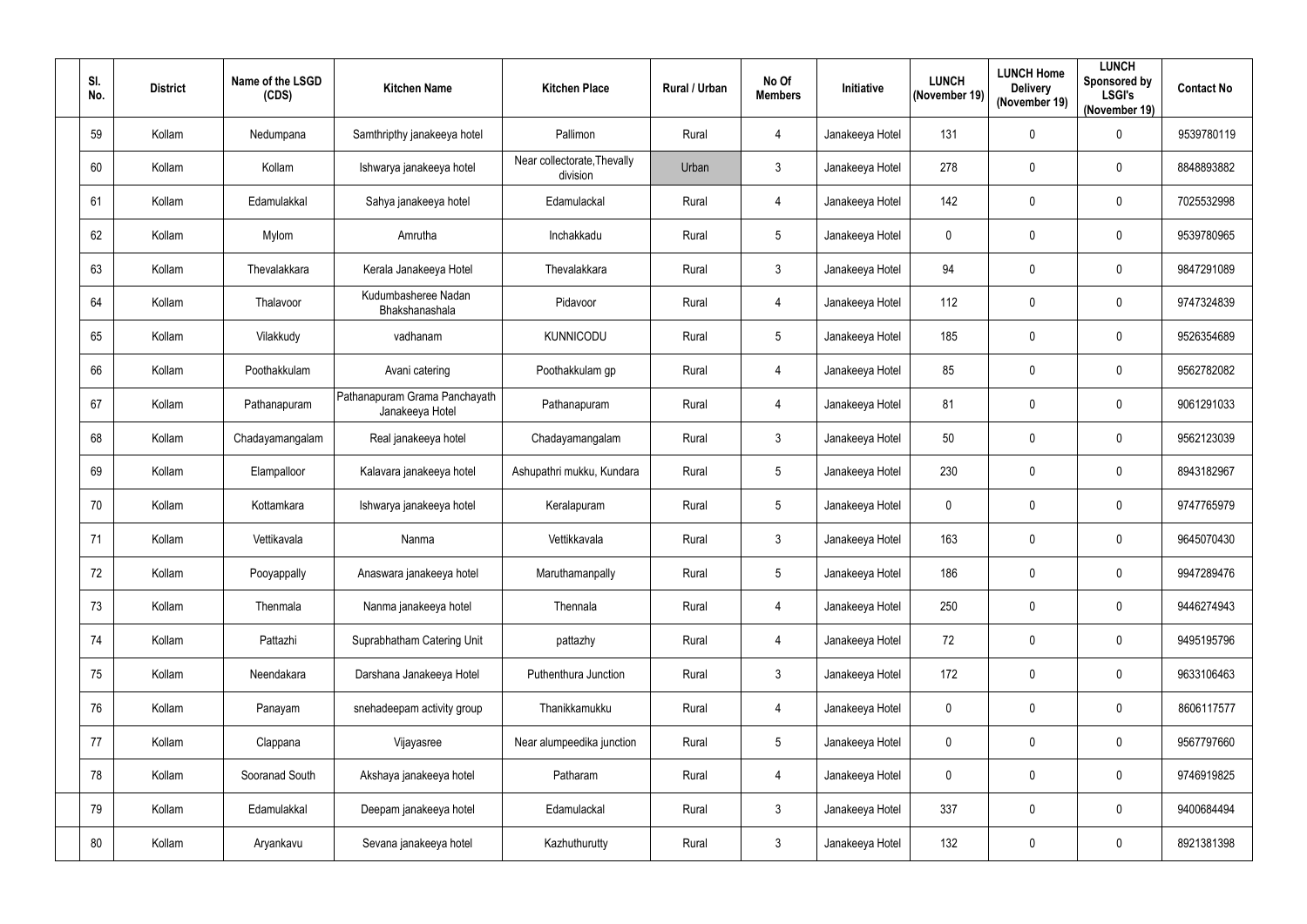|    | SI.<br>No.      | <b>District</b> | Name of the LSGD<br>(CDS) | <b>Kitchen Name</b>                | <b>Kitchen Place</b>                   | Rural / Urban | No Of<br><b>Members</b> | Initiative      | <b>LUNCH</b><br>(November 19) | <b>LUNCH Home</b><br><b>Delivery</b><br>(November 19) | <b>LUNCH</b><br>Sponsored by<br><b>LSGI's</b><br>(November 19) | <b>Contact No</b> |
|----|-----------------|-----------------|---------------------------|------------------------------------|----------------------------------------|---------------|-------------------------|-----------------|-------------------------------|-------------------------------------------------------|----------------------------------------------------------------|-------------------|
|    | 81              | Kollam          | Pattazhi Vadakkekara      | Annapoorna                         | Kaduvathode                            | Rural         | 4                       | Janakeeya Hotel | $\pmb{0}$                     | 0                                                     | 0                                                              | 7561013776        |
|    | 82              | Kollam          | Kulasekharapuram          | Vinayaka                           | Puthiykavu                             | Rural         | 4                       | Janakeeya Hotel | 212                           | 0                                                     | 0                                                              | 9947499053        |
| 82 |                 |                 |                           |                                    |                                        |               | 354                     |                 | 12097                         | $\overline{\mathbf{0}}$                               | 5 <sub>5</sub>                                                 |                   |
|    | -1              | Kottayam        | Akalakkunnam              | Navaruchi                          | Chengalam                              | Rural         | $\sqrt{5}$              | Janakeeya Hotel | 160                           | 0                                                     | 0                                                              | 9188362235        |
|    | $\overline{2}$  | Kottayam        | Arpookkara                | Niravu                             | <b>Medical College</b>                 | Rural         | 8                       | Janakeeya Hotel | 420                           | 0                                                     | 0                                                              | 9744719092        |
|    | 3               | Kottayam        | Arpookkara                | Ruchi Janakeeya Hotel              | Kaippuzha mutt                         | Rural         | 4                       | Janakeeya Hotel | 175                           | $\pmb{0}$                                             | 0                                                              | 9847147156        |
|    | 4               | Kottayam        | Athirampuzha              | Hannas                             | Mannanam                               | Rural         | 4                       | Janakeeya Hotel | 59                            | 0                                                     | $\mathbf 0$                                                    | 9496136682        |
|    | $5\phantom{.0}$ | Kottayam        | Ayarkunnam                | Panchami Unit                      | Near PHC Ayarkunnam                    | Rural         | $\sqrt{5}$              | Janakeeya Hotel | 42                            | 0                                                     | $\pmb{0}$                                                      | 9744560994        |
|    | 6               | Kottayam        | Aymanam                   | <b>Bisiya</b>                      | Aymanam panchayath hall                | Rural         | $\mathbf{3}$            | Janakeeya Hotel | 240                           | 0                                                     | $\mathbf 0$                                                    | 9544560606        |
|    | 7               | Kottayam        | Bharananganam             | Kudumbshree nadan<br>bhakshanasala | Bharananganam                          | Rural         | $\mathbf{3}$            | Janakeeya Hotel | 132                           | 0                                                     | $\mathbf 0$                                                    | 8113827680        |
|    | 8               | Kottayam        | Changanassery             | Janakeeya Hotel                    | Near Railway station                   | Urban         | $\mathbf{3}$            | Janakeeya Hotel | 155                           | 0                                                     | $\mathbf 0$                                                    | 7560866821        |
|    | 9               | Kottayam        | Chemp                     | Thanima                            | Chemp                                  | Rural         | 4                       | Janakeeya Hotel | 23                            | 0                                                     | $\pmb{0}$                                                      | 9809940907        |
|    | 10              | Kottayam        | Chirakkadav               | <b>Udaya Catering Unit</b>         | Mahatma Gandhi Town Hall,<br>Ponkunnam | Rural         | 5                       | Janakeeya Hotel | 69                            | 0                                                     | $\mathbf 0$                                                    | 6282479410        |
|    | 11              | Kottayam        | Chirakkadav               | Sargam                             | Thekkethu Kavala                       | Rural         | $3\phantom{.0}$         | Janakeeya Hotel | 62                            | $\pmb{0}$                                             | $\pmb{0}$                                                      | 9656087110        |
|    | 12              | Kottayam        | Elikulam                  | Janakeeya Hotel Elikkulam          | Manchakuzhy                            | Rural         | $\mathbf{3}$            | Janakeeya Hotel | 37                            | $\mathbf 0$                                           | 0                                                              | 9074768314        |
|    | 13              | Kottayam        | Ettumanoor                | Gramashree cafe kudumbasree        | Nandanam auditorium,<br>Ettumanoor     | Urban         | $5\phantom{.0}$         | Janakeeya Hotel | 92                            | $\mathbf 0$                                           | $\pmb{0}$                                                      | 9847334071        |
|    | 14              | Kottayam        | Kadanad                   | Thanal catering                    | Kadanad                                | Rural         | $5\,$                   | Janakeeya Hotel | 55                            | $\pmb{0}$                                             | $\pmb{0}$                                                      | 9048099040        |
|    | 15              | Kottayam        | Kadaplamattam             | Salt &pepper                       | Near Kadaplamattom CDS                 | Rural         | 4                       | Janakeeya Hotel | 88                            | $\mathbf 0$                                           | $\pmb{0}$                                                      | 9645400860        |
|    | 16 <sup>°</sup> | Kottayam        | Kadaplamattam             | Kadaplamattam Janakeeya Hotel      | Vayala                                 | Rural         | $\overline{4}$          | Janakeeya Hotel | 75                            | 43                                                    | $\pmb{0}$                                                      | 9446804954        |
|    | 17              | Kottayam        | Kaduthuruthy              | Janakeeya Hotel                    | Panchayath premise                     | Rural         | $6\overline{6}$         | Janakeeya Hotel | 186                           | $\mathbf 0$                                           | $\pmb{0}$                                                      | 9847166464        |
|    | 18              | Kottayam        | Kallara                   | Vasuki Janakeeya hotel             | Kallara                                | Rural         | $3\phantom{.0}$         | Janakeeya Hotel | 74                            | $\pmb{0}$                                             | 0                                                              | 9846103478        |
|    | 19              | Kottayam        | Kanakkari                 | Jesus                              | Pattithanam                            | Rural         | $5\overline{)}$         | Janakeeya Hotel | 122                           | $\pmb{0}$                                             | $\pmb{0}$                                                      | 9447192439        |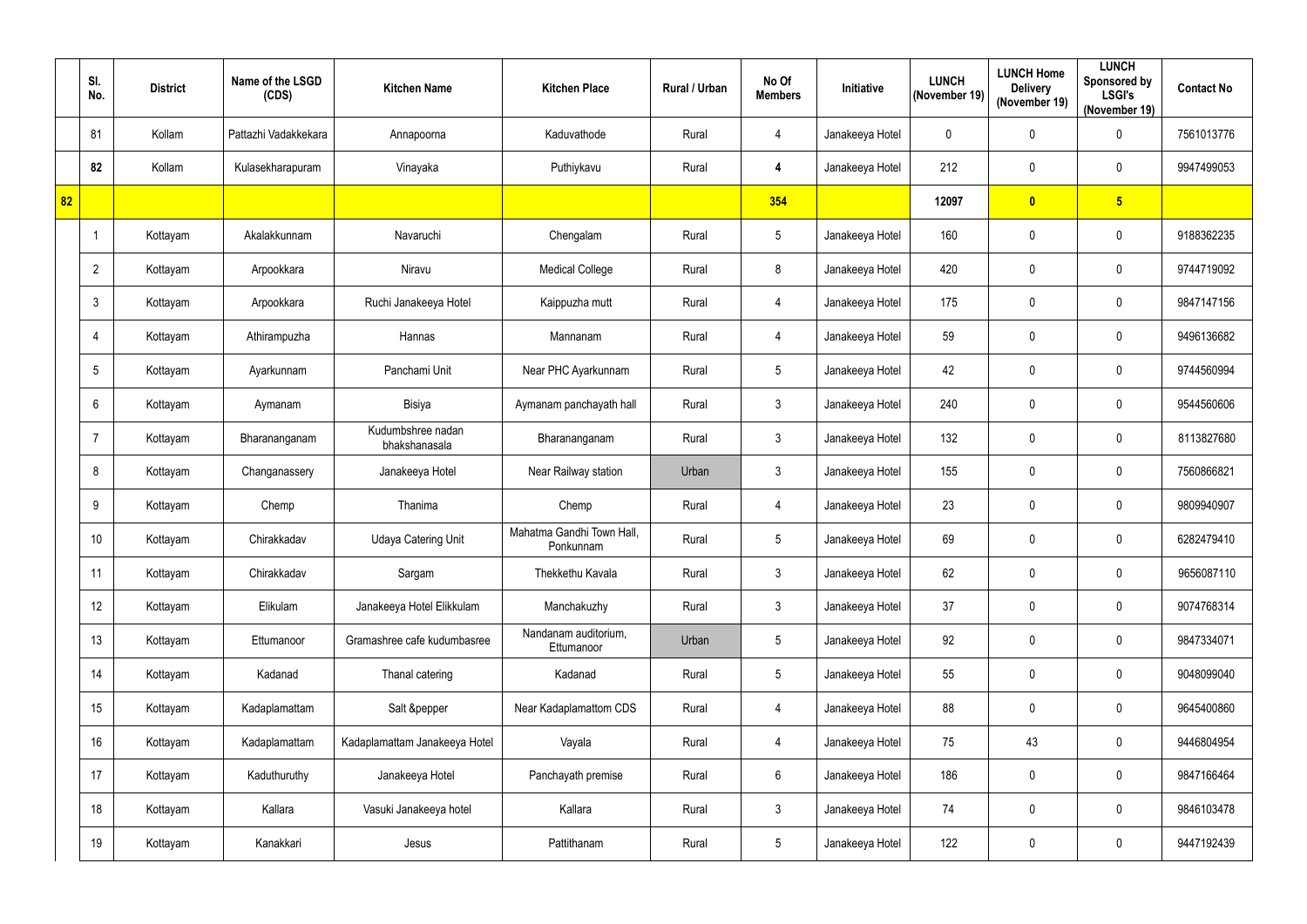|    | SI.<br>No. | <b>District</b> | Name of the LSGD<br>(CDS) | <b>Kitchen Name</b>             | <b>Kitchen Place</b>           | Rural / Urban | No Of<br><b>Members</b> | Initiative      | <b>LUNCH</b><br>(November 19) | <b>LUNCH Home</b><br><b>Delivery</b><br>(November 19) | <b>LUNCH</b><br>Sponsored by<br><b>LSGI's</b><br>(November 19) | <b>Contact No</b> |
|----|------------|-----------------|---------------------------|---------------------------------|--------------------------------|---------------|-------------------------|-----------------|-------------------------------|-------------------------------------------------------|----------------------------------------------------------------|-------------------|
|    | 20         | Kottayam        | Kangazha                  | Sulabha                         | Pathanadu                      | Rural         | 5                       | Janakeeya Hotel | 51                            | 0                                                     | $\pmb{0}$                                                      | 9847438293        |
|    | 21         | Kottayam        | Kanjirapally              | Vanitha canteen                 | Panchayath premise             | Rural         | $\mathbf{3}$            | Janakeeya Hotel | 150                           | 0                                                     | $\boldsymbol{0}$                                               | 9605391868        |
|    | 22         | Kottayam        | Karoor                    | Unarvu janakeeya hotel          | Valavoor                       | Rural         | $5\phantom{.0}$         | Janakeeya Hotel | 200                           | 0                                                     | 0                                                              | 8304903250        |
|    | 23         | Kottayam        | Karukachal                | <b>Sukrutham Catering Unit</b>  | Karukachal                     | Rural         | $5\phantom{.0}$         | Janakeeya Hotel | 75                            | 0                                                     | $\mathbf 0$                                                    | 9847766843        |
|    | 24         | Kottayam        | Kidangoor                 | Janakeeya hotel                 | Kidangoor Panchayath           | Rural         | $\mathfrak{Z}$          | Janakeeya Hotel | 119                           | 0                                                     | $\boldsymbol{0}$                                               | 9048080292        |
|    | 25         | Kottayam        | Kooroppada                | Achus Janakeeya Hotel           | Panchayath                     | Rural         | $\mathfrak{Z}$          | Janakeeya Hotel | 92                            | 0                                                     | $\boldsymbol{0}$                                               | 9778121989        |
|    | 26         | Kottayam        | Koottickal                | Janakeeya hotel                 | Koottickal                     | Rural         | $5\overline{)}$         | Janakeeya Hotel | 120                           | 0                                                     | 0                                                              | 9645219929        |
|    | 27         | Kottayam        | Koruthodu                 | Koruthodu Janakeeya Hotel       | Koruthodu                      | Rural         | $6\phantom{.}6$         | Janakeeya Hotel | 98                            | 0                                                     | 0                                                              | 7510770418        |
|    | 28         | Kottayam        | KottayamNorth             | Alfa Canteen                    | Municipality Kottayam          | Urban         | $5\phantom{.0}$         | Janakeeya Hotel | 210                           | 0                                                     | $\mathbf 0$                                                    | 9846571923        |
|    | 29         | Kottayam        | KottayamNorth             | Kerala cafe janakeeya hotel     | Choottuveli                    | Urban         | $\mathbf{3}$            | Janakeeya Hotel | 389                           | 0                                                     | 0                                                              | 8129337294        |
|    | 30         | Kottayam        | KottayamNorth             | Maria Janakeeya Hotel           | Chungam                        | Urban         | $\overline{5}$          | Janakeeya Hotel | 248                           | 0                                                     | 0                                                              | 9744843928        |
|    | 31         | Kottayam        | KottayamNorth             | Ambady Janakeeya Hotel          | Karapuzha                      | Urban         | $\overline{4}$          | Janakeeya Hotel | $\mathbf 0$                   | 0                                                     | $\boldsymbol{0}$                                               | 9496374594        |
|    | 32         | Kottayam        | Kozhuvanal                | Rohini Janakeeya Hotel          | Vakkappulam                    | Rural         | $\mathfrak{Z}$          | Janakeeya Hotel | $\mathbf 0$                   | 0                                                     | 0                                                              | 9400216885        |
|    | 33         | Kottayam        | Kuravilangadu             | kudumbashree janakeeya hotel    | kuravilangady by pass junction | Rural         | $\sqrt{5}$              | Janakeeya Hotel | 157                           | 0                                                     | 0                                                              | 7559022364        |
|    | 34         | Kottayam        | Kurichi                   | Swad Catering                   | Cheruvelippadi                 | Rural         | $\overline{4}$          | Janakeeya Hotel | $\overline{0}$                | $\pmb{0}$                                             | 0                                                              | 9847891917        |
|    | 35         | Kottayam        | Madappally                | SR catering                     | Mammoodu                       | Rural         | $3\phantom{.0}$         | Janakeeya Hotel | 162                           | $\pmb{0}$                                             | $\pmb{0}$                                                      | 9747702203        |
|    | 36         | Kottayam        | Manimala                  | Vanitha canteen                 | Manimala                       | Rural         | $\mathfrak{Z}$          | Janakeeya Hotel | 123                           | 0                                                     | $\pmb{0}$                                                      | 9946318069        |
|    | 37         | Kottayam        | Manjoor                   | Oruma catering unit             | Kuruppanthara                  | Rural         | $5\phantom{.0}$         | Janakeeya Hotel | 75                            | 42                                                    | $\overline{2}$                                                 | 9349189590        |
|    | 38         | Kottayam        | Manjoor                   | Deepam                          | Manjoor                        | Rural         | $5\phantom{.0}$         | Janakeeya Hotel | $\overline{0}$                | 0                                                     | $\pmb{0}$                                                      | 8547676135        |
|    | 39         | Kottayam        | Marangattupilly           | Marangattupilly Janakeeya Hotel | Marangattupilly                | Rural         | $\overline{4}$          | Janakeeya Hotel | 100                           | 0                                                     | $\mathbf 0$                                                    | 9544416772        |
| 80 | 40         | Kottayam        | Maravanthuruth            | Changathi                       | Maravanthuruth                 | Rural         | $\overline{4}$          | Janakeeya Hotel | 69                            | 0                                                     | 0                                                              | 9744598169        |
|    | 41         | Kottayam        | Meenachil                 | Akshaya Janakeeya hotel         | Idamattam                      | Rural         | $\overline{4}$          | Janakeeya Hotel | 127                           | 0                                                     | $\pmb{0}$                                                      | 9747190979        |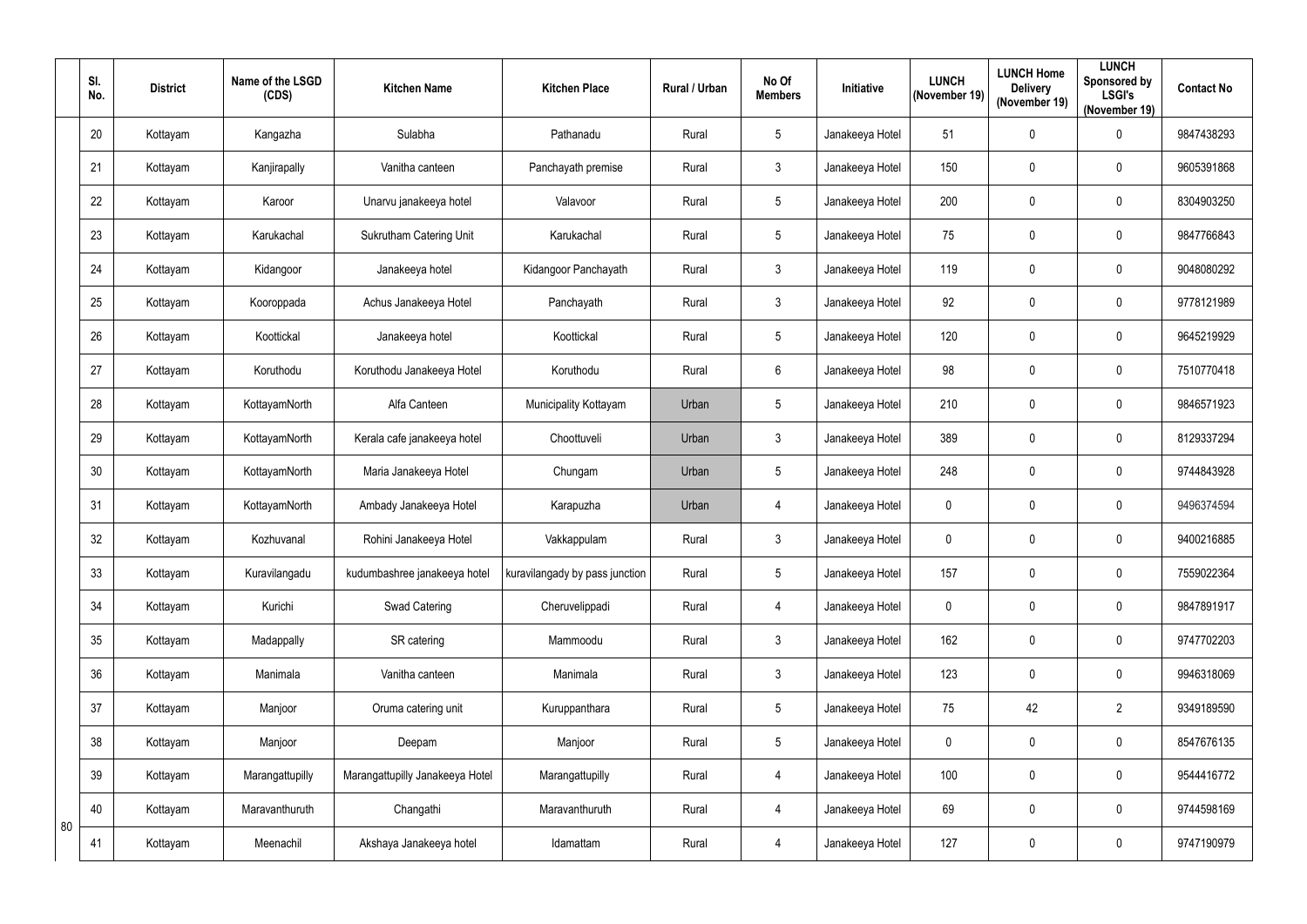| SI.<br>No. | <b>District</b> | Name of the LSGD<br>(CDS) | <b>Kitchen Name</b>          | <b>Kitchen Place</b>     | Rural / Urban | No Of<br><b>Members</b> | <b>Initiative</b> | <b>LUNCH</b><br>(November 19) | <b>LUNCH Home</b><br><b>Delivery</b><br>(November 19) | <b>LUNCH</b><br>Sponsored by<br><b>LSGI's</b><br>(November 19) | <b>Contact No</b> |
|------------|-----------------|---------------------------|------------------------------|--------------------------|---------------|-------------------------|-------------------|-------------------------------|-------------------------------------------------------|----------------------------------------------------------------|-------------------|
| 42         | Kottayam        | Meenachil                 | Archana janakeeya Hotel      | Paika                    | Rural         | $\overline{5}$          | Janakeeya Hotel   | 178                           | 0                                                     | $\pmb{0}$                                                      | 9048759539        |
| 43         | Kottayam        | Meenadom                  | <b>Nainus</b>                | Meenadom                 | Rural         | $\mathfrak{Z}$          | Janakeeya Hotel   | 68                            | 0                                                     | $\mathbf 0$                                                    | 9539752801        |
| 44         | Kottayam        | Melukavu                  | Seenayi Cafe centre          | Melukavumattam           | Rural         | $5\phantom{.0}$         | Janakeeya Hotel   | $\mathbf 0$                   | 0                                                     | 0                                                              | 9744546703        |
| 45         | Kottayam        | Moonnilav                 | Aiswarya                     | Moonnilav                | Rural         | $\mathbf{3}$            | Janakeeya Hotel   | 80                            | 0                                                     | 0                                                              | 8281227689        |
| 46         | Kottayam        | Mulakkulam                | Janakeeya Hotel              | Moorkkattilpadi          | Rural         | 4                       | Janakeeya Hotel   | 68                            | 0                                                     | 0                                                              | 9747856382        |
| 47         | Kottayam        | Mundakkayam               | Janakeeya Hotel Mundakkayam  | Mundakkayam              | Rural         | $6\phantom{.}6$         | Janakeeya Hotel   | 150                           | 0                                                     | 0                                                              | 9495314979        |
| 48         | Kottayam        | Nedumkunnam               | Nanma Kudumbashree Unit      | Nedumkunnam              | Rural         | $5\phantom{.0}$         | Janakeeya Hotel   | 122                           | 0                                                     | $\mathbf 0$                                                    | 7306791612        |
| 49         | Kottayam        | Neendoor                  | Gruhasree ME Unit            | Panchayath               | Rural         | $\mathbf{3}$            | Janakeeya Hotel   | 40                            | 0                                                     | 0                                                              | 9847756958        |
| 50         | Kottayam        | Njeezhoor                 | Annapoorna Janakeeya Hotel   | Panchayath               | Rural         | 4                       | Janakeeya Hotel   | 74                            | 0                                                     | $\mathbf 0$                                                    | 9745246839        |
| 51         | Kottayam        | Pala                      | Harithasree catering         | Chethimattam             | Urban         | $\overline{5}$          | Janakeeya Hotel   | 240                           | 0                                                     | 0                                                              | 9895154240        |
| 52         | Kottayam        | Pampady                   | Thrupthi                     | Pampady Town             | Rural         | $\overline{5}$          | Janakeeya Hotel   | 19                            | 0                                                     | 0                                                              | 9633013622        |
| 53         | Kottayam        | Panachikkadu              | Ruchi Canteen                | Paruthumpara             | Rural         | $5\phantom{.0}$         | Janakeeya Hotel   | 155                           | 0                                                     | 0                                                              | 9656411494        |
| 54         | Kottayam        | Parathodu                 | Janakeeya Hotel Parathodu    | Panchayath               | Rural         | 4                       | Janakeeya Hotel   | 65                            | 0                                                     | $\mathbf 0$                                                    | 7907455541        |
| 55         | Kottayam        | Paippadu                  | Thejus                       | Paippadu                 | Rural         | $5\,$                   | Janakeeya Hotel   | 233                           | 0                                                     | 0                                                              | 7034621426        |
| 56         | Kottayam        | Poonjar                   | Haritham                     | Poonjar                  | Rural         | $5\,$                   | Janakeeya Hotel   | 90                            | $\pmb{0}$                                             | 4                                                              | 9495235348        |
| 57         | Kottayam        | Ramapuram                 | Ruchi                        | Ramapuram                | Rural         | 4                       | Janakeeya Hotel   | 140                           | 35                                                    | $\pmb{0}$                                                      | 9495107277        |
| 58         | Kottayam        | T.V.Puram                 | Vijaya Janakeeya Hotel       | TV Puram                 | Rural         | $\mathfrak{Z}$          | Janakeeya Hotel   | 27                            | 0                                                     | $\pmb{0}$                                                      | 9847614136        |
| 59         | Kottayam        | Teekkoy                   | Kairali                      | Vagamattom, Kallambhagam | Rural         | 3 <sup>1</sup>          | Janakeeya Hotel   | 85                            | 0                                                     | $\pmb{0}$                                                      | 7025702768        |
| 60         | Kottayam        | Thalanad                  | Nanma                        | Muttambhagam Kavala      | Rural         | $\mathbf{3}$            | Janakeeya Hotel   | $\mathbf 0$                   | 0                                                     | 0                                                              | 9961289547        |
| 61         | Kottayam        | Thalappalam               | Ameya                        | Thalappalam              | Rural         | 4                       | Janakeeya Hotel   | 107                           | 0                                                     | 0                                                              | 7025932626        |
| 62         | Kottayam        | Thalayolaparambu          | kudumbashree janakeeya hotel | Thalayolaparambu         | Rural         | $\mathfrak{Z}$          | Janakeeya Hotel   | 92                            | 0                                                     | $\pmb{0}$                                                      | 7994830570        |
| 63         | Kottayam        | Thidanadu                 | Janani                       | Chemmlamattam            | Rural         | $6\phantom{.}6$         | Janakeeya Hotel   | 98                            | 0                                                     | 0\$                                                            | 9562695545        |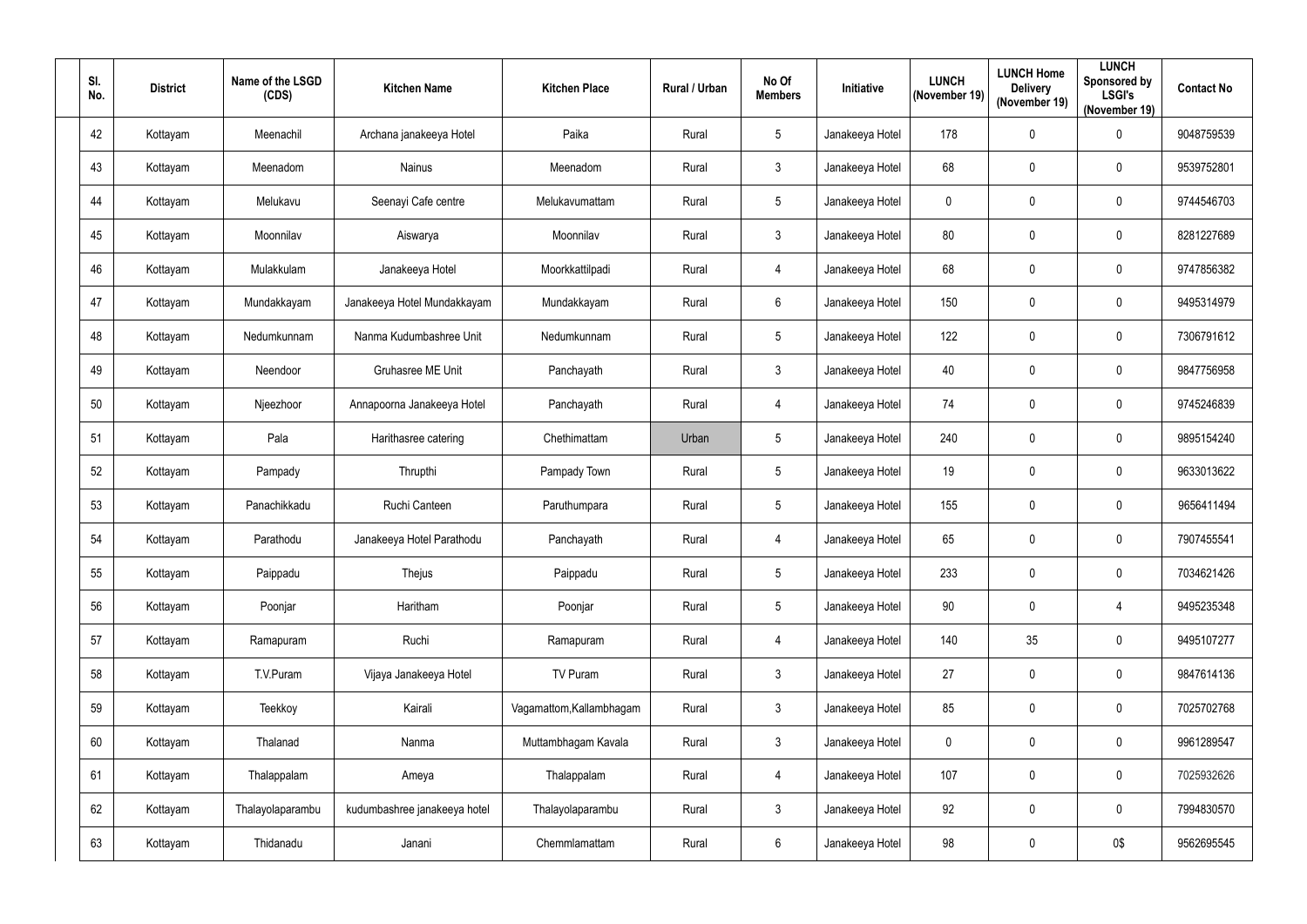|    | SI.<br>No.     | <b>District</b> | Name of the LSGD<br>(CDS) | <b>Kitchen Name</b>                                      | <b>Kitchen Place</b>                        | Rural / Urban | No Of<br><b>Members</b> | Initiative      | <b>LUNCH</b><br>(November 19) | <b>LUNCH Home</b><br><b>Delivery</b><br>(November 19) | <b>LUNCH</b><br>Sponsored by<br><b>LSGI's</b><br>(November 19) | <b>Contact No</b> |
|----|----------------|-----------------|---------------------------|----------------------------------------------------------|---------------------------------------------|---------------|-------------------------|-----------------|-------------------------------|-------------------------------------------------------|----------------------------------------------------------------|-------------------|
|    | 64             | Kottayam        | Thidanadu                 | Krishna                                                  | Near Panchayath                             | Rural         | $\overline{4}$          | Janakeeya Hotel | 80                            | $\mathbf 0$                                           | 0                                                              | 9605565960        |
|    | 65             | Kottayam        | Thiruvarppu               | Sreeparvathy food products                               | Illickal                                    | Rural         | $\mathfrak{Z}$          | Janakeeya Hotel | 208                           | $\mathbf 0$                                           | $\mathbf 0$                                                    | 9747289846        |
|    | 66             | Kottayam        | Thrikkodithanam           | Swanthanam                                               | Thrikkodithanam                             | Rural         | 5                       | Janakeeya Hotel | 136                           | $\mathbf 0$                                           | $\mathbf 0$                                                    | 7902729237        |
|    | 67             | Kottayam        | Udayanapuram              | Uppum Mulakum                                            | Nerekadavu                                  | Rural         | 3                       | Janakeeya Hotel | 41                            | $\mathbf 0$                                           | $\mathbf 0$                                                    | 8111850728        |
|    | 68             | Kottayam        | Udayanapuram              | Aiswarya Activity Group                                  | Vaikom Block Panchayath                     | Rural         | 5                       | Janakeeya Hotel | 32                            | $\mathbf 0$                                           | 0                                                              | 9847437286        |
|    | 69             | Kottayam        | Uzhavoor                  | Uzhavoor Janakeeya Hotel                                 | Uzhavoor Town                               | Rural         | 8                       | Janakeeya Hotel | 197                           | 82                                                    | 15                                                             | 9746074266        |
|    | 70             | Kottayam        | Vaikom                    | <b>Chanees Eats</b>                                      | Chalapparambu                               | Urban         | $\overline{4}$          | Janakeeya Hotel | 168                           | $\mathbf 0$                                           | $\mathbf 0$                                                    | 9446467389        |
|    | 71             | Kottayam        | Vakathanam                | Padheyam                                                 | Njaliakuzhi                                 | Rural         | $6\phantom{.0}$         | Janakeeya Hotel | 155                           | $\mathbf 0$                                           | 0                                                              | 9495010073        |
|    | 72             | Kottayam        | Vazhappally               | Udayam                                                   | Vazhappally                                 | Rural         | $\overline{4}$          | Janakeeya Hotel | 141                           | $\mathbf 0$                                           | $\mathbf 0$                                                    | 9562267564        |
|    | 73             | Kottayam        | Vazhoor                   | Kudumbashree Canteen Unit At<br>Vazhoor Grama Panchayath | Vazhoor Grama Panchayath<br><b>Building</b> | Rural         | 5                       | Janakeeya Hotel | 42                            | $\mathbf 0$                                           | $\mathbf 0$                                                    | 9544717796        |
|    | 74             | Kottayam        | Vazhoor                   | New India                                                | Nedumavu                                    | Rural         | $\mathfrak{Z}$          | Janakeeya Hotel | 29                            | $\mathbf 0$                                           | $\mathbf 0$                                                    | 9744581242        |
|    | 75             | Kottayam        | Vechoor                   | Treeland Annapoorna                                      | <b>Bund Road</b>                            | Rural         | $\mathfrak{Z}$          | Janakeeya Hotel | 67                            | $\mathbf 0$                                           | 0                                                              | 8606814487        |
|    | 76             | Kottayam        | Veliyannoor               | Thanima foods                                            | Veliyannoor                                 | Rural         | 3                       | Janakeeya Hotel | 121                           | $\mathbf 0$                                           | $\mathbf 0$                                                    | 9744392147        |
|    | 77             | Kottayam        | Vellavoor                 | Uppum Mulakum Janakeeya Hotel                            | Panchayath premise                          | Rural         | 5                       | Janakeeya Hotel | 60                            | $\mathbf 0$                                           | 0                                                              | 9188317288        |
|    | 78             | Kottayam        | Velloor                   | Puzhayoram catering                                      | Near Velloor cds office                     | Rural         | $\overline{4}$          | Janakeeya Hotel | 175                           | $\mathbf 0$                                           | 0                                                              | 9895522286        |
|    | 79             | Kottayam        | Vijayapuram               | Niravu                                                   | Iranjal                                     | Rural         | $3\phantom{.0}$         | Janakeeya Hotel | 164                           | $\mathbf 0$                                           | $\pmb{0}$                                                      | 9495245895        |
|    | 80             | Kottayam        | Vijayapuram               | Renown Janakeeya Hotel                                   | Vadavathoor                                 | Rural         | 5                       | Janakeeya Hotel | 139                           | $\mathbf 0$                                           | 0                                                              | 8606536302        |
| 80 |                |                 |                           |                                                          |                                             |               | 336                     |                 | 8917                          | 202                                                   | 21                                                             |                   |
|    |                | Kozhikode       | Balussery                 | Unarvu Janakeeya Hotel                                   | Balussery                                   | Rural         | 5                       | Janakeeya Hotel | 119                           | $\mathbf 0$                                           | 0                                                              | 95440 03929       |
|    | $\overline{2}$ | Kozhikode       | Panangad                  | Kairali Janakeeya Hotel                                  | Balussery mukku at KK<br>hospital           | Rural         | $3\phantom{.0}$         | Janakeeya Hotel | 354                           | $\mathbf 0$                                           | $\pmb{0}$                                                      | 97450 85782       |
|    | $\mathbf{3}$   | Kozhikode       | Koorachundu               | Koorachundu Janakeeya hotel                              | Koorachundu                                 | Rural         | $\overline{4}$          | Janakeeya Hotel | 280                           | $\pmb{0}$                                             | $\pmb{0}$                                                      | 94967 07886       |
|    | 4              | Kozhikode       | Koorachundu               | Koottayma Janakeeya Hotel                                | Kallanode                                   | Rural         | 5                       | Janakeeya Hotel | 360                           | $\pmb{0}$                                             | $\pmb{0}$                                                      | 94967 26850       |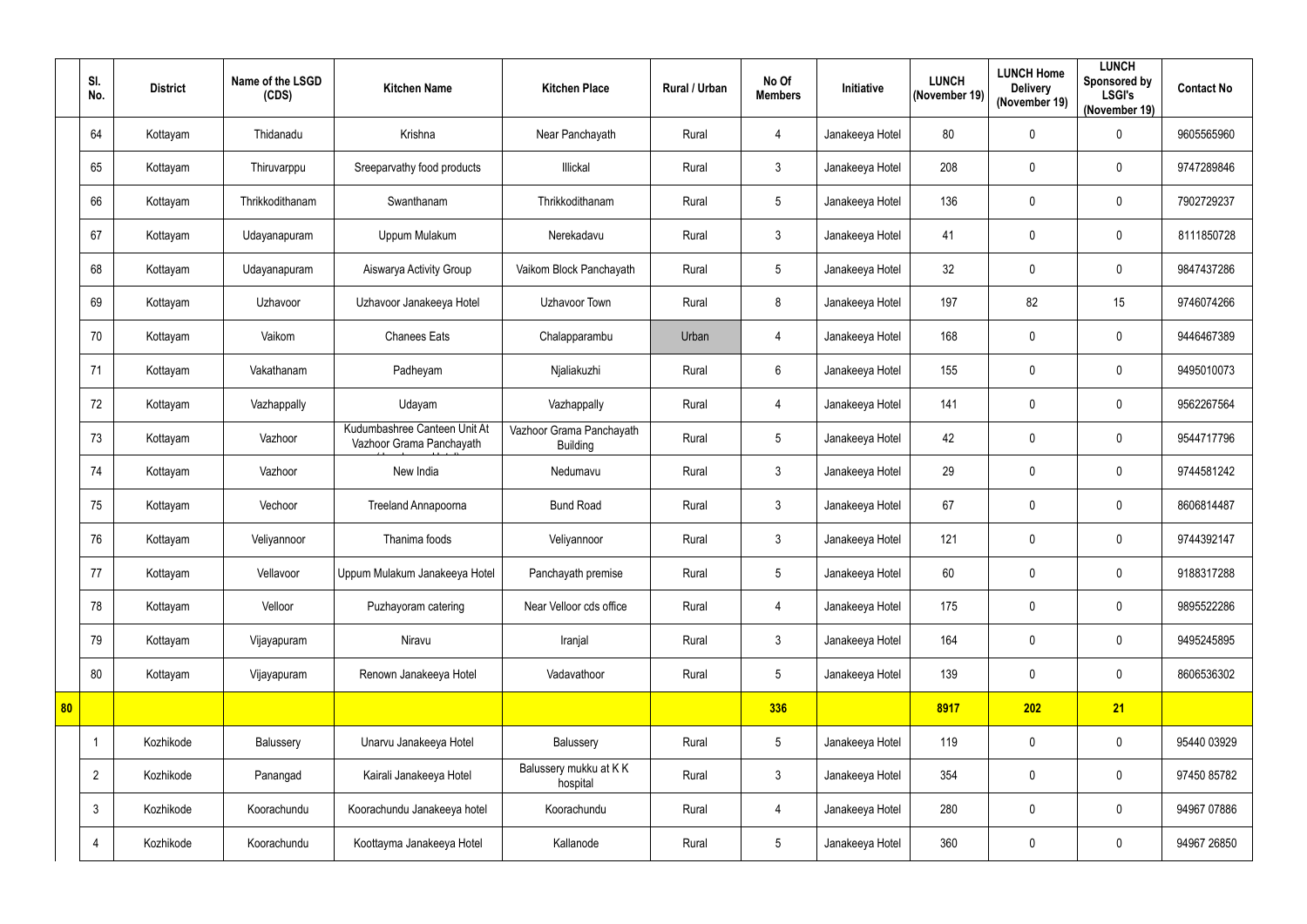| SI.<br>No.      | <b>District</b> | Name of the LSGD<br>(CDS) | <b>Kitchen Name</b>            | <b>Kitchen Place</b>                  | Rural / Urban | No Of<br><b>Members</b> | <b>Initiative</b> | <b>LUNCH</b><br>(November 19) | <b>LUNCH Home</b><br><b>Delivery</b><br>(November 19) | <b>LUNCH</b><br>Sponsored by<br><b>LSGI's</b><br>(November 19) | <b>Contact No</b> |
|-----------------|-----------------|---------------------------|--------------------------------|---------------------------------------|---------------|-------------------------|-------------------|-------------------------------|-------------------------------------------------------|----------------------------------------------------------------|-------------------|
| $5\phantom{.0}$ | Kozhikode       | Kottur                    | Sneha Janakeeya Hotel          | Kottur                                | Rural         | $\overline{5}$          | Janakeeya Hotel   | 146                           | 0                                                     | 0                                                              | 97456 72101       |
| 6               | Kozhikode       | Naduvannur                | Naduvannur Janakeeya Hotel     | Naduvannur                            | Rural         | $\overline{7}$          | Janakeeya Hotel   | 519                           | 0                                                     | $\mathbf 0$                                                    | 8592-031802       |
| 7               | Kozhikode       | Naduvannur                | Kudumbashree Janakeeya Hotel   | Anjolimukku                           | Rural         | $\mathbf{3}$            | Janakeeya Hotel   | 413                           | 0                                                     | $\mathbf 0$                                                    | 9995947043        |
| 8               | Kozhikode       | Ulliyeri                  | Ulliyeri Janakeeya Hotel       | Ulliyeri                              | Rural         | 4                       | Janakeeya Hotel   | 382                           | 0                                                     | $\mathbf 0$                                                    | 89434 06681       |
| 9               | Kozhikode       | Unnikulam                 | Swad Janakeeya Hotel           | Ekarool Kaappil Road                  | Rural         | $\mathfrak{Z}$          | Janakeeya Hotel   | 685                           | 0                                                     | 0                                                              | 85475 75474       |
| 10              | Kozhikode       | Unnikulam                 | Chaithanya Janakeeya Hotel     | Opposite unnikulam<br>gramapanchayath | Rural         | $\mathfrak{Z}$          | Janakeeya Hotel   | 548                           | 0                                                     | $\mathbf 0$                                                    | 87141 31460       |
| 11              | Kozhikode       | Nanminda                  | Akshaya vanitha hotel          | Nanminda panchayath building          | Rural         | $\mathbf{3}$            | Janakeeya Hotel   | 119                           | 0                                                     | $\mathbf 0$                                                    | 9961184212        |
| 12              | Kozhikode       | Thalakkulathur            | Thalakkulathur Janakeeya Hotel | Parambath                             | Rural         | 4                       | Janakeeya Hotel   | 221                           | 0                                                     | 0                                                              | 7593067511        |
| 13              | Kozhikode       | Kakkodi                   | Kakkodi Janakeeya Hotel        | Kakkodi Bazar                         | Rural         | $\overline{7}$          | Janakeeya Hotel   | 248                           | 0                                                     | 0                                                              | 8943123615        |
| 14              | Kozhikode       | Chelannur                 | Oottupura Janakeeya Hotel      | Ambalathukulangara                    | Rural         | $\overline{7}$          | Janakeeya Hotel   | 115                           | 0                                                     | $\overline{2}$                                                 | 9846010528        |
| 15              | Kozhikode       | Narikkuni                 | Amma Janakeeya Hotel           | Narikkuni                             | Rural         | $\mathbf{3}$            | Janakeeya Hotel   | 199                           | 0                                                     | $\mathbf 0$                                                    | 9645606562        |
| 16              | Kozhikode       | Kakkoor                   | Janakeeya Hotel Kakkoor        | Kakkoor                               | Rural         | $5\phantom{.0}$         | Janakeeya Hotel   | 128                           | 0                                                     | $\overline{2}$                                                 | 8592050112        |
| 17              | Kozhikode       | Koduvally                 | Sadhya Janakeeya Hotel         | G M L P School, Koduvally             | Urban         | 5                       | Janakeeya Hotel   | 481                           | 0                                                     | $\mathbf 0$                                                    | 8593898831        |
| 18              | Kozhikode       | Koduvally                 | KKN Janakeeya Hotel Koduvally  | Nellamkandi                           | Urban         | $\mathbf{3}$            | Janakeeya Hotel   | 157                           | 0                                                     | $\mathbf 0$                                                    | 9847650894        |
| 19              | Kozhikode       | Koduvally                 | Swad Janakeeya Hotel           | Manipuram                             | Urban         | $5\phantom{.0}$         | Janakeeya Hotel   | 246                           | 0                                                     | 0                                                              | 9946991995        |
| 20              | Kozhikode       | Madavoor                  | Madavoor Janakeeya Hotel       | Near madavoor panchayath              | Rural         | $5\phantom{.0}$         | Janakeeya Hotel   | 196                           | $\pmb{0}$                                             | $\pmb{0}$                                                      | 8547590842        |
| 21              | Kozhikode       | Omasseri                  | Annapoornna Janakeeya Hotel    | Omasseri                              | Rural         | 4                       | Janakeeya Hotel   | 298                           | 0                                                     | 0                                                              | 9605102599        |
| 22              | Kozhikode       | Puthuppadi                | Ruchi Janakeeya Hotel          | Puthupadi                             | Rural         | $5\phantom{.0}$         | Janakeeya Hotel   | 240                           | 0                                                     | 0                                                              | 7909113114        |
| 23              | Kozhikode       | Kizhakkoth                | Swad Janakeeya Hotel           | Mariveettilthazham                    | Rural         | 4                       | Janakeeya Hotel   | 128                           | 0                                                     | 0                                                              | 9847086665        |
| 24              | Kozhikode       | Thamarassery              | Pavithram Janakeeya hotel      | Thamarassery old stand                | Rural         | $6\,$                   | Janakeeya Hotel   | 331                           | 0                                                     | $\pmb{0}$                                                      | 9048389661        |
| 25              | Kozhikode       | Kodenchery                | Kairali Janakeeya Hotel        | Kodenchery                            | Rural         | 4                       | Janakeeya Hotel   | 117                           | 0                                                     | 0                                                              | 9446037829        |
| 26              | Kozhikode       | Koodaranji                | Ruchikkoot Janakeeya Hotel     | Koodaranji                            | Rural         | $6\phantom{.}6$         | Janakeeya Hotel   | 257                           | 0                                                     | 0                                                              | 9496439278        |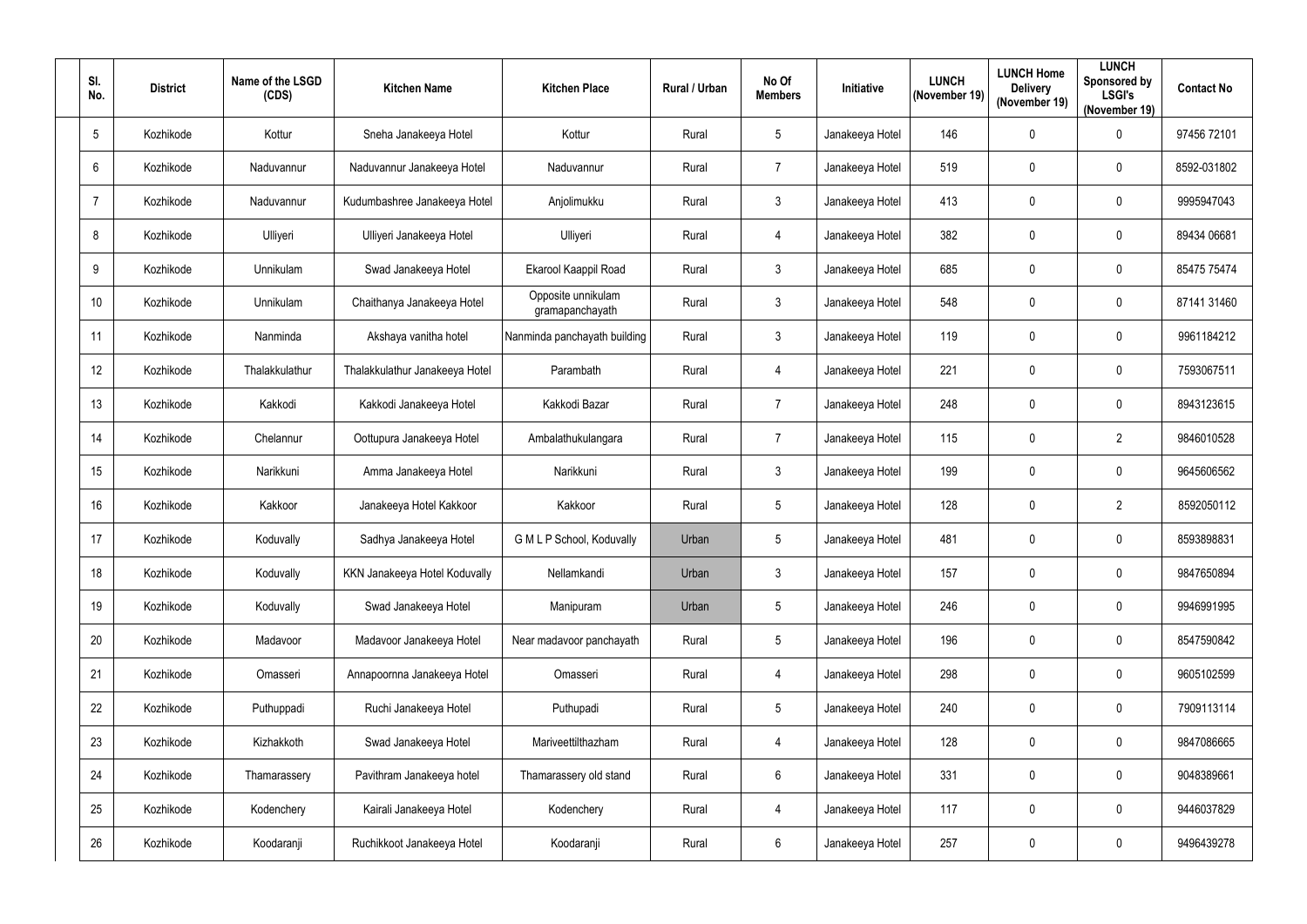| SI.<br>No. | <b>District</b> | Name of the LSGD<br>(CDS) | <b>Kitchen Name</b>                      | <b>Kitchen Place</b>                        | Rural / Urban | No Of<br><b>Members</b> | Initiative      | <b>LUNCH</b><br>(November 19) | <b>LUNCH Home</b><br><b>Delivery</b><br>(November 19) | <b>LUNCH</b><br>Sponsored by<br><b>LSGI's</b><br>(November 19) | <b>Contact No</b> |
|------------|-----------------|---------------------------|------------------------------------------|---------------------------------------------|---------------|-------------------------|-----------------|-------------------------------|-------------------------------------------------------|----------------------------------------------------------------|-------------------|
| 27         | Kozhikode       | Thiruvambadi              | Pulari Janakeeya Hotel                   | Thondimmal                                  | Rural         | $5\phantom{.0}$         | Janakeeya Hotel | 99                            | 0                                                     | 0                                                              | 7034264232        |
| 28         | Kozhikode       | Kattippara                | Ruchi Janakeeya Hotel                    | Chamal                                      | Rural         | $6\phantom{.}6$         | Janakeeya Hotel | 80                            | 0                                                     | $\mathbf 0$                                                    | 7591974045        |
| 29         | Kozhikode       | Koyilandy North           | Naveena canteen                          | Near new bus stand                          | Urban         | $\overline{7}$          | Janakeeya Hotel | 630                           | 0                                                     | $\overline{2}$                                                 | 9544185262        |
| 30         | Kozhikode       | Koyilandy North           | Koyilandi Nagarasabha Janakeeya<br>Hotel | Near Kollamchira                            | Urban         | 10 <sup>°</sup>         | Janakeeya Hotel | 376                           | 0                                                     | 0                                                              | 8943191728        |
| 31         | Kozhikode       | Koyilandi South           | Snehadeepam Janakeeya Hotel              | Muthambi                                    | Urban         | $6\phantom{.}6$         | Janakeeya Hotel | 132                           | 0                                                     | 0                                                              | 9188198658        |
| 32         | Kozhikode       | Chengottukavu             | Amma Janakeeya Hotel                     | Edakkulam                                   | Rural         | $\overline{5}$          | Janakeeya Hotel | 176                           | 0                                                     | 0                                                              | 9048235785        |
| 33         | Kozhikode       | Atholi                    | Atholi Janakeeya Hotel                   | Kodassery                                   | Rural         | 4                       | Janakeeya Hotel | 122                           | 0                                                     | $\mathbf 0$                                                    | 9072499251        |
| 34         | Kozhikode       | Moodadi                   | Ruchi Janakeeya Hotel                    | Moodadi                                     | Rural         | $\overline{5}$          | Janakeeya Hotel | 352                           | 0                                                     |                                                                | 8281226403        |
| 35         | Kozhikode       | Chemancheri               | Annapoornna Janakeeya Hotel              | Pookkad                                     | Rural         | 5                       | Janakeeya Hotel | 230                           | 0                                                     |                                                                | 9048235785        |
| 36         | Kozhikode       | Arikkulam                 | Thanima Janakeeya Hotel                  | Kurudimukku                                 | Rural         | 4                       | Janakeeya Hotel | 148                           | 0                                                     |                                                                | 9645137125        |
| 37         | Kozhikode       | Arikkulam                 | Ruchiyidam Janakeeya Hotel               | Arikkulam                                   | Rural         | 4                       | Janakeeya Hotel | 60                            | 0                                                     | 0                                                              | 9048410803        |
| 38         | Kozhikode       | Kozhikode Central.        | Ruchikkoott                              | <b>District Veterinary Hospital</b>         | Urban         | $\mathbf{3}$            | Janakeeya Hotel | 985                           | 345                                                   | 0                                                              | 7025774213        |
| 39         | Kozhikode       | Kozhikode Central         | Sneha Ruchikkoott                        | Mankavu                                     | Urban         | 4                       | Janakeeya Hotel | 327                           | 46                                                    | 0                                                              | 8921995031        |
| 40         | Kozhikode       | Kozhikode Central         | Tripthi Janakeeya Hotel                  | Near AMLP School,<br>Moozhikkal             | Urban         | $\mathbf{3}$            | Janakeeya Hotel | 735                           | 139                                                   | 0                                                              | 8129200288        |
| 41         | Kozhikode       | Kozhikode Central         | New Ganesh                               | Kovoor, near library                        | Urban         | $\overline{5}$          | Janakeeya Hotel | 880                           | 130                                                   | 0                                                              | 9349123701        |
| 42         | Kozhikode       | Kozhikode Central         | Ruchippura Janakeeya Hotel               | Near Focus mall, New bus<br>stand Kozhikode | Urban         | $\mathbf{3}$            | Janakeeya Hotel | 975                           | $\mathbf 0$                                           | $\pmb{0}$                                                      | 9605602806        |
| 43         | Kozhikode       | Kozhikode Central         | Souparnika Janakeeya Hotel               | Medical college near chest<br>hospital      | Urban         | $6\,$                   | Janakeeya Hotel | 492                           | 0                                                     | $\pmb{0}$                                                      | 8281709784        |
| 44         | Kozhikode       | Kozhikode North           | Udayam kudumbasree canteen               | Thadambattuthazham                          | Urban         | $\overline{5}$          | Janakeeya Hotel | 800                           | 116                                                   | 0                                                              | 7736850096        |
| 45         | Kozhikode       | Kozhikode North           | Ruchi                                    | Elathoor, Chettikulam                       | Urban         | $\overline{4}$          | Janakeeya Hotel | 417                           | 0                                                     | 0                                                              | 9947743713        |
| 46         | Kozhikode       | Kozhikode North           | Tasty Janakeeya Hotel                    | Butt road                                   | Urban         | $\overline{5}$          | Janakeeya Hotel | 682                           | 50                                                    | 0                                                              | 9074462795        |
| 47         | Kozhikode       | Kozhikode North           | Oruma                                    | Eranjikkal                                  | Urban         | $\overline{4}$          | Janakeeya Hotel | 414                           | 14                                                    | 0                                                              |                   |
| 48         | Kozhikode       | Feroke                    | Ruchi vanitha mess                       | <b>Feroke Muncipality</b>                   | Urban         | $\overline{7}$          | Janakeeya Hotel | 184                           | 0                                                     | $\pmb{0}$                                                      | 9544468026        |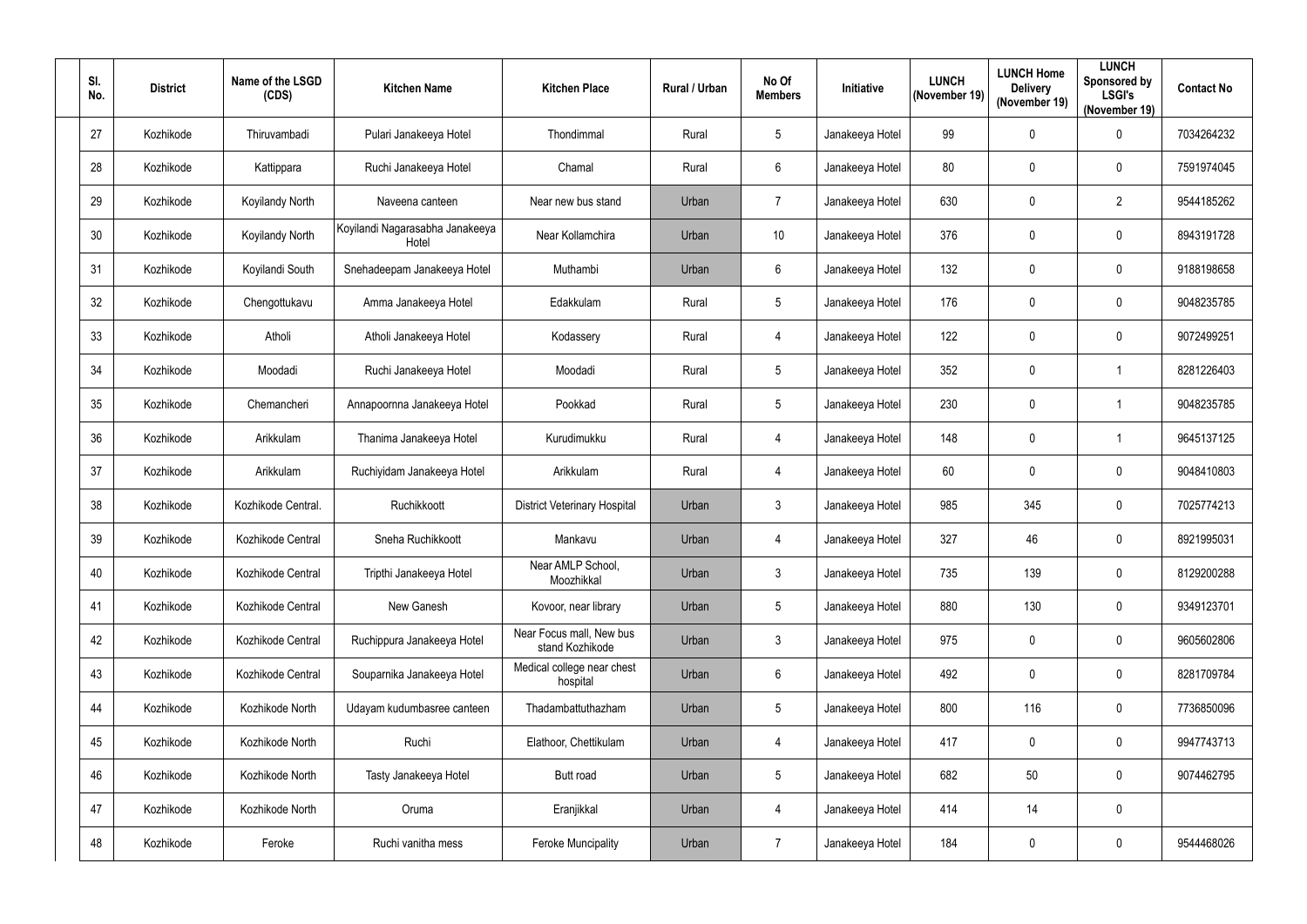|     | SI.<br>No. | <b>District</b> | Name of the LSGD<br>(CDS) | <b>Kitchen Name</b>                       | <b>Kitchen Place</b>               | <b>Rural / Urban</b> | No Of<br><b>Members</b> | Initiative      | <b>LUNCH</b><br>(November 19) | <b>LUNCH Home</b><br><b>Delivery</b><br>(November 19) | <b>LUNCH</b><br>Sponsored by<br><b>LSGI's</b><br>(November 19) | <b>Contact No</b> |
|-----|------------|-----------------|---------------------------|-------------------------------------------|------------------------------------|----------------------|-------------------------|-----------------|-------------------------------|-------------------------------------------------------|----------------------------------------------------------------|-------------------|
|     | 49         | Kozhikode       | Feroke                    | Mithra Janakeeya Hotel                    | Ambalangadi                        | Urban                | $\overline{5}$          | Janakeeya Hotel | 225                           | 0                                                     | 0                                                              | 9847657229        |
|     | 50         | Kozhikode       | Ramanattukara             | Tasty catering unit                       | Ramanattukara                      | Urban                | $6\phantom{.}6$         | Janakeeya Hotel | 367                           | 0                                                     | $\mathbf 0$                                                    | 9961004004        |
|     | 51         | Kozhikode       | KozhikodeSouth            | Ushass cattering                          | Meenchantha school                 | Urban                | $5\phantom{.0}$         | Janakeeya Hotel | 700                           | 0                                                     | $\boldsymbol{0}$                                               | 9645629224        |
| 104 | 52         | Kozhikode       | Kozhikode South           | Oruma                                     | Naduvattam                         | Urban                | $\overline{4}$          | Janakeeya Hotel | 356                           | 0                                                     | 0                                                              | 9747405960        |
|     | 53         | Kozhikode       | Kozhikode South           | Ruchi Janakeeya Hotel                     | Kundayithode                       | Urban                | $\overline{5}$          | Janakeeya Hotel | 557                           | 0                                                     | 0                                                              | 9526521036        |
|     | 54         | Kozhikode       | Kozhikode South           | Five star                                 | Palayam                            | Urban                | $\overline{4}$          | Janakeeya Hotel | 478                           | 0                                                     | $\boldsymbol{0}$                                               | 9744307041        |
|     | 55         | Kozhikode       | Olavanna                  | Kailamadam Janakeeya Hotel                | Pantheerankavu bypass              | Rural                | $6\overline{6}$         | Janakeeya Hotel | 462                           | 135                                                   | 0                                                              | 9526123535        |
|     | 56         | Kozhikode       | Olavanna                  | Snehitha Janakeeya Hotel                  | Kunnathupalam                      | Rural                | $6\phantom{.}6$         | Janakeeya Hotel | 261                           | 178                                                   | 0                                                              | 9072771905        |
|     | 57         | Kozhikode       | Kadalundi                 | Kadambhari Janakeeya Hotel                | Mannoor valavil                    | Rural                | $6\phantom{.}6$         | Janakeeya Hotel | 200                           | 0                                                     | $\mathbf 0$                                                    | 9349923675        |
|     | 58         | Kozhikode       | Mukkam                    | Mukkam Friends Janakeeya hotel            | Mukkam                             | Urban                | $\overline{4}$          | Janakeeya Hotel | 485                           | 0                                                     | $\boldsymbol{0}$                                               | 9497215604        |
|     | 59         | Kozhikode       | Mukkam                    | Oottupura Janakeeya Hotel                 | Manassery                          | Urban                | 4                       | Janakeeya Hotel | 523                           | 0                                                     | 0                                                              | 9645563417        |
|     | 60         | Kozhikode       | Chathamangalam            | Prakruthi                                 | Chathamangalam vipanana<br>kendram | Rural                | $5\phantom{.0}$         | Janakeeya Hotel | 120                           | 0                                                     | $\mathbf 0$                                                    | 9745828787        |
|     | 61         | Kozhikode       | Perumanna                 | Thushara Janakeeya Hotel                  | Vallikkunnu                        | Rural                | 5                       | Janakeeya Hotel | 215                           | 0                                                     | 0                                                              | 8113873612        |
|     | 62         | Kozhikode       | Kodiyathur                | Kanivu                                    | Eranjimavu                         | Rural                | $\overline{4}$          | Janakeeya Hotel | 120                           | 0                                                     | $\mathbf 0$                                                    | 9048094053        |
|     | 63         | Kozhikode       | Karassery                 | Karassery CDS Janakeeya Hotel             | Near karassery panchayath          | Rural                | $\overline{4}$          | Janakeeya Hotel | 140                           | 0                                                     | 0                                                              | 9645120636        |
|     | 64         | Kozhikode       | Kuruvattoor               | Nanma Janakeeya Hotel                     | Payambra                           | Rural                | $\overline{4}$          | Janakeeya Hotel | 120                           | 0                                                     | $\pmb{0}$                                                      | 8547413299        |
|     | 65         | Kozhikode       | Mavoor                    | Koottayma Janakeeya Hotel                 | Mavoor                             | Rural                | $\overline{4}$          | Janakeeya Hotel | 318                           | 0                                                     | 0                                                              | 9961856227        |
|     | 66         | Kozhikode       | Peruvayal                 | Tripthi Janakeeya Hotel                   | Velliparambu                       | Rural                | $5\phantom{.0}$         | Janakeeya Hotel | 160                           | 0                                                     | $\pmb{0}$                                                      | 6238723687        |
|     | 67         | Kozhikode       | Kunnamangalam             | Snehapuram Janakeeya Hotel                | Karanthoor                         | Rural                | $\mathbf{3}$            | Janakeeya Hotel | $\mathbf 0$                   | 0                                                     | 0                                                              | 9048545152        |
|     | 68         | Kozhikode       | Kuttiadi                  | Janakeeya Hotel                           | Kuttiadi Town                      | Rural                | $9\,$                   | Janakeeya Hotel | 246                           | 0                                                     | 0                                                              | 8606099575        |
|     | 69         | Kozhikode       | Kavilumpara               | Kavilumpara panchayath<br>Janakeeya Hotel | Thottilpalam                       | Rural                | $\overline{4}$          | Janakeeya Hotel | 311                           | 0                                                     | $\pmb{0}$                                                      | 8157900256        |
|     | 70         | Kozhikode       | Maruthonkara              | Thanima Janakeeya Hotel                   | Adukkath                           | Rural                | $5\overline{)}$         | Janakeeya Hotel | 398                           | 0                                                     |                                                                | 9846974198        |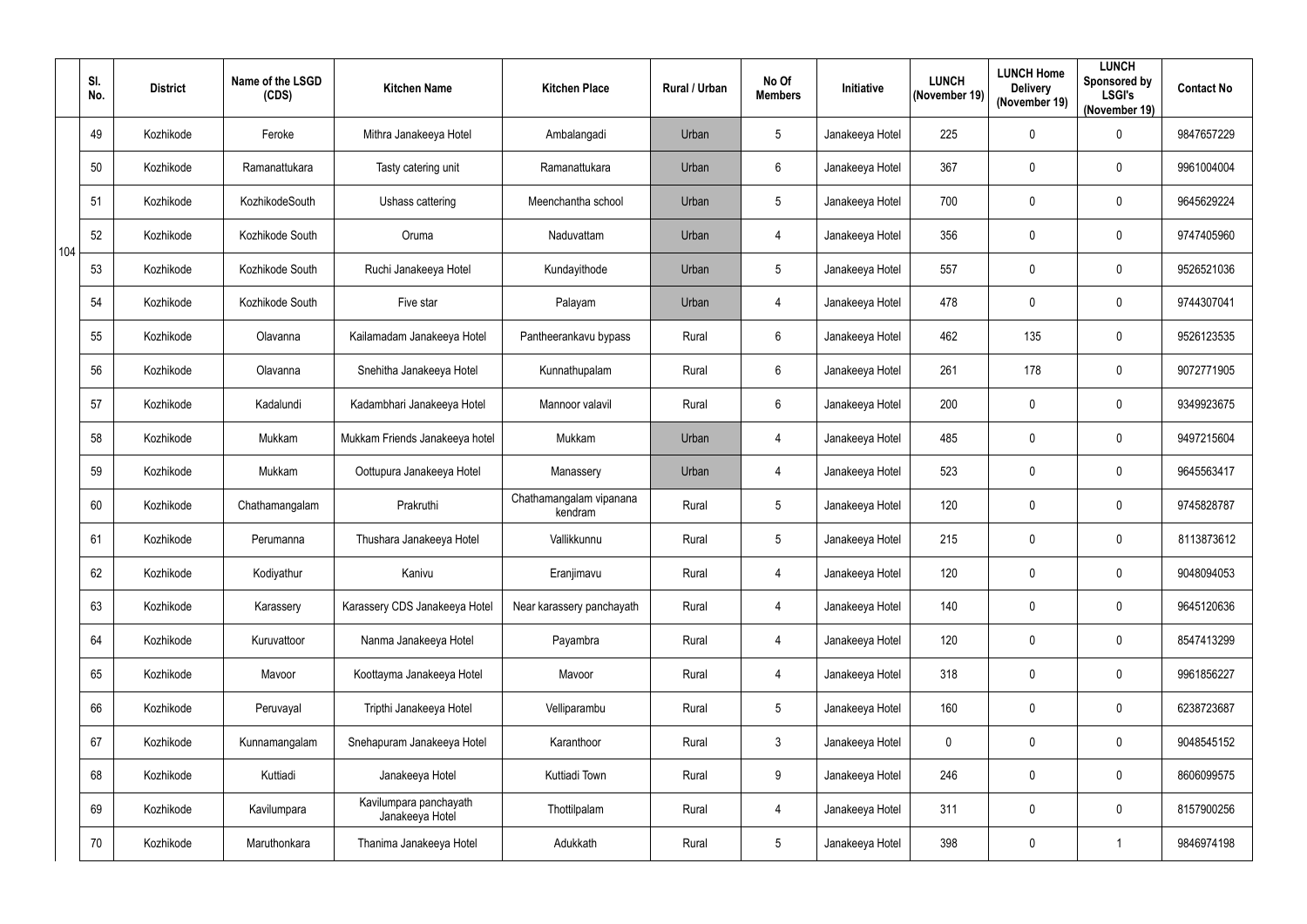| SI.<br>No.      | <b>District</b> | Name of the LSGD<br>(CDS) | <b>Kitchen Name</b>                                  | <b>Kitchen Place</b>                               | Rural / Urban | No Of<br><b>Members</b> | Initiative      | <b>LUNCH</b><br>(November 19) | <b>LUNCH Home</b><br><b>Delivery</b><br>(November 19) | <b>LUNCH</b><br>Sponsored by<br><b>LSGI's</b><br>(November 19) | <b>Contact No</b> |
|-----------------|-----------------|---------------------------|------------------------------------------------------|----------------------------------------------------|---------------|-------------------------|-----------------|-------------------------------|-------------------------------------------------------|----------------------------------------------------------------|-------------------|
| 71              | Kozhikode       | Velom                     | Samridhi                                             | Kallumpuram - Theekkuni                            | Rural         | $5\phantom{.0}$         | Janakeeya Hotel | 198                           | 0                                                     | 0                                                              | 9846813401        |
| 72              | Kozhikode       | Kunnummal                 | Ruchi Janakeeya Hotel                                | Kakkattil                                          | Rural         | $5\phantom{.0}$         | Janakeeya Hotel | 275                           | 0                                                     | $\mathbf 0$                                                    | 9605800608        |
| 73              | Kozhikode       | Naripatta                 | Sthree sakthi Janakeeya Hotel                        | Kaiveli                                            | Rural         | $5\phantom{.0}$         | Janakeeya Hotel | 166                           | 0                                                     | $\mathbf 0$                                                    | 9645339232        |
| 74              | Kozhikode       | Kayakkodi                 | Samridhi Janakeeya Hotel                             | Kayakkodi                                          | Rural         | $5\phantom{.0}$         | Janakeeya Hotel | 228                           | 0                                                     | $\mathbf 0$                                                    | 9495587551        |
| 75              | Kozhikode       | Thurayur                  | Cds coffee house                                     | Thurayur                                           | Rural         | $5\phantom{.0}$         | Janakeeya Hotel | 242                           | 0                                                     | $\mathbf 0$                                                    | 9048028293        |
| 76              | Kozhikode       | Payyoli                   | Mithra                                               | Payyoli Municipality                               | Urban         | 5                       | Janakeeya Hotel | 270                           | 0                                                     | $\mathbf 0$                                                    | 8606505900        |
| 77              | Kozhikode       | Meppayur                  | Ruchi canteen                                        | Meppayur                                           | Rural         | 5                       | Janakeeya Hotel | 277                           | 0                                                     | $\mathbf 0$                                                    | 9447469729        |
| 78              | Kozhikode       | Thikkodi                  | Kaippunnyam Janakeeya Hotel                          | Thikkodi                                           | Rural         | $\sqrt{5}$              | Janakeeya Hotel | 242                           | 0                                                     | 0                                                              | 9526071250        |
| 79              | Kozhikode       | Keezhariyur               | Tripthi Janakeeya Hotel                              | Arayanattu para                                    | Rural         | 8                       | Janakeeya Hotel | 287                           | 0                                                     | 0                                                              | 8592834034        |
| 80              | Kozhikode       | Chakkittappara            | Chakkittapara cds Hotel                              | Chakkittapara CDS                                  | Rural         | $\mathbf{3}$            | Janakeeya Hotel | 256                           | 0                                                     | $\mathbf 0$                                                    | 9526881089        |
| 81              | Kozhikode       | Cheruvannur               | Vanitha canteen                                      | near cheruvannur panchayath<br>office, Cheruvannur | Rural         | 5                       | Janakeeya Hotel | 155                           | 0                                                     | $\mathbf 0$                                                    | 9400676505        |
| 82              | Kozhikode       | Koothali                  | Salkara stationary cum Coffee<br>house and photostat | Near Koothali panchayath<br>office                 | Rural         | $6\,$                   | Janakeeya Hotel | 176                           | 0                                                     | $\mathbf 0$                                                    | 9847642496        |
| 83              | Kozhikode       | Changaroth                | Changorath Janakeeya Hotel                           | Near Vadakkumbad HSS                               | Rural         | 5                       | Janakeeya Hotel | $\mathbf{0}$                  | 0                                                     | $\mathbf 0$                                                    | 9747353283        |
| 84              | Kozhikode       | Perambra                  | Perambra Janakeeya Hotel                             | Perambra                                           | Rural         | $\overline{4}$          | Janakeeya Hotel | 210                           | 0                                                     | $\mathbf 0$                                                    | 6238677483        |
| 85              | Kozhikode       | Kayanna                   | Kudumbashree Janakeeya Hotel<br>Kayanna              | Kayanna Bazar                                      | Rural         | $\mathbf{3}$            | Janakeeya Hotel | 60                            | 0                                                     | 0                                                              | 9496130121        |
| 86              | Kozhikode       | Nochad                    | Kudumbashree Janakeeya Hotel                         | Muliyangal                                         | Rural         | $\overline{5}$          | Janakeeya Hotel | 211                           | $\pmb{0}$                                             | $\pmb{0}$                                                      | 7034944936        |
| 87              | Kozhikode       | Ayenchery                 | Janakeeya Hotel Ayanchery                            | Ayanchery                                          | Rural         | $\overline{4}$          | Janakeeya Hotel | $\mathbf 0$                   | 0                                                     | 0                                                              | 8078369520        |
| 88              | Kozhikode       | Maniyur                   | Ruchikoott Vanitha Hotel                             | Near maniyur panchayath<br>office, Navodaya stop   | Rural         | $\overline{4}$          | Janakeeya Hotel | 120                           | 0                                                     | 0                                                              | 9400097895        |
| 89              | Kozhikode       | Villiappally              | Janakeeya Hotel Villiappally                         | Keezhal Mukku                                      | Rural         | $\overline{4}$          | Janakeeya Hotel | 210                           | 0                                                     | 0                                                              | 8086472039        |
| 90 <sup>°</sup> | Kozhikode       | Thiruvallur               | Ruchi Janakeeya Hotel                                | Thiruvallur                                        | Rural         | $5\phantom{.0}$         | Janakeeya Hotel | 217                           | 0                                                     | $\mathbf 0$                                                    | 9400723619        |
| 91              | Kozhikode       | Edachery                  | Kudumbasree cafe and helpdesk                        | Edachery                                           | Rural         | $\overline{4}$          | Janakeeya Hotel | 207                           | 0                                                     | 0                                                              | 7736287974        |
| 92              | Kozhikode       | Nadapuram                 | Uttupura canteen and catering                        | Kallachi                                           | Rural         | $6\phantom{.}6$         | Janakeeya Hotel | 485                           | 0                                                     | 0                                                              | 9946448011        |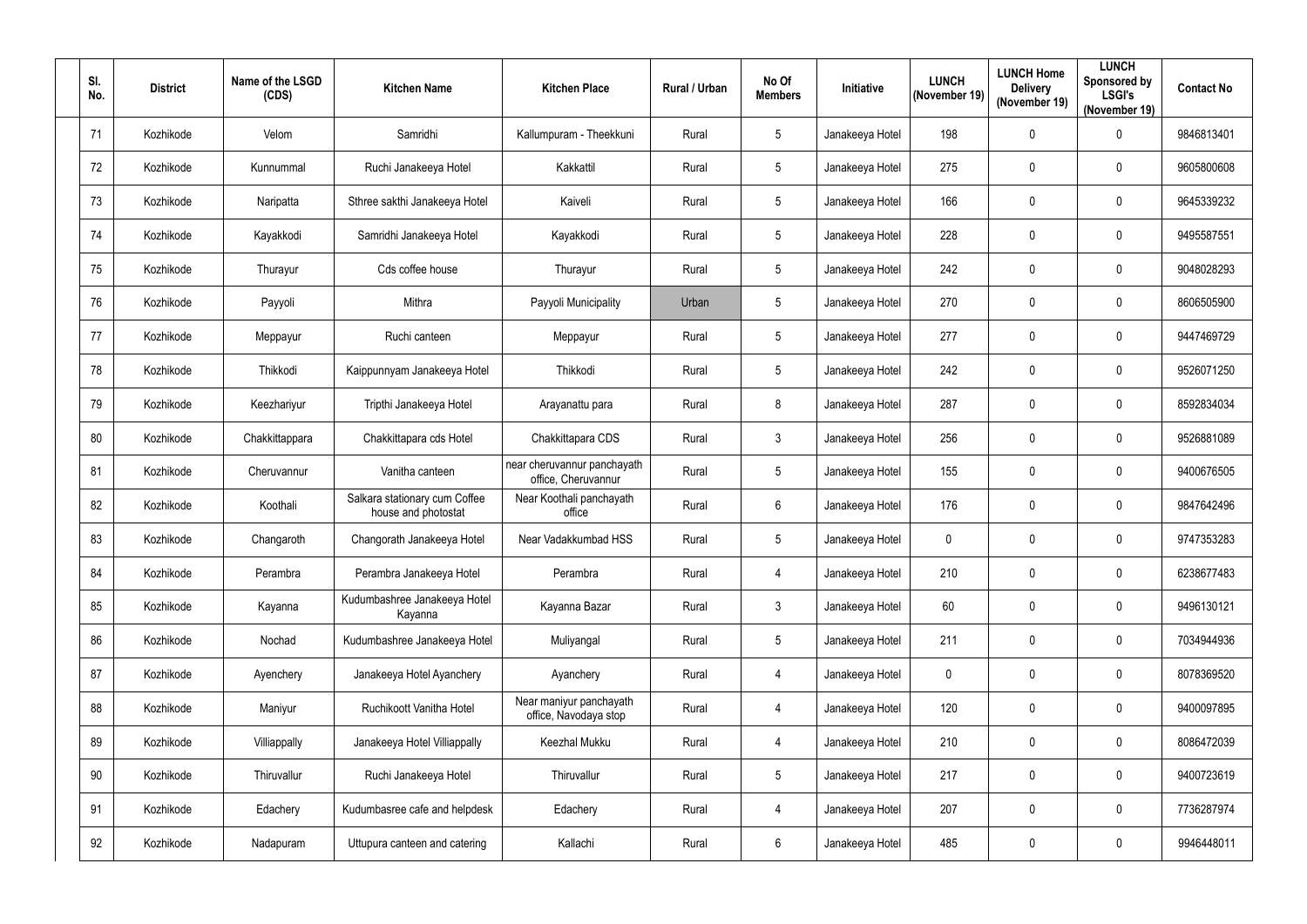|     | SI.<br>No.     | <b>District</b> | Name of the LSGD<br>(CDS) | <b>Kitchen Name</b>                      | <b>Kitchen Place</b>       | Rural / Urban | No Of<br><b>Members</b> | Initiative      | <b>LUNCH</b><br>(November 19) | <b>LUNCH Home</b><br><b>Delivery</b><br>(November 19) | <b>LUNCH</b><br>Sponsored by<br><b>LSGI's</b><br>(November 19) | <b>Contact No</b> |
|-----|----------------|-----------------|---------------------------|------------------------------------------|----------------------------|---------------|-------------------------|-----------------|-------------------------------|-------------------------------------------------------|----------------------------------------------------------------|-------------------|
|     | 93             | Kozhikode       | Chekkyad                  | Ruchi vanitha hotel                      | Puliyav                    | Rural         | 4                       | Janakeeya Hotel | 244                           | $\pmb{0}$                                             | 0                                                              | 9048541152        |
|     | 94             | Kozhikode       | Valayam                   | Nanma Janakeeya Hotel                    | Valayam                    | Rural         | $5\phantom{.0}$         | Janakeeya Hotel | 167                           | 0                                                     | $\mathbf 0$                                                    | 9207821783        |
|     | 95             | Kozhikode       | Purameri                  | Nanma Janakeeya Hotel                    | Purameri                   | Rural         | $6\overline{6}$         | Janakeeya Hotel | 301                           | $\pmb{0}$                                             | 0                                                              | 9745393164        |
|     | 96             | Kozhikode       | Vanimel                   | Vanimel Janakeeya Hotel                  | Bhoomivathukkal            | Rural         | $5\overline{)}$         | Janakeeya Hotel | 240                           | 0                                                     | $\mathbf 0$                                                    | 9048163049        |
|     | 97             | Kozhikode       | Tuneri                    | Menma Oottupura Janakeeya Hotel          | Tuneri                     | Rural         | $\mathbf{3}$            | Janakeeya Hotel | 200                           | $\pmb{0}$                                             | 0                                                              | 9745251928        |
|     | 98             | Kozhikode       | Onchiyam                  | Adukkala                                 | Kannookkara                | Rural         | $\mathbf{3}$            | Janakeeya Hotel | 201                           | $\pmb{0}$                                             | $\mathbf 0$                                                    | 8606115054        |
|     | 99             | Kozhikode       | Chorode                   | Janani Hotel and Catering Unit           | Chorode                    | Rural         | 4                       | Janakeeya Hotel | 240                           | 0                                                     | $\mathbf 0$                                                    | 9645426343        |
|     | 100            | Kozhikode       | Eramala                   | Janakeeya Hotel - Eramala                | Orkkatteri                 | Rural         | 8                       | Janakeeya Hotel | 135                           | 0                                                     | $\pmb{0}$                                                      | 9645239675        |
|     | 101            | Kozhikode       | Vadakara West             | Janakeeya Hotel - Vadakara west          | Vadakara                   | Urban         | $\mathbf{3}$            | Janakeeya Hotel | 455                           | 0                                                     | $\mathbf 0$                                                    | 8943703596        |
|     | 102            | Kozhikode       | Vadakara West             | Chithra Janakeeya Hotel                  | Vadakara New bus stand     | Urban         | $\mathbf{3}$            | Janakeeya Hotel | 357                           | 0                                                     | $\mathbf 0$                                                    | 9387762939        |
|     | 103            | Kozhikode       | Vadakara East             | Janakeeya Hotel Vadakara<br>Municipality | Edodi                      | Urban         | $6\overline{6}$         | Janakeeya Hotel | 430                           | 0                                                     | $\mathbf 0$                                                    | 9207604876        |
|     | 104            | Kozhikode       | Azhiyoor                  | Janakeeya Hotel Azhiyoor                 | Chombala near Block Office | Rural         | $\mathbf{3}$            | Janakeeya Hotel | 200                           | 0                                                     | 0                                                              | 8086159250        |
| 104 |                |                 |                           |                                          |                            |               | 494                     |                 | 31007                         | 1153                                                  | 10                                                             |                   |
|     | 1              | Malappuram      | Triprangode               | Vishista Vanitha Canteen                 | Ottumpuram                 | Rural         | $5\,$                   | Janakeeya Hotel | 125                           | 18                                                    | $\pmb{0}$                                                      | 9526951352        |
|     | $\overline{2}$ | Malappuram      | Kondotty-2                | Amrutham Janakeeya Hotel                 | Kondotty busstand          | Urban         | $\overline{4}$          | Janakeeya Hotel | 495                           | $\pmb{0}$                                             | $5\phantom{.0}$                                                | 7356582539        |
|     | $\mathfrak{Z}$ | Malappuram      | Ponmundam                 | Janakeeya hotel                          | Athanikkal                 | Rural         | $\overline{4}$          | Janakeeya Hotel | 186                           | $\mathbf 0$                                           | $\pmb{0}$                                                      | 9746986753        |
|     | 4              | Malappuram      | Ponnani-1                 | Samridhi                                 | Ponnani                    | Urban         | $\sqrt{5}$              | Janakeeya Hotel | 91                            | $\pmb{0}$                                             | 0                                                              | 9526810552        |
|     | 5              | Malappuram      | Parappanangadi            | Thathoos janakeeya hotel                 | Parappanangadi             | Urban         | $\mathbf{3}$            | Janakeeya Hotel | 164                           | 149                                                   | $\pmb{0}$                                                      | 9048515158        |
|     | 6              | Malappuram      | Edayur                    | mathuraka vanita hotel                   | vattaparamb                | Rural         | $\mathbf{3}$            | Janakeeya Hotel | 250                           | $\mathbf 0$                                           | $\pmb{0}$                                                      | 9995857550        |
|     | 7              | Malappuram      | Kaladi                    | Thripthi Janakeeya Hotel                 | Naripparamb                | Rural         | $\overline{4}$          | Janakeeya Hotel | 110                           | $\mathbf 0$                                           | $\pmb{0}$                                                      | 9048111134        |
|     | 8              | Malappuram      | Tavanur                   | Snehitha                                 | Ayankalam                  | Rural         | $5\overline{)}$         | Janakeeya Hotel | 61                            | $\pmb{0}$                                             | 0                                                              | 9995887155        |
|     | 9              | Malappuram      | Karulai                   | Janakeeya Hotel                          | Karulayi Town              | Rural         | 4                       | Janakeeya Hotel | 68                            | 182                                                   | $\pmb{0}$                                                      | 9388070564        |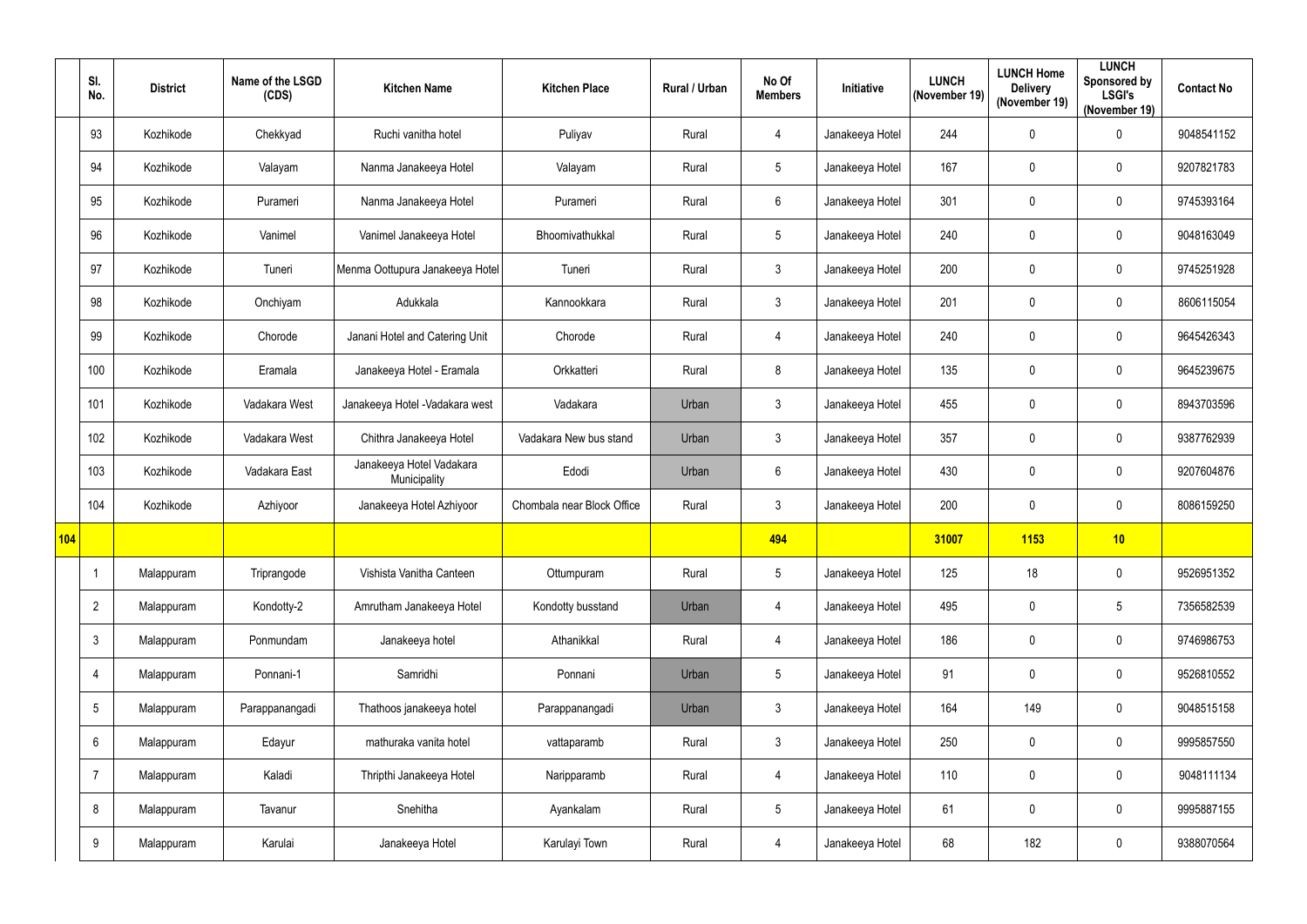| SI.<br>No.      | <b>District</b> | Name of the LSGD<br>(CDS) | <b>Kitchen Name</b>         | <b>Kitchen Place</b>                            | Rural / Urban | No Of<br><b>Members</b> | Initiative      | <b>LUNCH</b><br>(November 19) | <b>LUNCH Home</b><br><b>Delivery</b><br>(November 19) | <b>LUNCH</b><br>Sponsored by<br><b>LSGI's</b><br>(November 19) | <b>Contact No</b> |
|-----------------|-----------------|---------------------------|-----------------------------|-------------------------------------------------|---------------|-------------------------|-----------------|-------------------------------|-------------------------------------------------------|----------------------------------------------------------------|-------------------|
| 10 <sup>°</sup> | Malappuram      | Melattur                  | Melattur Janakeeya Hotel    | Melattur                                        | Rural         | $5\phantom{.0}$         | Janakeeya Hotel | 249                           | 0                                                     | $\pmb{0}$                                                      | 9497644650        |
| 11              | Malappuram      | Vallikkunnu               | Ruchikootu                  | Anangadi                                        | Rural         | 4                       | Janakeeya Hotel | 105                           | 152                                                   | $\mathbf 0$                                                    | 9846828029        |
| 12              | Malappuram      | Parappanangadi            | Sobhika Janakeeya hotel     | Parappanangadi                                  | Urban         | $5\phantom{.0}$         | Janakeeya Hotel | 110                           | 388                                                   | 0                                                              | 9048220552        |
| 13              | Malappuram      | Vazhakkad                 | Ruchi hotel vazhakkad       | Gup school vazhakkad                            | Rural         | $5\phantom{.0}$         | Janakeeya Hotel | 357                           | 152                                                   | 0                                                              | 9656316072        |
| 14              | Malappuram      | Amarambalam               | Janakeeya Hotel             | <b>Opposite Federal Bank</b><br>Pookkottumpadam | Rural         | 4                       | Janakeeya Hotel | 110                           | 5                                                     |                                                                | 8157060589        |
| 15 <sup>2</sup> | Malappuram      | Marakkara                 | <b>Famous Hotel</b>         | marakkara                                       | Rural         | $\mathbf{3}$            | Janakeeya Hotel | $\mathbf{0}$                  | 0                                                     | 0                                                              | 6238909658        |
| 16              | Malappuram      | Ozhur                     | Archana Vanitha Canteen     | Pulparambu                                      | Rural         | $\overline{2}$          | Janakeeya Hotel | 130                           | 0                                                     | $\mathbf 0$                                                    | 9645906084        |
| 17              | Malappuram      | Keezhuparambu             | Sisiram hotel keezhuparambu | New bazar kuniyil                               | Rural         | $\overline{5}$          | Janakeeya Hotel | 101                           | 47                                                    | 0                                                              | 8086830582        |
| 18              | Malappuram      | Irimbiliyam               | nandanam vanita hotel       | kotappuram                                      | Rural         | $5\phantom{.0}$         | janakeeya Hotel | 216                           | 0                                                     | $\mathbf 0$                                                    | 7306302029        |
| 19              | Malappuram      | Porur                     | Kudumbasree vanitha canteen | Cherukod                                        | Rural         | 4                       | Janakeeya Hotel | 90                            | 0                                                     | $\mathbf 0$                                                    | 9745425647        |
| 20              | Malappuram      | Tirunavaya                | Vibhava Cafesree            | Karathoor                                       | Rural         | 4                       | Janakeeya Hotel | 80                            | 30 <sub>2</sub>                                       | 0                                                              | 9645414837        |
| 21              | Malappuram      | Moothedam                 | Moothedam janakeeya hotel   | Karappuram                                      | Rural         | $\mathbf{3}$            | Janakeeya Hotel | $\mathbf{0}$                  | 153                                                   | 0                                                              | 9447630154        |
| 22              | Malappuram      | Vazhayur                  | Three Star Janakeeya Hotel  | Karad                                           | Rural         | 4                       | Janakeeya Hotel | 250                           | 58                                                    | $\mathbf 0$                                                    | 9744305921        |
| 23              | Malappuram      | urngattiri                | Oottupura                   | Therattummal                                    | Rural         | $\sqrt{5}$              | Janakeeya Hotel | 113                           | 117                                                   | 0                                                              | 9562851125        |
| 24              | Malappuram      | Maranchery                | Janakeeya Hotel maranchey   | Panambad                                        | Rural         | $5\phantom{.0}$         | Janakeeya Hotel | 62                            | 73                                                    | 0                                                              | 9048081621        |
| 25              | Malappuram      | Athavanad                 | Janakeeya Bhakshanasala     | Vettichira                                      | Rural         | $\sqrt{5}$              | Janakeeya Hotel | 159                           | 0                                                     | $\pmb{0}$                                                      | 9495291580        |
| 26              | Malappuram      | Pothukal                  | Vanitha Canteen             | Nettikulam                                      | Rural         | $6\,$                   | Janakeeya Hotel | $\mathbf 0$                   | 90                                                    | $\pmb{0}$                                                      | 9048501397        |
| 27              | Malappuram      | Mampad                    | <b>Bismi Cafe</b>           | Mampad                                          | Rural         | $\mathbf{3}$            | Janakeeya Hotel | 112                           | 0                                                     | $\pmb{0}$                                                      | 9961170251        |
| 28              | Malappuram      | Marakkara                 | Ruchikoottu                 | <b>AC Nirappu</b>                               | Rural         | $5\phantom{.0}$         | Janakeeya Hotel | 40                            | 0                                                     | $\pmb{0}$                                                      | 9745625415        |
| 29              | Malappuram      | Alipparambu               | Oottupura                   | Alipparambu                                     | Rural         | $\sqrt{5}$              | Janakeeya Hotel | 159                           | 0                                                     | $\pmb{0}$                                                      | 9847690941        |
| 30 <sub>2</sub> | Malappuram      | Valanchery                | Janakkeeya Hotel            | Valanchery                                      | Urban         | $\sqrt{5}$              | Janakeeya Hotel | 195                           | 0                                                     | $\pmb{0}$                                                      | 8593812408        |
| 31              | Malappuram      | Chaliyar                  | Chaliyar Janakeeya Hotel    | Akambaadam                                      | Rural         | $\mathbf{3}$            | Janakeeya Hotel | 96                            | 34                                                    | $\pmb{0}$                                                      | 9605274841        |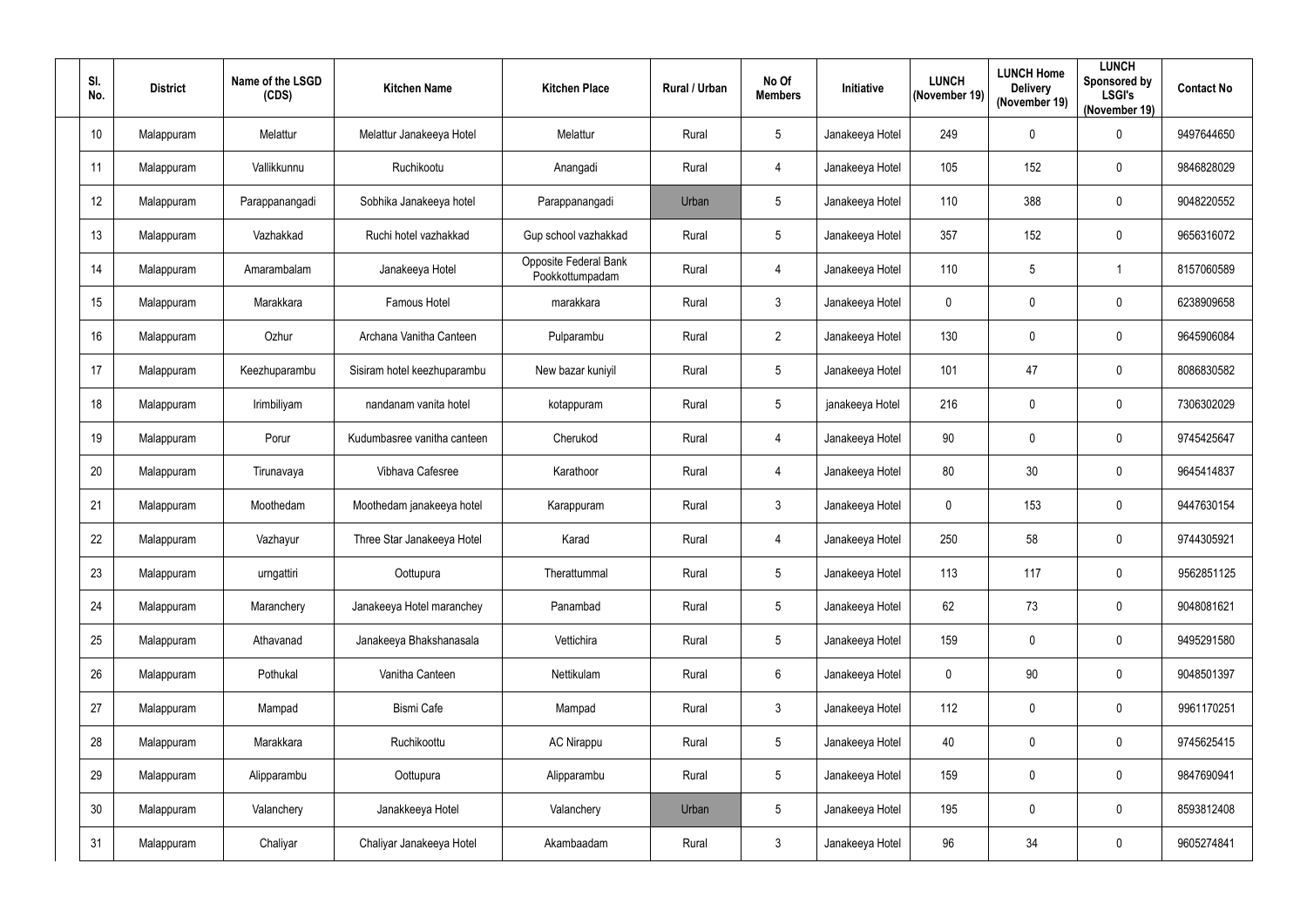| SI.<br>No. | <b>District</b> | Name of the LSGD<br>(CDS) | <b>Kitchen Name</b>                               | <b>Kitchen Place</b>   | Rural / Urban | No Of<br><b>Members</b> | <b>Initiative</b> | <b>LUNCH</b><br>(November 19) | <b>LUNCH Home</b><br><b>Delivery</b><br>(November 19) | <b>LUNCH</b><br>Sponsored by<br><b>LSGI's</b><br>(November 19) | <b>Contact No</b> |
|------------|-----------------|---------------------------|---------------------------------------------------|------------------------|---------------|-------------------------|-------------------|-------------------------------|-------------------------------------------------------|----------------------------------------------------------------|-------------------|
| 32         | Malappuram      | Kalikavu                  | Friends Janakeeya Hotel                           | Kalikavu               | Rural         | 4                       | Janakeeya Hotel   | 83                            | 18                                                    | $\pmb{0}$                                                      | 9745751684        |
| 33         | Malappuram      | Angadipuram               | Janakeeya Hotel                                   | Angadipuram            | Rural         | 4                       | Janakeeya Hotel   | 189                           | 0                                                     | $\mathbf 0$                                                    | 7902314724        |
| 34         | Malappuram      | Puzhakkattri              | Jasmin                                            | Puzhakkattiri          | Rural         | $5\phantom{.0}$         | Janakeeya Hotel   | 139                           | 101                                                   | 0                                                              | 9495497872        |
| 35         | Malappuram      | Nannamukku                | Tanima                                            | Nannamukku             | Rural         | $5\phantom{.0}$         | Janakeeya Hotel   | 189                           | 112                                                   | 0                                                              | 8943417885        |
| 36         | Malappuram      | Moorkkanad                | Oruma Janakeeya Hotel                             | Moorkkanad             | Rural         | $5\phantom{.0}$         | Janakeeya Hotel   | 45                            | 50                                                    | 0                                                              | 9605728248        |
| 37         | Malappuram      | Edavanna                  | Souhrtham Janakeeya Hotel                         | Edavanna               | Rural         | $\sqrt{5}$              | Janakeeya Hotel   | 312                           | 104                                                   | 0                                                              | 9746986110        |
| 38         | Malappuram      | Tirur                     | Ruchi Janakeeya Hotel                             | Tirur                  | Urban         | 4                       | Janakeeya Hotel   | 327                           | 47                                                    | $\mathbf 0$                                                    | 9895409528        |
| 39         | Malappuram      | Tirur                     | Amrutham Janakeeya Hotel                          | Tirur                  | Urban         | 4                       | Janakeeya Hotel   | 272                           | 0                                                     | 0                                                              | 9745074259        |
| 40         | Malappuram      | Edappal                   | Daya Cafesree                                     | Edappal                | Rural         | $5\phantom{.0}$         | Janakeeya Hotel   | 168                           | 0                                                     | $\mathbf 0$                                                    | 9895439056        |
| 41         | Malappuram      | Koottilangadi             | Janakeeya Hotel                                   | Koottilangadi          | Rural         |                         | Janakeeya Hotel   | 45                            | 35                                                    | $\overline{2}$                                                 | 9539471939        |
| 42         | Malappuram      | Vattamkulam               | Vibhava Janakeeya Hotel                           | Edappal                | Rural         | 4                       | Janakeeya Hotel   | 168                           | 0                                                     | 0                                                              | 9744844512        |
| 43         | Malappuram      | Nilambur                  | Annapporna Janakeeya Hotel                        | Nilambur               | Urban         | 8                       | Janakeeya Hotel   | 357                           | 121                                                   | 0                                                              | 8547795364        |
| 44         | Malappuram      | Puzhakkattri              | PT Group                                          | Ramapuram              | Rural         | $\overline{4}$          | Janakeeya Hotel   | 165                           | 48                                                    | 0                                                              | 9745108676        |
| 45         | Malappuram      | Vazhikkadavu              | Vanitha Janakeeya Hotel                           | Manimooli              | Rural         | $\overline{4}$          | Janakeeya Hotel   | 166                           | 8                                                     | 0                                                              | 8943046755        |
| 46         | Malappuram      | Chungathara               | Chungathara Annapoorna Vanitha<br>Janakeeya Hotel | Chalikkulam            | Rural         | $\mathbf{3}$            | Janakeeya Hotel   | $\mathbf 0$                   | 32                                                    | 0                                                              | 9745674102        |
| 47         | Malappuram      | Vallikunnu                | Punathil Janakeeya Hotel                          | Vallikunnu             | Rural         | $\overline{4}$          | Janakeeya Hotel   | 147                           | 76                                                    | $\pmb{0}$                                                      | 9946051042        |
| 48         | Malappuram      | Tirurangadi               | Nirmalyam Janakeeya Hotel                         | Chanthappadi           | Urban         | $5\phantom{.0}$         | Janakeeya Hotel   | $\mathbf 0$                   | 396                                                   | $\pmb{0}$                                                      | 9895168511        |
| 49         | Malappuram      | Purathur                  | Purathur Janakeeya Hotel                          | Kavilakkad             | Rural         | $\mathbf{3}$            | Janakeeya Hotel   | 110                           | 63                                                    | $\pmb{0}$                                                      | 9645170119        |
| 50         | Malappuram      | Kuruva                    | Swad                                              | Ambalaparamb           | Rural         | $\overline{4}$          | Janakeeya Hotel   | 26                            | 31                                                    | 0                                                              | 9495993543        |
| 51         | Malappuram      | Perumanna Klari           | Perumanna Klari Janakeeya Hotel                   | Near Panjayathu office | Rural         | $\mathbf{3}$            | Janakeeya Hotel   | 74                            | 0                                                     | $\pmb{0}$                                                      | 7306197556        |
| 52         | Malappuram      | Kuttippuram               | Janakeeya Hotel Kuttippurram                      | Kuttipuram             | Rural         | $\sqrt{5}$              | Janakeeya Hotel   | 181                           | 0                                                     | $\pmb{0}$                                                      | 8921459017        |
| 53         | Malappuram      | Niramaruthur              | Annapporna Janakeeya Hotel                        | Mangad                 | Rural         | $\mathbf{3}$            | Janakeeya Hotel   | 90                            | 0                                                     | $\pmb{0}$                                                      | 9746334349        |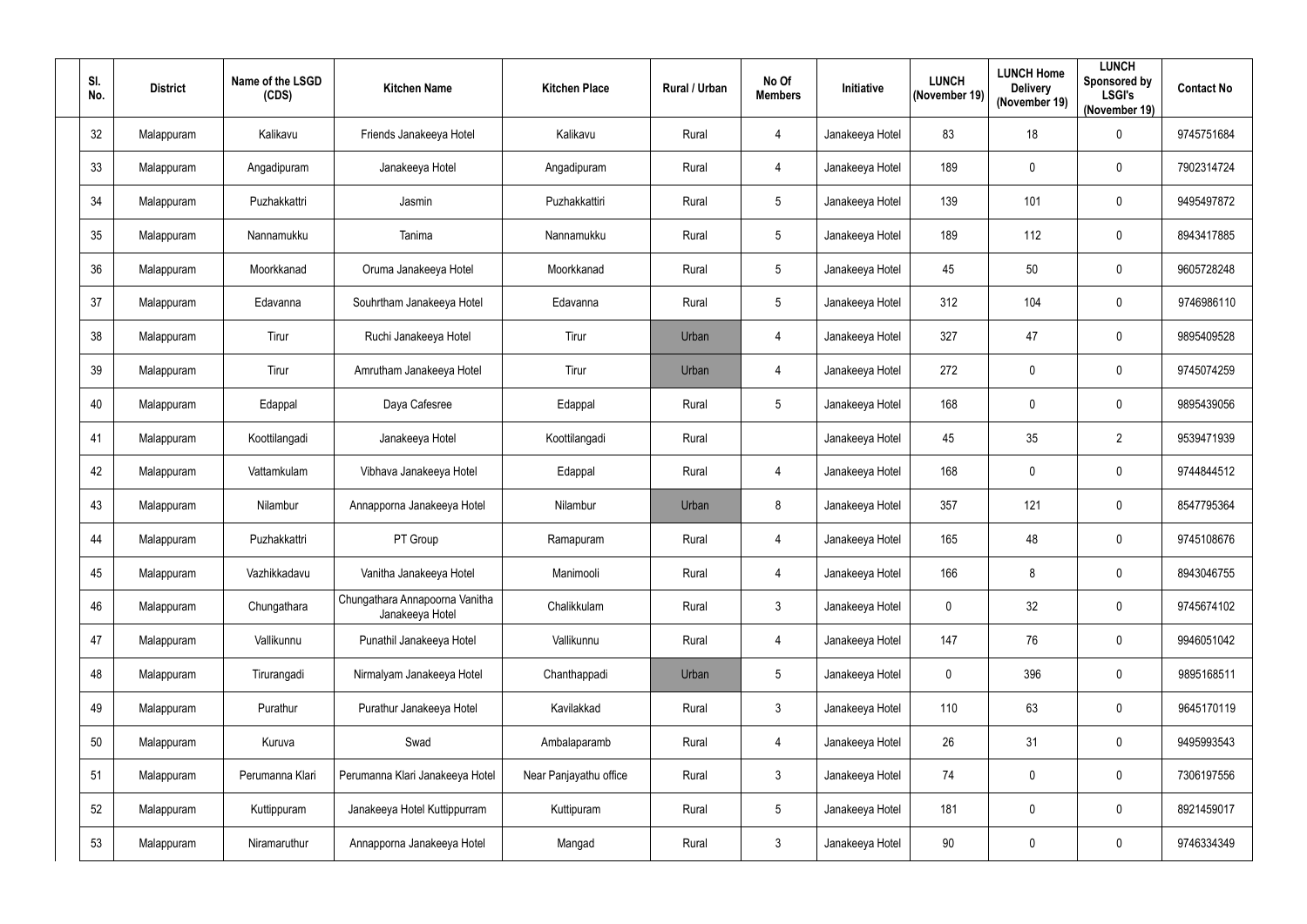|     | SI.<br>No. | <b>District</b> | Name of the LSGD<br>(CDS) | <b>Kitchen Name</b>          | <b>Kitchen Place</b> | <b>Rural / Urban</b> | No Of<br><b>Members</b> | Initiative      | <b>LUNCH</b><br>(November 19) | <b>LUNCH Home</b><br><b>Delivery</b><br>(November 19) | <b>LUNCH</b><br>Sponsored by<br><b>LSGI's</b><br>(November 19) | <b>Contact No</b> |
|-----|------------|-----------------|---------------------------|------------------------------|----------------------|----------------------|-------------------------|-----------------|-------------------------------|-------------------------------------------------------|----------------------------------------------------------------|-------------------|
|     | 54         | Malappuram      | Veliyancode               | Cafe Kudumbashree            | Eramangalam          | Rural                | $\mathbf{3}$            | Janakeeya Hotel | 63                            | 68                                                    | 0                                                              | 9567575145        |
|     | 55         | Malappuram      | Pulilkal                  | Ruchi Koottu Janakeeya Hotel | Pulikkal             | Rural                | $\overline{4}$          | Janakeeya Hotel | 124                           | 35                                                    | 0                                                              | 9947039208        |
|     | 56         | Malappuram      | Karuvarakund              | Janakeeya Hotel              | Karuvarakund         | Rural                | $\overline{4}$          | Janakeeya Hotel | 167                           | 15                                                    | 0                                                              | 9562233316        |
|     | 57         | Malappuram      | Thuvvur                   | Janakeeya Hotel              | Thuvvur              | Rural                | $\sqrt{5}$              | Janakeeya Hotel | 96                            | 87                                                    | 0                                                              | 8075365565        |
| 115 | 58         | Malappuram      | Kottakkal                 | Kottakkal Janakeeya Hotel    | Kottakkal            | Urban                | $\mathbf{3}$            | Janakeeya Hotel | 460                           | $\mathbf 0$                                           | 0                                                              | 9946216609        |
|     | 59         | Malappuram      | Kuzhimanna                | Mythri Janakkeeya Hotel      | Cheruparamb          | Rural                | $\overline{4}$          | Janakeeya Hotel | 134                           | 80                                                    | 0                                                              | 9961738543        |
|     | 60         | Malappuram      | Talakkad                  | Talakkad Janakeeya Hotel     | <b>BP</b> Angadi     | Rural                | $\overline{4}$          | Janakeeya Hotel | 45                            | 20                                                    | $\mathbf 0$                                                    | 9447824517        |
|     | 61         | Malappuram      | Areecode                  | Haritha sree Janakeeya Hotel | Pookottuchola        | Rural                | $\overline{4}$          | Janakeeya Hotel | 129                           | 23                                                    | 0                                                              | 7025072558        |
|     | 62         | Malappuram      | Cherukkavu                | Kitchen Hut Janakeeya Hotel  | Chevayoor            | Rural                | $\overline{4}$          | Janakeeya Hoel  | 127                           | 92                                                    | 0                                                              | 9895195887        |
|     | 63         | Malappuram      | Thiruvali                 | Janakeeya hotel              | Thiruvali            | Rural                | $\sqrt{5}$              | Janakeeya Hotal | 97                            | $\mathbf 0$                                           | 0                                                              | 9746385945        |
|     | 64         | Malappuram      | Alamcode                  | Janakeeya hotel              | Alamcode             | Rural                | $5\phantom{.0}$         | Janakeeya Hotal | 149                           | 128                                                   | 0                                                              | 8129368109        |
|     | 65         | Malappuram      | Manjeri 1                 | Cafe Janakeeya hotel         | Manjeri              | Urban                | $6\phantom{.}6$         | Janakeeya Hotal | 276                           | 26                                                    | 8                                                              | 7336671011        |
|     | 66         | Malappuram      | kalpakanchery             | Janakeeya HOTEL              | Kalpakanchery        | Rural                | 4                       | Janakeeya Hotel | 110                           | $\mathbf 0$                                           | 0                                                              | 9048929947        |
|     | 67         | Malappuram      | Kodur                     | Janakeeya hotel              | vadakkemanna         | Rural                | $\mathbf{3}$            | Janakeeya hotel | 106                           | 25                                                    | 0                                                              | 9605430938        |
|     | 68         | Malappuram      | Anakayam                  | janakeeya hotel              | Anakayam             | Rural                | $5\overline{)}$         | Janakeeya hotel | 311                           | 0                                                     | 0                                                              | 7025840671        |
|     | 69         | Malappuram      | Malappuram                | Janakeeya Hotel              | Malappuram           | Urban                | $\mathbf{3}$            | Janakeeya Hotal | 158                           | 102                                                   | $\pmb{0}$                                                      | 8281125864        |
|     | 70         | Malappuram      | Tanur                     | Azhimukham Janakeeya hotel   | tanur                | Urban                | $\mathbf{3}$            | Janakeeya Hotel | 149                           | $\mathbf 0$                                           | 0                                                              | 7594914843        |
|     | 71         | Malappuram      | Elamkulam                 | Janapriya                    | Kunnakav             | Rural                | $\overline{\mathbf{4}}$ | Janakeeya Hotel | 212                           | $\mathbf 0$                                           | $\mathbf 0$                                                    | 9496725446        |
|     | 72         | Malappuram      | Wandoor                   | Janakeeya Hotel              | wandoor              | Rural                | $\overline{\mathbf{4}}$ | Janakeeya Hotel | 160                           | $\pmb{0}$                                             | 0                                                              | 8086064498        |
|     | 73         | Malappuram      | Perinthalmanna            | samrthi janakeeya hotei      | Perinthalmanna       | Urban                | $5\phantom{.0}$         | Janakeeya hotel | 185                           | 0                                                     | 0                                                              | 7994259773        |
|     | 74         | Malappuram      | Munniyur                  | Oottupura                    | Munniyur             | Rural                | $5\phantom{.0}$         | Janakeeya Hotel | 240                           | 280                                                   | $\pmb{0}$                                                      |                   |
|     | 75         | Malappuram      | AR Nagar                  | Aiswarya                     | AR Nagar             | Rural                | $\mathbf{3}$            | Janakeeya Hotel | 181                           | 0                                                     | 0                                                              |                   |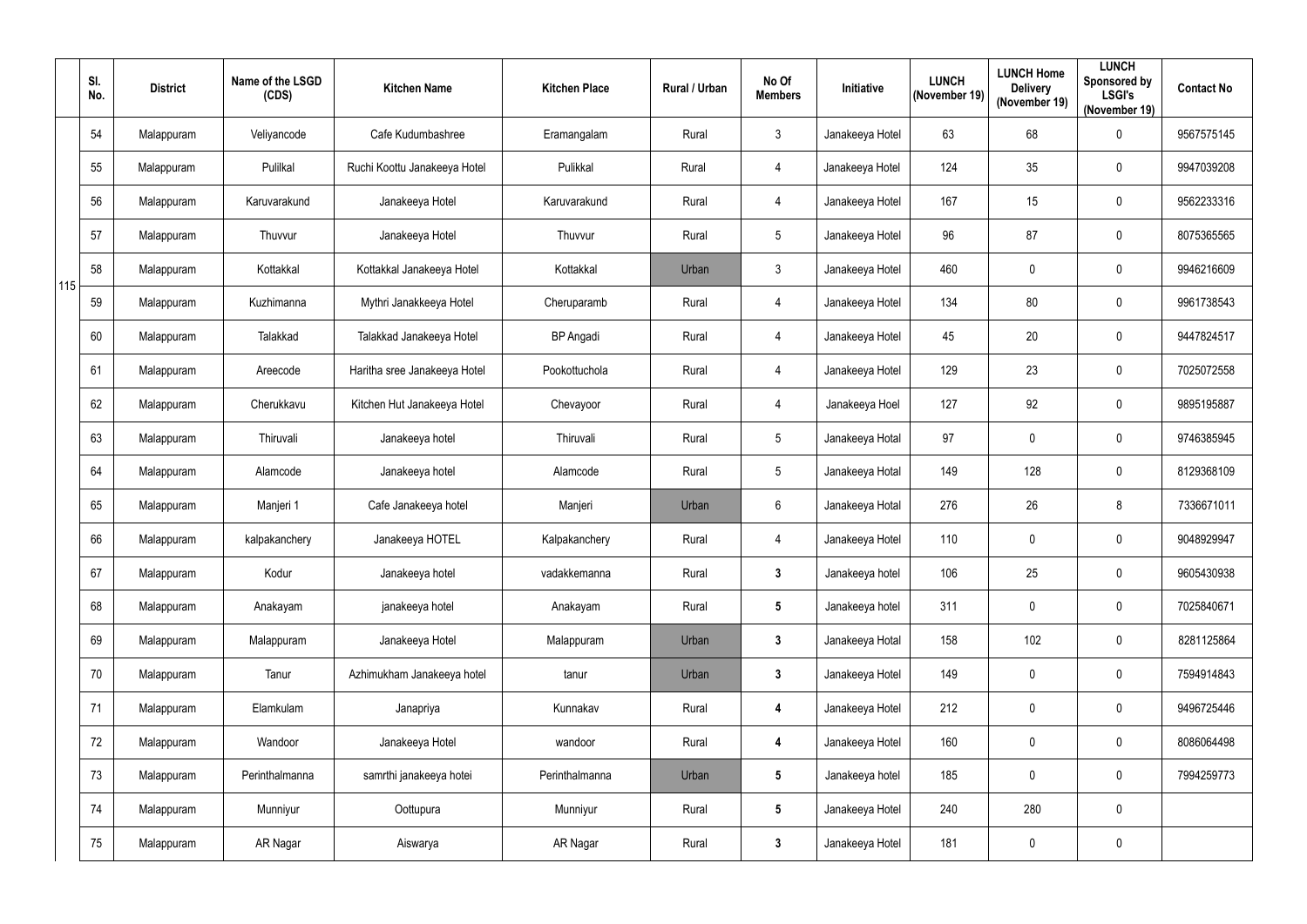| SI.<br>No. | <b>District</b> | Name of the LSGD<br>(CDS) | <b>Kitchen Name</b>        | <b>Kitchen Place</b> | <b>Rural / Urban</b> | No Of<br><b>Members</b> | <b>Initiative</b> | <b>LUNCH</b><br>(November 19) | <b>LUNCH Home</b><br><b>Delivery</b><br>(November 19) | <b>LUNCH</b><br>Sponsored by<br><b>LSGI's</b><br>(November 19) | <b>Contact No</b> |
|------------|-----------------|---------------------------|----------------------------|----------------------|----------------------|-------------------------|-------------------|-------------------------------|-------------------------------------------------------|----------------------------------------------------------------|-------------------|
| 76         | Malappuram      | Thenjippalam              | Nanma                      | Thenjippalam         | Rural                |                         | Janakeeya Hotel   | 107                           | 334                                                   | 0                                                              |                   |
| 77         | Malappuram      | Peruvallur                | Anugraha                   | Super bazar          | Rural                | $5\phantom{.0}$         | Jankeeya Hotel    | 0                             | 381                                                   | $\overline{2}$                                                 | 9747037665        |
| 78         | Malappuram      | Muthuvallur               | Nanma janakeeya hotel      | Muthuparambu         | Rural                | $\mathbf{3}$            | Janakeeya hotel   | 386                           | 0                                                     | 0                                                              | 9744406501        |
| 79         | Malappuram      | mankada                   | janakeeya hatel            | Aryiranazhipadi      | Rural                | $\mathbf{3}$            | janakeeya hotel   | $\mathbf 0$                   | 0                                                     | 0                                                              | 9539855520        |
| 80         | Malappuram      | Vengara                   | Ponnoos hotel              | Vengara              | Rural                | 4                       | Janakeeya hotel   | 292                           | 0                                                     | 0                                                              | 9947424618        |
| 81         | Malappuram      | Pulpatta                  | Santhwanam Janakeeya hotel | Padikkal parambil    | Rural                | $5\phantom{.0}$         | Janakeeya hotel   | 403                           | 381                                                   | 0                                                              | 9526367569        |
| 82         | Malappuram      | Keezhattur                | Keezhattur Janakeeya hotel | Keezhattur           | Rural                | 4                       | Janakeeya hotel   | 50                            | 0                                                     | $\mathbf 0$                                                    | 9539209640        |
| 83         | Malappuram      | Cherumundam               | Nanma janakeeya hotel      | Manchingapara        | Rural                | 4                       | Janakeeya hotel   | 70                            | $\pmb{0}$                                             | 0                                                              | 9496048689        |
| 84         | Malappuram      | Chelambre                 | Soorya Janakeeya hotel     | Pulluparamb          | Rural                | $\mathbf{3}$            | Janakeeya hotel   | 75                            | 104                                                   | 0                                                              | 7994179285        |
| 85         | Malappuram      | Ponmala                   | Janakeeya hotel            | Chappangadi          | Rural                | 4                       | Janakeeya hotel   | 198                           | $\pmb{0}$                                             |                                                                | 9605811748        |
| 86         | Malappuram      | Thennala                  | <b>Bismi Hotel</b>         | Pookkiparamb         | Rural                | 4                       | Jankeeya Hotel    | 236                           | 0                                                     | $\mathbf 0$                                                    | 9995757092        |
| 87         | Malappuram      | Tanalur                   | Janakeeya Hotel            | Tanalur              | Rural                |                         | Jankeeya Hotel    | 147                           | 0                                                     | 0                                                              |                   |
| 88         | Malappuram      | Parappur                  | Janakeeya Hotel            | chullipparambu       | Rural                | $5\phantom{.0}$         | Janakeeya Hotel   | 103                           | 0                                                     | 0                                                              | 9961091317        |
| 89         | Malappuram      | Edarikkode                | Janakeeya Hotel            | Edarikkod            | Rural                | $\mathbf{3}$            | Janakeeya Hotel   | $\mathbf 0$                   | 0                                                     | 0                                                              | 8089003770        |
| 90         | Malappuram      | Oorakam                   | Ammoos                     | Panchayath padi      | Rural                | $\mathbf{3}$            | Janakeeya Hotel   | $\mathbf 0$                   | 0                                                     | 0                                                              | 9526449294        |
| 91         | Malappuram      | Nannambra                 | Veeturuchi                 | Kundoor Athani       | Rural                | $\overline{\mathbf{4}}$ | Janakeeya Hotel   | 29                            | 149                                                   | $\pmb{0}$                                                      | 9400618659        |
| 92         | Malappuram      | Pandikkad                 | Janakeeya Hotel            | Pandikkad            | Rural                | 4                       | Janakeeya Hotel   | 195                           | 0                                                     | $\pmb{0}$                                                      |                   |
| 93         | Malappuram      | Chokkad                   | Natturuchi                 | Chokkad              | Rural                |                         | Janakeeya Hotel   | 89                            | 0                                                     | $\pmb{0}$                                                      |                   |
| 94         | Malappuram      | Cheekode                  | Cheekode Janakeeya Hotel   | Cheekode             | Rural                |                         | Janakeeya Hotel   | 82                            | 40                                                    | 0                                                              |                   |
| 95         | Malappuram      | Makkarapparamb            | Subiksha                   | Makkarapparamb       | Rural                | $3\phantom{a}$          | Janakeeya Hotel   | 30 <sup>°</sup>               | 17                                                    | $\mathbf 0$                                                    | 8089003770        |
| 96         | Malappuram      | Ponnani-1                 | Devi Janakeeya Hotel       | Ponnani              | Urban                | $5\phantom{.0}$         | Janakeeya Hotel   | $\mathbf 0$                   | $\mathbf 0$                                           | 0                                                              | 9961919097        |
| 97         | malappuram      | mangalam                  | Soubagya                   | mangalam             | Rural                | $5\phantom{.0}$         | janakeeya hotel   | 85                            | 40                                                    | 0                                                              |                   |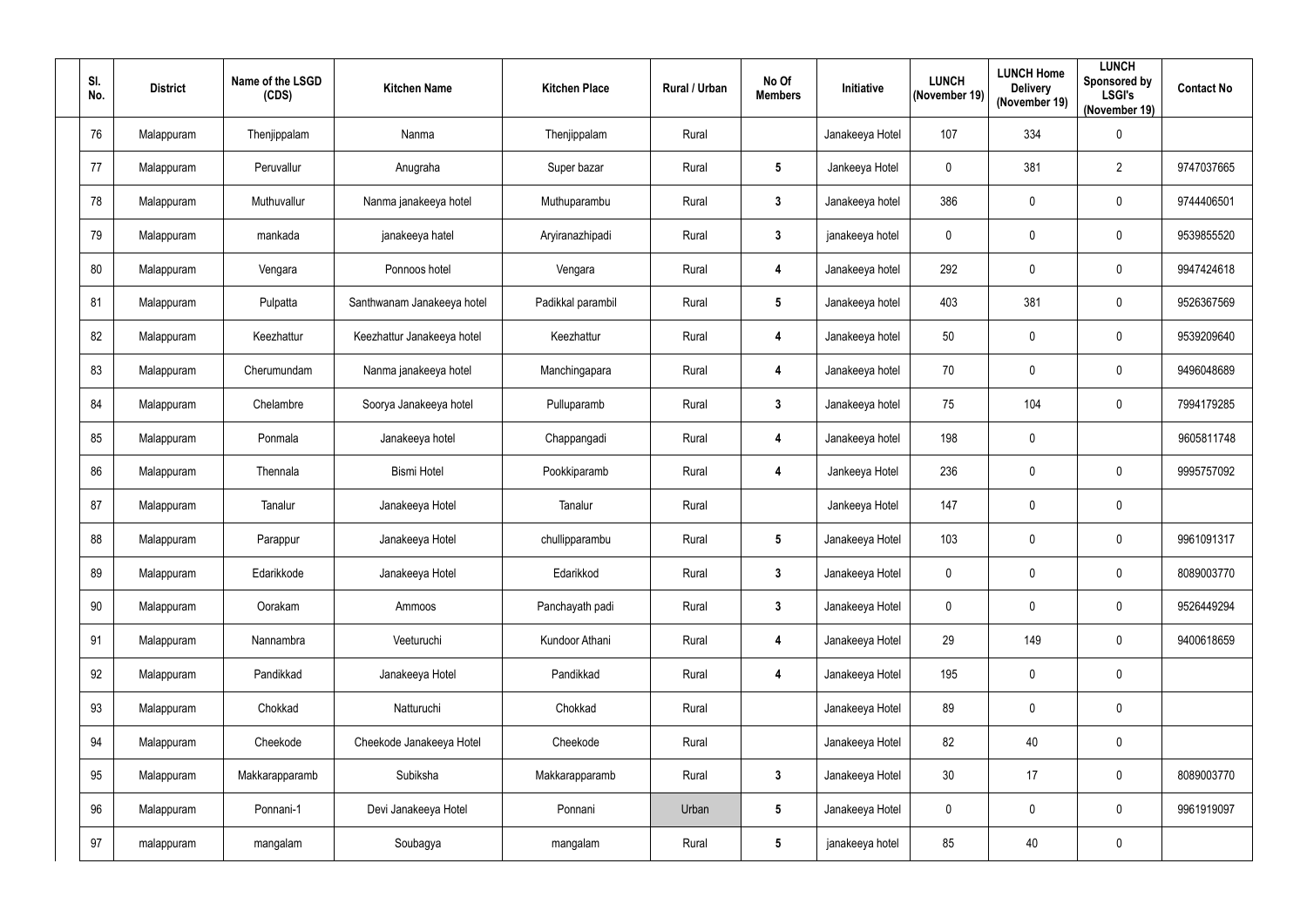|     | SI.<br>No.     | <b>District</b> | Name of the LSGD<br>(CDS) | <b>Kitchen Name</b>        | <b>Kitchen Place</b> | Rural / Urban | No Of<br><b>Members</b> | Initiative      | <b>LUNCH</b><br>(November 19) | <b>LUNCH Home</b><br><b>Delivery</b><br>(November 19) | <b>LUNCH</b><br>Sponsored by<br><b>LSGI's</b><br>(November 19) | <b>Contact No</b> |
|-----|----------------|-----------------|---------------------------|----------------------------|----------------------|---------------|-------------------------|-----------------|-------------------------------|-------------------------------------------------------|----------------------------------------------------------------|-------------------|
|     | 98             | Malappuram      | Trikkalangode             | janakeeya hotel            | karakkunnu           | Rural         | $6\phantom{1}$          | Janakeeya Hotel | 362                           | $\mathbf 0$                                           | $\mathbf 0$                                                    |                   |
|     | 99             | Malppuram       | Morayoor                  | Janakeeya hotel            | Valanchery           | Rural         | $\mathbf{3}$            | Janakeeya hotel | 120                           | $\mathbf 0$                                           | 0                                                              |                   |
|     | 100            | Malappuram      | Perumbadapp               | Janakeeya hotel            | Perumbadapp          | Rural         | $\overline{4}$          | Janakeeya hotel | $\mathbf 0$                   | $\mathbf 0$                                           | 0                                                              |                   |
|     | 101            | Malappuram      | Tirur                     | Samruthi Janakeeya Hotel   | Vettom               | <b>RURAL</b>  |                         | Janakeeya hotel | 110                           | 214                                                   | 0                                                              |                   |
|     | 102            | Malappuram      | Kondotty                  | Janakeeya hotel            | vazhakad             | <b>RURAL</b>  |                         | janakeeya hotel | 213                           | 265                                                   | $\mathbf 0$                                                    |                   |
|     | 103            | Malappuram      | Perinthalmanna            | Janakeeya hotel            | pulamanthole         | <b>RURAL</b>  | 4                       | Janakeeya hotel | 193                           | $\mathbf 0$                                           | 0                                                              |                   |
|     | 104            | Malappuram      | Tanur                     | Jankeeya hotel             | Valavannur           | <b>RURAL</b>  |                         | Janakeeya hotel | 202                           | $\mathbf 0$                                           | 0                                                              |                   |
|     | 105            | Malappuram      | kottakkal                 | Janakeeya hotel            | kotakkal             | <b>URBAN</b>  |                         | Janakeeya hotel | 287                           | $\mathbf 0$                                           | $\mathbf 0$                                                    |                   |
|     | 106            | Malappuram      | Vettom                    | Thripthi Janakeeya Hotel   | vettom               | <b>RURAL</b>  |                         | Janakeeya hotel | 139                           | 15                                                    | $\mathbf 0$                                                    |                   |
|     | 107            | Malappuram      | Nilambur                  | Janakeeya hotel            | nilambur             | <b>URBAN</b>  |                         | Janakeeya hotel | 240                           | 15                                                    | 0                                                              |                   |
|     | 108            | Malappuram      | Nilambur                  | Janakeeya hotel            | nilambur             | <b>URBAN</b>  |                         | Janakeeya hotel | 240                           | $\pmb{0}$                                             | 0                                                              |                   |
|     | 109            | Malappuram      | Vallikkunn                | Rasakkut                   |                      | Rural         |                         | janakeeyahotel  | 120                           | 134                                                   | $\mathbf 0$                                                    |                   |
|     | 110            | Malappuram      | kuruva                    | Ruchi                      |                      | Rural         | 5                       | Janakeeyahotel  | 97                            | 23                                                    | 0                                                              | 9745414800        |
|     | 111            | Malappuram      | Kannamangalam             |                            |                      | Rural         |                         | Janakeeya Hotel | 429                           | $\mathbf 0$                                           | $\mathbf 0$                                                    |                   |
|     | 112            | Malappuram      | Othungal                  | janakeeya hotel            | Othukkungal          | Rural         | $5\phantom{.0}$         | Janakeeya Hotel | 270                           | $\mathbf 0$                                           | 0                                                              | 9656716066        |
|     | 113            | Malappuram      | Pookkottur                | janakeeya hotel            | valluvambram         | Rural         | $\overline{\mathbf{4}}$ | Janakeeya Hotel | 307                           | $\mathbf 0$                                           | $\mathbf 0$                                                    | 9447334084        |
|     | 114            | Malappuram      | Edakkara                  | Edakkara janakeeya hotel   |                      | Rural         |                         | janakeeya hotel | 124                           | $\mathbf 0$                                           | $\mathbf 0$                                                    |                   |
|     | 115            | Malappuram      | porur                     | Thanima Janakeeya Hotel    |                      | Rural         |                         | janakeeya hotel | 103                           | $\mathbf 0$                                           | 0                                                              |                   |
|     | 116            | Malappuram      | pulikkal                  | Janakeeya Hotel            | pulikkal             | Rural         |                         | Janakeeya Hotel | 37                            | 102                                                   | $\mathbf 0$                                                    |                   |
| 116 |                |                 |                           |                            |                      |               |                         |                 | 17386                         | 6085                                                  | 18                                                             |                   |
|     | -1             | Palakkad        | Elapully                  | Nakshathra Vanitha canteen | Canteen              | Rural         | $\overline{4}$          | Janakeeya Hotel | 140                           | $\mathbf 0$                                           | $\mathbf 0$                                                    | 8547384972        |
|     | $\overline{2}$ | Palakkad        | Nalleppilly               | Vanitha Canteen            | Canteen              | Rural         | $\overline{4}$          | Janakeeya Hotel | 211                           | $\pmb{0}$                                             | 0                                                              | 9656232569        |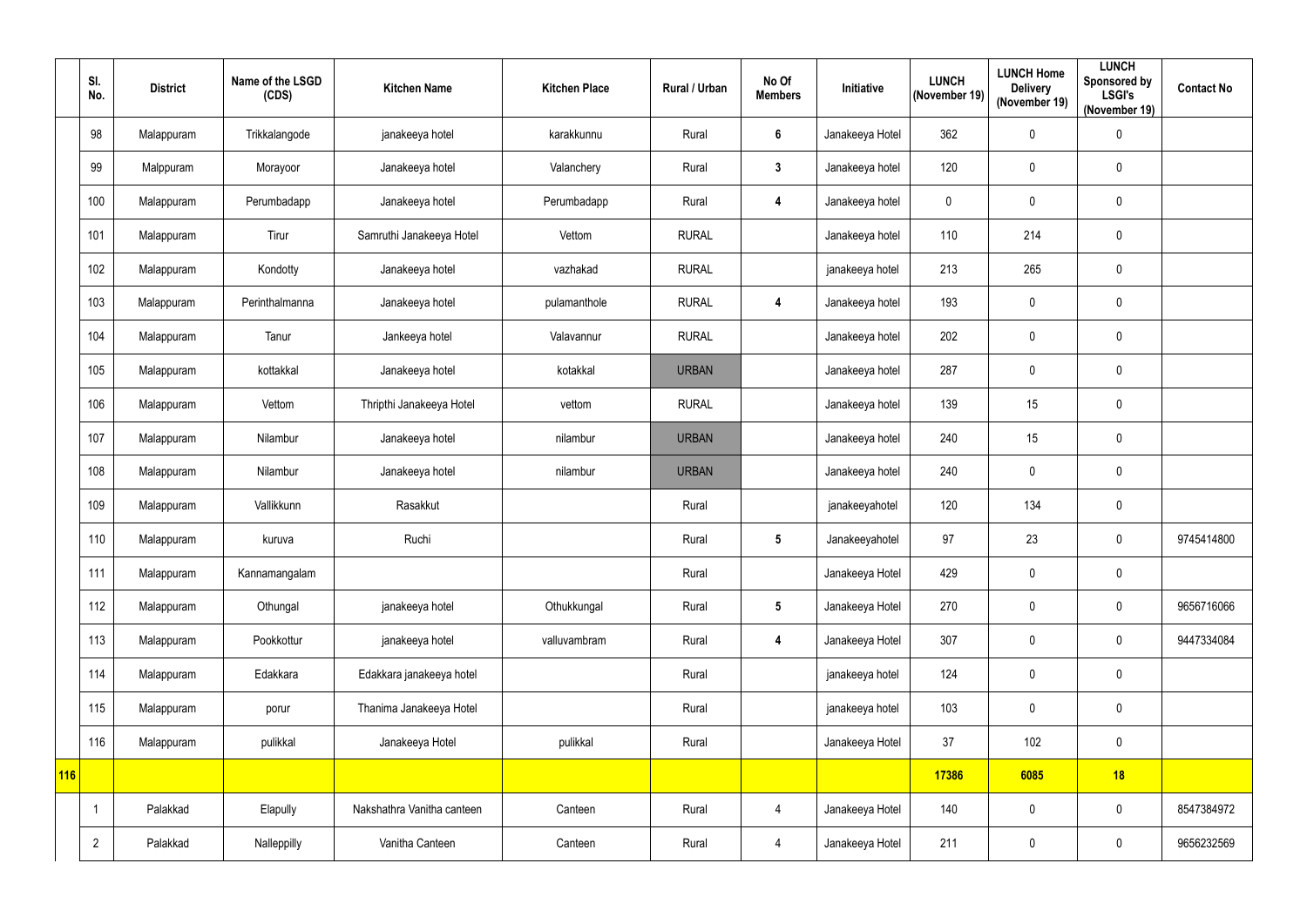| SI.<br>No.   | <b>District</b> | Name of the LSGD<br>(CDS) | <b>Kitchen Name</b>             | <b>Kitchen Place</b>                      | <b>Rural / Urban</b> | No Of<br><b>Members</b> | <b>Initiative</b> | <b>LUNCH</b><br>(November 19) | <b>LUNCH Home</b><br><b>Delivery</b><br>(November 19) | <b>LUNCH</b><br>Sponsored by<br><b>LSGI's</b><br>(November 19) | <b>Contact No</b> |
|--------------|-----------------|---------------------------|---------------------------------|-------------------------------------------|----------------------|-------------------------|-------------------|-------------------------------|-------------------------------------------------------|----------------------------------------------------------------|-------------------|
| $\mathbf{3}$ | Palakkad        | Chittur                   | Thanal vanitha Canteen          | Thathamangalam, Mettuvalavu               | Urban                | $\mathfrak{Z}$          | Janakeeya Hotel   | 366                           | 0                                                     | 0                                                              | 9447105400        |
| 4            | Palakkad        | chittur                   | urapp janakeeya hotel           | Anicode junction                          | urban                | 5                       | Janakeeya hotel   | 229                           | 0                                                     | 0                                                              | 9349930549        |
| 5            | Palakkad        | polpully                  | subiksha janakeeya hotel        | kallootiyal                               | Rural                | 5                       | Janakeeya hotel   | 152                           | 0                                                     | 0                                                              | 9495197498        |
| 6            | Palakkad        | Eruthenpathy              | Nila janakeeya hotel            | Mooniilmada muniyappan<br>kshethram near  | Rural                | $5\phantom{.0}$         | Janakeeya hotel   | 126                           | 0                                                     | 0                                                              | 9037290925        |
| -7           | Palakkad        | Perumatty                 | Nanam Janakeeya hotel           | kannimari                                 | Rural                | $\mathbf{3}$            | Janakeeya hotel   | $\mathbf 0$                   | 0                                                     | 0                                                              | 9605529657        |
| 8            | Palakkad        | Vadakarapathy             | soubhagya janakeeya hotel       | vadakarapathy panchayath                  | Rural                | $5\phantom{.0}$         | Janakeeya hotel   | 105                           | 0                                                     | 0                                                              | 9633578756        |
| 9            | Palakkad        | Kozhinjampara             | Sreesakthi Janakeeya hotel      | Kozhinjampara<br>gramapanchayth, near bus | Rural                | $5\phantom{.0}$         | Janakeeya hotel   | 175                           | 0                                                     | 0                                                              | 9847121105        |
| 10           | Palakkad        | Vadakkenchery             | Oottupura Vanitha Canteen       | Panchayath building,<br>Vadakkenchery     | Rural                | $\overline{4}$          | Janakeeya Hotel   | 202                           | 0                                                     | 0                                                              | 9656360141        |
| 11           | Palakkad        | PKD North                 | Cafesree                        | opp. ksrtc bus stand,<br>Manjakulam road  | Urban                | 5                       | Janakeeya Hotel   | 324                           | 0                                                     | 0                                                              | 9037332005        |
| 12           | Palakkad        | Ongallur                  | Amma canteen                    | Ongallur vipanana kendram                 | Rural                | $\overline{4}$          | Janakeeya Hotel   | 126                           | 0                                                     | 0                                                              | 7560924507        |
| 13           | Palakkad        | Muthuthala                | Sreelakshmi vanitha canteen     | Muthuthala panchayath                     | Rural                | 4                       | Janakeeya Hotel   | 127                           | 0                                                     | 0                                                              | 7558865485        |
| 14           | Palakkad        | Koppam                    | Natturuchi kudumbashree cafe    | Near koppam village                       | Rural                | 5                       | Janakeeya Hotel   | 144                           | 0                                                     | 0                                                              | 8075779172        |
| 15           | Palakkad        | Paruthur                  | Mamatty vanitha canteen         | Near panchayath                           | Rural                | 5                       | Janakeeya Hotel   | 50                            | 0                                                     | 0                                                              | 9544847874        |
| 16           | Palakkad        | Vilayur                   | Souhritha caffesree (Ruchipura) | Near Vilayur Panchayath                   | Rural                | $6\,$                   | Janakeeya Hotel   | 100                           | $\mathbf 0$                                           | 0                                                              | 9747342046        |
| 17           | palakkad        | Kulukkallur               | Snehitha Janakeeya hotel        | Kulukkallur panchayath                    | Rural                | $5\phantom{.0}$         | Janakeeya hotel   | 90                            | 0                                                     | 0                                                              | 9746701454        |
| 18           | Palakkad        | Pattambi                  | Janakeeya hotel                 | near Govt samskritha college,<br>Pattambi | Urban                | 4                       | Janakeeya hotel   | $\mathbf 0$                   | $\pmb{0}$                                             | 0                                                              | 9562043428        |
| 19           | Palakkad        | Erimayur                  | Thanima Vanitha Canteen         | Panchayath building, Erimayur             | Rural                | $\sqrt{5}$              | Janakeeya Hotel   | 90                            | 0                                                     | 3                                                              | 9746440633        |
| 20           | Palakkad        | Kizhekkencheri            | Vanitha Canteen                 | Panchayath Building,<br>Kizhakkenchery    | Rural                | $\overline{4}$          | Janakeeya Hotel   | 78                            | $\mathbf 0$                                           | 1                                                              | 9747923418        |
| 21           | Palakkad        | Peringottukkurrissi       | Aiswarya Vanitha canteen        | Panchayth building                        | Rural                | $\mathfrak{Z}$          | Janakeeya Hotel   | 78                            | 0                                                     | 0                                                              | 9048665884        |
| 22           | Palakkad        | Mundoor                   | Bharath vanitha canteen         | Panchayath building                       | Rural                | $\mathfrak{Z}$          | Janakeeya Hotel   | 177                           | $\mathbf 0$                                           | 0                                                              | 8592830607        |
| 23           | Palakkad        | Kodumbu                   | kripa                           | kodumb panchayath                         | Rural                | $\overline{4}$          | Janakeeya HoteL   | 64                            | $\mathbf 0$                                           | 0                                                              | 9048682860        |
| 24           | Palakkad        | Thirumittakode            | Thirumuttam Janakeeya Hotel     | Karukaputhur                              | Rural                | $6\,$                   | Janakeeya Hotel   | 97                            | 0                                                     | 0                                                              | 9072841599        |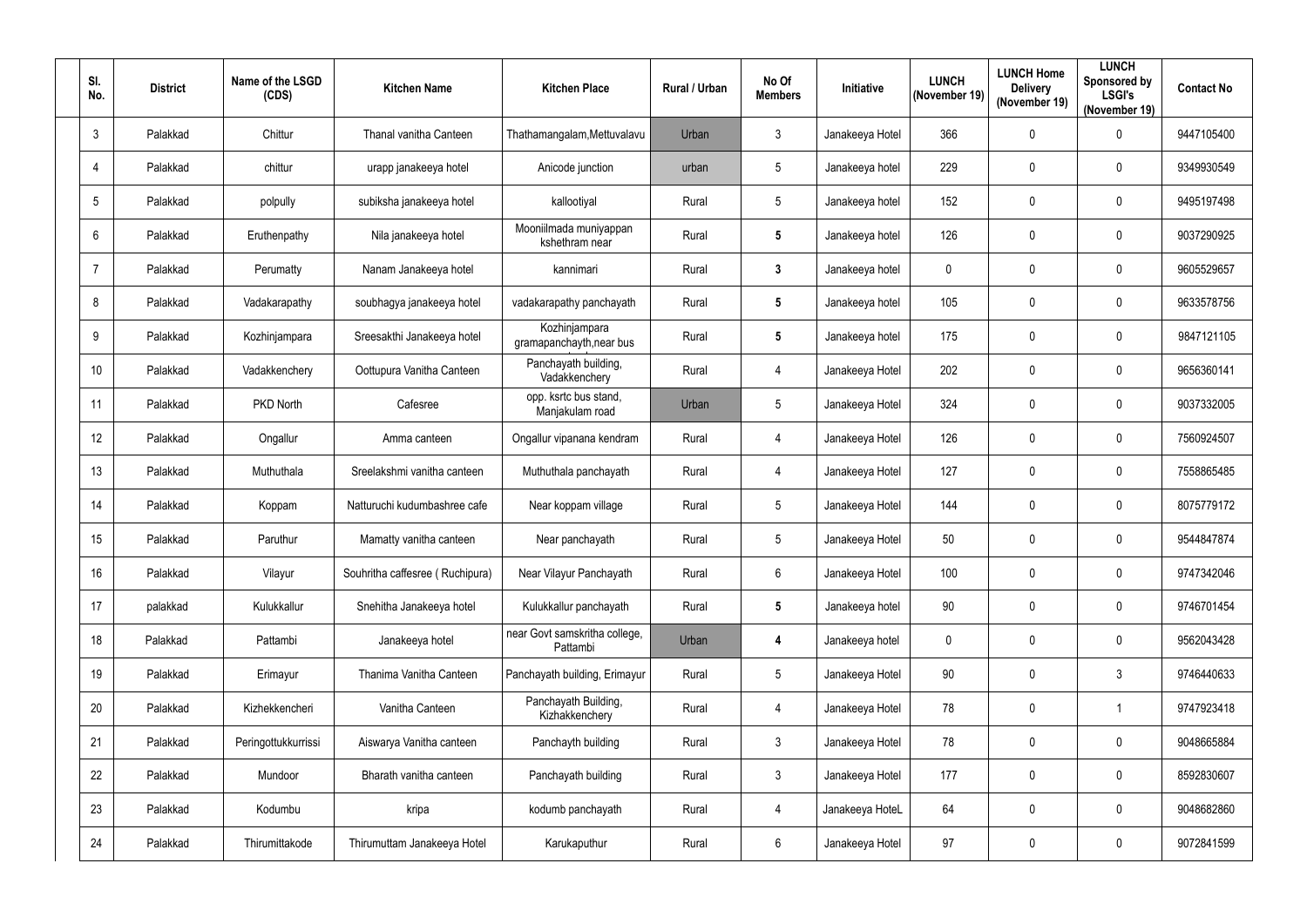| SI.<br>No. | <b>District</b> | Name of the LSGD<br>(CDS) | <b>Kitchen Name</b>                      | <b>Kitchen Place</b>                            | Rural / Urban | No Of<br><b>Members</b> | <b>Initiative</b> | <b>LUNCH</b><br>(November 19) | <b>LUNCH Home</b><br><b>Delivery</b><br>(November 19) | <b>LUNCH</b><br>Sponsored by<br><b>LSGI's</b><br>(November 19) | <b>Contact No</b> |
|------------|-----------------|---------------------------|------------------------------------------|-------------------------------------------------|---------------|-------------------------|-------------------|-------------------------------|-------------------------------------------------------|----------------------------------------------------------------|-------------------|
| 25         | Palakkad        | Akathethara               | Nanma canteen                            | kalyanamandapam                                 | Rural         | $\mathbf{3}$            | Janakeeya Hotel   | 34                            | 0                                                     | 0                                                              | 7025563510        |
| 26         | Palakkad        | Marutharoad               | flavours cantteen                        | panchayath                                      | Rural         | $\overline{5}$          | Janakeeya Hotela  | 85                            | 0                                                     | 0                                                              | 9746227966        |
| 27         | Palakkad        | Trithala                  | Kairali Vanitha Hotel                    | Thirthala                                       | Rural         | $5\phantom{.0}$         | Janakeeya Hotel   | 117                           | 0                                                     | $\mathfrak{Z}$                                                 | 9048710155        |
| 28         | Palakkad        | Kongad                    | Annapoorna vanitha canteen               | Near Kongad village office                      | Rural         | $5\phantom{.0}$         | Janakeeya Hotel   | 114                           | 0                                                     | $\mathbf 0$                                                    | 9645425774        |
| 29         | Palakkad        | Sreekrishnapuram          | Subiksha canteen                         | Near panchayath office                          | Rural         | $\mathbf{3}$            | Janakeeya Hotel   | 91                            | 0                                                     | 0                                                              | 8086697226        |
| 30         | Palakkad        | Pallassana                | dhanalakshmi vanitha canteen             | pallassana panchayath<br>building               | Rural         | $5\phantom{.0}$         | Janakeeya Hotel   | 218                           | 0                                                     | 0                                                              | 8943225892        |
| 31         | Palakkad        | Nenmmara                  | Nemmara Janakeeya hotel                  | Nemmara junction                                | Rural         | 4                       | Janakeeya hotel   | 294                           | 0                                                     | $\mathbf 0$                                                    | 8157850935        |
| 32         | Palakkad        | Ayilur                    | Janakeeya hotel                          | Thalavettanpara, Ayilur                         | Rural         | $\mathfrak{Z}$          | Janakeeya hotel   | 166                           | 0                                                     | 0                                                              | 9539517856        |
| 33         | Palakkad        | Melarkode                 | Janakeeya Hotel                          | near Melarkode panchayath                       | Rural         | 4                       | Janakeeya hotel   | 125                           | 0                                                     | 0                                                              | 8606193918        |
| 34         | Palakkad        | Vandazhi                  | janakeeya hotel                          | Kaniyamangalam                                  | Rural         | $\mathbf{3}$            | Janakeeya hotel   | 67                            | 0                                                     | 0                                                              | 9645919937        |
| 35         | Palakkad        | Nelliayampathy            | Janakeeya hotel                          | near Panchayat, kaikaty                         | Rural         | 4                       | Janakeeya hotel   | $\mathbf 0$                   | 0                                                     | 0                                                              | 9497123529        |
| 36         | Palakkad        | Elavanchery               | Snehatheeram                             | Near GUPS, Vattekkad                            | Rural         | $\sqrt{5}$              | Janakeeya Hotel   | 248                           | 0                                                     | 0                                                              | 9744195274        |
| 37         | Palakkad        | Kollemkode                | Priya Vanitha Canteen                    | Block Panchayath Office,<br>Kollengode          | Rural         | 4                       | Janakeeya Hotel   | 257                           | 0                                                     | $\mathbf 0$                                                    | 9745456764        |
| 38         | Palakkad        | Koduvayur                 | Samridhi Kudumbashree Vanitha<br>Canteen | Panchayath Building                             | Rural         | $5\phantom{.0}$         | Janakeeya Hotel   | 120                           | 0                                                     | 0                                                              | 8086263595        |
| 39         | Palakkad        | Pattanchery               | Sreelakshmi vanitha canteen              | Panchayath Building                             | Rural         | $\overline{4}$          | Janakeeya Hotel   | $\mathbf 0$                   | 0                                                     | 0                                                              | 8086916932        |
| 40         | Palakkad        | Pudunagaram               | Janakeeya Hotel                          | Near KSEB, Pudunagaram                          | Rural         | $\overline{\mathbf{4}}$ | Janakeeya hotel   | 189                           | $\pmb{0}$                                             | $\pmb{0}$                                                      | 9497241598        |
| 41         | Palakkad        | Vadavanoor                | Sree Muruka Janakeeya Hotel              | Vydhyasala, Vadavanoor                          | Rural         | $5\phantom{.0}$         | Janakeeya hotel   | 178                           | 0                                                     | 0                                                              | 9567011729        |
| 42         | Palakkad        | Peruvemba                 | Samridi Janakeeya Hotel                  | Peruvemba Junction                              | Rural         | $\overline{\mathbf{4}}$ | Jankeeya hotel    | 25                            | 0                                                     | 0                                                              | 918089611261      |
| 43         | Palakkad        | Muthalamada               | Janakeeya Hotel                          | Chulliyarmedu                                   | Rural         | $\boldsymbol{4}$        | Jankeeya hotel    | 233                           | 0                                                     | 0                                                              | 9633730067        |
| 44         | Palakkad        | Cherppalasseri            | Swad Janakiyahotel, CPY                  | Scheduled caste coperative<br>society hall, cpy | Urban         | $5\phantom{.0}$         | Janakeeya Hotel   | 166                           | 0                                                     | $\pmb{0}$                                                      | 9447746082        |
| 45         | Palakkad        | Vellinezhi                | Aiswarya kudumbashree                    | Adakkaputhur                                    | Rural         | $\mathbf{3}$            | Janakeeya Hotel   | 90                            | 0                                                     | 0                                                              | 9747730588        |
| 46         | Palakkad        | Keralasseri               | Bhagyasree janakeeya hotel               | Near village office                             | Rural         | $\mathbf{3}$            | Janakeeya Hotel   | 56                            | 0                                                     | 0                                                              | 8606125128        |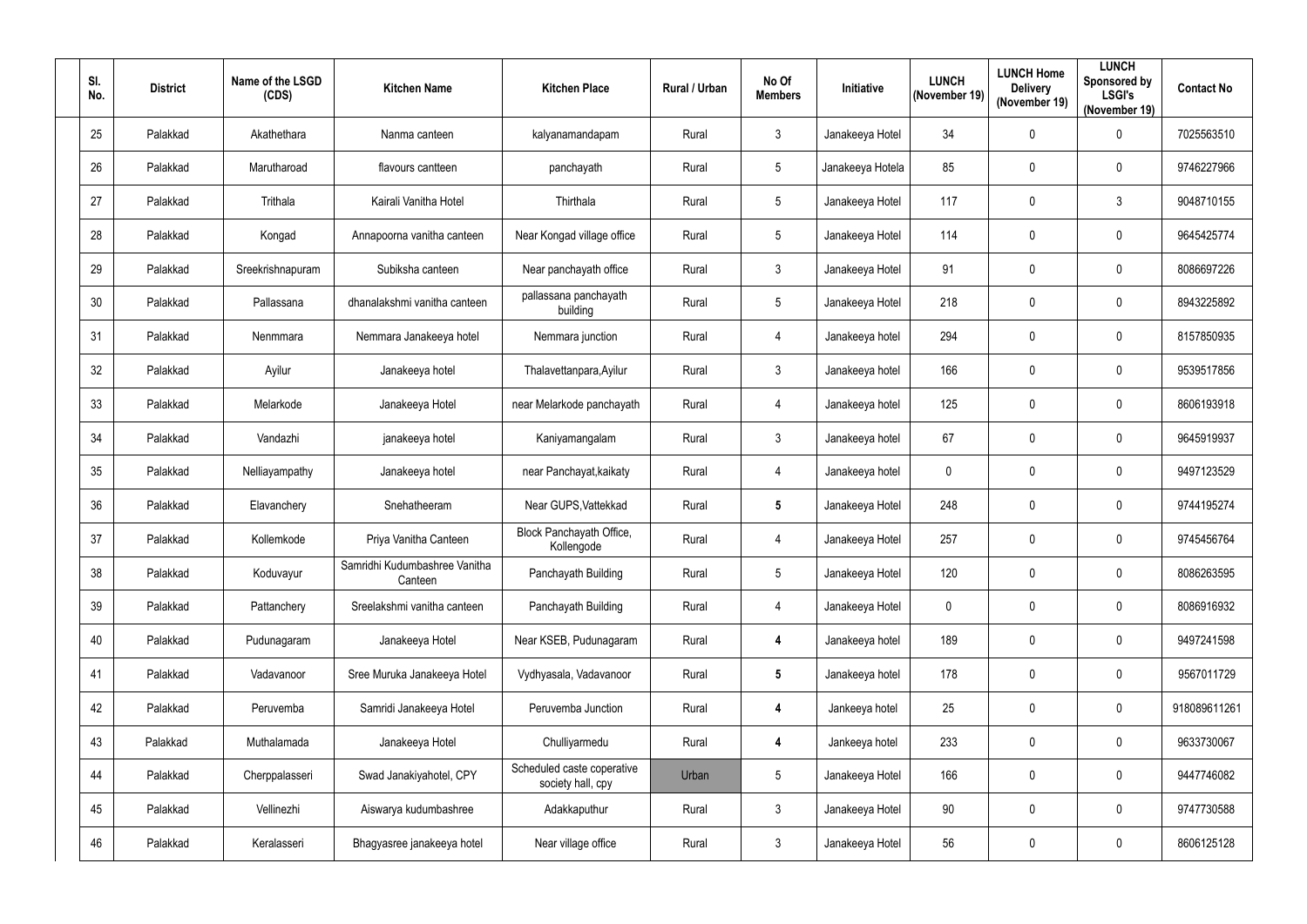|    | SI.<br>No. | <b>District</b> | Name of the LSGD<br>(CDS) | <b>Kitchen Name</b>                         | <b>Kitchen Place</b>                       | <b>Rural / Urban</b> | No Of<br><b>Members</b> | Initiative       | <b>LUNCH</b><br>(November 19) | <b>LUNCH Home</b><br><b>Delivery</b><br>(November 19) | <b>LUNCH</b><br>Sponsored by<br><b>LSGI's</b><br>(November 19) | <b>Contact No</b> |
|----|------------|-----------------|---------------------------|---------------------------------------------|--------------------------------------------|----------------------|-------------------------|------------------|-------------------------------|-------------------------------------------------------|----------------------------------------------------------------|-------------------|
|    | 47         | Palakkad        | Kottayi                   | Kudumbashree Vanitha canteen                | Near Kottayi Panchayath                    | Rural                | 4                       | Jankeeya hotel   | 90                            | $\mathbf{0}$                                          | 0                                                              | 9605699847        |
|    | 48         | Palakkad        | anakkara                  | udayasurya vanitha canteen                  | kumbidi                                    | rural                | $\sqrt{5}$              | Janakeeya Hotel  | 122                           | $\mathbf 0$                                           | 0                                                              | 9895947614        |
|    | 49         | Palakkad        | kappur                    | jeevanam hotel                              | kumaranellur                               | rural                | $6\phantom{.}6$         | Janakeeya Hotel  | 183                           | $\mathbf 0$                                           | 0                                                              | 9605308385        |
| 96 | 50         | Palakkad        | Malampauzha               | Nandhanam canteen                           | near fantasy park                          | Rural                | $5\phantom{.0}$         | Janakeeya HotelT | 144                           | $\mathbf{0}$                                          | 0                                                              | 807587062         |
|    | 51         | Palakkad        | Puduppariyaram            | Anaswara Canteen                            | Panchayath                                 | Rural                | $\overline{4}$          | Janakeeya Hotel  | 95                            | $\mathbf 0$                                           | 0                                                              | 9526677781        |
|    | 52         | Palakkad        | kadambazhipuram           | Reshmi janakeeya hotel                      | 16 mail                                    | Rural                | $5\phantom{.0}$         | Janakeeya Hotel  | 86                            | $\mathbf{0}$                                          | 0                                                              | 9048375891        |
|    | 53         | Palakkad        | Kadambazhipuram           | Ardhram Janakeeya hotel                     | Pulapatta                                  | Rural                | $\mathbf{3}$            | Janakeeya Hotel  | 53                            | 0                                                     | $\mathbf 0$                                                    | 9495775246        |
|    | 54         | Palakkad        | Kannambra                 | Sree kurumba canteen                        | kannambra                                  | Rural                | $\overline{4}$          | Janakeeya Hotel  | 177                           | $\mathbf 0$                                           | 0                                                              | 8157815819        |
|    | 55         | Palakkad        | karakkurissi              | Janakiya hotel                              | Near ammus auditorium,<br>Ayappankavu      | Rural                | $\mathbf{3}$            | Janakeeya Hotel  | 115                           | $\mathbf{0}$                                          | $\mathbf 0$                                                    | 6238788932        |
|    | 56         | Palakkad        | Thenkara                  | Subiksham janakeeya hotel                   | Ayurveda hospital compound<br>Then kara    | Rural                | $5\phantom{.0}$         | Janakeeya Hotel  | 86                            | $\mathbf{0}$                                          | 0                                                              | 9747557333        |
|    | 57         | Palakkad        | Alanallur                 | Keerthi vanitha canteen and<br>catering     | Near panchayath Alanallur                  | Rural                | $\sqrt{5}$              | Janakeeya hotel  | 102                           | 0                                                     | 0                                                              | 9495447569        |
|    | 58         | Palakkad        | Pudur                     | Asil canteen                                | Pudur panchayath                           | Rural                | $\overline{4}$          | Janakeeya hotel  | 54                            | 0                                                     | 0                                                              | 8086968050        |
|    | 59         | Palakkad        | Parali                    | Annasree Janakeeya hotel                    | Near parali panchayath                     | Rural                | 4                       | Janakeeya hotel  | 117                           | $\mathbf{0}$                                          | $\mathbf 0$                                                    | 8281829238        |
|    | 60         | Palakkad        | Mannur                    | Kudumbasree janakeeya hotel                 | Mannur panchayath                          | Rural                | $5\phantom{.0}$         | Janakeeya hotel  | 63                            | $\mathbf 0$                                           | 0                                                              | 9495771095        |
|    | 61         | Palakkad        | Kuzhalmannam              | Janasree jankeeya hotel                     | Kuzhalmannam block<br>panchayth            | Rural                | $\mathfrak{Z}$          | Jankeeya hotel   | 120                           | $\mathbf 0$                                           | 0                                                              | 9847364980        |
|    | 62         | Palakkad        | Kavassery                 | samridhi Janakeeya Hotel                    | Alathur road, kavasheery                   | Rural                | $6\phantom{.}6$         | Janakeeya hotel  | 96                            | $\mathbf 0$                                           | $\pmb{0}$                                                      | 9747570761        |
|    | 63         | palakkad        | chalissery                | Thanal janakeeya hotel                      | chalissery panchayath building             | Rural                | $\mathfrak{Z}$          | Janakeeya hotel  | 49                            | $\mathbf 0$                                           | 0                                                              | 9562702284        |
|    | 64         | palakkad        | Kottopadam                | Iva canteen and catering janakeeya<br>hotel | Block building, Near<br>aryambavu junction | Rural                | $\overline{4}$          | Janakeeya hotel  | 102                           | 0                                                     | 0                                                              | 9074818126        |
|    | 65         | palakkad        | kumaramputhur             | Ruchi cafe janakeeya hotel                  | Panchayath kumaramputhur                   | Rural                | $\mathbf{3}$            | Janakeeya hotel  | 297                           | 0                                                     | $\pmb{0}$                                                      | 8589968705        |
|    | 66         | palakkad        | Malampuzha                | Amma janakeeya hotel                        | kadukkamkunnu, Malampuzha                  | Rural                | $\mathbf{3}$            | Janakeeya hotel  | 325                           | 0                                                     | 0                                                              | 9446521664        |
|    | 67         | palakkad        | Alathur                   | Rich Janakeeya hotel                        | Near bus stand, Alathur                    | Rural                | $\overline{\mathbf{4}}$ | Janakeeya hotel  | 256                           | 0                                                     | 13                                                             | 9947030779        |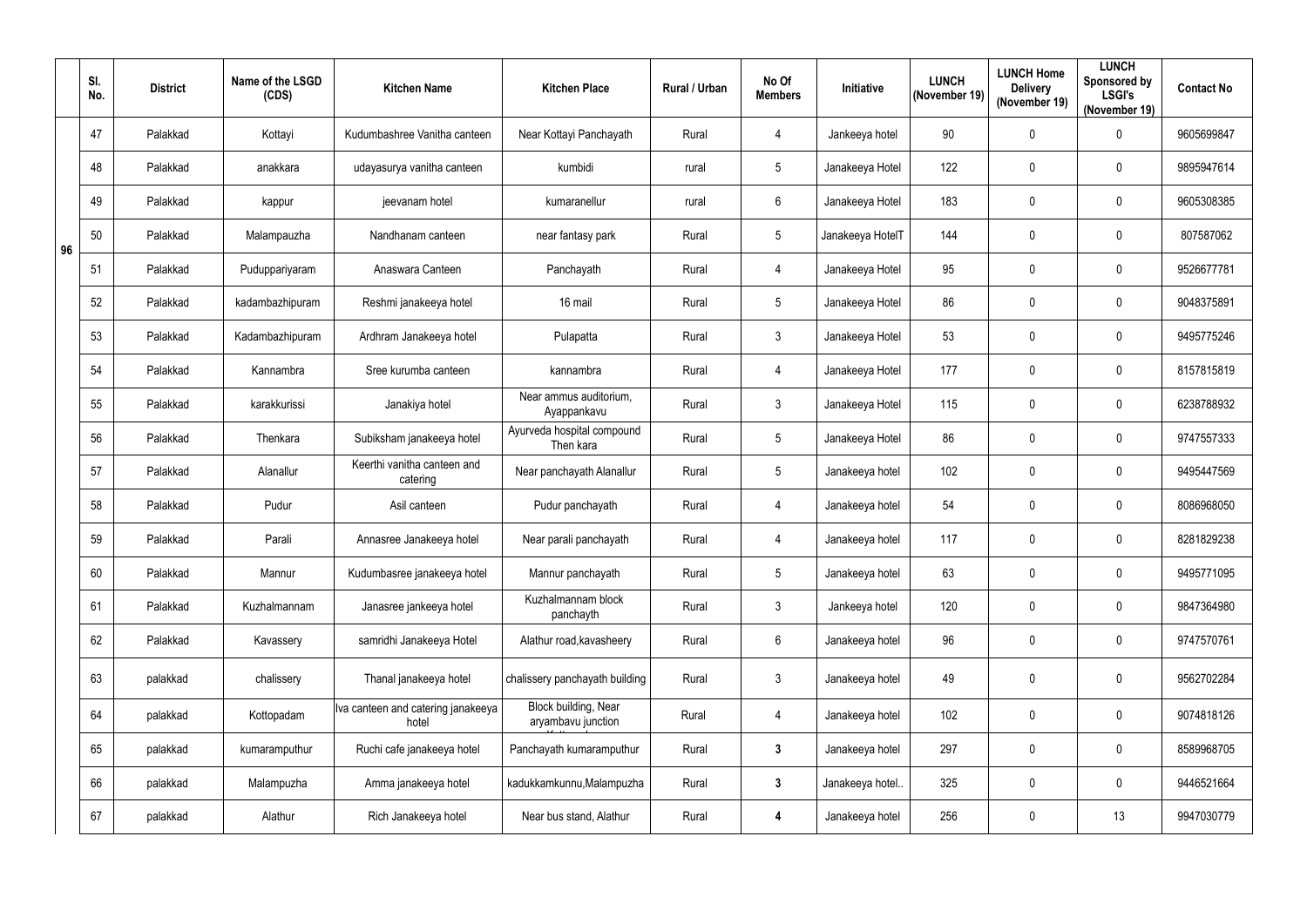| SI.<br>No. | <b>District</b> | Name of the LSGD<br>(CDS) | <b>Kitchen Name</b>         | <b>Kitchen Place</b>                | Rural / Urban | No Of<br><b>Members</b> | Initiative      | <b>LUNCH</b><br>(November 19) | <b>LUNCH Home</b><br><b>Delivery</b><br>(November 19) | <b>LUNCH</b><br>Sponsored by<br><b>LSGI's</b><br>(November 19) | <b>Contact No</b> |
|------------|-----------------|---------------------------|-----------------------------|-------------------------------------|---------------|-------------------------|-----------------|-------------------------------|-------------------------------------------------------|----------------------------------------------------------------|-------------------|
| 68         | palakkad        | Karimpuzha                | Janakeeya hotel             | Karimpuzha panchayath               | Rural         | $\mathbf{3}$            | Janakeeya hotel | 69                            | 0                                                     | 0                                                              | 9961502739        |
| 69         | Palakkad        | Thenkurissi               | Eyeshee janakeeya hotel     | Panchayth building,<br>Thenkurissi  | Rural         | 4                       | Jankeeya hotel  | 92                            | 0                                                     | 0                                                              | 9995662723        |
| 70         | Palakkad        | Agali                     | Janakeeya Hotel             | Block Panchayath building,<br>Agali | Rural         | $5\phantom{.0}$         | Jankeeya hotel  | 141                           | 0                                                     | 0                                                              | 9037878897        |
| 71         | Palakkad        | Sholayur                  | Powrnami janakeeya hotel    | anakkatty bus stand                 | Rural         | 4                       | Jankeeya hotel  | 0                             | 0                                                     | 0                                                              | 9159556404        |
| 72         | Palakkad        | Puthushery                | Janakeeya hotel             | Puthushery panchayath               | Rural         | $5\phantom{.0}$         | Janakeeya hotel | 143                           | 0                                                     | 0                                                              | 9562772723        |
| 73         | Palakkad        | Karimba                   | Janakeeya hotel             | Panchayath premise                  | Rural         | $\mathbf{3}$            | Janakeeya Hotel | 89                            | 0                                                     | 0                                                              | 9562163979        |
| 74         | Palakkad        | Nagalasseri               | Janakeeya hotel             | near koottanad bus stand            | Rural         | $5\phantom{.0}$         | Janakeeya hotel | 200                           | 0                                                     | 0                                                              | 8921928291        |
| 75         | Palakkad        | Mathur                    | Nila janakeeya Hotel        | Near Panchayth, Mathur              | Rural         | 4                       | Jankeeya hotel  | 129                           | 0                                                     | 0                                                              | 9562356483        |
| 76         | Palakkad        | Chalavara                 | Janakeeya hotel             | Chalavara panchayath                | Rural         | $5\phantom{.0}$         | Janakeeya hotel | 76                            | 0                                                     | 0                                                              | 9544659942        |
| 77         | Palakkad        | Ananganadi                | vanitha cateen              | near Ananganadi panchayath          | Rural         | $\mathbf{3}$            | Janakeeya Hotel | 58                            | 0                                                     | 0                                                              | 8921410495        |
| 78         | Palakkad        | Lakkidiperur              | Janakeeya hotel             | Lekkidi perur panchayath            | Rural         | $5\phantom{.0}$         | Jankeeya hotel  | 100                           | 0                                                     | 0                                                              | 6238921903        |
| 79         | Palakkad        | Nellaya                   | Janakeeya hotel             | Nellaya panchayath                  | Rural         | 4                       | Janakeeya hotel | 53                            | 0                                                     | 0                                                              | 9562432883        |
| 80         | Palakkad        | Shornur                   | Oottupura Janakeeya hotel   | near bus stand, Shoranur            | Urban         | 5                       | Janakeeya hotel | 245                           | 0                                                     | 0                                                              | 9747102377        |
| 81         | Palakkad        | Shornur                   | Snehadeepam Janakeeya hotel | Shoranur municipality               | Urban         | 4                       | Janakeeya hotel | 125                           | 0                                                     | 0                                                              | 6238755729        |
| 82         | Palakkad        | Thrikkadiri               | Janakeeya hotel             | Samskarika nilayam                  | Rural         | 4                       | Janakeeya hotel | 57                            | 0                                                     | 0                                                              | 9544806032        |
| 83         | palakkad        | Vaniyamkulam              | Janakeeya hotel             | near PK DAS hospital                | Rural         | $\mathbf{3}$            | Janakeeya hotel | 236                           | 0                                                     | $\mathfrak{Z}$                                                 | 9947408415        |
| 84         | Palakkad        | Ambalappara               | Janakiya hotel              | ambalappara<br>kalyanamandapam      | Rural         | $\sqrt{5}$              | Janakeeya Hotel | 68                            | 0                                                     | 0                                                              | 8129562289        |
| 85         | Palakkad        | Vallappuzha               | Janakeeya hotel             | Hayath Complex, Vallappuzha         | Rural         | $5\phantom{.0}$         | Janakeeya Hotel | 193                           | $\mathbf 0$                                           | 0                                                              | 8086406897        |
| 86         | Palakkad        | Shoranur                  | Ela janakeeya hotel         | Vpc market, kulappully              | Urban         | $\mathbf{3}$            | Janakeeya hotel | 157                           | 0                                                     | 0                                                              | 8129769113        |
| 87         | Palakkad        | Mankara                   | Subiksha Janakeeya hotel    | Near Mankara Panchayath             | Rural         | $5\phantom{.0}$         | Janakeeya hotel | 86                            | $\mathbf 0$                                           | 0                                                              | 8549045637        |
| 88         | Palakkad        | Kanjirapuzha              | Surya Janakeeya hotel       | Kanjirapuzha, panchayath            | Rural         | $5\phantom{.0}$         | Janakeeya hotel | 73                            | $\mathbf 0$                                           | 0                                                              | 9048698194        |
| 89         | Palakkad        | Thachanattukara           | Haritham janakeeya hotel    | 53 mile, Thachanattukara            | Rural         | $\mathbf{3}$            | Janakeeya hotel | 95                            | 0                                                     | 0                                                              | 9605097810        |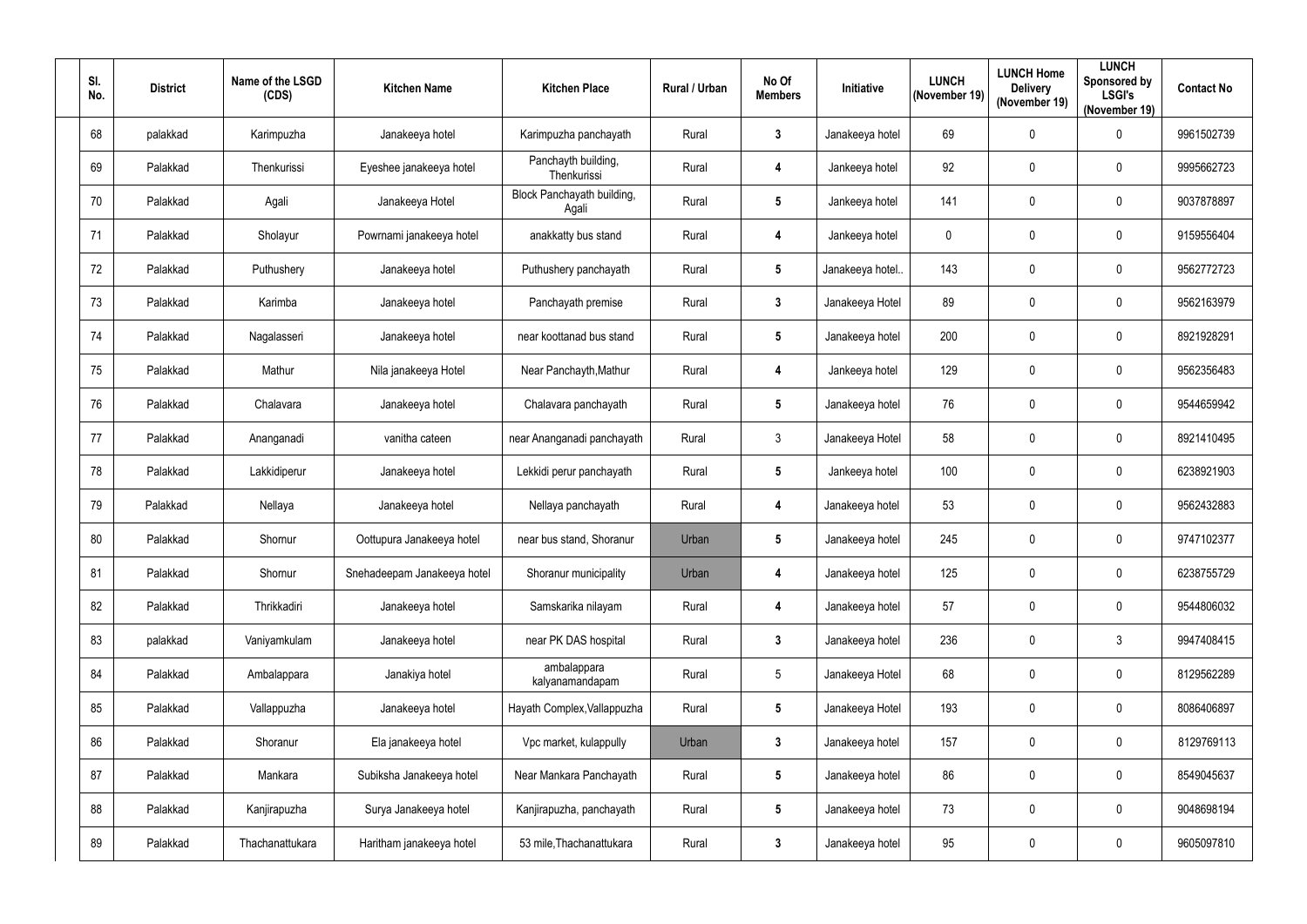|    | SI.<br>No.              | <b>District</b> | Name of the LSGD<br>(CDS) | <b>Kitchen Name</b>             | <b>Kitchen Place</b>                       | Rural / Urban | No Of<br><b>Members</b> | Initiative      | <b>LUNCH</b><br>(November 19) | <b>LUNCH Home</b><br><b>Delivery</b><br>(November 19) | <b>LUNCH</b><br>Sponsored by<br><b>LSGI's</b><br>(November 19) | <b>Contact No</b> |
|----|-------------------------|-----------------|---------------------------|---------------------------------|--------------------------------------------|---------------|-------------------------|-----------------|-------------------------------|-------------------------------------------------------|----------------------------------------------------------------|-------------------|
|    | 90                      | Palakkad        | Puthukode                 | Puthuma jankeeya hotel          | Thachanadi junction                        | Rural         | 6                       | Janakeeya hotel | 267                           | $\mathbf 0$                                           | $\mathbf 0$                                                    | 9744459080        |
|    | 91                      | Palakkad        | Tarur                     | Jankeeya Hotel                  | Infront of vilage office, Tarurk           | Rural         | 4                       | Janakeeya hotel | 68                            | $\mathbf 0$                                           | $\mathbf 0$                                                    | 8606780959        |
|    | 92                      | Palakkad        | Pirayiri                  | Janakeeya hotel                 | Near Panchayath office                     | Rural         | $5\phantom{.0}$         | Janakeeya hotel | 98                            | 0                                                     | $\mathbf 0$                                                    | 9037495586        |
|    | 93                      | Palakkad        | Palakkad ulb              | Ruchi                           | Near Balaji hospital, Fort<br>Maidan       | Urban         | 4                       | Janakeeya hotel | 232                           | 0                                                     | 0                                                              | 7994185687        |
|    | 94                      | Palakkad        | Pookkottukavu             | Punya                           | Pookkottukavu Centre                       | Rural         | $\overline{4}$          | Janakeeya Hotel | 92                            | 0                                                     | $\mathbf 0$                                                    | 9745511432        |
|    | 95                      | Palakkad        | Kuthanoor                 | Suryodayam jankeeya hotel       | Kalapara, kuthanoor                        | Rural         | $5\phantom{.0}$         | Jankeeya hotel  | 45                            | $\mathbf 0$                                           | $\mathbf 0$                                                    | 9995159738        |
|    | 96                      | Palakkad        | Thiruvegappura            | Janakeeya Hotel                 | Kaippuram                                  | Rural         | $5\phantom{.0}$         | Jankeeya hotel  | 132                           | 0                                                     | 0                                                              | 8921882903        |
|    | 97                      | Palakkad        | Thachampara               | Vanitha canteen Janakeeya Hotel | Thachampara town                           | Rural         | 4                       | Jankeeya hotel  | 82                            | 0                                                     | $\mathbf 0$                                                    | 9497826216        |
|    | 98                      | Palakkad        | Kannadi                   | Sweet jankeeya hotel            | Yakkara junction                           | Rural         | $\mathbf{3}$            | Jankeeya hotel  | 55                            | $\mathbf 0$                                           | $\mathbf 0$                                                    | 9846918028        |
|    | 99                      | Palakkad        | Pattithara                | Bavana janakeeya hotel          | kottappadam                                | Rural         | $\sqrt{5}$              | Janakeeya hotel | $\mathbf 0$                   | 0                                                     | $\mathbf 0$                                                    | 9074163402        |
|    | 100                     | Palakkad        | Mannarkkad                | Janakeeya Hotel                 | muncipal building, busstand,<br>mannarkkad | Urban         | 4                       | Janakeeya hotel | 116                           | 0                                                     | 0                                                              |                   |
|    | 101                     | Palakkad        | Pirayiri                  | Kudumbashree janakeeya hotel    | Kallekkad Block Panchayath                 | Rural         | $\sqrt{5}$              | janakeeya hotel | 70                            | 0                                                     | $\mathbf 0$                                                    | 8137940343        |
|    | 102                     | Palakkad        | Marutharoad               | Sreelakshmi janakeeya hotel     | Pirivusala                                 | Rural         | 4                       | janakeeya hotel | 145                           | $\pmb{0}$                                             | 0                                                              | 9048636162        |
| 99 |                         |                 |                           |                                 |                                            |               | 434                     |                 | 12743                         | $\overline{0}$                                        | 23                                                             |                   |
|    | $\overline{\mathbf{1}}$ | Pathanamthitta  | Anicadu                   | Janatha janakeeya hotel         | Nooromave                                  | Rural         | $\mathfrak{Z}$          | Janakeeya Hotel | $\pmb{0}$                     | 122                                                   | $\pmb{0}$                                                      | 6282875679        |
|    | $\overline{2}$          | Pathanamthitta  | Kaviyoor                  | Janakeeya Hotel                 | Manakkachira                               | Rural         | $\overline{4}$          | Janakeeya Hotel | $\pmb{0}$                     | 173                                                   | 0                                                              | 9747886172        |
|    | $\mathbf{3}$            | Pathanamthitta  | Kottanadu                 | Janakeeya Hotel                 | Kottanadu                                  | Rural         | 4                       | Janakeeya Hotel | $\mathbf 0$                   | 150                                                   | $\pmb{0}$                                                      | 6282382608        |
|    | 4                       | Pathanamthitta  | Kalloopara                | Janakeeya Hotel                 | Kalloopara                                 | Rural         | $5\phantom{.0}$         | Janakeeya Hotel | $\pmb{0}$                     | 65                                                    | $\pmb{0}$                                                      | 9947471024        |
|    | 5                       | Pathanamthitta  | Kunnamthanam              | Thripthi Hotel                  | Kunnamthanam                               | Rural         | $\mathbf{3}$            | Janakeeya Hotel | $\pmb{0}$                     | 40                                                    | $\pmb{0}$                                                      | 6235908328        |
|    | 6                       | pathanamthitta  | mallappally               | janakeeya hotel                 | mallappally                                | Rural         | $\mathbf{3}$            | janakeeya hotel | $\mathbf 0$                   | 178                                                   | $\pmb{0}$                                                      | 9744194830        |
|    | 7                       | Pathanamthitta  | kottangal                 | janakeeya hotel                 | kottangal                                  | Rural         | $\mathbf{3}$            | Janakeeya Hotel | $\pmb{0}$                     | 173                                                   | $\pmb{0}$                                                      | 9526690541        |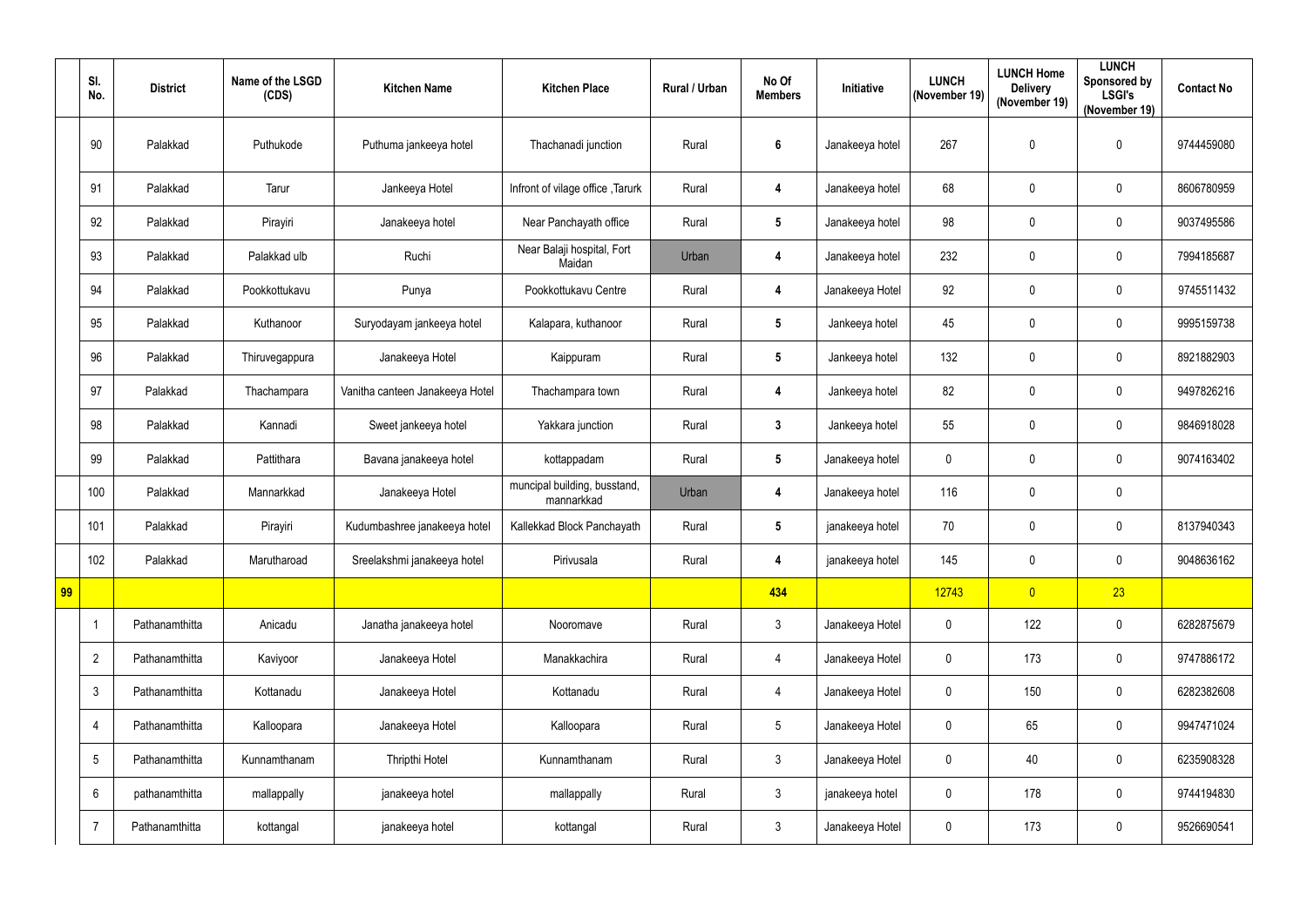| SI.<br>No.      | <b>District</b> | Name of the LSGD<br>(CDS) | <b>Kitchen Name</b>             | <b>Kitchen Place</b>        | <b>Rural / Urban</b> | No Of<br><b>Members</b> | Initiative      | <b>LUNCH</b><br>(November 19) | <b>LUNCH Home</b><br><b>Delivery</b><br>(November 19) | <b>LUNCH</b><br>Sponsored by<br><b>LSGI's</b><br>(November 19) | <b>Contact No</b> |
|-----------------|-----------------|---------------------------|---------------------------------|-----------------------------|----------------------|-------------------------|-----------------|-------------------------------|-------------------------------------------------------|----------------------------------------------------------------|-------------------|
| 8               | Pathanamthitta  | Nedumpuram                | Nedumpram Janakeeya Hotel       | Podiyadi                    | Rural                | 5                       | Janakeeya Hotel | $\mathbf 0$                   | 67                                                    | 0                                                              | 919188291409      |
| 9               | Pathanamthitta  | Niranam                   | Sakhi cafe                      | Niranam                     | Rural                | $\mathfrak{Z}$          | Janakeeya Hotel | 0                             | 45                                                    | 0                                                              | 919526423710      |
| 10              | Pathanamthitta  | Peringara                 | Haritha samrudhi Catering       | <b>PMVHS Pringara</b>       | Rural                | $\overline{4}$          | Janakeeya Hotel | 0                             | 0                                                     | 0                                                              | 919961219550      |
| 11              | Pathanamthitta  | Peringara                 | Pulari janakeeya Hotel          | swamipalam                  | Rural                | $\overline{4}$          | Janakeeya hotel | 0                             | 0                                                     | $\mathbf 0$                                                    | 919656132036      |
| 12              | Pathanamthitta  | Kuttor                    | Nanma Catering                  | <b>GHS Kuttoor</b>          | Rural                | $\mathfrak{Z}$          | Janakeeya Hotel | $\mathbf 0$                   | 95                                                    | 0                                                              | 919526323212      |
| 13              | Pathanamthitta  | Kadapra                   | Niradeepam janakeeya hotel      | Kadapra                     | Rural                | $\overline{4}$          | Janakeeya Hotel | 0                             | 0                                                     | $\mathbf 0$                                                    | 9656512066        |
| 14              | Pathanamthitta  | Eraviperoor               | Avi cafe                        | Avi cafe                    | Rural                | $\mathfrak{Z}$          | Janakeeya Hotel | 0                             | 68                                                    | $\mathbf 0$                                                    | 6238013293        |
| 15              | Pathanamthitta  | Koipuram                  | Ammas kudumbashree cafe         | Muttamon                    | Rural                | $\sqrt{5}$              | Janakeeya Hotel | $\mathbf 0$                   | 113                                                   | 0                                                              | 9961485931        |
| 16 <sup>°</sup> | Pathanamthitta  | Thottappuzhassery         | Thottapuzhassery Jankeeya Hotel | Thottapuzhassery            | Rural                | 4                       | Janakeeya Hotel | 0                             | 0                                                     | $\boldsymbol{0}$                                               | 9656403054        |
| 17              | Pathanamthitta  | Puramattom                | Top N Taste                     | Puramattom                  | Rural                | $\mathfrak{Z}$          | Janakeeya Hotel | 0                             | 24                                                    | 0                                                              | 9526728230        |
| 18              | Pathanamthitta  | Ayroor                    | Janakeeya Hotel                 | Ayroor                      | Rural                | $6\phantom{.}$          | Janakeeya Hotel | 0                             | 22                                                    | $\mathbf 0$                                                    | 8086653951        |
| 19              | Pathanamthitta  | Ezhumattor                | Swad Hotel                      | Thadiyoor                   | Rural                | $\mathfrak{Z}$          | Janakeeya Hotel | $\mathbf 0$                   | 81                                                    | $\mathbf 0$                                                    | 9526857335        |
| 20              | Pathanamthitta  | Kozhencherry              | Ruchi Janakeeya hotel           | Community hall, kozhenchery | Rural                | $\overline{4}$          | Janakeeya Hotel | 0                             | 90                                                    | 0                                                              | 9947387912        |
| 21              | Pathanamthitta  | Mallappuzhassery          | Snehadeepam                     | Paramootil                  | Rural                | $6\,$                   | Janakeeya Hotel | $\mathbf 0$                   | 35                                                    | 0                                                              | 9847170052        |
| 22              | Pathanamthitta  | Chennerkara               | Thanal Kudumbasree Cafe         | Nallanikunnu                | Rural                | $\sqrt{5}$              | Janakeeya Hotel | $\mathbf 0$                   | 40                                                    | 0                                                              | 9747469562        |
| 23              | Pathanamthitta  | Cherukole                 | Janakeeya Hotel                 | Cherukole                   | Rural                | $\mathfrak{Z}$          | Janakeeya Hotel | $\mathbf 0$                   | 75                                                    | $\pmb{0}$                                                      | 7907811728        |
| 24              | Pathanamthitta  | Elanthoor                 | Janakeeya Hotel                 | Vary                        | Rural                | $\overline{4}$          | Janakeeya Hotel | 0                             | 60                                                    | 0                                                              | 9946047385        |
| 25              | Pathanamthitta  | naranganam                | janakeeya hotel                 | kadammanitta                | Rural                | $\mathfrak{Z}$          | janakeeya hotel | 0                             | 80                                                    | 0                                                              | 9744478962        |
| 26              | Pathanamthitta  | Omalloor                  | Janakeeya Hotel                 | Omalloor                    | Rural                |                         | Janakeeya Hotel | $\mathbf 0$                   | 40                                                    | 0                                                              |                   |
| 27              | Pathanamthitta  | Chittar                   | Chittar janakiya hotel          | Koothattukulam              | Rural                | $\mathfrak{Z}$          | Janakeeya Hotel | $\mathbf 0$                   | 214                                                   | $\mathbf 0$                                                    | 9072374618        |
| 28              | Pathanamthitta  | Naranammoozhi             | Thanima                         | Arakkamon                   | Rural                | $\mathfrak{Z}$          | Janakeeya Hotel | $\mathbf 0$                   | 0                                                     | 0                                                              | 9605021278        |
| 29              | Pathanamthitta  | Perunadu                  | Perunadu Janakeeya Hotel        | Perunadu                    | Rural                | $\sqrt{5}$              | Janakeeya Hotel | $\mathbf 0$                   | 0                                                     | 0                                                              |                   |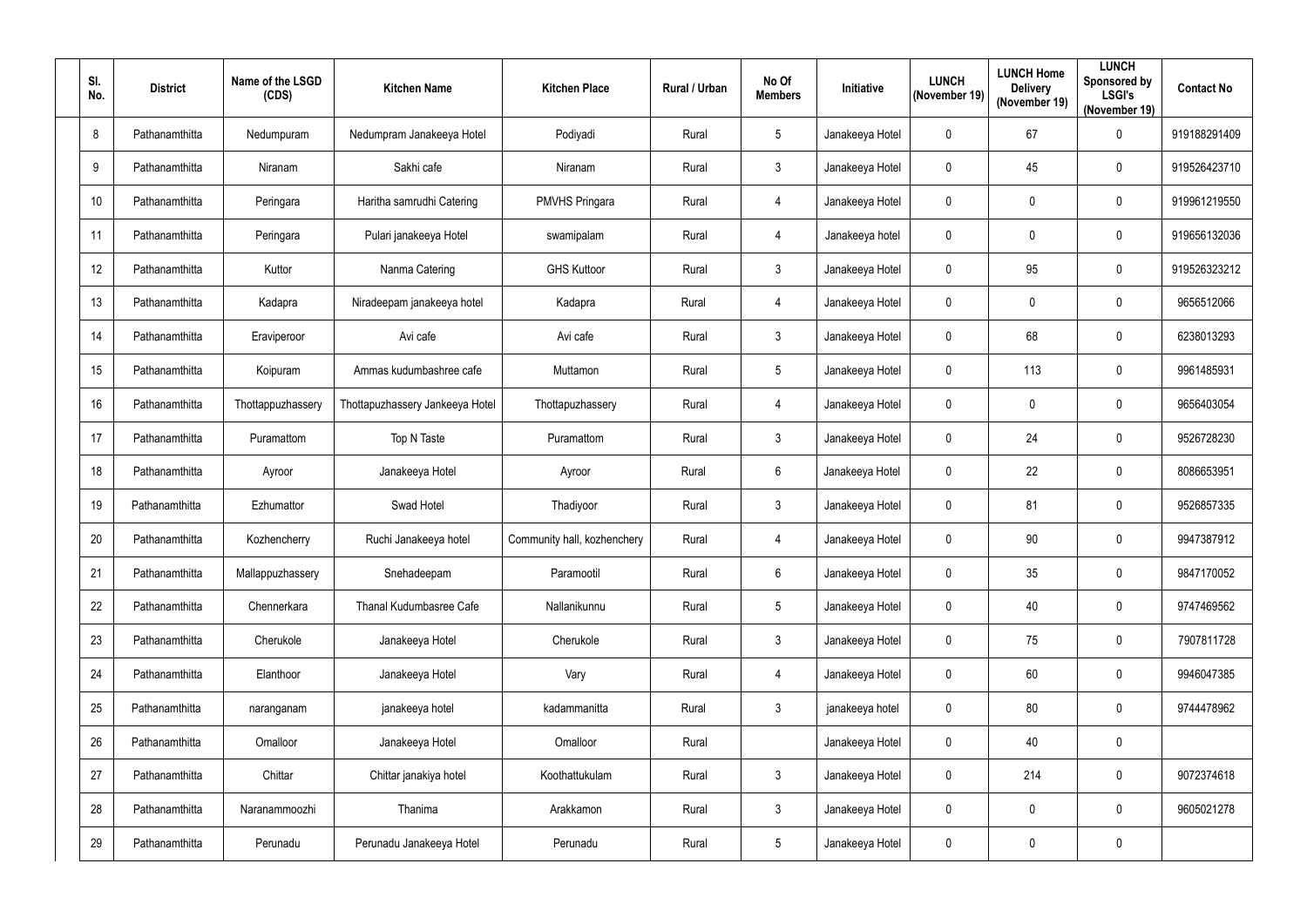|    | SI.<br>No. | <b>District</b> | Name of the LSGD<br>(CDS) | <b>Kitchen Name</b>        | <b>Kitchen Place</b>   | Rural / Urban | No Of<br><b>Members</b> | Initiative      | <b>LUNCH</b><br>(November 19) | <b>LUNCH Home</b><br><b>Delivery</b><br>(November 19) | <b>LUNCH</b><br>Sponsored by<br><b>LSGI's</b><br>(November 19) | <b>Contact No</b> |
|----|------------|-----------------|---------------------------|----------------------------|------------------------|---------------|-------------------------|-----------------|-------------------------------|-------------------------------------------------------|----------------------------------------------------------------|-------------------|
| 58 | 30         | Pathanamthitta  | Ranni-Angadi              | Angadi Janakeeya Hotel     | Thoodathil church hall | Rural         | $5\phantom{.0}$         | Janakeeya Hotel | $\mathbf 0$                   | 161                                                   | 0                                                              | 9961190622        |
|    | 31         | Pathanamthitta  | Ranni-Pazhavangadi        | Navami Hotel               | Makkappuzha            | Rural         | 4                       | Janakeeya Hotel | $\mathbf{0}$                  | 139                                                   | $\mathbf 0$                                                    | 9562135824        |
|    | 32         | Pathanamthitta  | Seethathodu               | Thanima catering unit      | Seethathodu            | Rural         | $\overline{5}$          | Janakeeya Hotel | 80                            | 150                                                   | 0                                                              | 9747622310        |
|    | 33         | Pathanamthitta  | Ranni                     | Janakeeya Hotel            | Ranni                  | Rural         | 4                       | Janakeeya Hotel | $\mathbf 0$                   | 59                                                    | 0                                                              | 99462338752       |
|    | 34         | Pathanamthitta  | Vechhoochira              | Annapoorneswary hotel      | Venkurinji             | Rural         | 4                       | Janakeeya Hotel | $\mathbf 0$                   | 175                                                   | 0                                                              | 8547264134        |
|    | 35         | Pathanamthitta  | Vadasserikara             | Thannal Janakeeya Hotel    | Vadasserikara          | Rural         | $\overline{5}$          | Janakeeya Hotel | $\mathbf 0$                   | 84                                                    | 0                                                              | 8590107684        |
|    | 36         | Pathanamthitta  | Vallickodu                | Janakeeya Hotel            | Vallicodu              | Rural         | $\overline{5}$          | Janakeeya Hotel | $\mathbf 0$                   | 145                                                   | 0                                                              | 8547121591        |
|    | 37         | Pathanamthitta  | Pramadom                  | Aishwarya Janakeeya Hotel  | Pramadom               | Rural         | $\mathfrak{Z}$          | Janakeeya Hotel | $\mathbf 0$                   | 68                                                    | 0                                                              | 9495312020        |
|    | 38         | Pathanamthitta  | Aruvappulam               | Janakeeya Hotel            | Kallely                | Rural         | $\mathbf{3}$            | Janakeeya Hotel | $\mathbf{0}$                  | 64                                                    | $\mathbf 0$                                                    | 9656700499        |
|    | 39         | Pathanamthitta  | mylapra                   | Manna janakeeya hotel      | mylapra                | Rural         | $\mathbf{3}$            | janakeeya hotel | $\mathbf 0$                   | 26                                                    | 0                                                              | 9961750470        |
|    | 40         | Pathanamthitta  | Thannithodu               | Flowers janakeeya hotel    | Thannithodu            | Rural         | $\mathfrak{Z}$          | Janakeeya hotel | $\mathbf 0$                   | 181                                                   | 0                                                              | 9061295035        |
|    | 40         | Pathanamthitta  | Malayappuzha              | Janakeeya Hotel            | Malayappuzha           | Rural         | $\mathfrak{Z}$          | Janakeeya Hotel | $\mathbf 0$                   | 194                                                   | 0                                                              |                   |
|    | 41         | Pathanamthitta  | Konni                     | Janakeeya Hotel            | Konni                  | Rural         | $\mathbf{3}$            | Janakeeya Hotel | $\mathbf 0$                   | 215                                                   | $\boldsymbol{0}$                                               |                   |
|    | 43         | Pathanamthitta  | Kalanjoor                 | Kalanjoor janakeeya Hotel  | Kalanjoor              | Rural         | $\overline{4}$          | Janakeeya Hotel | $\mathbf 0$                   | 125                                                   | 0                                                              | 6238045066        |
|    | 44         | Pathanamthitta  | Ezhamkulam                | Swad Catering Unit         | Enathu                 | Rural         | $5\phantom{.0}$         | Janakeeya Hotel | $\mathbf 0$                   | 120                                                   | 0                                                              | 9747243317        |
|    | 45         | Pathanamthitta  | Kodumon                   | Ruchiyidam Janakeeya Hotel | Kodumon                | Rural         | $\overline{7}$          | Janakeeya Hotel | $\mathbf 0$                   | 0                                                     | $\pmb{0}$                                                      | 75611017112       |
|    | 46         | Pathanamthitta  | Erathu                    | Janakeeya Hotel            | Erathu                 | Rural         | 4                       | Janakeeya Hotel | $\mathbf 0$                   | 126                                                   | 0                                                              | 9645102262        |
|    | 47         | Pathanamthitta  | Enadimangalam             | Janakeeya Hotel            | Elamannoor             | Rural         | 4                       | Janakeeya Hotel | $\mathbf 0$                   | 121                                                   | $\pmb{0}$                                                      |                   |
|    | 48         | Pathanamthitta  | Kadampanadu               | Janakeeya Hotel            | Mannady                | Rural         | $\mathbf{3}$            | Janakeeya Hotel | $\mathbf 0$                   | 69                                                    | 0                                                              |                   |
|    | 49         | Pathanamthitta  | Pallickal                 |                            |                        | Rural         |                         | Janakeeya Hotel | $\mathbf 0$                   | 186                                                   | $\pmb{0}$                                                      |                   |
|    | 50         | Pathanamthitta  | Thumpamon                 | Ruchi Cafe                 | Mampilali              | Rural         | $5\,$                   | Janakeeya Hotel | $\mathbf 0$                   | 0                                                     | $\pmb{0}$                                                      | 9188300026        |
|    | 51         | Pathanamthitta  | Kulanada                  | Bhagyalekshmi cafe unit    | Kaipuzha               | Rural         | $\mathfrak{Z}$          | Janakeeya Hotel | $\mathbf 0$                   | 87                                                    | $\pmb{0}$                                                      |                   |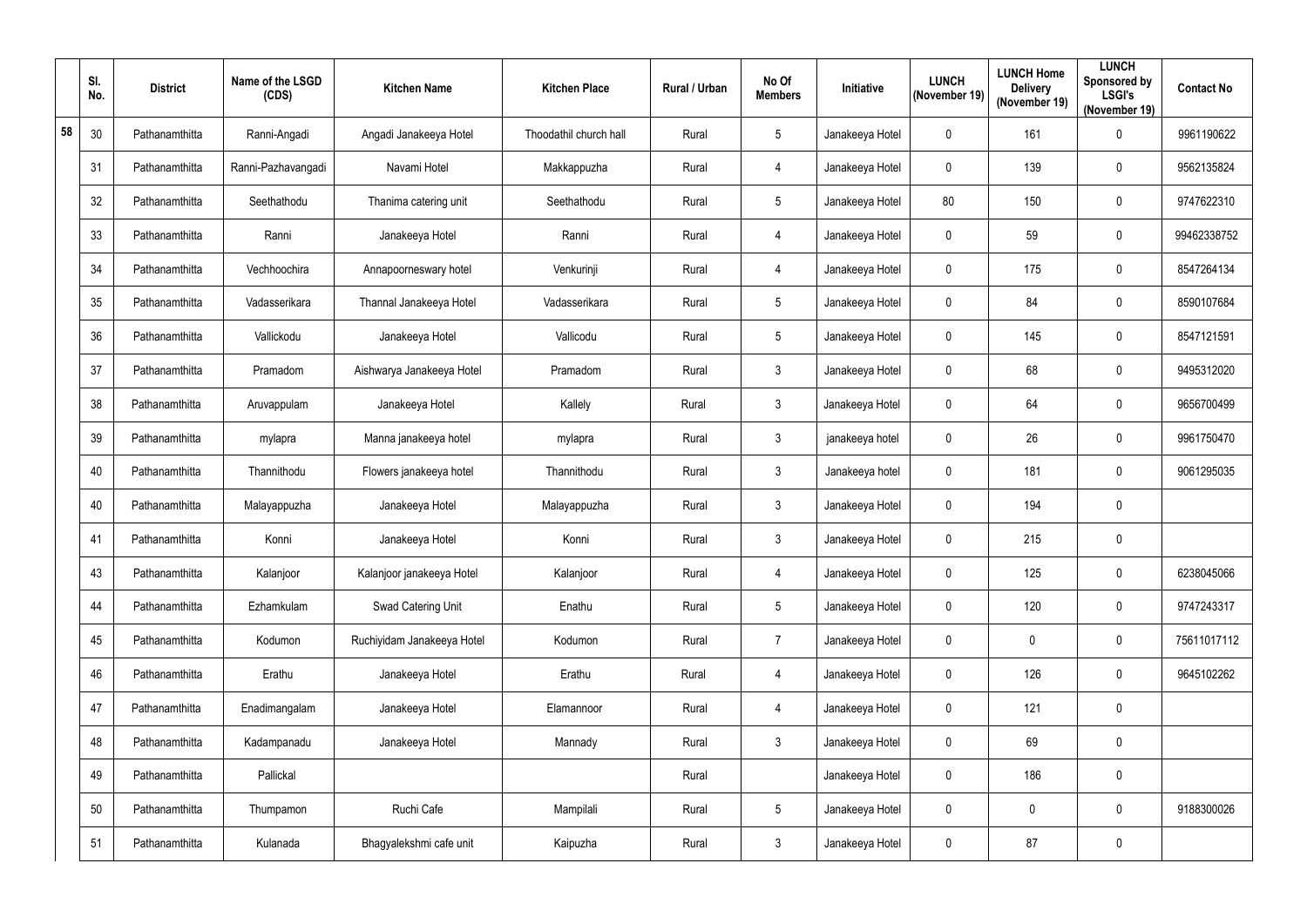|    | SI.<br>No.     | <b>District</b>    | Name of the LSGD<br>(CDS) | <b>Kitchen Name</b>                       | <b>Kitchen Place</b>                   | Rural / Urban | No Of<br><b>Members</b> | Initiative      | <b>LUNCH</b><br>(November 19) | <b>LUNCH Home</b><br><b>Delivery</b><br>(November 19) | <b>LUNCH</b><br>Sponsored by<br><b>LSGI's</b><br>(November 19) | <b>Contact No</b> |
|----|----------------|--------------------|---------------------------|-------------------------------------------|----------------------------------------|---------------|-------------------------|-----------------|-------------------------------|-------------------------------------------------------|----------------------------------------------------------------|-------------------|
|    | 52             | Pathanamthitta     | Pandalam Thekkekara       | Pandalam Thekkekara                       | Thatta                                 | Rural         | $\mathbf{3}$            | Janakeeya Hotel | $\mathbf 0$                   | 156                                                   | 0                                                              | 9526224922        |
|    | 53             | Pathanamthitta     | Aranmula                  | Janakeeya Hotel                           | Aranmula                               | Rural         | 5                       | Janakeeya Hotel | $\mathbf 0$                   | 86                                                    | 0                                                              | 9656296503        |
|    | 54             | Pathanamthitta     | Mezhuveli                 | Thripthi Janakeeya Hotel                  | Mezhuveli                              | Rural         | $\mathbf{3}$            | Janakeeya Hotel | $\mathbf{0}$                  | 35                                                    | $\mathbf 0$                                                    | 9495265971        |
|    | 55             | Pathanamthitta     | Adoor                     | Amma Catering Unit                        | Adoor                                  | Urban         | 5                       | Janakeeya Hotel | $\mathbf 0$                   | 0                                                     | $\mathbf 0$                                                    | 8606887490        |
|    | 56             | Pathanamthitta     | Pandalam                  | Ruchi catering                            | Sivarenjini Auditorium                 | Urban         | $\sqrt{5}$              | Janakeeya Hotel | $\mathbf 0$                   |                                                       | 0                                                              | 9846212739        |
|    | 57             | Pathanamthitta     | <b>Thiruvalla East</b>    | janakeeya hotel                           | near private bus stand<br>thiruvalla   | Urban         | 5                       | Janakeeya Hotel | $\mathbf 0$                   | 306                                                   | 0                                                              | 919847729416      |
|    | 58             | Pathanamthitta     | <b>Thiruvalla West</b>    | janakeeya hotel                           | kizhakkan muthoor                      | Urban         | 5                       | Janakeeya Hotel | $\mathbf 0$                   | 148                                                   | 0                                                              | 919656132036      |
|    | 59             | Pathanamthitta     | Pathanamthitta            | Janakeeya Hotel                           | <b>Near Municipality Office</b>        | Urban         | 5                       | Janakeeya Hotel | $\bf{0}$                      | 30                                                    | $\mathbf 0$                                                    |                   |
| 58 |                |                    |                           |                                           |                                        |               | 229                     |                 | 80                            | 5306                                                  | $\overline{\mathbf{0}}$                                        |                   |
|    | 1              | Thiruvananthapuram | Parassala                 | Bhagyalekshmi janakeeya hotel             | Mundaplavila                           | Rural         | $\sqrt{5}$              | Janakeeya Hotel | 304                           | 0                                                     | 0                                                              | 9895463718        |
|    | $\overline{2}$ | Thiruvananthapuram | Karode                    | Karode janakeeya hotel                    | Paavaara,<br>pazhaya uchakkada         | Rural         | $\overline{5}$          | Janakeeya Hotel | 290                           | 0                                                     | $\boldsymbol{0}$                                               | 9605122139        |
|    | 3              | Thiruvananthapuram | Thirupuram                | Thirupuram janakeeya hotel                | Pazhayakada                            | Rural         | $5\phantom{.0}$         | Janakeeya Hotel | 195                           | 0                                                     | 0                                                              | 7034723987        |
|    | 4              | Thiruvananthapuram | Chenkal                   | Karuna janakeeya hotel                    | Udiyankulangara                        | Rural         | 5                       | Janakeeya Hotel | 350                           | 0                                                     | 0                                                              | 9746726109        |
|    | 5              | Thiruvananthapuram | Kulathoor                 | Nakshatra janakeeya hotel                 | Attapuram                              | Rural         | $5\phantom{.0}$         | Janakeeya Hotel | 423                           | 0                                                     | $\pmb{0}$                                                      | 8301924221        |
|    | 6              | Thiruvananthapuram | Neyyattinkara 1           | Oottupura                                 | Neyyattinkara                          | Urban         | $\sqrt{5}$              | Janakeeya Hotel | 415                           | 0                                                     | $\pmb{0}$                                                      | 8129192485        |
|    | $\overline{7}$ | Thiruvananthapuram | Neyyattinkara 1           | Cafesree Janakeeya Hotel                  | Vazhimukku                             | Urban         | $\overline{5}$          | Janakeeya Hotel | 630                           | 0                                                     | 0                                                              | 9995604997        |
|    | 8              | Thiruvananthapuram | Neyyattinkara 1           | Thripthi janakeeya Hotel                  | perumpazhuthoor                        | urban         | $\overline{4}$          | janakeeya Hotel | 270                           | 0                                                     | 0                                                              | 6282944199        |
|    | 9              | Thiruvananthapuram | Neyyattinkara 2           | Harsha catering unit                      | Neyyattinkara                          | Urban         | $5\phantom{.0}$         | Janakeeya Hotel | 320                           | 0                                                     | $\pmb{0}$                                                      | 9048822770        |
|    | 10             | Thiruvananthapuram | Neyyattinkara 2           | Devarose Janakeeya Hotel                  | Amaravila                              | Urban         | $5\phantom{.0}$         | Janakeeya Hotel | 145                           | 0                                                     | 0                                                              | 9995028659        |
|    | 11             | Thiruvananthapuram | Kollayil                  | Kaveri janakeeya hotel                    | Kavuvila, kottamam,<br>Dhanuvachapuram | Rural         | $5\phantom{.0}$         | Janakeeya Hotel | $\mathbf 0$                   | 0                                                     | 0                                                              | 9656815322        |
|    | 12             | Thiruvananthapuram | Kunnathukal               | Aiswarya Janakeeya Hotel -<br>Kunnathukal | Kuruwad, paliyodu                      | Rural         | $\mathbf{3}$            | Janakeeya Hotel | 110                           | 0                                                     | 0                                                              | 9539549507        |
|    | 13             | Thiruvananthapuram | Vellarada                 | Eden Janakeeya Hotel                      | Panachamoodu, Vellarada                | Rural         | $\overline{5}$          | Janakeeya Hotel | $\mathbf 0$                   | 0                                                     | $\pmb{0}$                                                      | 8547973305        |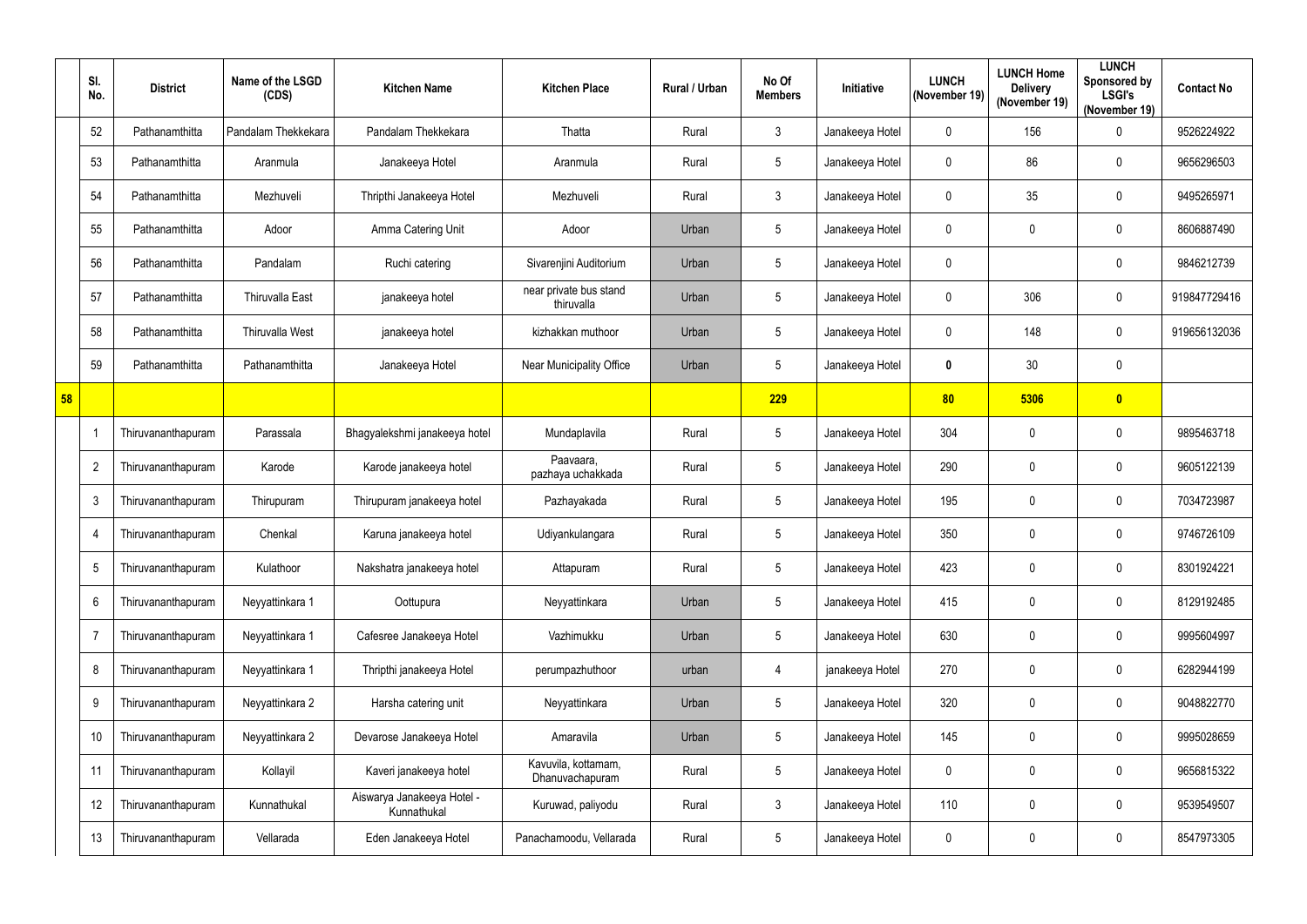| SI.<br>No. | <b>District</b>    | Name of the LSGD<br>(CDS) | <b>Kitchen Name</b>                        | <b>Kitchen Place</b>                       | Rural / Urban | No Of<br><b>Members</b> | Initiative      | <b>LUNCH</b><br>(November 19) | <b>LUNCH Home</b><br><b>Delivery</b><br>(November 19) | <b>LUNCH</b><br>Sponsored by<br><b>LSGI's</b><br>(November 19) | <b>Contact No</b> |
|------------|--------------------|---------------------------|--------------------------------------------|--------------------------------------------|---------------|-------------------------|-----------------|-------------------------------|-------------------------------------------------------|----------------------------------------------------------------|-------------------|
| 14         | Thiruvananthapuram | Vellarada                 | Chandrika Janakeeya Hotel -<br>Vellarada   | Vellarada                                  | Rural         | $6\phantom{1}$          | Janakeeya Hotel | 104                           | 0                                                     | $\pmb{0}$                                                      | 9539366295        |
| 15         | Thiruvananthapuram | Aryankode                 | Aryan Janakeeya Hotel -<br>Aryankode       | Aryankode                                  | Rural         | $5\phantom{.0}$         | Janakeeya Hotel | 182                           | 0                                                     | $\boldsymbol{0}$                                               | 9746905408        |
| 16         | Thiruvananthapuram | Ottashekharamangala<br>m  | Minnaram Janakeeya Hotel                   | Kuravara, Near<br>Ottashekharamangalam UPS | Rural         | $\overline{4}$          | Janakeeya Hotel | 153                           | 0                                                     | $\boldsymbol{0}$                                               | 9567553161        |
| 17         | Thiruvananthapuram | Kollayil                  | Janakeeya Hotel                            | Mylakkara                                  | Rural         | 5                       | Janakeeya Hotel | 152                           | 0                                                     | $\boldsymbol{0}$                                               | 9605076268        |
| 18         | Thiruvananthapuram | perunkadavila             | shankholi janakeeya hotel                  | perunkadavila                              | rural         | $\mathfrak{Z}$          | Janakeeya Hotel | 196                           | 0                                                     | $\boldsymbol{0}$                                               |                   |
| 19         | Thiruvananthapuram | Amboori                   | Janakeeya Hotel                            | Amboori                                    | Rural         | $\sqrt{5}$              | Janakeeya Hotel | 0                             | 0                                                     | 0                                                              | 9747169098        |
| 20         | Thiruvananthapuram | Athiyanoor                | Kudumbashree janakeeya hotel               | Venpakal                                   | Rural         | 4                       | Janakeeya Hotel | 311                           | 0                                                     | $\mathbf 0$                                                    | 919562752580      |
| 21         | Thiruvananthapuram | Kottukal                  | Vismaya janakeeya hotel                    | Uchakkada                                  | Rural         | 5                       | Janakeeya Hotel | 315                           | 0                                                     | 0                                                              | 6282447041        |
| 22         | Thiruvananthapuram | Kanjiramkulam             | Padaswaram unit                            | Kanjiramkulam                              | Rural         | 4                       | Janakeeya Hotel | 0                             | 0                                                     | $\mathbf 0$                                                    | 919072899432      |
| 23         | Thiruvananthapuram | Karumkulam                | Alil Janakeeya Hotel                       | Pallam                                     | Rural         | $5\phantom{.0}$         | Janakeeya Hotel | 125                           | 0                                                     | 0                                                              | 917736513673      |
| 24         | Thiruvananthapuram | Venganoor                 | Venganoor Ruchi janakeeya hotel            | Peringamala                                | Rural         | 10 <sup>°</sup>         | Janakeeya Hotel | 118                           | 0                                                     | 0                                                              | 9656309710        |
| 25         | Thiruvananthapuram | Vilavoorkkal              | Priyam Janakeeya Hotel                     | Chanthamukku, Peyadu Jn                    | Rural         | $5\phantom{.0}$         | Janakeeya Hotel | 289                           | 0                                                     | $\boldsymbol{0}$                                               | 7902504494        |
| 26         | Thiruvananthapuram | Vilavoorkal               | Vilavoorkal janakeeya hotel                | Pottayil                                   | Rural         | 5                       | Janakeeya Hotel | 294                           | 0                                                     | 0                                                              | 9497883130        |
| 27         | Thiruvananthapuram | Kalliyoor                 | Stree Shakthi Janakeeya Hotel              | Kalliyoor                                  | Rural         | $\sqrt{5}$              | Janakeeya Hotel | $\mathbf 0$                   | 0                                                     | $\boldsymbol{0}$                                               | 9074998782        |
| 28         | Thiruvananthapuram | Maranalloor               | Mayooram Janakeeya Hotel                   | Mannadikkonam                              | Rural         | $\overline{4}$          | Janakeeya Hotel | 175                           | 0                                                     | 0                                                              | 9847371025        |
| 29         | Thiruvananthapuram | Pallichal                 | Vandhanam Janakeeya hotel                  | Naruvamoodu                                | Rural         | $\overline{4}$          | Janakeeya Hotel | 170                           | 0                                                     | $\pmb{0}$                                                      | 9562636222        |
| 30         | Thiruvananthapuram | Vilappil                  | Sreebhadra janakeey a hotel                | peyad                                      | Rural         | $5\phantom{.0}$         | Janakeeya Hotel | 318                           | 0                                                     | $\pmb{0}$                                                      | 919496194745      |
| 31         | Thiruvananthapuram | Malayinkeezhu             | Thapasya janakeeya hotel                   | Aruvacode                                  | Rural         | 5                       | Janakeeya Hotel | 125                           | 0                                                     | 0                                                              | 9074329707        |
| 32         | Thiruvananthapuram | Andoorkonam               | Thiruvathira janakeeya hotel               | Kaniyapuram                                | Rural         | $\mathfrak{Z}$          | Janakeeya Hotel | 187                           | 0                                                     | 0                                                              | 8921698989        |
| 3,3        | Thiruvananthapuram | Kadinamkulam              | Sabarmathi janakeeya hotel                 | Chitattumukku                              | Rural         | $\overline{4}$          | Janakeeya Hotel | 250                           | 0                                                     | $\pmb{0}$                                                      |                   |
| 34         | Thiruvananthapuram | Azhoor                    | Kudumbadsree janakeeya hotel               | Azhoor                                     | Rural         | $\overline{4}$          | Janakeeya Hotel | 102                           | 0                                                     | $\boldsymbol{0}$                                               | 8129060294        |
| 35         | Thiruvanathapuram  | Pothencode                | Pothencode Kudumbashree<br>Janakeeya hotel | Pothencode ayiroorppara<br>Farmers centre  | Rural         | $5\,$                   | Janakeeya Hotel | 90                            | 0                                                     | 0                                                              | 9037832338        |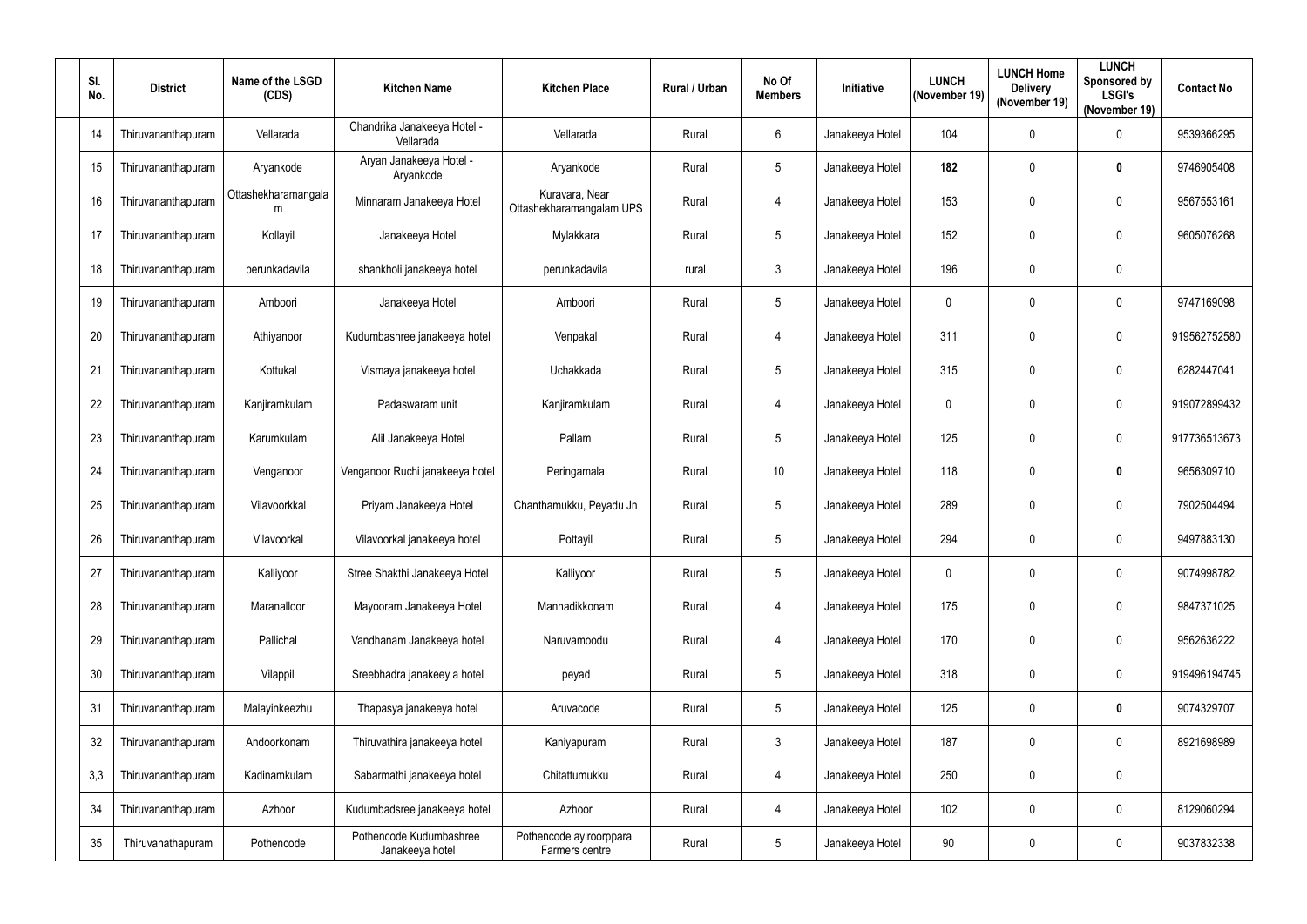|     | SI.<br>No. | <b>District</b>    | Name of the LSGD<br>(CDS)  | <b>Kitchen Name</b>                           | <b>Kitchen Place</b>                              | Rural / Urban | No Of<br><b>Members</b> | Initiative      | <b>LUNCH</b><br>(November 19) | <b>LUNCH Home</b><br><b>Delivery</b><br>(November 19) | <b>LUNCH</b><br>Sponsored by<br><b>LSGI's</b><br>(November 19) | <b>Contact No</b> |
|-----|------------|--------------------|----------------------------|-----------------------------------------------|---------------------------------------------------|---------------|-------------------------|-----------------|-------------------------------|-------------------------------------------------------|----------------------------------------------------------------|-------------------|
|     | 36         | Thiruvananthapuram | Mangalapuram               | Mangalapuram Kudumbashree<br>Janakeeya Hotel  | Managalapuram Junction,<br>Near Panchayath Office | Rural         | 5                       | Janakeeya Hotel | 150                           | 0                                                     | $\mathbf 0$                                                    | 9995459534        |
|     | 37         | Thiruvananthapuram | Mangalapuram               | Swad Kudumbashree Janakeeya<br>hotel          | Murukkumpuzha                                     | Rural         | 3                       | Janakeeya Hotel | 220                           | $\mathbf{0}$                                          | $\mathbf 0$                                                    | 8281624670        |
|     | 38         | Thiruvananthapuram | Mangalapuram               | Ruchisagaram Kudumbashree<br>Janakeeya Hotel  | Chembakamangalam                                  | Rural         | $\overline{5}$          | Janakeeya Hotel | 120                           | $\mathbf 0$                                           | $\mathbf 0$                                                    | 8139079929        |
|     | 39         | Thiruvanathapuram  | <b>TVM Corporation CDS</b> | Krishnakripa Janakeeya hotel                  | Anayara                                           | Urban         | $\overline{5}$          | Janakeeya Hotel | 110                           | $\mathbf 0$                                           | 0                                                              | 9745823832        |
|     | 40         | Thiruvanathapuram  | <b>TVM Corporation CDS</b> | Vanitha Janakeeya Hotel                       | Manvila                                           | Urban         | 4                       | Janakeeya Hotel | 455                           | $\mathbf 0$                                           | $\mathbf 0$                                                    | 8129412369        |
|     | 41         | Thiruvanathapuram  | <b>TVM Corporation CDS</b> | Bhagyalekshmi Kudumbashree<br>Janakeeya Hotel | EK Nayanar Trust, Medical<br>College              | Urban         | 6                       | Janakeeya Hotel | 223                           | 0                                                     | $\mathbf 0$                                                    |                   |
|     | 42         | Thiruvanathapuram  | <b>TVM Corporation CDS</b> | Tripthi Janakeeya Hotel                       | Pallithura                                        | Urban         | $\mathbf{3}$            | Janakeeya Hotel | 350                           | $\mathbf 0$                                           | $\mathbf 0$                                                    | 9387738568        |
|     | 43         | Thiruvanathapuram  | <b>TVM Corporation CDS</b> | soubhagya janakeeya Hotel                     | kazhakoottam                                      | Urban         | $\mathfrak{Z}$          | janakeeya Hotel | 450                           | 0                                                     | $\mathbf 0$                                                    | 8921555192        |
|     | 44         | Thiruvanathapuram  | <b>TVM Corporation CDS</b> | Uthradam Janakeeya Hotel                      | Pattom                                            | Urban         | 3                       | janakeeya Hotel | 450                           | $\mathbf{0}$                                          | $\mathbf 0$                                                    | 8281062575        |
|     | 45         | Thiruvananthapuram | <b>TVM Corporation CDS</b> | Janakeeya hotel                               | Mannarakonam                                      | Urban         | 3                       | Janakeeya Hotel | 900                           | $\mathbf{0}$                                          | $\mathbf 0$                                                    | 8281088923        |
|     | 46         | Thiruvananthapuram | <b>TVM Corporation CDS</b> | Kismath Janakeeya Hotel                       | Pottakuzhi                                        | Urban         | $\mathbf{3}$            | Janakeeya Hotel | 660                           | $\mathbf 0$                                           | $\mathbf 0$                                                    | 8129179622        |
|     | 47         | Thiruvananthapuram | <b>TVM Corporation CDS</b> | Salt and Pepper                               | Poomalliyoorkkonam                                | Urban         | 3                       | Janakeeya Hotel | 410                           | $\mathbf 0$                                           | $\mathbf 0$                                                    | 8593986935        |
|     | 48         | Thiruvananthapuram | <b>TVM Corporation CDS</b> | Sreebhadra Janakeeya Hotel                    | Pettah                                            | Urban         |                         | Janakeeya Hotel | 277                           | $\mathbf 0$                                           | 0                                                              | 9847227647        |
|     | 49         | Thiruvananthapuram | <b>TVM Corporation CDS</b> | kalavara Janakeeya Hotel                      | vattiyoorkavu                                     | Urban         | $\mathbf{3}$            | Janakeeya Hotel | 345                           | 0                                                     | 0                                                              | 9847655426        |
|     | 50         | Thiruvananthapuram | <b>TVM Corporation CDS</b> | punartham kudumbashree                        | kudappanakunnu                                    | Urban         | $\mathbf{3}$            | Janakeeya Hotel | 398                           | 0                                                     | $\mathbf 0$                                                    | 9747115789        |
|     | 51         | Thiruvananthapuram | <b>TVM Corporation CDS</b> | peroor JH                                     | Palayam                                           | Urban         | $\mathbf{3}$            | Janakeeya Hotel | 188                           | 0                                                     | $\pmb{0}$                                                      | 8086119633        |
|     | 52         | Thiruvananthapuram | Aryanadu                   | Aryanad Janakeeya Hotel                       | Aryanad                                           | Rural         | $6\phantom{.}6$         | Janakeeya Hotel | 445                           | $\pmb{0}$                                             | $\boldsymbol{0}$                                               | 9207447839        |
|     | 53         | Thiruvananthapuram | Kuttichal                  | Kutichal Janakeeya Hotel                      | Kuttichal                                         | Rural         | $\overline{5}$          | Janakeeya Hotel | 228                           | 0                                                     | 0                                                              | 9446331479        |
| 113 | 54         | Thiruvananthapuram | Poovachal                  | Poovachal Janakeeya Hotel                     | Poovachal Panchayath                              | Rural         | $\sqrt{5}$              | Janakeeya Hotel | $\mathbf 0$                   | 0                                                     | $\pmb{0}$                                                      | 9495225046        |
|     | 55         | Thiruvananthapuram | Vithura                    | Navodaya Janakeeya hotel                      | Koppam, Vithura                                   | Rural         | 4                       | Janakeeya Hotel | 101                           | 0                                                     | $\pmb{0}$                                                      | 9946837014        |
|     | 56         | Thiruvananthapuram | Tholicode                  | Tholicode Janakeeya Hotel                     | Pulimoodu, Near Bharath<br>Petrol Pump, Tholicode | Rural         | 4                       | Janakeeya Hotel | 0                             | 0                                                     | $\pmb{0}$                                                      | 9539995862        |
|     | 57         | Thiruvananthapuram | Vellanad                   | vellanad JH                                   | kulacode vellanad                                 | Rural         | $\mathbf{3}$            | Janakeeya Hotel | 0                             | 0                                                     | $\pmb{0}$                                                      | 9048295005        |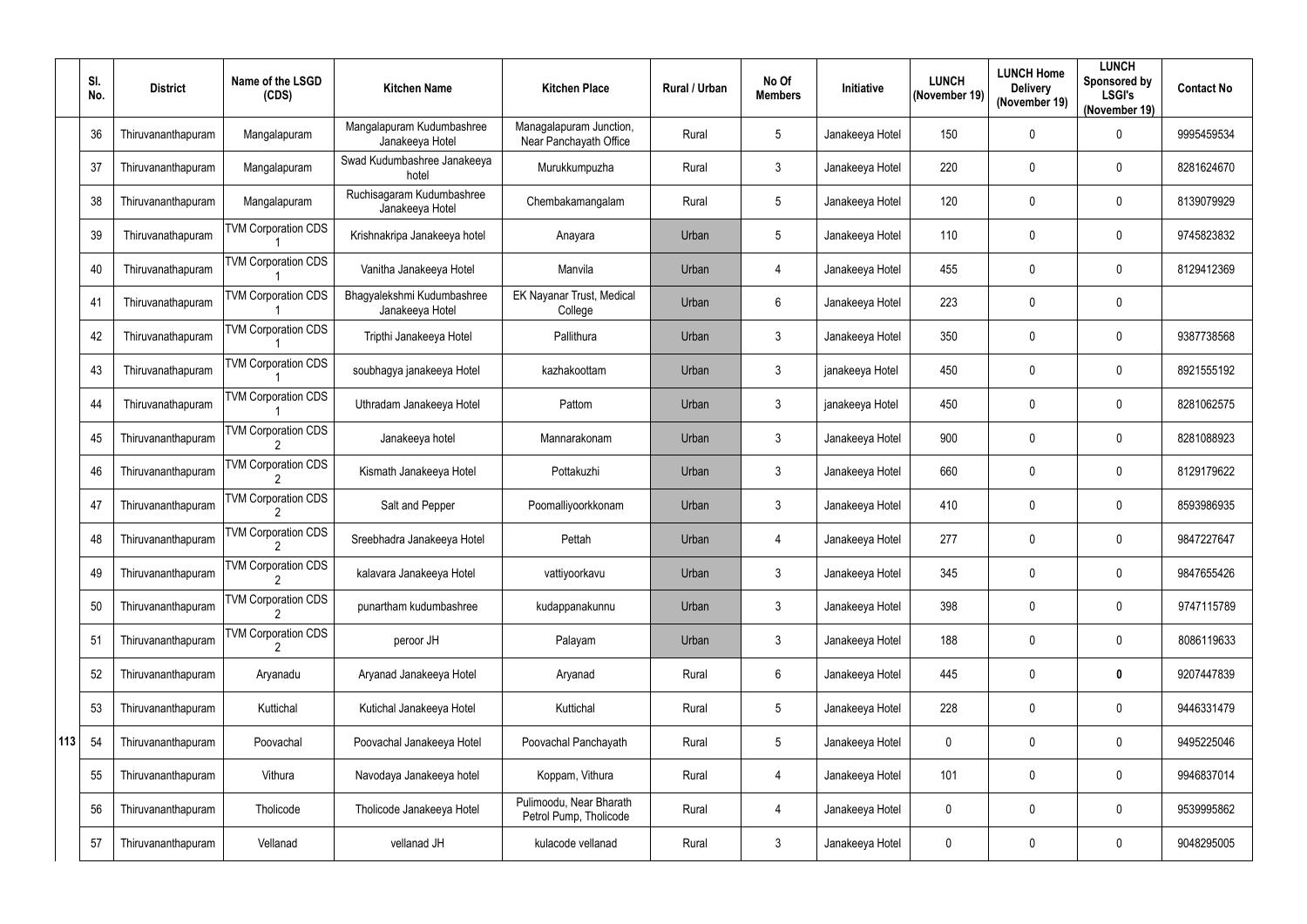| SI.<br>No. | <b>District</b>    | Name of the LSGD<br>(CDS) | <b>Kitchen Name</b>                     | <b>Kitchen Place</b>                      | Rural / Urban | No Of<br><b>Members</b> | Initiative      | <b>LUNCH</b><br>(November 19) | <b>LUNCH Home</b><br><b>Delivery</b><br>(November 19) | <b>LUNCH</b><br>Sponsored by<br><b>LSGI's</b><br>(November 19) | <b>Contact No</b> |
|------------|--------------------|---------------------------|-----------------------------------------|-------------------------------------------|---------------|-------------------------|-----------------|-------------------------------|-------------------------------------------------------|----------------------------------------------------------------|-------------------|
| 58         | Thiruvananthapuram | uzhamalackal              | mazhavil jh                             | Puthukulangara                            | Rural         | $5\phantom{.0}$         | Janakeeya Hotel | $\mathbf 0$                   | 0                                                     | $\boldsymbol{0}$                                               | 96457 54988       |
| 59         | Thiruvananthapuram | <b>TVPM Corpn CDS 4</b>   | Maithri Janakeeya Hotel                 | Poozhyakkunnu, Nemom, TVM                 | Urban         | $5\overline{)}$         | Janakeeya Hotel | 286                           | 0                                                     | $\mathbf 0$                                                    | 9846905594        |
| 60         | Thiruvananthapuram | TVPM. Corpn. CDS III      | Janatha hotel                           | Over bridge                               | Urban         | 9                       | Janakeeya Hotel | $\mathbf 0$                   | 0                                                     | 0                                                              | 919746149160      |
| 61         | Thiruvananthapuram | TVPM. Corpn. CDS III      | Asraya Janakeeya Hotel                  | <b>DPI</b>                                | Urban         | 4                       | Janakeeya Hotel | $\mathbf 0$                   | 0                                                     | 0                                                              | 918113008306      |
| 62         | Thiruvananthapuram | TVPM. Corpn. CDS III      | Ruchikkoott                             | Mudavanmukal                              | Urban         | 4                       | Janakeeya Hotel | $\mathbf 0$                   | 0                                                     | $\boldsymbol{0}$                                               | 917907579424      |
| 63         | Thiruvananthapuram | TVPM. Corpn. CDS IV       | Janakeeya hotel tvm corporation<br>cds4 | Vallakkadavu                              | Urban         | $5\phantom{.0}$         | Janakeeya Hotel | 72                            | 0                                                     | $\mathbf 0$                                                    | 8129795072        |
| 64         | Thiruvananthapuram | TVPM. Corpn. CDS IV       | Karuna Janakeeya Hotel                  | Avaduthura                                | Urban         | $5\phantom{.0}$         | Janakeeya Hotel | 299                           | 0                                                     | 0                                                              | 9567523799        |
| 65         | Thiruvananthapuram | Anadu                     | Nanma anad                              | Govt LPS Anad                             | Rural         | 4                       | Janakeeya Hotel | 290                           | 0                                                     | $\boldsymbol{0}$                                               | 9645709754        |
| 66         | Thiruvananthapuram | Vembayam                  | Liya canteen                            | Perumboor near panchayath<br>office       | Rural         | $5\phantom{.0}$         | Janakeeya Hotel | $\mathbf 0$                   | 0                                                     | $\mathbf 0$                                                    | 9544337362        |
| 67         | Thiruvananthapuram | Vembayam                  | Four's Janakeeya Hotel                  | Naduveli Konchira                         | Rural         | 4                       | Janakeeya Hotel | 264                           | 0                                                     | 0                                                              | 9526253578        |
| 68         | Thiruvananthapuram | Nedumangad 1              | Subhiksham                              | Irinjayam                                 | Urban         | 4                       | Janakeeya Hotel | 198                           | 0                                                     | 0                                                              | 9745606588        |
| 69         | Thiruvananthapuram | Nedumangad 1              | Ootupura                                | Pazhakutty                                | Urban         | $6\phantom{.}6$         | Janakeeya Hotel | $\mathbf 0$                   | 0                                                     | $\boldsymbol{0}$                                               | 7510910614        |
| 70         | Thiruvananthapuram | Nedumangad 2              | Niravu                                  | Near ksrtc bus stand                      | Urban         | 4                       | Janakeeya Hotel | 436                           | 0                                                     | 0                                                              | 9645958207        |
| 71         | Thiruvananthapuram | Nedumangad 2              | Ruchiyidam                              | <b>Near Municipality</b>                  | Urban         | $\mathbf 0$             | Janakeeya Hotel | 442                           | 0                                                     | $\boldsymbol{0}$                                               | 9846371353        |
| 72         | Thiruvananthapuram | Karakulam                 | Karakulam Vanitha hotel                 | Karakulam Junction                        | Rural         | 4                       | Janakeeya Hotel | 382                           | $\mathbf 0$                                           | $\boldsymbol{0}$                                               | 9747176668        |
| 73         | Thiruvananthapuram | Panavoor                  | Kudumbashree vanitha hotel              | HI auditorium near panavoor<br>panchayath | Rural         | $6\phantom{.}$          | Janakeeya Hotel | 337                           | $\mathbf 0$                                           | 0                                                              | 9526740817        |
| 74         | Thiruvananthapuram | Aruvikara                 | Nanma                                   | Aruvikara junction                        | Rural         | $\mathfrak{Z}$          | Janakeeya hotel | 235                           | $\mathbf 0$                                           | $6\phantom{.0}$                                                | 8606524464        |
| 75         | Thiruvananthapuram | Pullampara                | Janakeeya Hotel                         | Kalumkinmukham                            | Rural         | $5\phantom{.0}$         | Janakeeya Hotel | $\mathbf 0$                   | $\mathbf 0$                                           | $\boldsymbol{0}$                                               |                   |
| 76         | Thiruvananthapuram | Pangode                   | Bhagyalekshmi janakeeya hotel           | Pangodu Panchayath Hall                   | Rural         | $5\phantom{.0}$         | Janakeeya Hotel | 298                           | $\mathbf 0$                                           | 0                                                              |                   |
| 77         | Thiruvananthapuram | Manickal                  | Janakeeya hotel                         | Pirappancode                              | Rural         | $6\phantom{.}$          | Janakeeya Hotel | 311                           | $\mathbf 0$                                           | $\pmb{0}$                                                      | 9745874522        |
| 78         | Thiruvananthapuram | Vamanapuram               | Pournami Kalamachal                     | Kalamachal                                | Rural         | $5\phantom{.0}$         | Janakeeya Hotel | 165                           | $\mathbf 0$                                           | $\boldsymbol{0}$                                               | 9846825964        |
| 79         | Thiruvananthapuram | kallara                   | Amma janakeeya hotel                    | kallara                                   | rural         | 4                       | Janakeeya Hotel | 202                           | 0                                                     | 0                                                              | 8111891405        |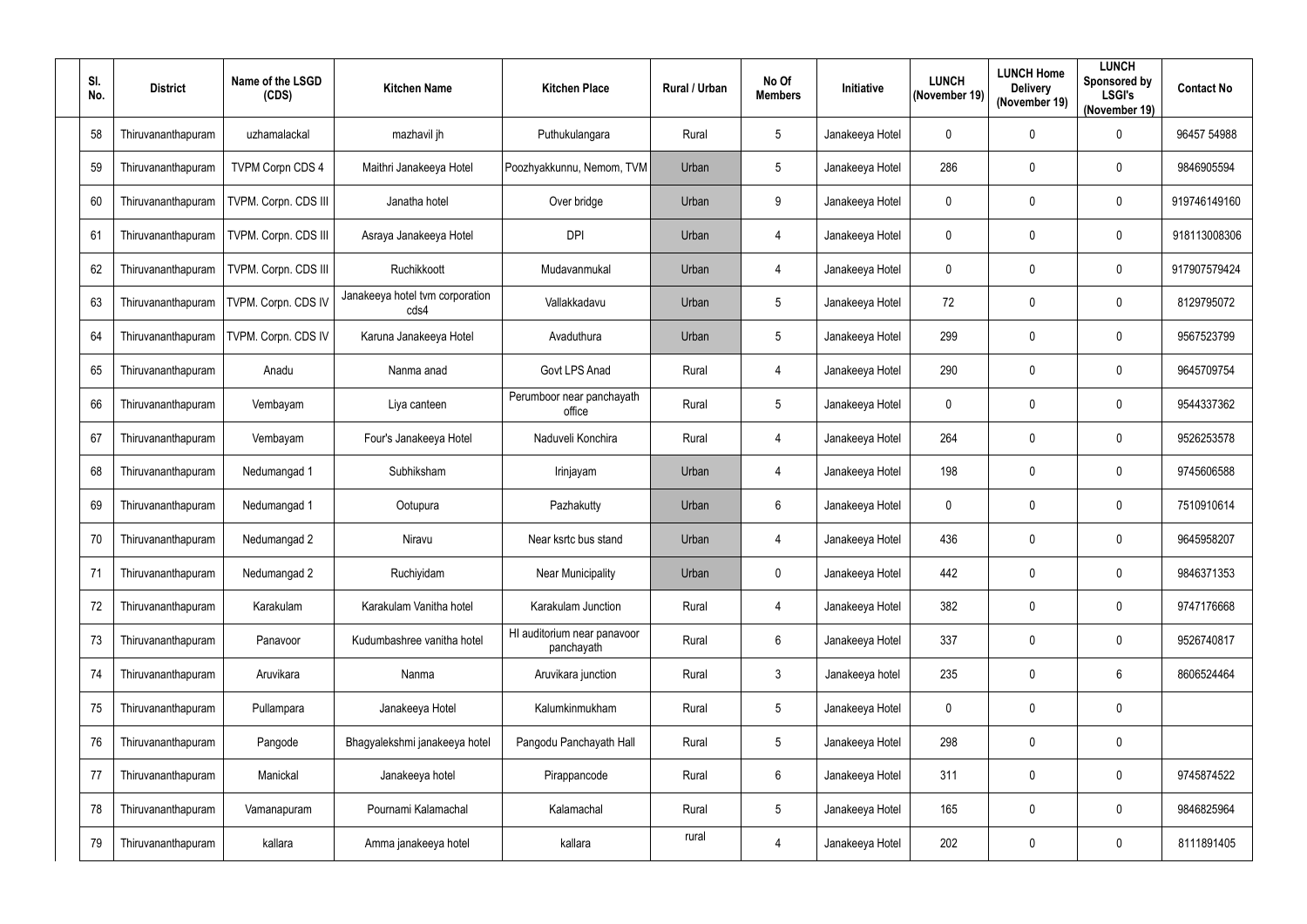| SI.<br>No. | <b>District</b>    | Name of the LSGD<br>(CDS) | <b>Kitchen Name</b>                    | <b>Kitchen Place</b>     | Rural / Urban | No Of<br><b>Members</b> | Initiative      | <b>LUNCH</b><br>(November 19) | <b>LUNCH Home</b><br><b>Delivery</b><br>(November 19) | <b>LUNCH</b><br>Sponsored by<br><b>LSGI's</b><br>(November 19) | <b>Contact No</b> |
|------------|--------------------|---------------------------|----------------------------------------|--------------------------|---------------|-------------------------|-----------------|-------------------------------|-------------------------------------------------------|----------------------------------------------------------------|-------------------|
| 80         | Thiruvananthapuram | nellanad                  | Nellanad janakeeya hotel               | keezhayikkonam           | rural         | $6\phantom{.}$          | Janakeeya Hotel | $\mathbf 0$                   | 0                                                     | $\mathbf 0$                                                    | 9946994811        |
| 81         | Thiruvananthapuram | Pazhayakunnummel          | Chaitanya janakeeya hotel              | Pazhayakunnumel          | Rural         | $5\phantom{.0}$         | Janakeeya Hotel | 267                           | 0                                                     | $\mathbf 0$                                                    | 9496997201        |
| 82         | Thiruvananthapuram | Karavaram                 | Takkolam, Karavaram janakeeya<br>hotel | Pullurmukk, kallambalam  | Rural         | $5\phantom{.0}$         | Janakeeya Hotel | 25                            | 0                                                     | $\mathbf 0$                                                    | 9539723288        |
| 83         | Thiruvananthapuram | Kilimanoor                | Tanima vanitha canteen                 | Kilimanoor               | Rural         | 4                       | Janakeeya Hotel | 58                            | 0                                                     | $\mathbf 0$                                                    | 9846657166        |
| 84         | Thiruvananthapuram | Pulimath                  | Iswarya catering unit                  | Pulimath, Karet          | Rural         | 4                       | Janakeeya Hotel | 75                            | 0                                                     | $\boldsymbol{0}$                                               | 9645514593        |
| 85         | Thiruvananthapuram | Navaikkulam               | Kudumbashree janakeeya hotel           | Kadambaattukonam         | Rural         | 5                       | Janakeeya Hotel | 85                            | 0                                                     | 0                                                              | 9400619476        |
| 86         | Thiruvananthapuram | Nagaroor                  | Janakeeya Hotel                        | Altharamoodu             | Rural         | 5                       | Janakeeya Hotel | 96                            | 0                                                     | 0                                                              | 7034964806        |
| 87         | Thiruvananthapuram | Pallikal                  | pallikkal janakeeya hotel              | pakalkkuri               | rural         | 4                       | Janakeeya Hotel | 46                            | 0                                                     | $\boldsymbol{0}$                                               | 9447886364        |
| 88         | Thiruvananthapuram | Madavoor                  | Madavoor janakeeya hotel               | madavoor                 | rural         | $5\phantom{.0}$         | Janakeeya Hotel | 89                            | 0                                                     | $\mathbf 0$                                                    | 9526206002        |
| 89         | Thiruvananthapuram | Chirayinkeezh             | Sevenstar Janakeeya Hotel              | Sarkkara                 | Rural         | $5\phantom{.0}$         | Janakeeya Hotel | 102                           | 0                                                     | 0                                                              | 8921556636        |
| 90         | Thiruvananthapuram | Kadaykkavoor              | Karmalamatha Janakeeya Hotel           | Kadakkavoor              | Rural         | $5\phantom{.0}$         | Janakeeya Hotel | 256                           | 0                                                     | 0                                                              | 9645405591        |
| 91         | Thiruvananthapuram | Mudakkal                  | Sarovaram Janakeeya Hotel              | Valakkadu                | Rural         | $\mathfrak{Z}$          | Janakeeya Hotel | 95                            | 0                                                     | $\boldsymbol{0}$                                               | 8086240900        |
| 92         | Thiruvananthapuram | Vakkom                    | Jananai Janakeeya Hotel                | SN Junction, Jeeva Dhara | Rural         | 5                       | Janakeeya Hotel | 43                            | 0                                                     | 0                                                              | 8137014724        |
| 93         | Thiruvananthapuram | Vakkom                    | Diya Janakeeya Hotel                   | Panayile Kadavu          | Rural         | $\overline{5}$          | Janakeeya Hotel | 314                           | 0                                                     | $\boldsymbol{0}$                                               | 8590439391        |
| 94         | Thiruvananthapuram | Kizhuvilam                | Kudumbashree vanitha canteen           | Kizhuvillam              | Rural         | 4                       | Janakeeya Hotel | $\mathbf 0$                   | 0                                                     | 0                                                              | 9747361312        |
| 95         | Thiruvananthapuram | Anchuthengu               | Swad Janakeeya Hotel                   | Anchuthengu              | Rural         | $\overline{5}$          | Janakeeya Hotel | 143                           | $\mathbf 0$                                           | $\pmb{0}$                                                      |                   |
| 96         | Thiruvananthapuram | Attingal                  | Bhagyashree janakeeya hotel            | Attingal                 | Urban         | $5\phantom{.0}$         | Janakeeya Hotel | 165                           | 0                                                     | 0                                                              | 9539968503        |
| 97         | Thiruvananthapuram | Cherunniyoor              | Lekshmi janakeeya hotel                | Dhalavapuram             | Rural         | $\mathfrak{Z}$          | Janakeeya Hotel | 145                           | $\mathbf 0$                                           | 0                                                              | 9995391999        |
| 98         | Thiruvananthapuram | Chemmaruthi               | Dreams janakeeya hotel                 | Mavinmoodu, muthana      | Rural         | $\overline{5}$          | Janakeeya Hotel | 96                            | 0                                                     | $\overline{2}$                                                 | 8129240185        |
| 99         | Thiruvananthapuram | Chemmaruthi               | Natturuchi janakeeya hotel             | Panayara&sivapuram       | Rural         | $\overline{5}$          | Janakeeya Hotel | 284                           | $\pmb{0}$                                             | $\pmb{0}$                                                      | 8129240185        |
| 100        | Thiruvananthapuram | Chemmaruthi               | Bhanusree                              | Chavadimukku             | Rural         | 4                       | Janakeeya Hotel | 163                           | $\mathbf 0$                                           | $\overline{2}$                                                 | 8129240185        |
| 101        | Thiruvananthapuram | Manamboor                 | Manamboor janakeeya hotel              | Kavalayoor               | Rural         | 4                       | Janakeeya Hotel | 189                           | 0                                                     | 0\$                                                            | 9074388684        |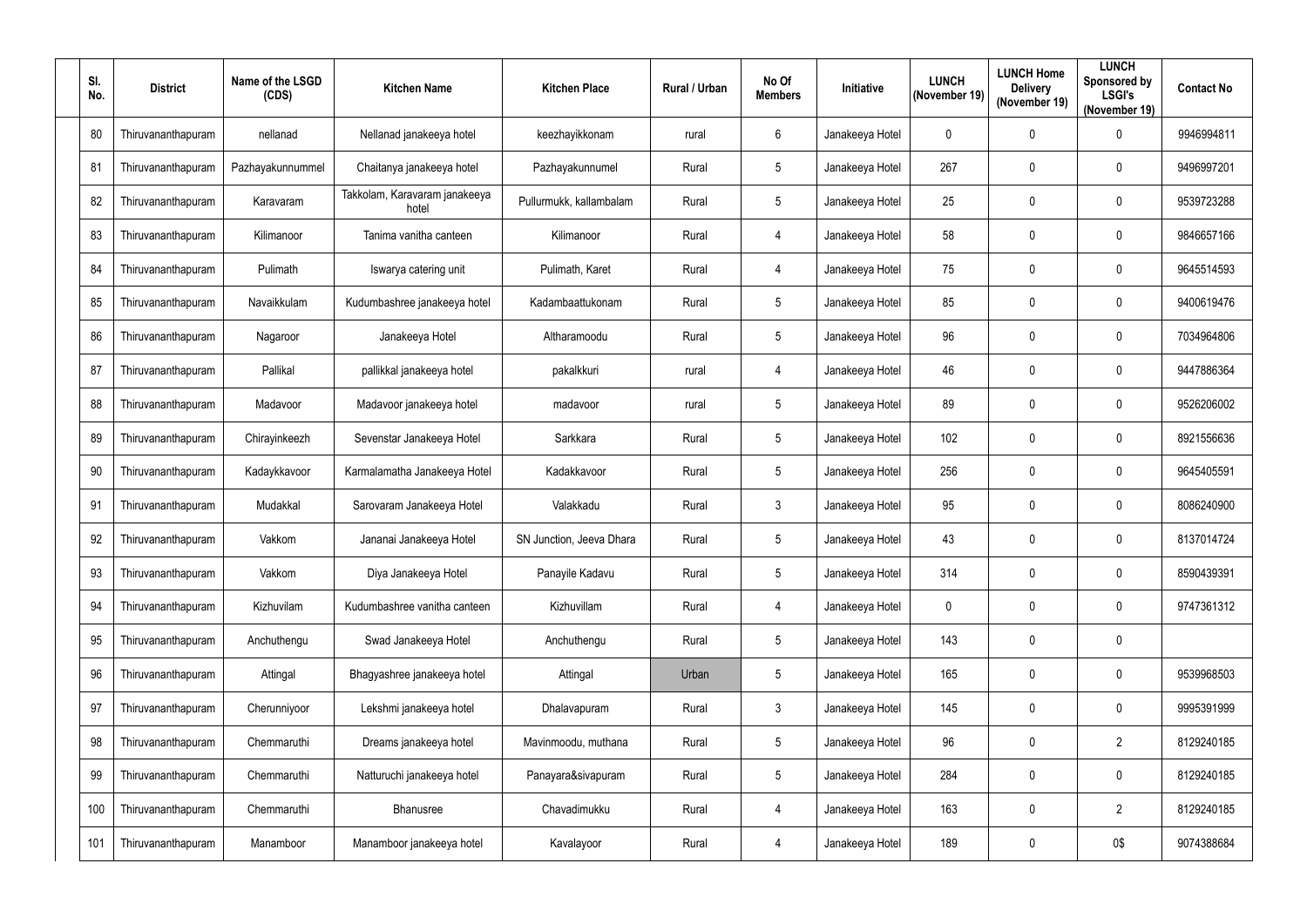|     | SI.<br>No.       | <b>District</b>    | Name of the LSGD<br>(CDS) | <b>Kitchen Name</b>                        | <b>Kitchen Place</b>                             | Rural / Urban | No Of<br><b>Members</b> | Initiative      | <b>LUNCH</b><br>(November 19) | <b>LUNCH Home</b><br><b>Delivery</b><br>(November 19) | <b>LUNCH</b><br>Sponsored by<br><b>LSGI's</b><br>(November 19) | <b>Contact No</b> |
|-----|------------------|--------------------|---------------------------|--------------------------------------------|--------------------------------------------------|---------------|-------------------------|-----------------|-------------------------------|-------------------------------------------------------|----------------------------------------------------------------|-------------------|
|     | 102              | Thiruvananthapuram | Edava                     | Sreenandha janakeeyahotel                  | Kaappil                                          | Rural         | 5                       | Janakeeya Hotel | 127                           | 28                                                    | $\overline{2}$                                                 | 9895337334        |
|     | 103              | Thiruvananthapuram | Elakamon                  | Sreenarayana janakeeya hotel               | Elakamon                                         | Rural         | $\overline{7}$          | Janakeeya Hotel | 30                            | $\mathbf 0$                                           | $\mathbf 0$                                                    | 8086637798        |
|     | 104              | Thiruvananthapuram | Elakamon                  | kudumbashree janakeeya hotel               | Elakamon                                         | Rural         | $\sqrt{5}$              | janakeeya hotel | 35                            | 0                                                     | 0                                                              | 8590725126        |
|     | 105              | Thiruvananthapuram | Vettoor                   | Kashi janakeeya hotel                      | Vettoor                                          | Rural         | $\overline{4}$          | Janakeeya Hotel | 58                            | 0                                                     | $\mathbf 0$                                                    | 9061547396        |
|     | 106              | Thiruvananthapuram | Ottoor                    | Kudumbashree Janakeeya hotel               | ottoor                                           | rural         | $\mathbf{3}$            | Janakeeya Hotel | 38                            | 0                                                     | 0                                                              | 8590570561        |
|     | 107              | Thiruvanathapuram  | Varkala                   | Janakeeya hotel                            | Varkala municipality                             | Urban         | 5                       | Janakeeya Hotel | 34                            | 0                                                     | $\mathbf 0$                                                    | 8943261611        |
| 107 |                  |                    |                           |                                            |                                                  |               | 485                     |                 | $\mathbf{0}$                  | 0                                                     | $\boldsymbol{0}$                                               |                   |
|     |                  | Thrissur           | Kadangodu                 | Janakeeya Hotel Kadangod                   | Kadangod                                         | Rural         | $\overline{4}$          | Janakeeya Hotel | 32                            | 43                                                    | $\overline{7}$                                                 |                   |
|     | $\overline{2}$   | Thrissur           | Chalakudy                 | Thripthy Janakeeya Hotel<br>Chalakudy      | North Busstand Chalakudy                         | Urban         | $\overline{4}$          | Janakeeya Hotel | 290                           | 187                                                   | $\mathbf 0$                                                    | 9544048190        |
|     | 3                | Thrissur           | Pananchery                | Pananchery Janakeeya Hotel                 | Pattikkad                                        | Rural         | $5\phantom{.0}$         | Janakeeya Hotel | 80                            | 44                                                    | $\mathbf 0$                                                    | 9746354118        |
|     | 4                | Thrissur           | Kadavallur                | Janakeeya Hotel Kadavalloor                | Panjayath Compound                               | Rural         | $\overline{4}$          | Janakeeya Hotel | 49                            | 78                                                    | 0                                                              |                   |
|     | 5                | Thrissur           | Kattoor                   | Janakeeya Hotel Kattoor                    | Kudumbashree Vipanana<br>Kendram, Katoor Bazzar, | Rural         | $\overline{5}$          | Janakeeya Hotel | $\mathbf 0$                   | 0                                                     | $\mathbf 0$                                                    | 8606248967        |
|     | 6                | Thrissur           | Elavally                  | Janakeeya Hotel Elavally                   | Elavally Panchayath<br>Compound                  | Rural         | 4                       | Janakeeya Hotel | 144                           | 0                                                     | 0                                                              | 9744738247        |
|     | $\overline{7}$   | Thrissur           | Paralam                   | Paralam Janakeeya Hotel                    | Nanma Kudumbashree<br>canteen                    | Rural         | $\mathbf{3}$            | Janakeeya Hotel | $\mathbf 0$                   | 54                                                    | 0                                                              | 9744441594        |
|     | 8                | Thrissur           | Kadukutty                 | Uppum Mulakum Janakeeya Hotel<br>Kadukutty | Kottamuri Junction                               | Rural         | $5\phantom{.0}$         | Janakeeya Hotel | $\mathbf 0$                   | 77                                                    | $\pmb{0}$                                                      | 9846634710        |
|     | 9                | Thrissur           | Thrissur 2                | Kuttanellur Janakeeya Hotel                | Kuttanellur                                      | Urban         | $5\phantom{.0}$         | Janakeeya Hotel | 45                            | 0                                                     | 0                                                              | 8330800498        |
|     | 10 <sup>°</sup>  | Thrissur           | Pazhayannur               | Janakeeya Hotel, Pazhayanoor               | Pazhayannur Panchayath                           | Rural         | $\overline{4}$          | Janakeeya Hotel | $\mathbf 0$                   | 216                                                   | 0                                                              | 9400257329        |
|     | 11               | Thrissur           | Aloor                     | Aloor Janakeeya Hotel                      | Aloor                                            | Rural         | $5\phantom{.0}$         | Janakeeya Hotel | $\mathbf 0$                   | 112                                                   | $\pmb{0}$                                                      | 9946922936        |
|     | 12 <sup>°</sup>  | Thrissur           | Muriyad                   | Jankeeya Hotel, Muriyad                    | Karuna Canteen, Muriyad                          | Rural         | $\overline{5}$          | Janakeeya Hotel | $\mathbf 0$                   | 67                                                    | 0                                                              | 9961920358        |
|     | 13               | Thrissur           | Valapad                   | Janakeeya Hotel Valapad                    | Valapad Chanthapadi                              | Rural         | $6\phantom{.}6$         | Janakeeya Hotel | 117                           | 0                                                     | $\pmb{0}$                                                      |                   |
|     | 14               | Thrissur           | Kaipamangalam             | Kaipamngalam Janakeeya Hotel               | Kaipamangalam Panchayath                         | Rural         | $\mathbf{3}$            | Janakeeya Hotel | 178                           | 0                                                     | $\overline{2}$                                                 |                   |
|     | 15 <sub>15</sub> | Thrissur           | Annamanada                | Snehitha Catering                          | Annamanada                                       | Rural         | $5\phantom{.0}$         | Janakeeya Hotel | $\mathbf 0$                   | 38                                                    | $\pmb{0}$                                                      | 9747712615        |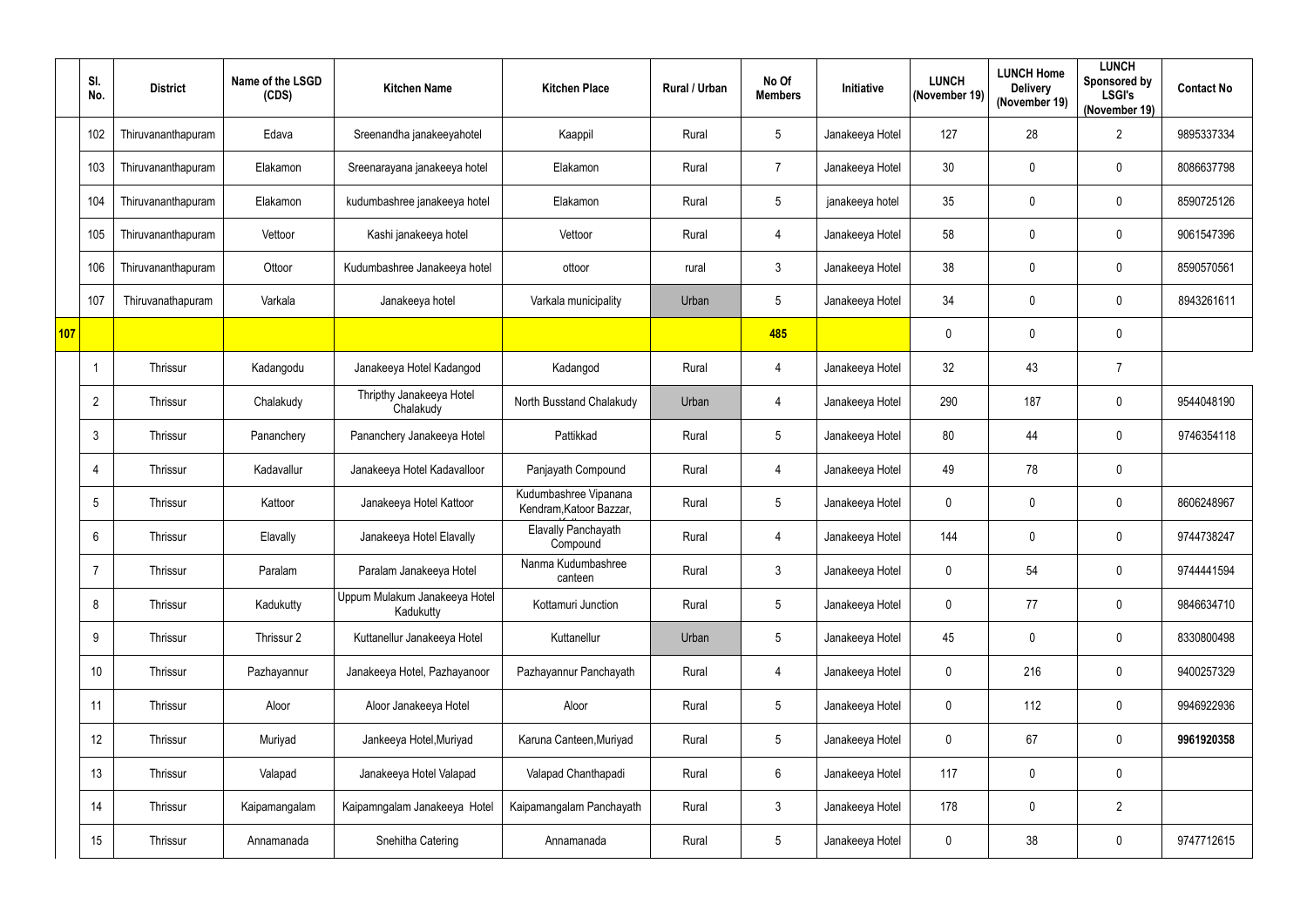| SI.<br>No. | <b>District</b> | Name of the LSGD<br>(CDS) | <b>Kitchen Name</b>                             | <b>Kitchen Place</b>                         | Rural / Urban | No Of<br><b>Members</b> | <b>Initiative</b> | <b>LUNCH</b><br>(November 19) | <b>LUNCH Home</b><br><b>Delivery</b><br>(November 19) | <b>LUNCH</b><br>Sponsored by<br><b>LSGI's</b><br>(November 19) | <b>Contact No</b> |
|------------|-----------------|---------------------------|-------------------------------------------------|----------------------------------------------|---------------|-------------------------|-------------------|-------------------------------|-------------------------------------------------------|----------------------------------------------------------------|-------------------|
| 16         | Thrissur        | Vellangallur              | Janakeeya Hotel Vellangallur                    | Panchayath Community Hall                    | Rural         | $6\phantom{.}6$         | Janakeeya Hotel   | 37                            | 90                                                    | 0                                                              | 9947462258        |
| 17         | Thrissur        | Pavaratty                 | Janakeeya Hotel Pavaratty                       | Akashaya Vanitha Canteen                     | Rural         | $\mathbf{3}$            | Janakeeya Hotel   | 151                           | 0                                                     | 0                                                              |                   |
| 18         | Thrissur        | Edathiruthy               | Janakeeya Hotel Edathuruthi<br>(Nalinam Stores) | Opposite of GLPS,<br>Chenthrappinni Centre   | Rural         | $\overline{4}$          | Janakeeya Hotel   | 108                           | 0                                                     | $\overline{2}$                                                 |                   |
| 19         | Thrissur        | Adatt                     | Janakeeya Hotel Adat                            | Muthuvara                                    | Rural         | $\overline{7}$          | Janakeeya Hotel   | 129                           | 56                                                    | 0                                                              | 6235203703        |
| 20         | Thrissur        | Irinjalakuda 1            | Janakeeya Hotel Irinjalakuda Cds1               | Irinjalakuda Muncipality                     | Urban         | $\overline{4}$          | Janakeeya Hotel   | 91                            | 0                                                     | 0                                                              | 9526912506        |
| 21         | Thrissur        | Parapookkara              | Janakeeya Hotel , Parapookkara                  | Panchayath Canteen                           | Rural         | $5\phantom{.0}$         | Janakeeya Hotel   | 67                            | 0                                                     | $\mathbf 0$                                                    | 9605428611        |
| 22         | Thrissur        | Puthanchira               | Annapoorna Janakeeya Hotel<br>Puthenchira       | Panchayath Community Hall                    | Rural         | $5\phantom{.0}$         | Janakeeya Hotel   | 20                            | 0                                                     | $\mathbf 0$                                                    | 9383421350        |
| 23         | Thrissur        | SreeNarayanapuram         | Sree Narayana Puram Janakeeya<br>Hotel          | Sreenarayanapuram<br>Panchayath              | Rural         | $\overline{5}$          | Janakeeya Hotel   | 177                           | 0                                                     | 1\$                                                            |                   |
| 24         | Thrissur        | Nadathara                 | Nadathara Janakeeya Hotel                       | Moorkanikkara                                | Rural         | 5                       | Janakeeya Hotel   | 43                            | 76                                                    | 4                                                              | 9744611176        |
| 25         | Thrissur        | Vallachira                | Vallachira Janakeeya Hotel                      | Vallachira Gramapanchayath                   | Rural         | 4                       | Janakeeya Hotel   | $\mathbf 0$                   | 38                                                    | 0                                                              | 9744804256        |
| 26         | Thrissur        | Poyya                     | Janakeeya Hotel , Poyya                         | Poyya Junction                               | Rural         | $\overline{5}$          | Janakeeya Hotel   | $\mathbf 0$                   | 0                                                     | $\mathbf 0$                                                    | 7902318250        |
| 27         | Thrissur        | Wadakanchery 1            | Vrindavan Janakeeya Hotel                       | Ottupara                                     | Urban         | $\overline{5}$          | Janakeeya Hotel   | 265                           | 0                                                     | 0                                                              |                   |
| 28         | Thrissur        | Varandarappilly           | Janakeeya Hotel                                 | Varandarappilly Panchayath                   | Rural         | 5                       | Janakeeya Hotel   | 58                            | 17                                                    | 0                                                              | 9048283463        |
| 29         | Thrissur        | Nenmanikkara              | Vanitha Janakeeya Hotel                         | Paliyekkara, Nenmanikkara<br>Gramapanchayath | Rural         | $5\,$                   | Janakeeya Hotel   | 78                            | 15                                                    | 4                                                              | 9747494386        |
| 30         | Thrissur        | Kodakara                  | Nanma Janakeeya Hotel                           | Kodakara Bus Stand                           | Rural         | $5\phantom{.0}$         | Janakeeya Hotel   | 207                           | 232                                                   | 4                                                              | 9946283762        |
| 31         | Thrissur        | Thekkumkkara              | Janakeeya Hotel Thekkumkara                     | Vanitha Canteen, Thekkumkara                 | Rural         | $\overline{4}$          | Janakeeya Hotel   | 70                            | $\mathbf 0$                                           | $\pmb{0}$                                                      |                   |
| 32         | Thrissur        | Alagappa Ngar             | Janakeeya Hotel                                 | Amballur                                     | Rural         | $5\phantom{.0}$         | Janakeeya Hotel   | 110                           | 54                                                    | 0                                                              | 8606553521        |
| 33         | Thrissur        | Kolazhy                   | Janakeeya Hotel Kolazhy                         | <b>ZMLP School</b>                           | Rural         | $\overline{4}$          | Janakeeya Hotel   | $\mathbf 0$                   | 90                                                    | 0                                                              | 9645535725        |
| 34         | Thrissur        | Manalur                   | Janakeeya Hotel Manalur                         | Govt High School, Manaloor                   | Rural         | $6\,$                   | Janakeeya Hotel   | 55                            | 10                                                    | 0                                                              | 9446619441        |
| 35         | Thrissur        | Arimpur                   | Janakeeya Hotel Arimbur                         | Kudumbashree Vanitha<br>Canteen , Arimbur    | Rural         | $5\phantom{.0}$         | Janakeeya Hotel   | 220                           | 58                                                    | 0                                                              | 9946789338        |
| 36         | Thrissur        | Thanniyam                 | Thannyam Janakeeya Hotel                        | Peringottukara                               | Rural         | 4                       | Janakeeya Hotel   | $\mathbf 0$                   | 135                                                   | 0                                                              | 9048570194        |
| 37         | Thrissur        | Madakkathara              | Madakkathara Annapoorna<br>Janakeeya Hotel      | Madakkathara                                 | Rural         | $6\phantom{.}6$         | Janakeeya Hotel   | 56                            | 15                                                    | 0                                                              | 9388431507        |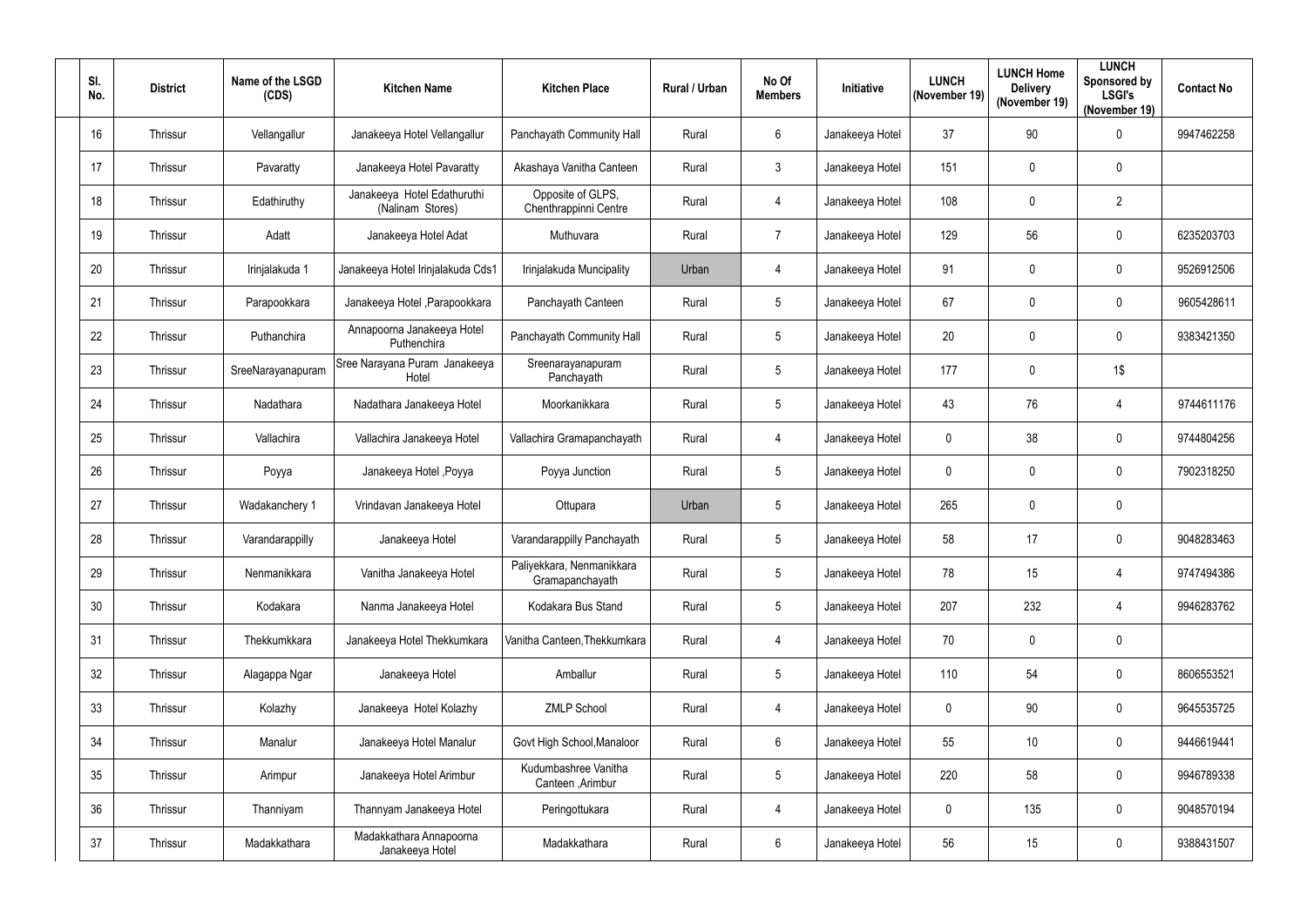|    | SI.<br>No. | <b>District</b> | Name of the LSGD<br>(CDS) | <b>Kitchen Name</b>                    | <b>Kitchen Place</b>               | <b>Rural / Urban</b> | No Of<br><b>Members</b> | Initiative      | <b>LUNCH</b><br>(November 19) | <b>LUNCH Home</b><br><b>Delivery</b><br>(November 19) | <b>LUNCH</b><br>Sponsored by<br><b>LSGI's</b><br>(November 19) | <b>Contact No</b> |
|----|------------|-----------------|---------------------------|----------------------------------------|------------------------------------|----------------------|-------------------------|-----------------|-------------------------------|-------------------------------------------------------|----------------------------------------------------------------|-------------------|
|    | 38         | Thrissur        | Athirappilly              | Panchayath Kudumbashree<br>Canteen     | Athirappilly                       | Rural                | $\mathbf{3}$            | Janakeeya Hotel | $\mathbf 0$                   | 123                                                   | $\mathfrak{Z}$                                                 | 9496151187        |
|    | 39         | Thrissur        | Kodassery                 | Five Star Janakeeya Hotel              | Kodassery                          | Rural                | $\overline{4}$          | Janakeeya Hotel | $\mathbf 0$                   | 165                                                   | $\mathbf 0$                                                    | 9846464927        |
|    | 40         | Thrissur        | Mattathur                 | Karunya<br>kudumbShree                 | Vellikkulangara                    | Rural                | $\overline{4}$          | Janakeeya Hotel | 165                           | 74                                                    | $\boldsymbol{0}$                                               | 8086449102        |
|    | 41         | Thrissur        | Koratty                   | Ruchi Janakeeya Hotel                  | Koratty                            | Rural                | $\overline{4}$          | Janakeeya Hotel | 152                           | 91                                                    | 0                                                              | 9496527583        |
|    | 42         | Thrissur        | Thrikkoor                 | Susthira Janakeeya Hotel               | Alengaad                           | Rural                | $\mathbf{3}$            | Janakeeya Hotel | 126                           | 28                                                    | $\overline{4}$                                                 | 8111847055        |
|    | 43         | Thrissur        | Venkitangu                | Ottupura<br>Janakeeya Hotel Vengidangu | Vengidangu Panchayath              | Rural                | $\mathfrak{Z}$          | Janakeeya Hotel | 154                           | 32                                                    | $\boldsymbol{0}$                                               | 8156981840        |
|    | 44         | Thrissur        | Padiyoor                  | Padiyoor<br>Janakeya Hotel             | HDC School, Kakkathuruthy          | Rural                | $\mathbf{3}$            | Janakeeya Hotel | $\mathbf 0$                   | 0                                                     | 0                                                              | 9048817359        |
|    | 45         | Thrissur        | Pariyaram                 | Samridhi Janakeeya Hotel               | Pariyaram                          | Rural                | $5\phantom{.0}$         | Janakeeya Hotel | 109                           | 39                                                    | 0                                                              | 7025950795        |
|    | 46         | Thrissur        | Wadakanchery cds2         | Janakeeya Hotel, Wadakanchery<br>cds2  | Minaloor                           | Urban                | $\mathbf{3}$            | Janakeeya Hotel | 88                            | 0                                                     | $\pmb{0}$                                                      |                   |
|    | 47         | Thrissur        | Kodungaloor cds2          | Jathikka Janakeeya Hotel               | Arakkulam                          | Urban                | $\overline{4}$          | Janakeeya Hotel | 97                            | 0                                                     | $\boldsymbol{0}$                                               | 9745397171        |
| 95 | 48         | Thrissur        | Punnayur                  | Kaipunnyam Janakeeya Hotel             | Edakazhiyur                        | Rural                | $5\phantom{.0}$         | Janakeeya Hotel | 72                            | 38                                                    | 0                                                              | 9744680885        |
|    | 49         | Thrissur        | Velookkara                | Velookkara Janakeeya Hotel             | Panchayath shopping complex        | Rural                | $\mathbf{3}$            | Janakeeya Hotel | 72                            | 0                                                     | $\mathbf 0$                                                    | 9048756685        |
|    | 50         | Thrissur        | Meloor                    | Thanima Janakeeya Hotel Meloor         | Meloor centre                      | Rural                | 4                       | Janakeeya Hotel | 73                            | 77                                                    | 0                                                              | 7902354039        |
|    | 51         | Thrissur        | Vallathol Nagar           | Janakeeya Hotel, Vallathol Nagar       | near youth welfare center          | rural                | $5\overline{)}$         | Janakeeya Hotel | 75                            | 175                                                   | 0                                                              | 9961296574        |
|    | 52         | Thrissur        | Eriyad                    | janakeeya Hotel, eriyad                | community hall                     | Rural                | $\overline{4}$          | Janakeeya Hotel | 18                            | 0                                                     | $\pmb{0}$                                                      |                   |
|    | 53         | Thrissur        | Edavilangu                | Janakeeya Hotel, Edavilangu            | Edavilangu Center                  | Rural                | $\overline{4}$          | Janakeeya Hotel | 177                           | 0                                                     | $\overline{2}$                                                 |                   |
|    | 54         | Thrissur        | Avanoor                   | Janakeeya Hotel, Avanoor               | near panchayath office,<br>Avanoor | Rural                | $5\phantom{.0}$         | Janakeeya Hotel | 45                            | 115                                                   | $\pmb{0}$                                                      | 9447343516        |
|    | 55         | Thrissur        | Mala                      | Janakeeya hotel Mala                   | Near panchayath office, Mala       | Rural                | $\overline{4}$          | Janakeeya Hotel | $\mathbf 0$                   | 151                                                   | $\mathbf 0$                                                    | 9946442260        |
|    | 56         | Thrissur        | Guruvayur1                | Guruvayur Janakeeya Hotel              | Guruvayur                          | Urban                | $\mathbf{3}$            | Janakeeya Hotel | 426                           | 273                                                   | 0                                                              | 9961227858        |
|    | 57         | Thrissur        | Vadakkekad                | Kudumbasree janakeeya hotel            | Nalam kallu                        | Rural                | $\overline{4}$          | Janakeeya Hotel | $\mathbf 0$                   | 0                                                     | $\pmb{0}$                                                      | 9645190166        |
|    | 58         | Thrissur        | Kadappuram                | Kadappuram janakeeya hotel             | Kadappuram panchayath<br>building  | Rural                | $\overline{4}$          | Janakeeya Hotel | 60                            | 23                                                    | $\pmb{0}$                                                      | 8156984319        |
|    | 59         | Thrissur        | Chavakkad                 | Chavakkad Janakeeya hotel              | Chavakkad, near bus stand          | Urban                | $5\phantom{.0}$         | Janakeeya Hotel | 146                           | 75                                                    | 0                                                              | 7560874804        |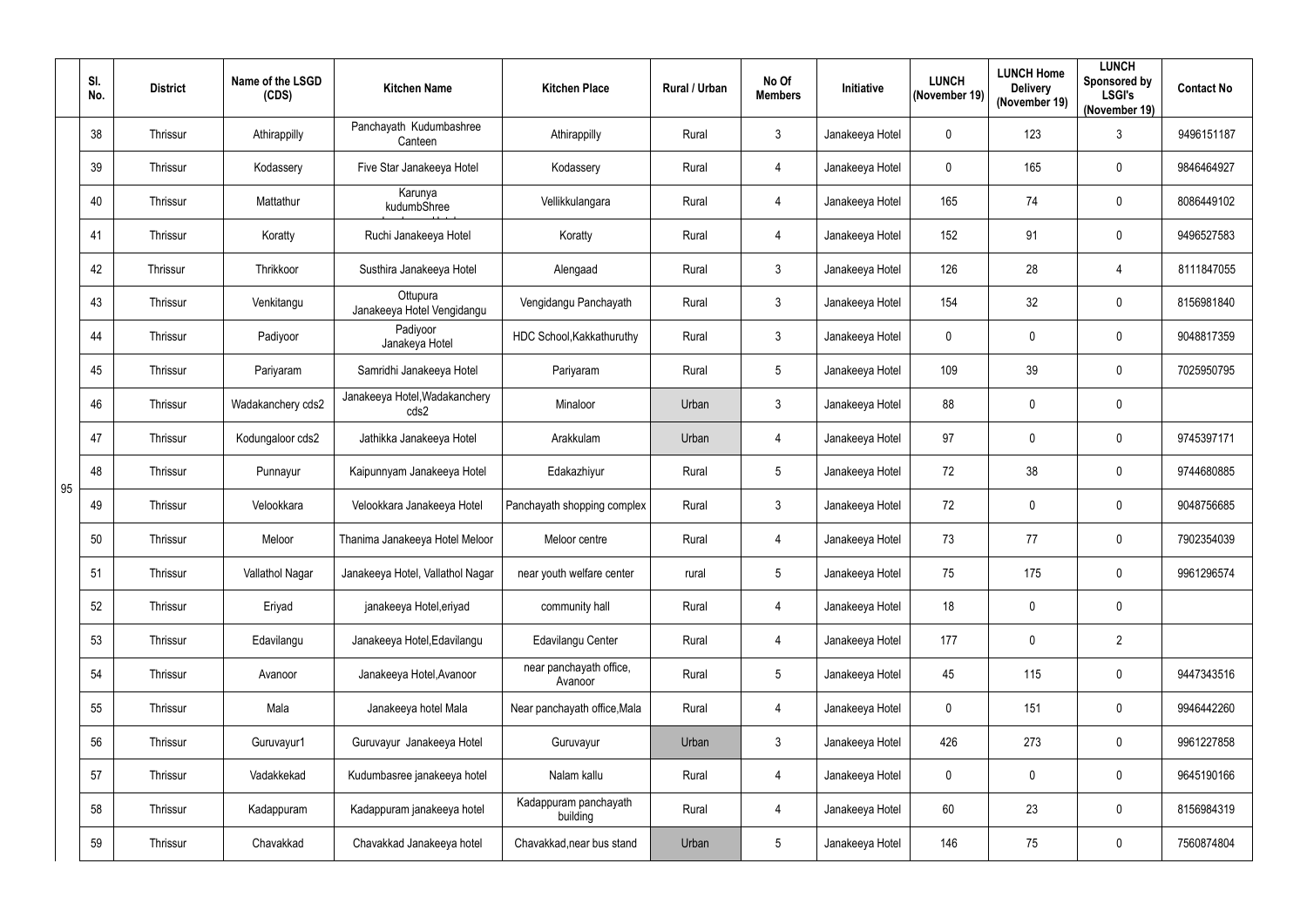| SI.<br>No. | <b>District</b> | Name of the LSGD<br>(CDS) | <b>Kitchen Name</b>               | <b>Kitchen Place</b>       | Rural / Urban | No Of<br><b>Members</b> | Initiative      | <b>LUNCH</b><br>(November 19) | <b>LUNCH Home</b><br><b>Delivery</b><br>(November 19) | <b>LUNCH</b><br>Sponsored by<br><b>LSGI's</b><br>(November 19) | <b>Contact No</b> |
|------------|-----------------|---------------------------|-----------------------------------|----------------------------|---------------|-------------------------|-----------------|-------------------------------|-------------------------------------------------------|----------------------------------------------------------------|-------------------|
| 60         | Thrissur        | Engadiyoor                | pavithra janikeeya hotel          | Pokulangara                | Rural         | $\overline{5}$          | Janakeeya Hotel | 180                           | 0                                                     | 0                                                              | 9562239618        |
| 61         | Thrissur        | Varavoor                  | Friends janakeeya hotel, Varavoor | Thichur                    | Rural         | $\mathfrak{Z}$          | Janakeeya Hotel | 49                            | 0                                                     | 0                                                              |                   |
| 62         | Thrisssur       | Punnayurkulam             | Punnayurkkulam janakeeya hotel    | Althara centre             | Rural         | $5\phantom{.0}$         | Janakeeya Hotel | 111                           | 36                                                    | 0                                                              | 8086093454        |
| 63         | Thrissur        | Thiruwilamala             | Villuadry Janakeeya hotel         | Thiruwilamala              | Rural         | $5\phantom{.0}$         | Janakeeya Hotel | $\mathbf 0$                   | 110                                                   | $\mathbf 0$                                                    | 9846174729        |
| 64         | Thrissur        | Kattakampal               | Janakeeya Hotel Kattakampal       | Chirakkal                  | Rural         | $\overline{4}$          | Janakeeya Hotel | 52                            | 4                                                     | 0                                                              |                   |
| 65         | Thrissur        | Kandanassery              | kandanassery janakeeya hotel      | kandanassery               | Rural         | $5\phantom{.0}$         | Janakeeya Hotel | 44                            | 18                                                    | 0                                                              |                   |
| 66         | Thrissur        | Kaiparambu                | Janakeeya Hotel Kaiparambu        | Near mundoor health center | Rural         | $5\phantom{.0}$         | janakeeya hotel | 100                           | 12                                                    | $\mathbf 0$                                                    | 9645828069        |
| 67         | Thrissur        | Thrissur 2(new)           | kitchen girls janakeeya hotel     | Olari                      | urban         | 4                       | janakeeya hotel | 162                           | 146                                                   | 0                                                              | 9388828112        |
| 68         | Thrissur        | Kuzhur                    |                                   | kuzhur                     | Rural         | 4                       | janakeeya hotel | $\mathbf 0$                   | 0                                                     | 0                                                              | 9526566073        |
| 69         | Thrissur        | Chazhur                   | Chazur Janakeeya Hotel            | Pazhuvil Center            | Rural         | 4                       | janakeeya hotel | $\mathbf 0$                   | 104                                                   | 0                                                              | 9061946216        |
| 70         | Thrissur        | Nattika                   | uttupura                          | Thriprayar                 | Rural         | $5\phantom{.0}$         | janakeeya hotel | 162                           | 0                                                     | $\mathbf 0$                                                    | 9544055637        |
| 71         | Thrissur        | Thalikulam                | Nidhi janakeeya hotel             | Puthenthodu                | Rural         | $\overline{5}$          |                 | 183                           | 0                                                     | 0                                                              | 8606213960        |
| 72         | Thrissur        | Vadanapilly               | vadanappilly janakeeya hotel      | vadanapilly                | Rural         | 5                       | janakeeya hotel | 175                           | 0                                                     | 0                                                              | 9947728948        |
| 73         | Thrissur        | orumanayur                | orumanayur janakeeya hotel        | orumanayur                 | rural         | $5\phantom{.0}$         | janakeeya hotel | 100                           | 25                                                    | 0                                                              | 9995588758        |
| 74         | Thrissur        | Panjal                    | Five-star Janakeeya hotel         | Panjal                     | Rural         | $5\phantom{.0}$         | janakeeya hotel | $\mathbf 0$                   | 186                                                   | 0                                                              | 9746847353        |
| 75         | Thrissur        | veloor                    | Veloor Janakeeya hotel            | veloor                     | Rural         | $5\,$                   | janakeeya hotel | 46                            | 60                                                    | $\overline{2}$                                                 | 9447724685        |
| 76         | Thrissur        | Chowanoor                 | Chowanoor Janakeeya hotel         | Chowanoor                  | Rural         | $\mathfrak{Z}$          | janakeeya hotel | 51                            | 48                                                    | 0                                                              | 9,526,340,307     |
| 77         | Thrissur        | Puthur                    | Puthur janakeeyahotel             | puthur                     | Rural         | $5\phantom{.0}$         | janakeeya hotel | 58                            | 65                                                    | $\boldsymbol{0}$                                               | 6238101595        |
| 78         | Thrissur        | Erumapetty                | subhiksha janakeeya hotel         | Erumapetty                 | Rural         | $5\phantom{.0}$         | janakeeya hotel | 62                            | 20                                                    | 0                                                              | 9207201880        |
| 79         | Thrissur        | Kondazhy                  | Santhwanam Janakeeya Hotel        | Kondazhy                   | Rural         | $\overline{4}$          | janakeeya hotel | $\mathbf 0$                   | 33                                                    | $\mathbf 0$                                                    | 9526401759        |
| 80         | Thrissur        | Mullurkkara               | Kaniv Janakeeya Hotel             | Atoor                      | Rural         | 4                       | janakeeya hotel | 68                            | 8                                                     | 0                                                              |                   |
| 81         | Thrissur        | Porkkulam                 | Porkulam janakeeya hotel          | Parempadam                 | Rural         | $5\phantom{.0}$         | Janakeeya hotel | $\mathbf 0$                   | 68                                                    | $\overline{2}$                                                 | 8129017841        |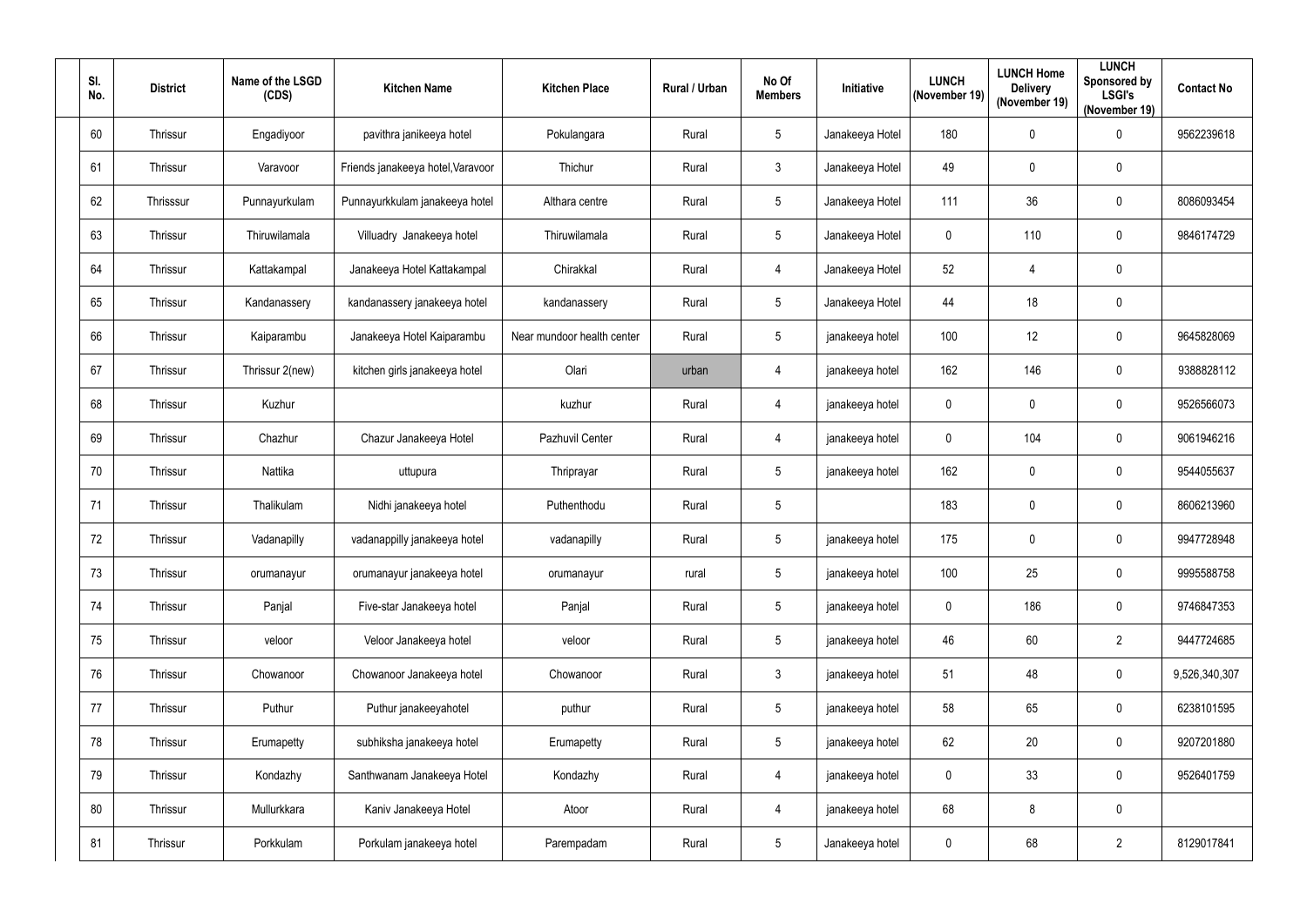| SI.<br>No.     | <b>District</b> | Name of the LSGD<br>(CDS) | <b>Kitchen Name</b>         | <b>Kitchen Place</b>                   | <b>Rural / Urban</b> | No Of<br><b>Members</b> | Initiative      | <b>LUNCH</b><br>(November 19) | <b>LUNCH Home</b><br><b>Delivery</b><br>(November 19) | <b>LUNCH</b><br>Sponsored by<br><b>LSGI's</b><br>(November 19) | <b>Contact No</b> |
|----------------|-----------------|---------------------------|-----------------------------|----------------------------------------|----------------------|-------------------------|-----------------|-------------------------------|-------------------------------------------------------|----------------------------------------------------------------|-------------------|
| 82             | Thrissur        | Puthukkad                 | Puthukkad Janakeeya Hotel   | Puthukkad                              | Rural                | $5\phantom{.0}$         | Janakeeya hotel | 64                            | 52                                                    | $\pmb{0}$                                                      |                   |
| 83             | Thrissur        | Choondal                  | Choondal Janakeeya Hotel    | <b>Kechery Centre</b>                  | Rural                | 8                       | Janakeeya Hotel | 55                            | 28                                                    | $\mathbf 0$                                                    |                   |
| 84             | Thrissur        | Cherpu                    | Cherpu Janakeeya Hotel      | Cherpu                                 | Rural                | $\mathbf{3}$            | Janakeeya Hotel | $\mathbf 0$                   | 70                                                    | 0                                                              | 9605375648        |
| 85             | Thrissur        | Mathilakam                | Mathilakam Janakeeya hotel  | Mathilakam gramapanchayath<br>compound | Rural                | $\mathbf{3}$            | Janakeeya hotel | 15                            | $\mathbf 0$                                           | $\mathbf 0$                                                    | 9995986808        |
| 86             | Thrissur        | Anthikad                  | Anthikad Janakeeya hotel    | Anthikad                               | Rural                | $\overline{4}$          | Janakeeya hotel | $\mathbf 0$                   | $\mathbf 0$                                           | 0                                                              |                   |
| 87             | Thrissur        | Mullassery                | Mullassery Janakeeya Hotel  | Mullassery centre                      | Rural                | $5\phantom{.0}$         | Janakeeya hotel | 69                            | 108                                                   | $\pmb{0}$                                                      |                   |
| 88             | Thrissur        | Karalam                   | Karalam Janakeeya Hotel     |                                        | Rural                | $\overline{4}$          | Janakeeya hotel | $\mathbf 0$                   | 39                                                    | $\mathbf 0$                                                    | 6282924636        |
| 89             | Thrissur        | Poomangalam               | Poomangalam Janakeeya Hotel | Edakkulam                              | Rural                | $\mathbf{3}$            | Janakeeya hotel | 82                            | $\mathbf 0$                                           | 0                                                              |                   |
| 90             | Thrissur        | MG Kavu                   | Annapoorna Janakeeya Hotel  | <b>MG Kavu</b>                         | Rural                | $\overline{4}$          | Janakeeya hotel | 143                           | 37                                                    | 0                                                              |                   |
| 91             | Thrissur        | chelakkara                | Nila janakeeya hotel        | chelakkara                             | rural                | $5\phantom{.0}$         | janakeeya hotel | $\mathbf 0$                   | 131                                                   | 0                                                              |                   |
| 92             | Thrissur        | Avinissery                | Avinissery Janakeeya Hotel  | Palakkal                               | Rural                | $\overline{4}$          | janakeeya hotel | $\mathbf 0$                   | 88                                                    | 0                                                              |                   |
| 93             | Thrissur        | Nadathara 2               | Grandmaas Janakeeya hotel   | Nadathara                              | Rural                | $5\phantom{.0}$         | Janakeeya Hotel | 132                           | 154                                                   | $\mathbf 0$                                                    |                   |
| 94             | Thrissur        | Chavakkad                 | Janakeeya hotel             | Chavakkad                              | Urban                | 5                       | Janakeeya hotel | 160                           | 35                                                    | $\mathbf 0$                                                    | 7034752180        |
| 95             | Thrissur        | Mala 2                    | Janakeeya hotel             |                                        | Rural                | $5\phantom{.0}$         | janakeeya hotel | $\mathbf 0$                   | 188                                                   | $\pmb{0}$                                                      |                   |
| 95             |                 |                           |                             |                                        |                      | 423                     |                 | 7255                          | 5154                                                  | 37                                                             |                   |
|                | Wayanad         | Vellamunda                | Thanima mess                | 8/4 vellamuda                          | Rural                | $\overline{4}$          | janakeeya Hotel | 140                           | $\mathbf 0$                                           | $\pmb{0}$                                                      | 7025659685        |
| $\overline{2}$ | Wayanad         | Thavinjal                 | Sobhagya Vanitha mess       | Thalappuzha<br>chungam                 | Rural                | $\overline{4}$          | janakeeya Hotel | 116                           | $\mathbf 0$                                           | 0                                                              | 9497247541        |
| $\mathbf{3}$   | Wayanad         | Vythiri                   | Dharshana catering          | Vythiri                                | Rural                | $\overline{4}$          | janakeeya Hotel | 194                           | $\mathbf 0$                                           | $\pmb{0}$                                                      | 9074598184        |
| 4              | Wayanad         | Mullankolly               | Kairali catering group      | Mullankolli                            | Rural                | $\mathbf{3}$            | janakeeya Hotel | 165                           | $\mathbf 0$                                           | 0                                                              | 9526706627        |
| 5              | Wayanad         | Poothadi                  | Mary matha mess             | Kenichira                              | Rural                | $5\phantom{.0}$         | janakeeya Hotel | $\mathbf 0$                   | $\mathbf 0$                                           | $\pmb{0}$                                                      | 9526376970        |
| 6              | Wayanad         | Meppadi                   | Cafe Kudumbashree           | Meppadi                                | Rural                | $5\phantom{.0}$         | janakeeya Hotel | 199                           | $\mathbf 0$                                           | $\pmb{0}$                                                      | 9207935764        |
| $\overline{7}$ | Wayanad         | Pozhuthana                | Dhanya mess                 | Pozhuthana                             | Rural                | $\mathbf{3}$            | janakeeya Hotel | 131                           | $\pmb{0}$                                             | $\pmb{0}$                                                      | 8111838165        |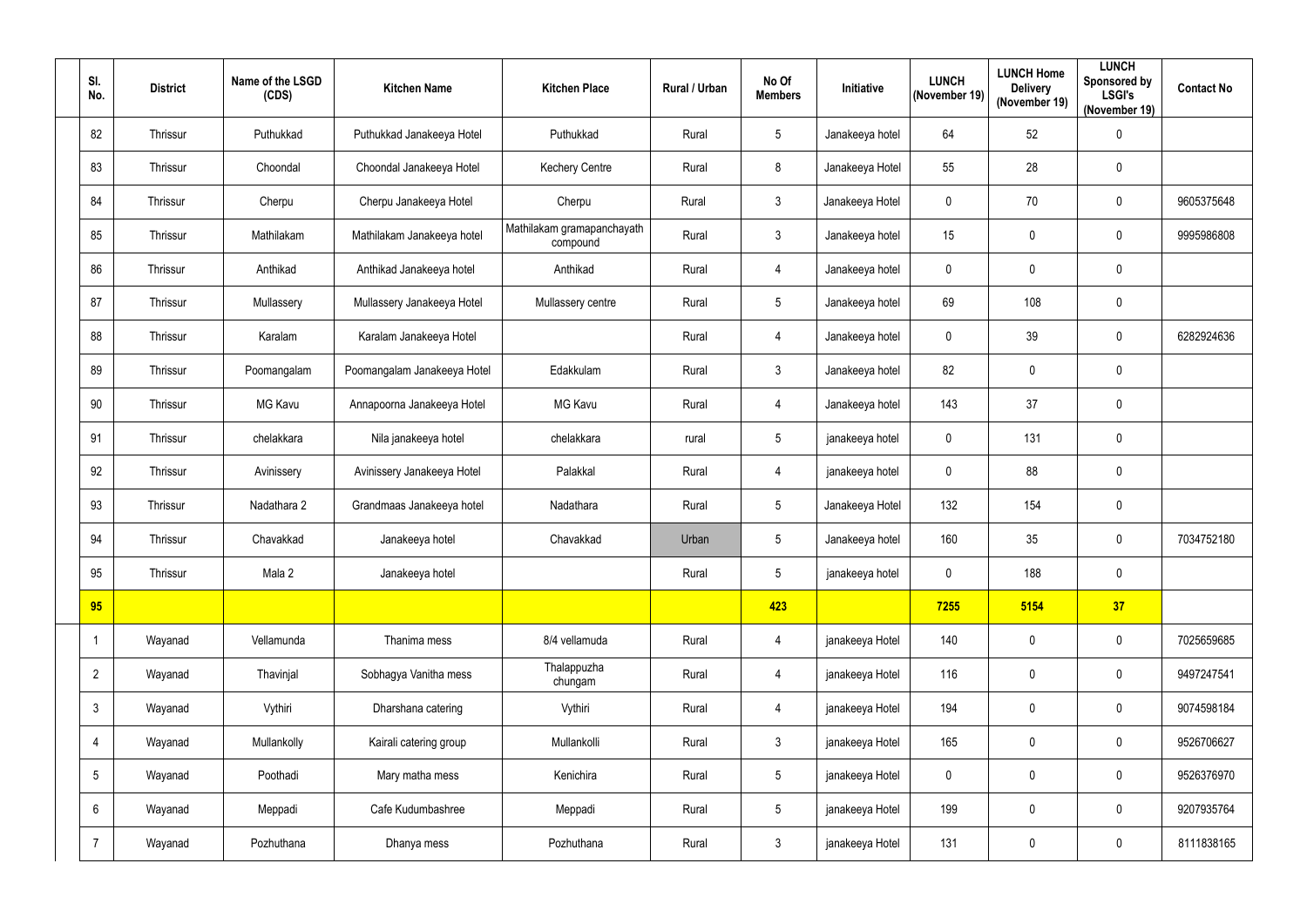|    | SI.<br>No.      | <b>District</b> | Name of the LSGD<br>(CDS) | <b>Kitchen Name</b>                 | <b>Kitchen Place</b>                   | Rural / Urban | No Of<br><b>Members</b> | <b>Initiative</b> | <b>LUNCH</b><br>(November 19) | <b>LUNCH Home</b><br><b>Delivery</b><br>(November 19) | <b>LUNCH</b><br>Sponsored by<br><b>LSGI's</b><br>(November 19) | <b>Contact No</b> |
|----|-----------------|-----------------|---------------------------|-------------------------------------|----------------------------------------|---------------|-------------------------|-------------------|-------------------------------|-------------------------------------------------------|----------------------------------------------------------------|-------------------|
|    | 8               | Wayanad         | Thondernad                | Thanima canteen                     | Korom                                  | Rural         | $\mathbf{3}$            | janakeeya Hotel   | 56                            | $\mathbf 0$                                           | $\mathbf{0}$                                                   | 8943476943        |
|    | 9               | Wayanad         | Meenangady                | Haritham Janakeeya Hotel            | Opposite police station,<br>Meenangadi | Rural         | $6\phantom{.}6$         | janakeeya Hotel   | 168                           | $\mathbf{0}$                                          | $\mathbf 0$                                                    | 9526895975        |
|    | 10 <sup>°</sup> | Wayanad         | Nenmeni                   | Minnaram Mess and Chappathi<br>Unit | Cheeral                                | Rural         | $\overline{5}$          | janakeeya Hotel   | 118                           | $\mathbf{0}$                                          | 0                                                              | 8086835886        |
|    | 11              | Wayanad         | Thirunelli                | Adigamanai Mess and Catering        | Kartikulam                             | Rural         | $5\phantom{.0}$         | janakeeya Hotel   | 154                           | $\mathbf{0}$                                          | 0                                                              | 9207406211        |
| 28 | 12              | Wayanad         | Mananthavady              | Dhanasree canteen                   | Mananthavadi                           | Urban         | 5                       | janakeeya Hotel   | 276                           | $\mathbf{0}$                                          | $\mathbf 0$                                                    | 9496997382        |
|    | 13              | Wayanad         | Ambalavayal               | <b>Ruchi Catering</b>               | kalathuvayal                           | Rural         | $5\phantom{.0}$         | janakeeya Hotel   | 238                           | $\mathbf 0$                                           | $\mathbf 0$                                                    | 9495084437        |
|    | 14              | Wayanad         | Kaniyambetta              | sree Vinayaka                       | millumukk                              | rural         | $5\overline{)}$         | janakeeya Hotel   | 150                           | $\mathbf 0$                                           | $\mathbf 0$                                                    | 9061486938        |
|    | 15              | Wayanad         | Pulpally                  | Vinayaka catering                   | Pulpally                               | Rural         | $5\phantom{.0}$         | janakeeya Hotel   | 333                           | $\mathbf 0$                                           | $\mathbf 0$                                                    | 9947319307        |
|    | 16              | Wayanad         | Noolpuzha                 | Friends catering                    | Naikketty                              | Rural         | $5\phantom{.0}$         | janakeeya Hotel   | 225                           | $\mathbf{0}$                                          | $\mathbf 0$                                                    | 7558019388        |
|    | 17              | Wayanad         | Panamaram                 | Testy mess                          | Panamaram                              | Rural         | $\overline{4}$          | janakeeya Hotel   | 218                           | $\mathbf 0$                                           | $\mathbf 0$                                                    | 9605814620        |
|    | 18              | wayanad         | Moopainad                 | vanitha mess                        | vaduvanchal                            | Rural         | $5\phantom{.0}$         | janakeeya Hotel   | 157                           | $\mathbf 0$                                           | $\mathbf 0$                                                    | 974596708         |
|    | 19              | wayanad         | Edavaka                   | <b>Teasty Mess</b>                  | Irumbupalam                            | Rural         | $\overline{4}$          | janakeeya Hotel   | 109                           | $\mathbf 0$                                           | $\mathbf 0$                                                    | 9847842390        |
|    | 20              | wayanad         | kalpetta                  | shiya catering                      | pallithazhe, kalpetta town             | urban         | $\mathbf{3}$            | janakeeya Hotel   | 330                           | $\mathbf 0$                                           | $\mathbf 0$                                                    | 6282822890        |
|    | 21              | wayanad         | sulthan bathery           | preethis                            | near telephone exchange                | urban         | $5\phantom{.0}$         | janakeeya Hotel   | 457                           | $\mathbf 0$                                           | $\mathbf 0$                                                    | 9961088393        |
|    | 22              | wayanad         | Muttil                    | swad cattering                      | Muttil bus stand                       | Rural         | $5\overline{)}$         | janakeeya Hotel   | 257                           | $\mathbf 0$                                           | $\mathbf 0$                                                    | 9074461322        |
|    | 23              | wayanad         | padinjarathara            | oruma                               | padinjarathara town                    | Rural         | $5\phantom{.0}$         | janakeeya Hotel   | 303                           | $\mathbf{0}$                                          | $\mathbf{0}$                                                   | 9495814542        |
|    | 24              | wayanad         | kalpetta                  | Anjuse cattering                    | kalpetta town                          | Urban         | $5\phantom{.0}$         | janakeeya Hotel   | 319                           | $\mathbf 0$                                           | 0                                                              | 9745883809        |
|    | 25              | wayanad         | Thariyode                 | Haritham                            | kavumadham town                        | Rural         | $\mathbf{3}$            | janakeeya Hotel   | 88                            | 0                                                     | 0                                                              | 9074095457        |
|    | 26              | wayanad         | Mananthavady              | chothis mess                        | Kozhikode road,<br>Mananthavady        | Urban         | $\mathbf{3}$            | janakeeya Hotel   | 218                           | $\mathbf 0$                                           | $\mathbf 0$                                                    | 9947376596        |
|    | 27              | wayanad         | vengapalli                | Annapoorna                          | vengapalli town                        | Rural         | $5\overline{)}$         | janakeeya Hotel   | 319                           | $\mathbf 0$                                           | $\mathbf 0$                                                    | 7592831851        |
|    | 28              | Wayanad         | Kottathara                | Jyothi vanitha mess                 | Venniyod                               | Rural         | $\mathbf{3}$            | janakeeya Hotel   | 185                           | $\mathbf 0$                                           | 0                                                              | 9961844026        |
| 28 |                 |                 |                           | 900                                 |                                        |               | 122                     |                   | 5623                          | $\mathbf 0$                                           | $\mathbf 0$                                                    |                   |
|    |                 |                 |                           |                                     |                                        | <b>TOTAL</b>  | 4638                    |                   |                               | 16816                                                 |                                                                |                   |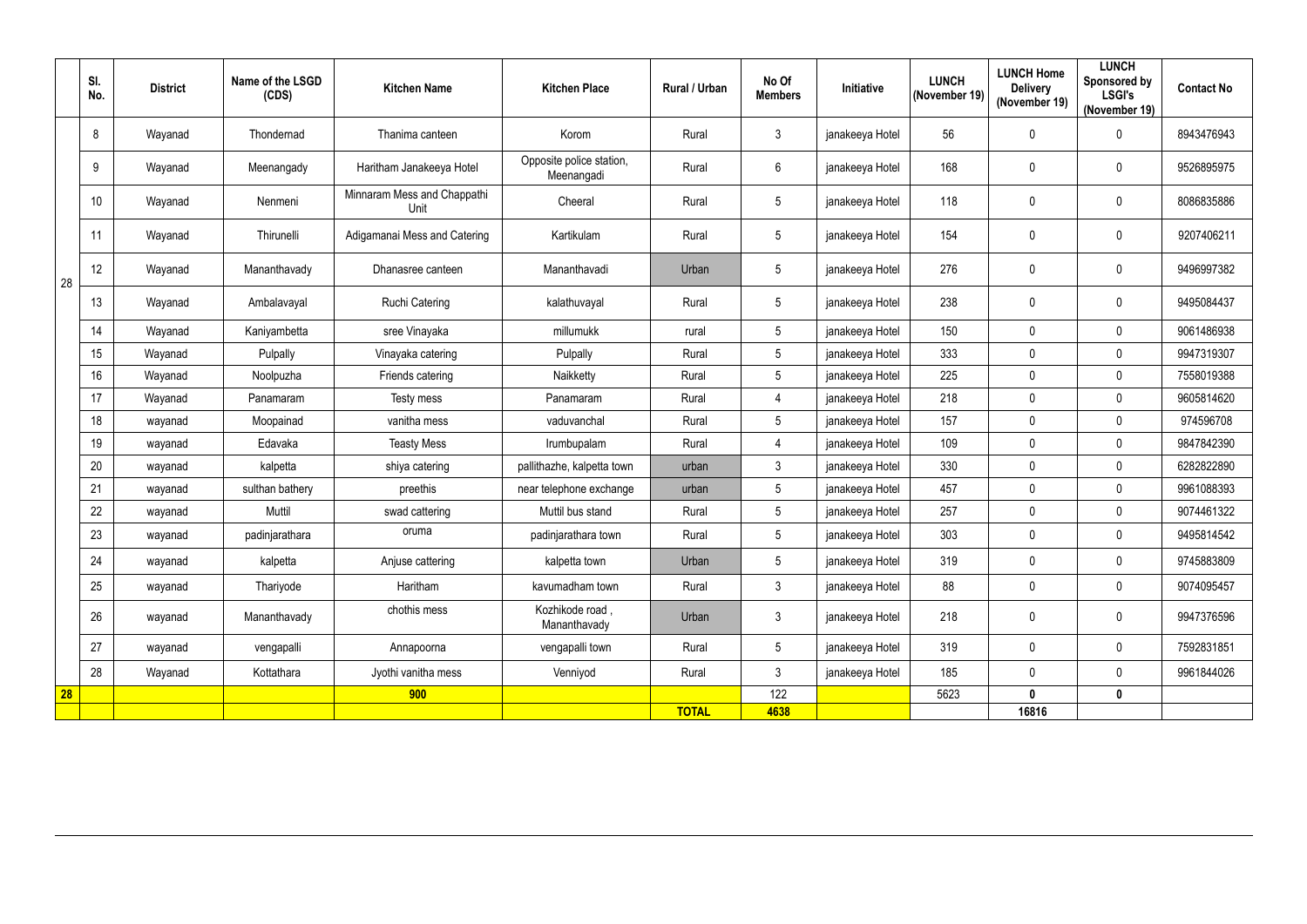| SI.<br>No. | <b>District</b>                                    | Name of the LSGD<br>(CDS)                                                                        | <b>Kitchen Name</b> | <b>Kitchen Place</b>  | Rural / Urban                   | No Of<br><b>Members</b> | Initiative                                   | <b>LUNCH Home</b><br><b>LUNCH</b><br><b>Delivery</b><br>(November 19)<br>(November 19) | <b>LUNCH</b><br><b>Sponsored by</b><br><b>LSGI's</b><br>(November 19) | <b>Contact No</b> |
|------------|----------------------------------------------------|--------------------------------------------------------------------------------------------------|---------------------|-----------------------|---------------------------------|-------------------------|----------------------------------------------|----------------------------------------------------------------------------------------|-----------------------------------------------------------------------|-------------------|
|            | STATUS OF JANAKEEYA HOTELS FUNCTIONING IN DISTRICT |                                                                                                  |                     |                       |                                 |                         |                                              | STATUS OF FOOD DISTRIBUTED THROUGH JANAKEEYA HOTELS AS ON 19.11.2021                   |                                                                       |                   |
|            | <b>District</b>                                    | <b>Total</b><br>Janakeeya Hotels                                                                 | <b>Rural Units</b>  | <b>Urban</b><br>units | <b>STATUS OF</b><br><b>FOOD</b> | Home<br><b>Delviery</b> | <b>Food Sponsored</b><br>by LSGIs            | <b>TOTAL Meals</b><br><b>Distributed</b>                                               |                                                                       |                   |
|            | <b>TVM</b>                                         | 107                                                                                              | 77                  | 30                    | $\overline{0}$                  | $\overline{0}$          | $\overline{0}$                               | $\pmb{0}$                                                                              |                                                                       |                   |
|            | <b>KLM</b>                                         | 82                                                                                               | 72                  | 10                    | 12097                           | $\overline{0}$          | $\overline{5}$                               | 12,102                                                                                 |                                                                       |                   |
|            | PTA                                                | 59                                                                                               | 54                  | $5\phantom{.0}$       | 80                              | 5306                    | $\overline{0}$                               | 5,386                                                                                  |                                                                       |                   |
|            | <b>ALP</b>                                         | 85                                                                                               | 76                  | 9                     | 9,639                           | 2005                    | 27                                           | 11,671                                                                                 |                                                                       |                   |
|            | <b>KTM</b>                                         | 80                                                                                               | 72                  | 8                     | 8917                            | 202                     | 21                                           | 9,140                                                                                  |                                                                       |                   |
|            | <b>IDK</b>                                         | 49                                                                                               | 48                  | -1                    | 7119                            | $\overline{0}$          | $\overline{7}$                               | 7,126                                                                                  |                                                                       |                   |
|            | <b>EKM</b>                                         | 111                                                                                              | 80                  | 31                    | 22085                           | 2065                    | 10 <sup>°</sup>                              | 24,160                                                                                 |                                                                       |                   |
|            | <b>TSR</b>                                         | 95                                                                                               | 85                  | 10                    | 7,255                           | 5,154                   | 37                                           | 12,446                                                                                 |                                                                       |                   |
|            | PGT                                                | 102                                                                                              | 92                  | 10                    | 12,743                          | $\overline{0}$          | 23                                           | 12,766                                                                                 |                                                                       |                   |
|            | <b>MLP</b>                                         | 115                                                                                              | 97                  | 18                    | 17,386                          | 6085                    | 18                                           | 23,489                                                                                 |                                                                       |                   |
|            | <b>WYD</b>                                         | 28                                                                                               | 23                  | $5\phantom{.0}$       | 5623                            | $\overline{0}$          | $\overline{0}$                               | 5,623                                                                                  |                                                                       |                   |
|            | <b>KKD</b>                                         | 104                                                                                              | 75                  | 29                    | 31,007                          | 1153                    | 10 <sub>1</sub>                              | 32,170                                                                                 |                                                                       |                   |
|            | <b>KNR</b>                                         | 88                                                                                               | 74                  | 14                    | 19,893                          | $\overline{0}$          | 22                                           | 19,915                                                                                 |                                                                       |                   |
|            | <b>KSG</b>                                         | 41                                                                                               | 35                  | $6\phantom{.}$        | 6726                            | $\overline{0}$          | $\overline{0}$                               | 6,726                                                                                  |                                                                       |                   |
|            | <b>Total</b>                                       | 1146                                                                                             | 960                 | 186                   | 160,570                         | 21,970                  | 180                                          | 182,720                                                                                |                                                                       |                   |
|            |                                                    |                                                                                                  | 2185                |                       |                                 | 182,720                 |                                              |                                                                                        |                                                                       |                   |
|            | Date                                               | <b>Grand Total of meals</b><br><b>Distributed through</b><br>Janakeeya hotel as<br>on 19.11.2021 | Urban<br>units      | <b>Total</b><br>units | Rs. 20 /Lunch<br><b>Parcel</b>  | Home<br><b>Delivery</b> | <b>LUNCH</b><br>sponsored by<br><b>LSGIs</b> | <b>Total Meals</b>                                                                     |                                                                       |                   |
|            | 19.11.2021                                         | 960                                                                                              | 186                 | 1146                  | 160,570                         | 21,970                  | 180                                          | 182,720                                                                                |                                                                       |                   |